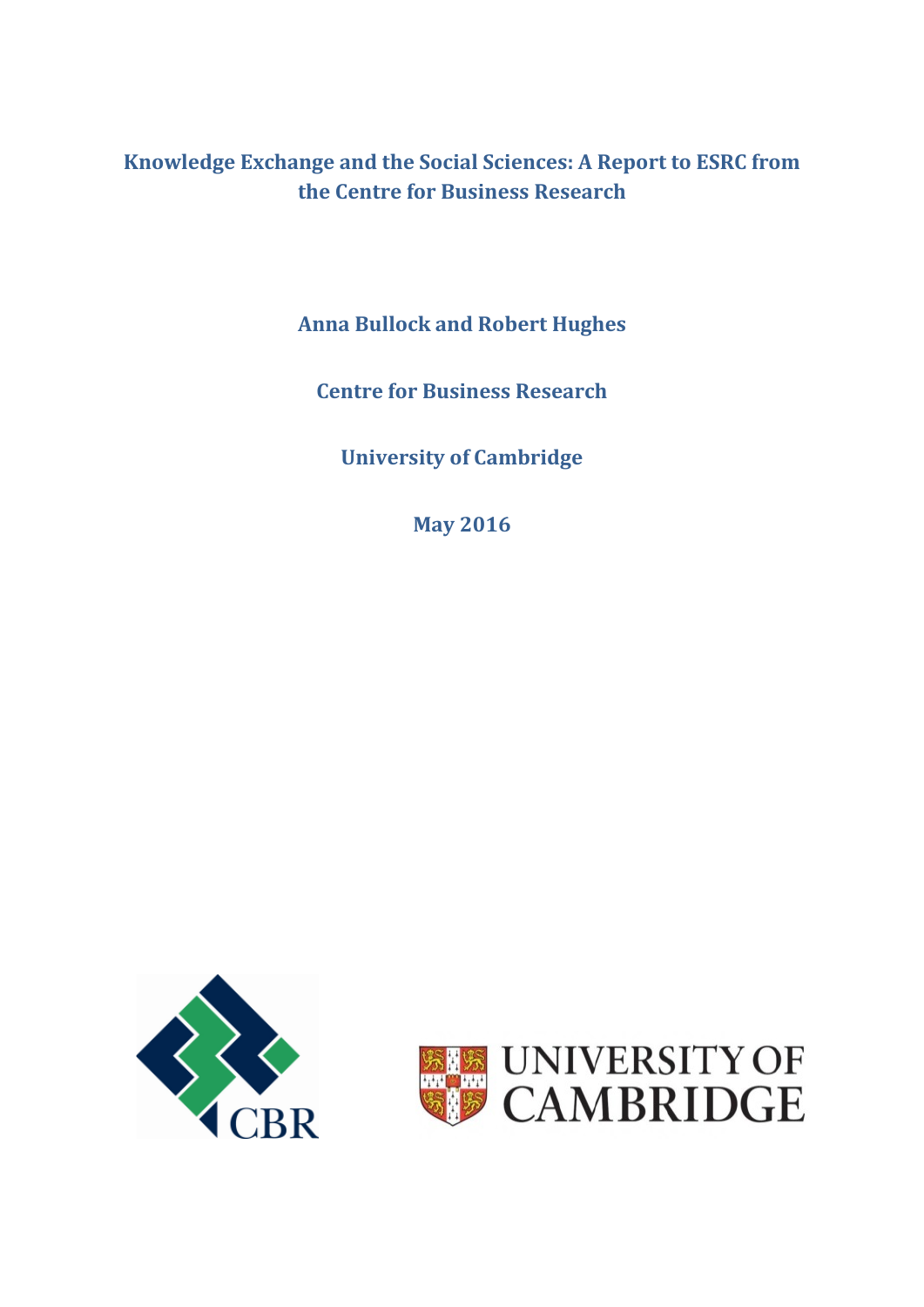### Acknowledgements:

This study was commissioned by the ESRC. The analysis draws on a survey commissioned through the National Centre for Universities and Business (NCUB) and funded by the Arts and Humanities Research Council, the Department for Business, Innovation & Skills, the Economic and Social Research Council, the Engineering and Physical Sciences Research Council, the Higher Education Funding Council for England, the Medical Research Council, and the Natural Environment Research Council. This survey covered all disciplines in all universities in the UK with an achieved sample of over 18,000 responses.

The original project team consisted of Prof. Alan Hughes (Principle Investigator (PI) Imperial College Business School, London, Michael Kitson (PI), Cornelia Lawson (Research Fellow and Analytical and Editorial Work Lead), Anna Bullock (Database Manager) and Robert Hughes (Database Associate) all at the Centre for Business Research (CBR) University of Cambridge and Prof. Ammon Salter (PI) at the University of Bath. Isobel Milner provided valuable survey management support in the initial stages of the project and Robert Hughes oversaw the core task of hand collecting a total of over 140,000 email addresses of the academics constituting the sample frame.

A full report on the original survey is contained in *Lawson, C., Hughes, A., Salter, A., and Kitson, M. with Bullock, A. and Hughes, R. B. (2016) 'Knowledge Exchange in UK Universities: Results from a Panel of Academics 2005 - 2015', NCUB, London.*

The current authors wish to acknowledge the financial support for this report from ESRC and the consortium that funded the survey. They also wish to thank Melanie Knetsch of ESRC and Alan Hughes of Imperial College Business School for constructive comments on an earlier version of this report.

Anna Bullock Robert Hughes Centre for Business Research Judge Business School University of Cambridge May 2016

Citation Reference:

Bullock, A. and Hughes, R. (2016) 'Knowledge exchange and the social sciences: A report to ESRC from the Centre for Business Research', University of Cambridge, Cambridge.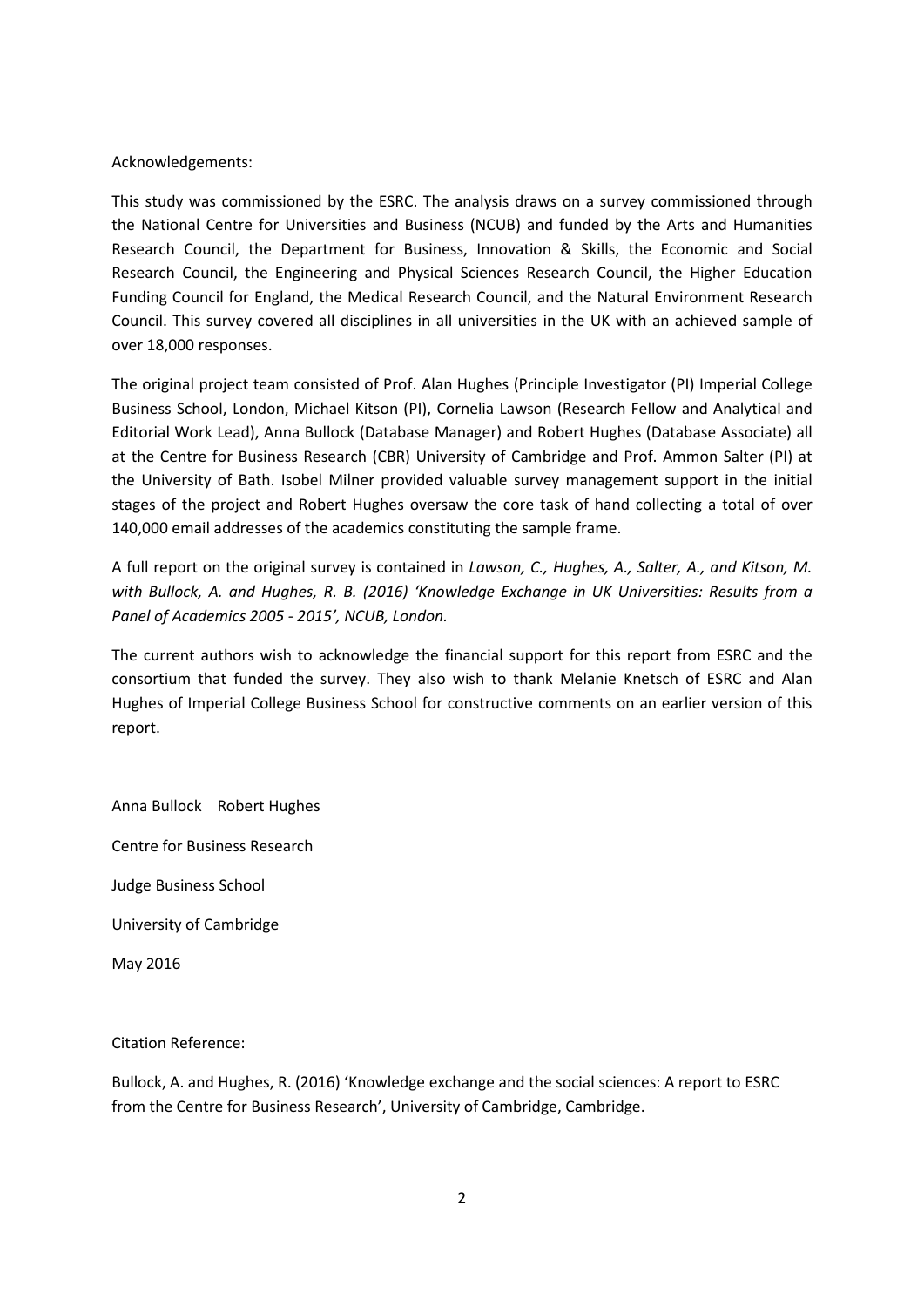# **Contents**

| Section 8: Knowledge Exchange Activities: Age, Gender, and Research Motivation Variations59 |  |
|---------------------------------------------------------------------------------------------|--|
|                                                                                             |  |
|                                                                                             |  |
|                                                                                             |  |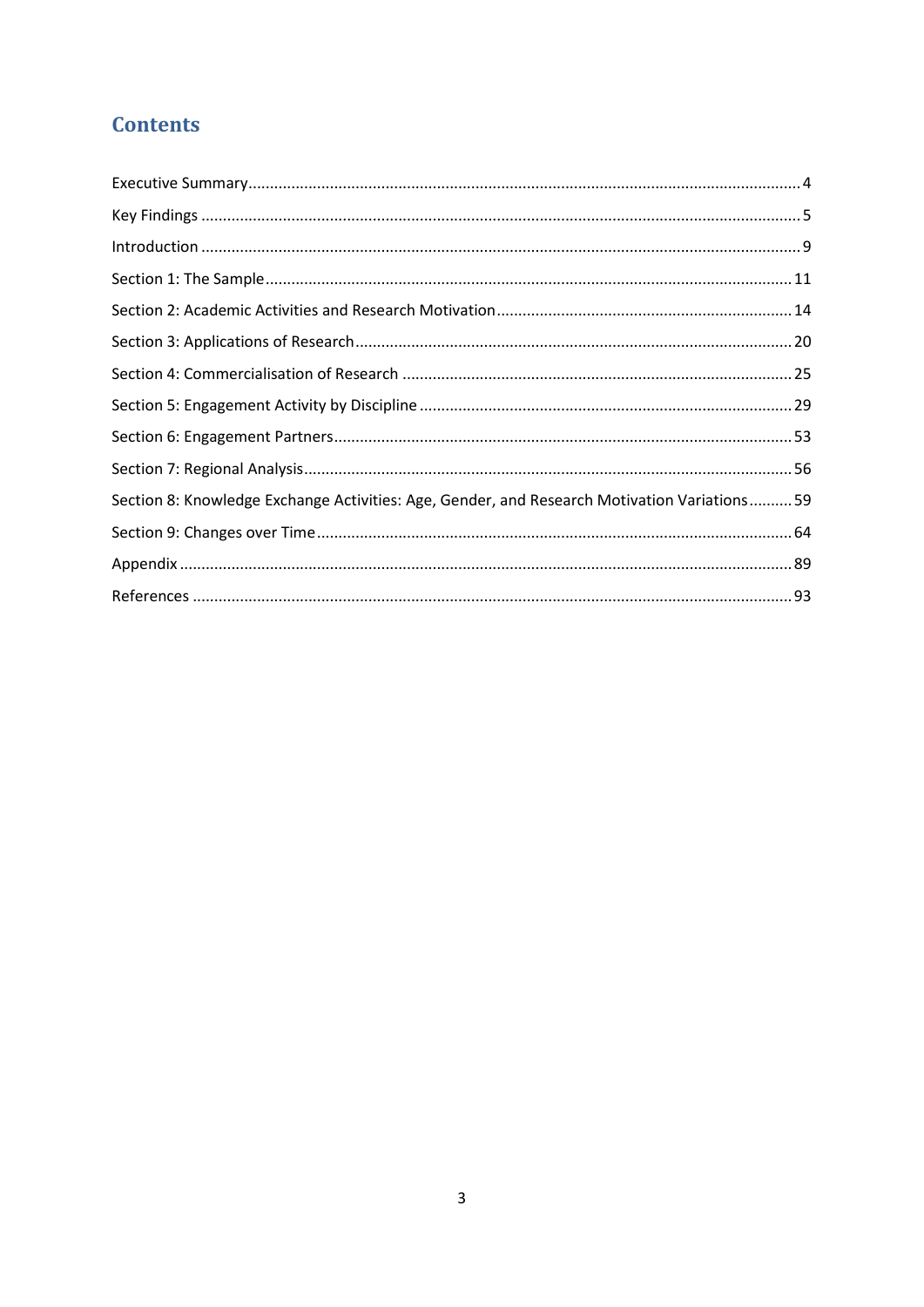## <span id="page-3-0"></span>**Executive Summary**

This report was produced in response to a request from ESRC for an analysis of the knowledge exchange and external interactions of social science academics in the UK disaggregated by discipline within the social sciences.

The report covers the activities of social science academics in the three years 2012-2015. The sample analysed consists of 5,659 social science academics who responded to a recent UK survey of all academics in all disciplines in all higher education institutions (Hughes et al. 2016).

The analysis in this report is based on a disaggregation of these social science respondents into 11 Research Excellence Framework (REF) Units of Assessment. The 11 disciplinary areas covered by these Units of Assessment are: Economics and Econometrics; Business and Management Studies; Law; Politics and International Studies; Social Work and Social Policy; Sociology; Anthropology and Development Studies; Education; Sports and Exercise Sciences, Leisure and Tourism; Geography, Environmental Studies and Archaeology; and Architecture, Built Environment and Planning. A comparison of the results is made with the results of a survey carried out in 2008/9 which covered the years 2005 to 2008 (Hughes and Kitson 2012). This uses a more aggregated grouping of these 11 areas into four broader social science categories which were analysed in the first survey.

The knowledge exchange activities analysed include those which may be described as narrowly commercial (patenting, licensing, spin outs and business consultancy). The analysis also includes a full range of 27 people-based, problem-solving and community-based knowledge exchange activities.

People-based activities include: attending conferences; participating in networks; giving invited lectures; sitting on advisory boards; student placements; employee training; standard-setting forums; curriculum development; and enterprise education.

Problem-solving activities include: providing informal advice; joint publications with external organisations; joint research with external organisations; consultancy services; contract research; membership of research consortia; hosting external personnel; secondment to external organisations; prototyping and testing; and setting up new physical facilities.

Community-based activities include participation in: lectures for the community; school projects; social enterprise activity; performing arts and related cultural activities; museums and art galleries; heritage and tourism activities; public exhibitions; and community-based sports.

In each case the disaggregated results for the 11 disciplines are presented alongside results for the social sciences as a whole and for all academics in all disciplines excluding the social sciences.

In addition to comparisons across social science disciplines the report provides breakdowns of activity by the academic position/seniority, gender, age and the research motivation of academics in the social sciences. It also includes a comparison across the 11 social science disciplines in the extent to which knowledge exchange activities are carried out within or outside of the region in which each individual academic's university is located.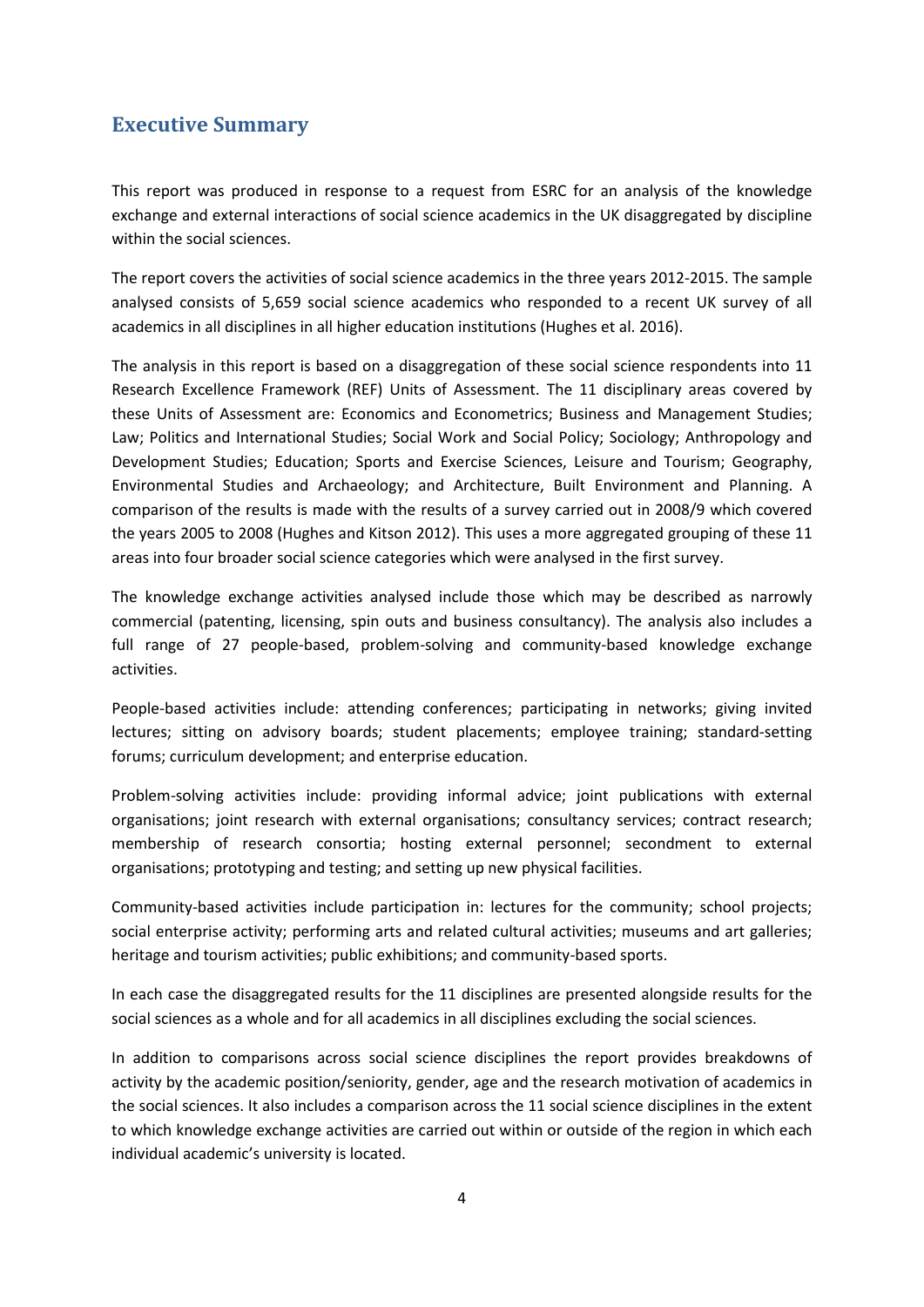The analysis of up to 27 knowledge exchange interactions, and four commercialisation activities, across 11 separate disciplines and across age, gender, seniority, and motivational fields yields a very large number of results which are not easily reduced to a short set of executive summary bullet point conclusions. Here we provide a succinct summary of key findings at a more aggregated level, reporting key differences with non-social science disciplines alongside a selection of findings comparing different social science disciplines.

## <span id="page-4-0"></span>**Key Findings**

## *Research Motivation*

- Three quarters of social science academics stated that they were primarily motivated to carry out user-inspired basic research or purely applied research and around one quarter regarded themselves as motivated to do pure basic research.
- Social science academics are less likely overall to be primarily motivated to engage in basic research than academics in other disciplines.
- The disciplines of 'Politics and international studies' and 'Anthropology and development studies' had the highest proportions of academics undertaking basic research, at 39% and 38% respectively. The disciplines of 'Architecture, built environment and planning' and 'Social work and social policy' had the fewest academics primarily motivated to undertake basic research, at 9% and 7% respectively.
- 'Business and management studies' had the highest proportion of academics engaged in userinspired basic research (34%). 'Sport and exercise sciences, leisure and tourism' and 'Social work and social policy' saw fewer than a quarter of academics report undertaking user-inspired basic research, at 22% and 17% respectively.
- The proportion of academics undertaking applied research was greatest within 'Social work and social policy' at almost three quarters (72%). In contrast, under a quarter (24%) of academics in 'Politics and international studies' reported undertaking applied research.
- 'Economics and econometrics' and 'Sociology' display the most even distribution of their academics across the three primary motivational types.
- Holders of emeritus or honorary positions and tenure track professors, readers, senior lecturers and lecturers were relatively more likely to indicate their motivation as being the pursuit of basic research than the three more junior categories of research fellow/associate, research/teaching assistant, and teaching fellow/associate.
- Analysis by gender shows that men are relatively more likely to describe their motivation as the pursuit of basic research whilst women are more likely to cite user inspired and applied research as their main motivation.

## *Research Relevance*

- Overall, in comparison with academics in all other disciplines those in the social sciences were more likely to both believe their research to be relevant to the non-commercial sector and to have had it applied by a non-commercial organisation.
- Within the social sciences as a whole, professors are more likely than average to report that their work is in a general area of commercial interest to business and/or industry.
- Social science academics as a whole were less likely than non-social science academics to identify their research as being in a general area of commercial interest to business and/or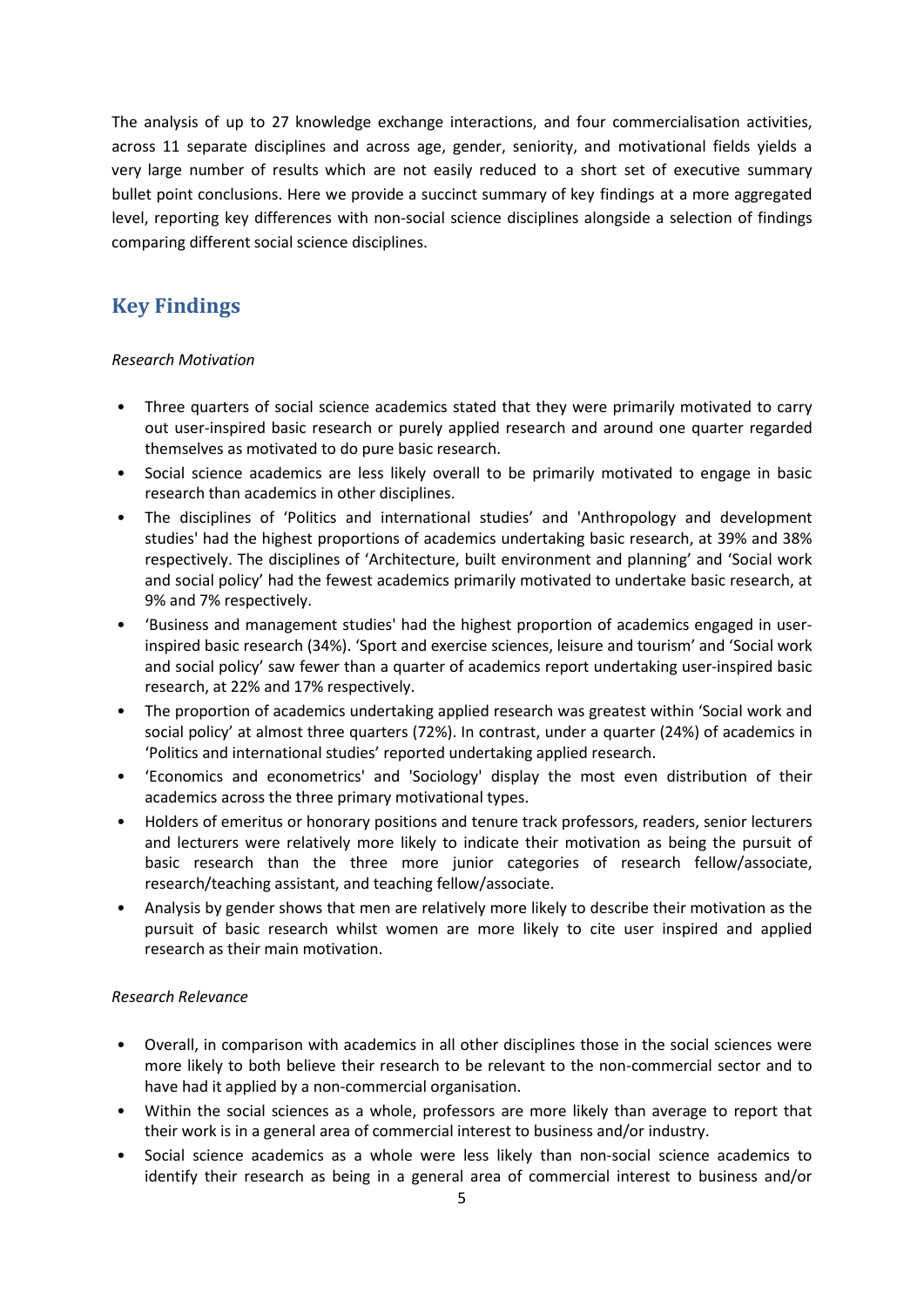industry and also to have had their research applied in a commercial context.

- The perception of relevance to the non-commercial sector was high across all social science disciplines with 'Sociology' academics most likely to report this (86%) and 'Business and management studies' academics the least likely (60%).
- 'Social work and social policy' academics were most likely to report that their research had been applied in a non-commercial context (67%) followed by 'Geography, Environmental Studies, and Archaeology' (55%).
- Academics in the field of 'Business and management studies' were least likely to view their research as having relevance for a non-commercial organisation (60%) and to have had it applied by a non-commercial organisation (39%).
- The proportion of academics reporting that their research was in a general area of commercial interest to business and/or industry was highest in 'Business and management studies' (65%) and 'Architecture, built environment and planning' (54%).
- Academics in 'Business and management studies', 'Architecture, built environment and planning' and 'Sport and exercise sciences, leisure and tourism', were most likely to report that their research had been applied in a commercial context with proportions ranging from 20% to 30%.
- Within the social sciences as a whole only 9% of academics reported their research as being of no relevance for external organisations. 'Anthropology and development studies' and 'Politics and international studies' were most likely to report this being the case, but still at low rates of 13% and 12% respectively.

## *Knowledge Exchange Activities and External Engagements: Commercialisation*

- Commercialisation activities (licensing (<5%), patenting, and spin-out formation (each <4%)), were amongst the least common forms of external knowledge exchange activity for social scientists when taken alongside the much more diverse and more frequently reported peoplebased, problem-solving, and community-based interactions.
- Consultancy formation is the most frequent social science commercialisation form. It was most frequent in 'Sport and exercise sciences, leisure and tourism' (13%), 'Anthropology and development studies' (13%) and 'Business and management studies' (13%). It was least frequent (<6%) in 'Sociology' and in 'Social work, and social policy' and 'Law'.
- Focusing on these 4 indicators of knowledge exchange will significantly underestimate the engagement activities of social scientists who are much more frequently involved in a wide range of other people-based, problem-solving, and community based engagement activities.

## *Knowledge Exchange Activities and External Engagements: People-based, problem-solving and community-based engagement*

- People-based, problem solving, and community based activities by social scientists are much more frequent than commercialisation modes of engagement.
- Within these three groups of activities social scientists are less likely to report problem-solving activities and more likely to report people-based and community-based activities than nonsocial scientists.
- Social scientists tend to rate problem-solving activities as very important more frequently than they do people-based or community-based modes of engagement.
- Attending conferences was the most frequently identified mode of engagement within social sciences as a whole, by 83% of academics, but it was not among the most highly valued modes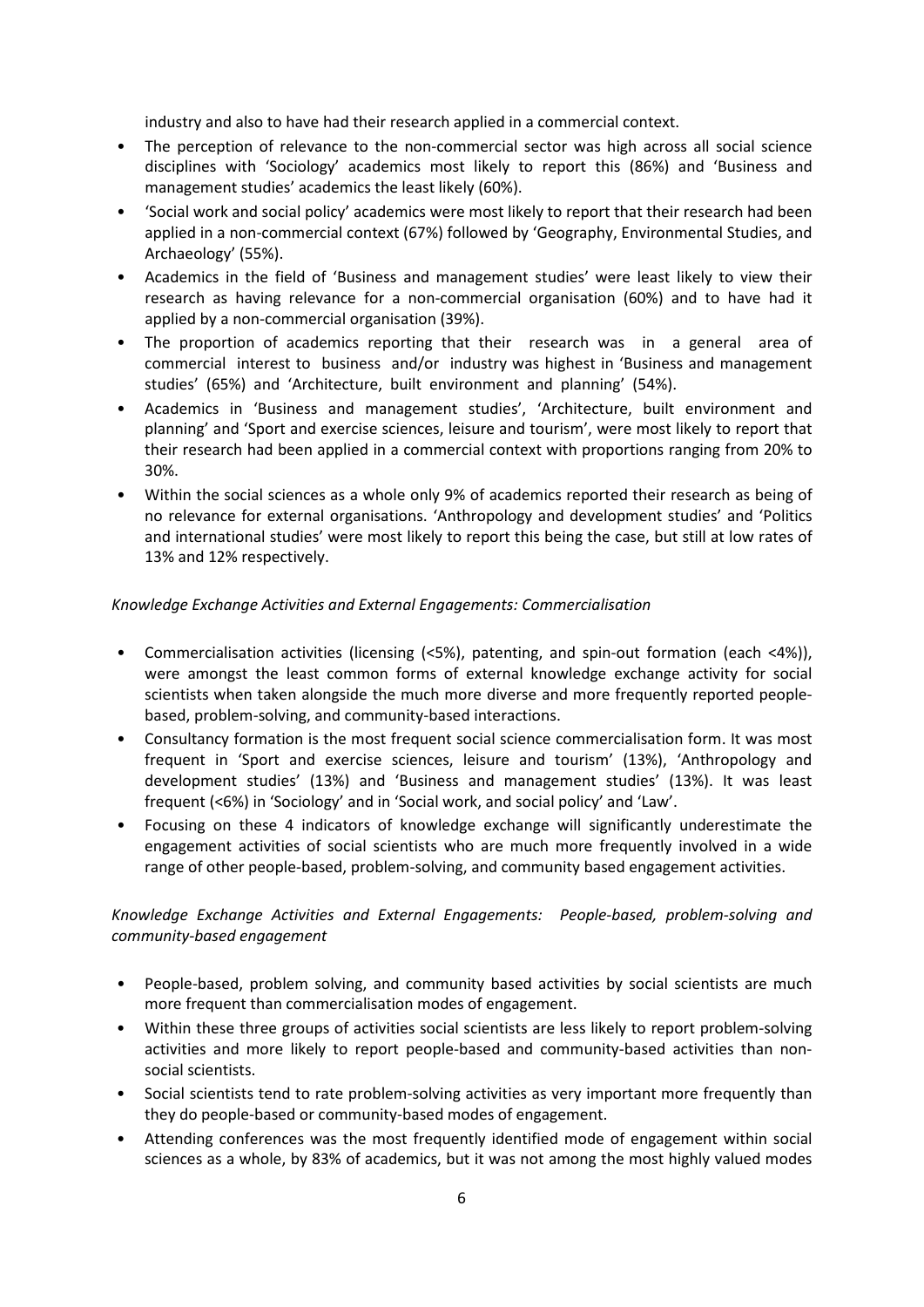of engagement.

- Within the people-based group participating in networks (30%), giving invited lectures organised by external organisations (28%), participating in standard setting forums (27%), and sitting on the advisory boards of external organisations (24%) were all more likely to be ranked as very important by academics engaged in them than was attending conferences.
- Community-based modes of engagement were less likely to be engaged in as a knowledge exchange activity by social scientists than either people-based or problem-solving activities but were rated as very important by a substantial proportion (20%) of social scientists engaged in them.
- The analysis of each of the 29 separately identified people-based, problem-solving and community-based engagement mechanisms cross classified by the eleven social science disciplines reveals a complex pattern both in terms of the frequency of engagement and the importance attached to each form. This is reported and summarized in the main text.

## *External Engagement and Research Motivation*

- A cross classification of engagement type by research motivation shows that academics motivated to pursue basic research are substantially more likely to engage in problem-solving interactions than people-based interactions.
- The frequency with which academics motivated by the pursuit of applied research engage in problem-solving activities is very similar to their engagement through people-based interactions.
- In relation to community-based interactions the proportion of researchers motivated by the pursuit of basic research is roughly similar across all types of interaction.
- The frequency of academics who are involved in social enterprises is highest amongst applied researchers. The lowest frequency of involvement in that group is in relation to activities involving museums and art galleries. Even so the proportion is over two fifths, at 44%.
- The counterpart to this pattern of applied and basic research motivated academics is that the frequency of involvement of the user- inspired researchers is lowest in social enterprises and highest in museums and art galleries.

### *Engagement Partners*

- Social science academics as a whole were more likely than non-social science academics to engage with charitable and public sector organisations and less likely to engage with private sector organisations.
- Academics in the social science disciplines, are, on average, most likely to engage with charitable and public sector organisations (49%) and least likely to engage with private sector organisations (30%).
- There is considerable variation in voluntary sector engagement across social science disciplines. It is twice as frequent in 'Social work and social policy' (73%) as it is in 'Economics and econometrics' (29%) which displays the lowest frequency.
- Engagement with the public sector is most frequent in the 'Social work and social policy' (66%), and lowest in 'Sport and exercise sciences, leisure and tourism' (34%).
- 'Business and management studies' has the highest proportion of academics reporting private sector engagement (48%), and 'Politics and international studies' the lowest (17%).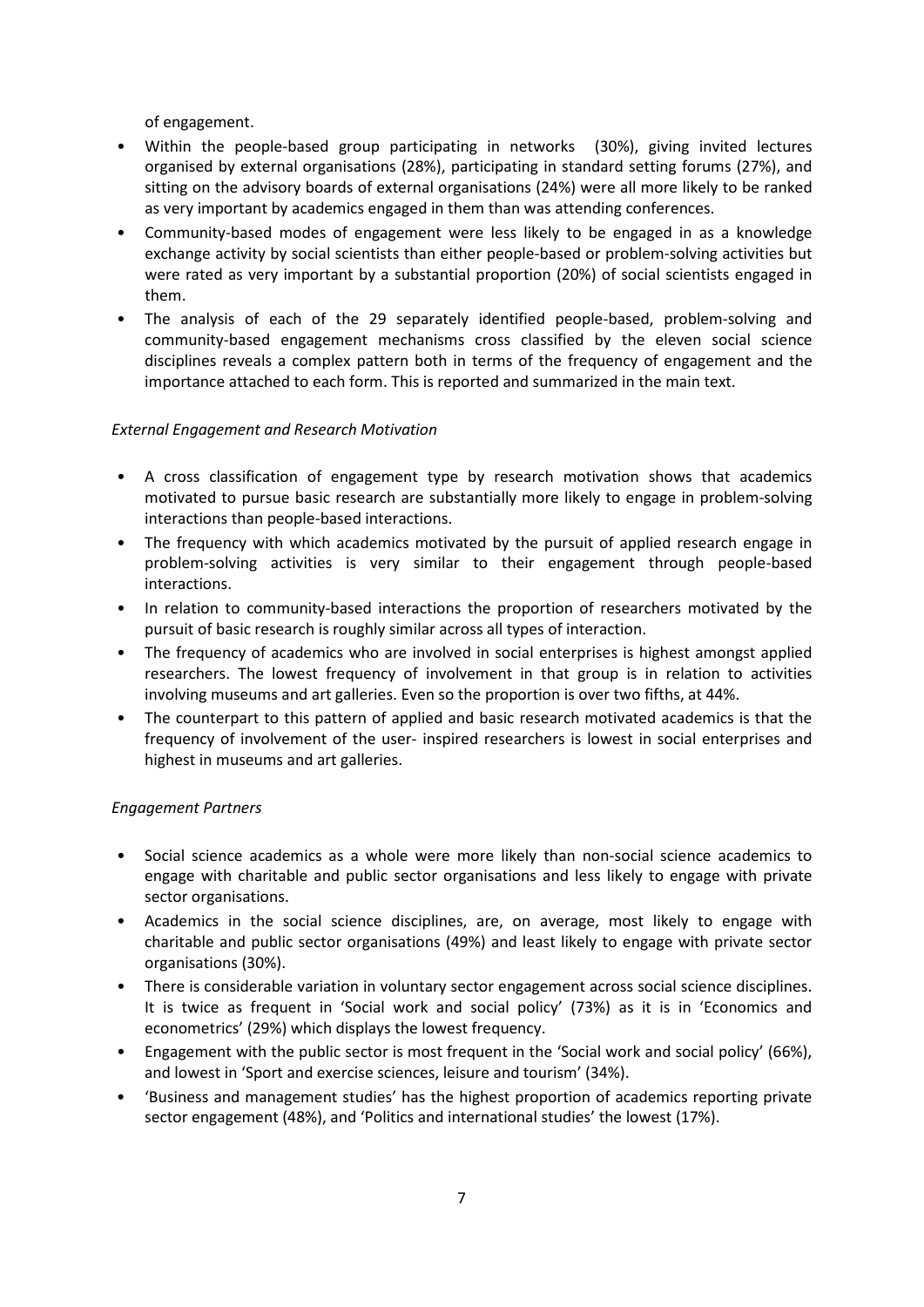### *External Engagement: Regional Analysis*

- People-based activities are more frequently reported outside the home university region than inside. There is little variation in the extent of outside region activity across the disciplines.
- The most outside intensive disciplines are 'Anthropology and development studies' (90%) and 'Geography, environmental studies and archaeology' (88%).
- The most frequent within region people-based activities are reported by social science academics in 'Social work and social policy' (81%), 'Sport and exercise sciences, leisure and tourism' (78%) and in 'Education' (77%).
- The discipline least likely to have academics reporting activities within their region is 'Economics and econometrics' (47%)
- In problem-solving activities there is a general tendency for activities outside the region to be more frequent than inside the region of the home institution of the academics involved.
- The pattern across disciplines is similar for problem-solving to that shown involving peoplebased activities.
- In all cases except 'Anthropology and development studies' where the balance is almost equal community-based activities are more frequently located within the region than outside it.
- 'Economics and econometrics' shows the least frequency of community-based activities both inside and outside the region, at 29% and 19% respectively.
- The highest frequencies of within region community-based activities are found in 'Sport and exercise sciences, leisure and tourism' (68%), 'Geography, environmental studies and archaeology' (65%) and 'Architecture, built environment and planning' (62%).
- The balance of within region and outside region community-based activities is almost equal in the case of 'Anthropology and development studies'.

### *External Engagement: Changes over time*

- There is a general pattern of small reductions in the frequency of each mode of knowledge exchange and engagement by social scientists between 2008 and 2015. This change is similar to other non-social science disciplines and reflects changing economic and funding circumstances between the surveys of 2009 and 2015.
- The importance attached to motivation for external engagement shows considerable stability over time. The most striking change is the increase in importance attached by academics to furthering their own institution's outreach mission.
- An increase was identified in the percentage of academics reporting that external organisations had given new insights into their work or had led to new contacts in their field or had strengthened their reputation in the field.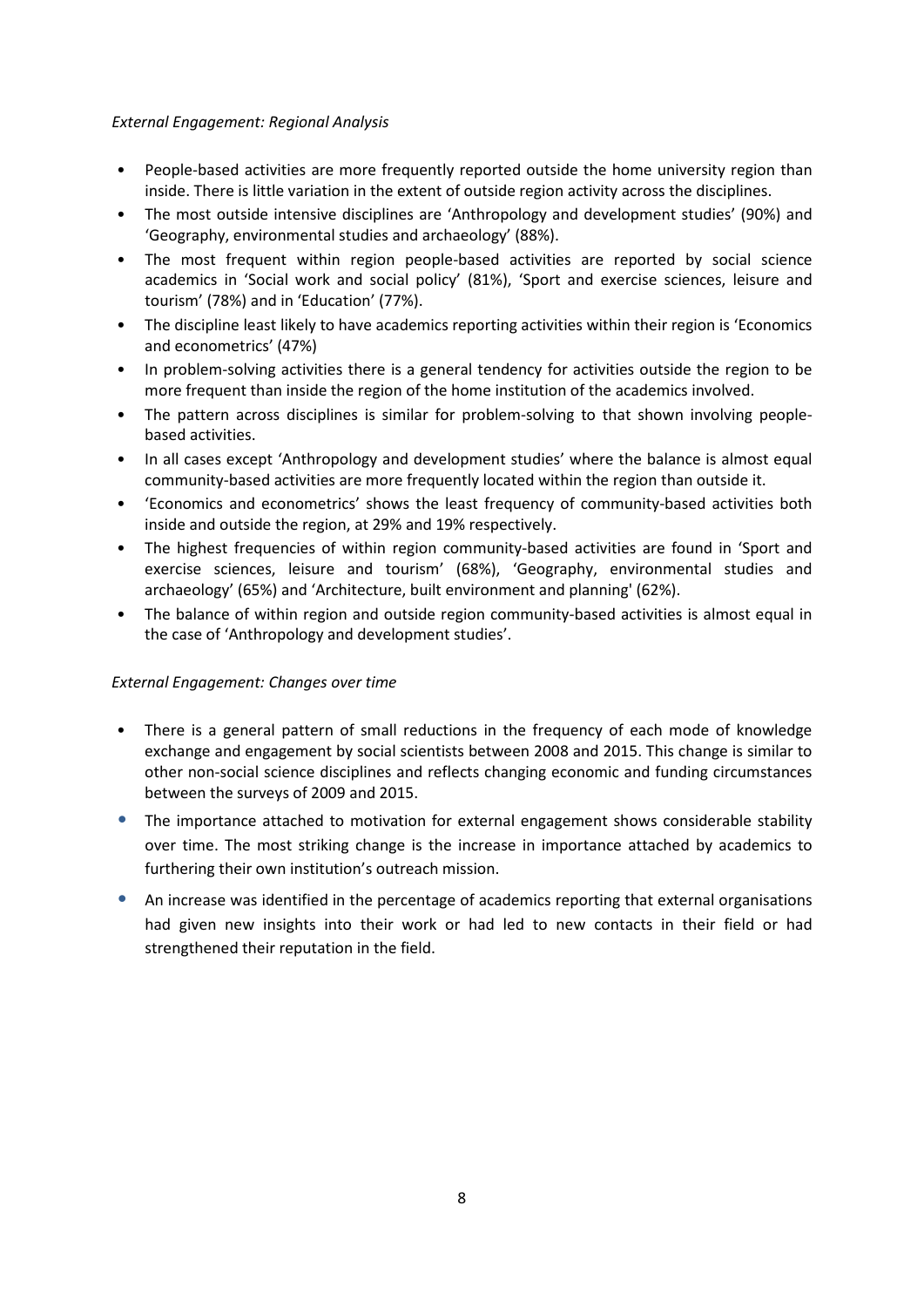## <span id="page-8-0"></span>**Introduction**

This report was produced in response to a request from ESRC for an analysis of the knowledge exchange and external interactions of social science academics in the UK disaggregated by discipline within the social sciences.

The report covers the activities of social science academics in the three years 2012-2015. The sample analysed consists of 5,659 social science academics who responded to a recent UK survey of all academics in all disciplines in all higher education institutions (Hughes et al. 2016). This survey was carried out at the Centre for Business Research at Cambridge in collaboration with the University of Bath and Imperial College Business School, London.

The analysis in this report is based on a disaggregation of these social science respondents into 11 Research Excellence Framework Units of Assessment. The 11 disciplinary areas (referred to as 'disciplines') covered by these Units of Assessment are: 'Economics and econometrics'; 'Business and management studies'; 'Law'; 'Politics and international studies'; 'Social work and social policy'; 'Sociology'; 'Anthropology and development studies'; 'Education'; 'Sport and exercise sciences, leisure and tourism'; 'Geography, environmental studies and archaeology'; and 'Architecture, built environment and planning'.

The analysis in the report begins with an overview of the personal characteristics of the sample of academics in the social sciences who responded to the survey and the extent to which the sample is representative of the social science academic community.

The report then proceeds to provide for each of the eleven disciplinary areas a quantitative assessment of the academic research orientation of respondents in terms of basic, user-inspired and applied research.

This is followed by an analysis of the knowledge exchange activities reported by the academics in the sample. These activities include those which may be described as narrowly commercial (patenting, licensing, spin outs and business consultancy) as well as a full range of 27 people-based, problem-solving and community-based knowledge exchange activities. People-based activities include: attending conferences; participating in networks; giving invited lectures; sitting on advisory boards; student placements; employee training; standard-setting forums; curriculum development; and enterprise education. Problem-solving activities include: providing informal advice; joint publications with external organisations; joint research with external organisations; consultancy services; contract research; membership of research consortia; hosting external personnel; secondment to external organisations; prototyping and testing; and setting up new physical facilities. Community-based activities include participation in: lectures for the community; school projects; social enterprise activity; performing arts and related cultural activities; museums and art galleries; heritage and tourism activities; public exhibitions; and community-based sports. In each case the disaggregated results for the 11 disciplines are presented alongside results for the social sciences as a whole and for all academics in all disciplines excluding the social sciences. The report also provides, for the social sciences as a whole, and for each of the 11 disciplinary categories a cross classification of external activities by research orientation, by gender, by age and by seniority.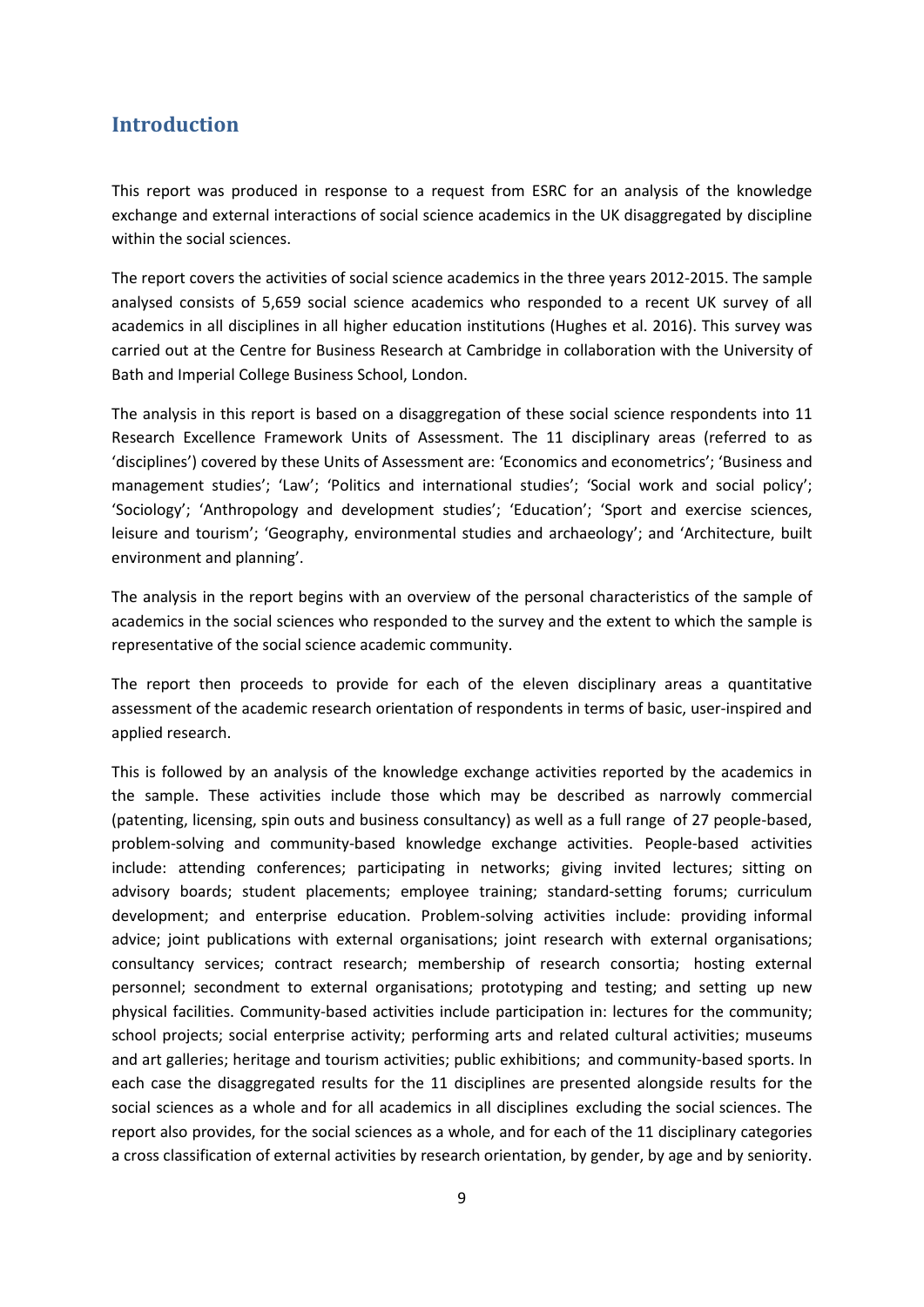This cross-classification aggregates knowledge exchange activities into four broad groups (narrowly commercial; people-based; problem-solving and community-based knowledge exchange)<sup>[1](#page-9-0)</sup>. The report then provides an analysis of the kinds of partners with whom social science academics engage. This is broken down into the private sector, the public sector and the voluntary sector. This is followed by an analysis of the extent to which knowledge exchange activities and interactions with external organisations occur inside or outside the region in which each academic's higher education institution is located.

The next section looks at knowledge exchange activities cross classified by the seniority of the positions held by academics as well as by the age, gender, and their research motivation.

The report concludes with a comparison between the survey results discussed above and those of a previous survey conducted in 2008/9 which covered activities in the three years 2005 to 2008 (Hughes and Kitson 2012). The disaggregation in this analysis is more limited since the earlier survey used broader disciplinary groupings. The comparison therefore covers four broad areas. These are: 'Architecture, building, planning'; 'Law, social sciences, economics'; 'Business, financial studies'; and 'Education'.

1

<span id="page-9-0"></span> $1$  A detailed disaggregation by each of the 11 disciplines for each of the 27 activities is provided in the Appendix to the report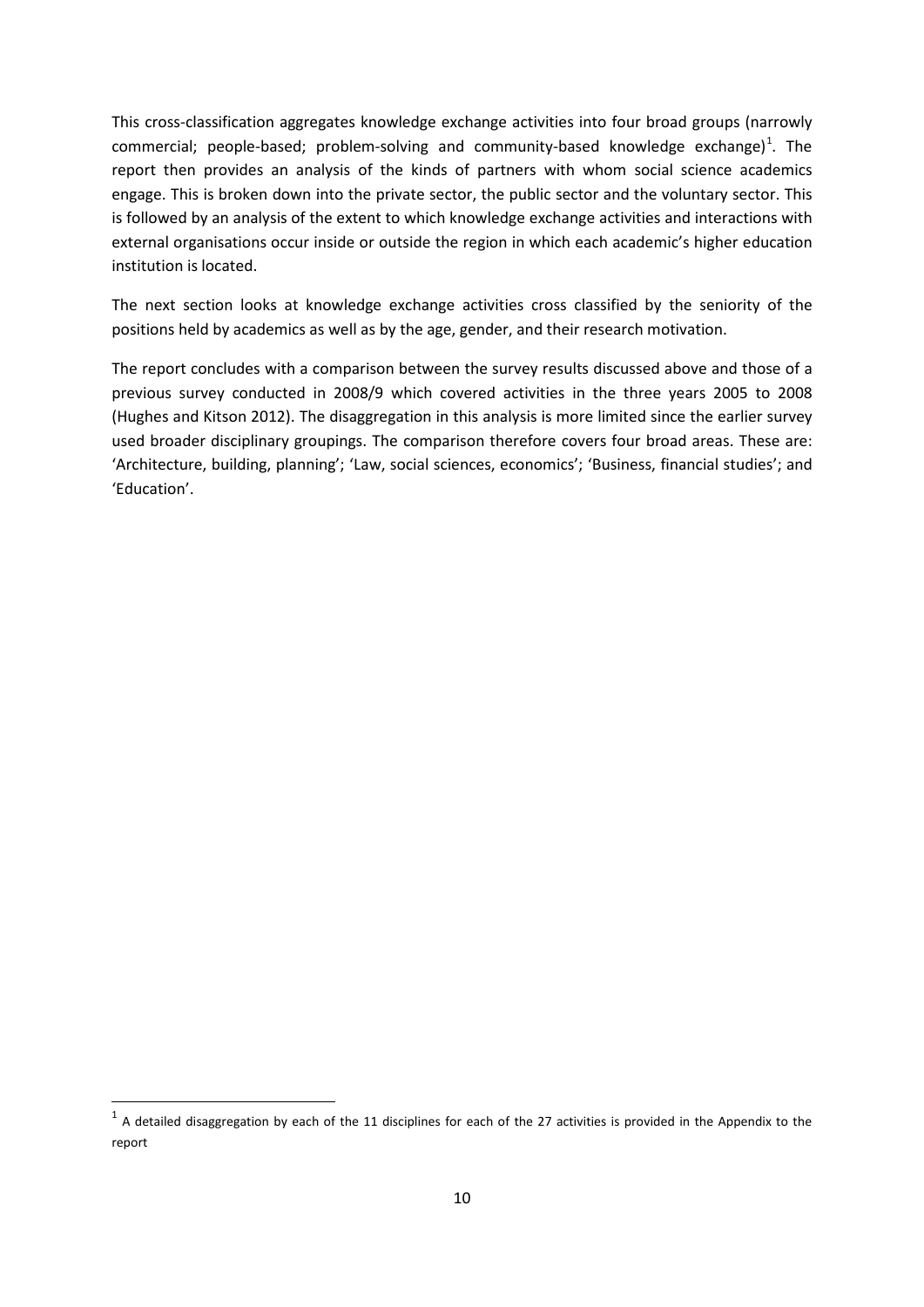## <span id="page-10-0"></span>**Section 1: The Sample**

The sample of social scientists whose survey responses are analysed in this report is drawn from a wider sample of academics which was surveyed in 2015 (Hughes et al. 2016). The survey covered all academics in all disciplines in all UK universities. The total number of academics in the sampling frame was 140,312. The overall response rate for the full survey was 13.9% with 18,177 academics completing the full web-based online survey. Of the total number of academics responding 5,659 classified themselves as falling within one of the 11 REF social science Unit of Assessment-based disciplinary groups used in the survey.

A detailed response bias analysis for the full survey showed that the overall proportion of social scientists in the full sample matched the proportion of social scientists in the academic population as a whole in the Higher Education Statistical Agency (HESA) data. The survey data for all disciplines including the social sciences tends to include slightly more senior academics and older academics but there is no difference in terms of the representation of academics by gender (Hughes et al. 2016).

There are no disaggregated HESA data with which we can compare the characteristics of the survey respondents in our 11 units of assessment groupings. It is however possible to make comparison of the spread of our disciplinary responses with the spread of academics classified to our units of assessment for the purposes of the Research Excellence Framework (REF) exercise carried out in 2014 and reported by the Higher Education Funding Council for England in the report on REF 2014. In interpreting this comparison it is important to note that the numbers of academics submitted to REF 2014 is significantly less than the population as a whole. The sample of social scientists responding to the survey is therefore much greater relative to the REF 2014 population than to the population of academics as a whole.

[Exhibit 1.1](#page-10-1) below shows the number of academics who responded to the survey split by the 11 social science disciplinary groupings used in REF 2014. It shows that the sample analysed in this report has a broadly similar structure to the distribution of respondents across the same groupings in REF 2014. The comparison shows that the survey sample over-represents 'Sociology' and 'Education' as well as 'Economics and econometrics'. The survey sample also under-represents 'Social work and social policy', 'Politics and international studies', and 'Geography, environmental studies and archaeology'. Since our purpose in this report is to compare knowledge exchange activities across the different disciplinary groups these differences in distribution are of less importance than the total number of observations with which the report can work.

<span id="page-10-1"></span>As [Exhibit 1.1](#page-10-1) shows, the survey sample produced significant numbers of responses in each of the 11 disciplinary groups. The question which then arises is whether the type of academic varies across disciplines in terms of seniority age and gender, each of which may influence involvement in knowledge exchange activity and hence the biases in comparisons across our disciplinary groupings.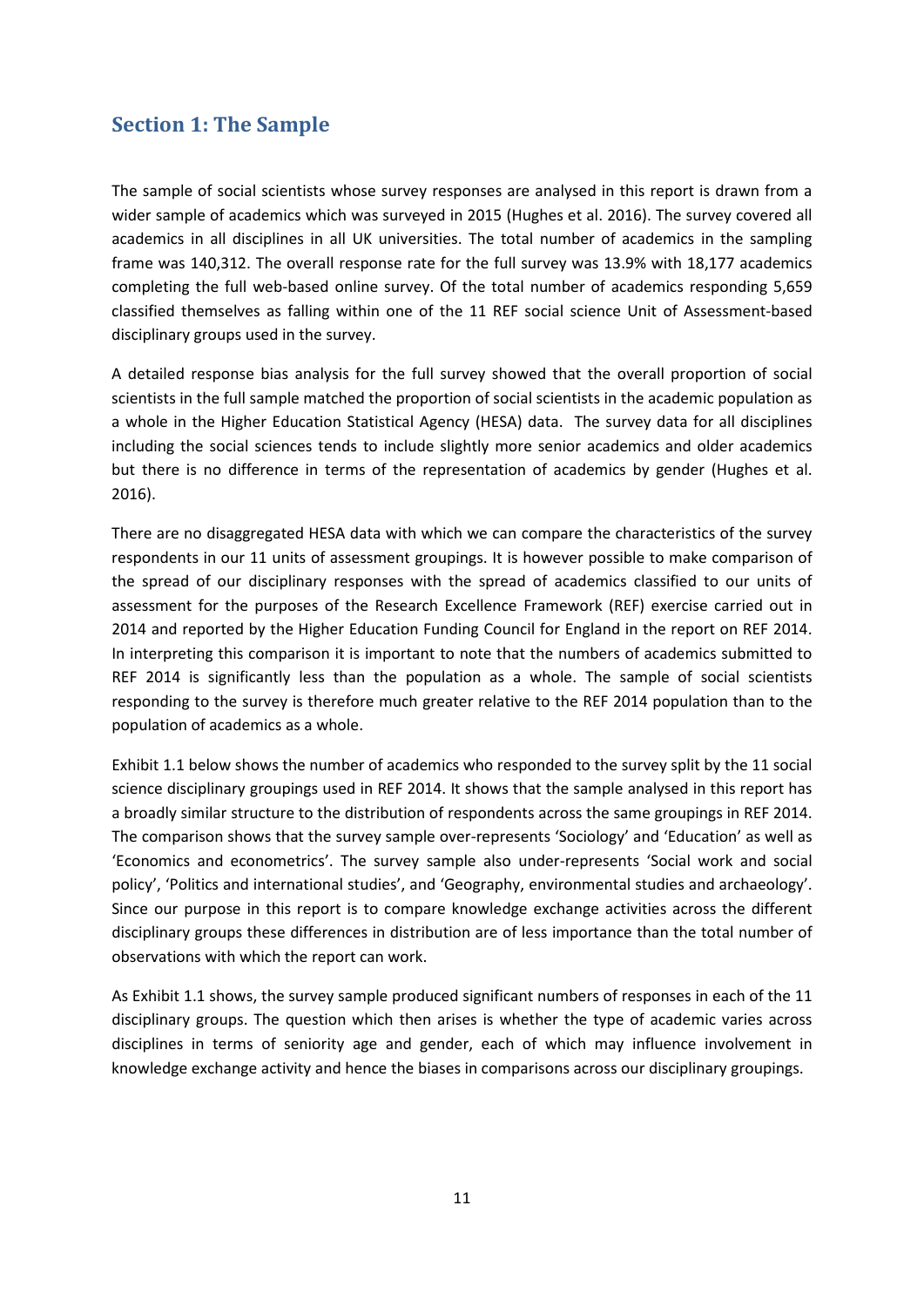|                                                  |       | <b>REF Population</b> | <b>Survey Sample</b> |       |                           |
|--------------------------------------------------|-------|-----------------------|----------------------|-------|---------------------------|
|                                                  |       |                       |                      |       | <b>Difference</b><br>in % |
| <b>Social Science Disciplines</b>                | N     | %                     | N                    | %     | <b>Distribution</b>       |
| Architecture, Built Environment and Planning     | 1113  | 7.19                  | 379                  | 6.7   | $-0.49$                   |
| Geography, Environmental Studies and Archaeology | 1787  | 11.54                 | 492                  | 8.69  | $-2.84$                   |
| Economics and Econometrics                       | 798   | 5.15                  | 420                  | 7.42  | 2.27                      |
| <b>Business and Management Studies</b>           | 3602  | 23.26                 | 1333                 | 23.56 | 0.3                       |
| Law                                              | 1644  | 10.61                 | 564                  | 9.97  | $-0.65$                   |
| Politics and International Studies               | 1320  | 8.52                  | 371                  | 6.56  | $-1.97$                   |
| Social Work and Social Policy                    | 1408  | 9.09                  | 360                  | 6.36  | $-2.73$                   |
| Sociology                                        | 764   | 4.93                  | 412                  | 7.28  | 2.35                      |
| Anthropology and Development Studies             | 603   | 3.89                  | 172                  | 3.04  | $-0.85$                   |
| Education                                        | 1605  | 10.36                 | 855                  | 15.11 | 4.75                      |
| Sport and Exercise Sciences, Leisure and Tourism | 844   | 5.45                  | 301                  | 5.32  | $-0.13$                   |
| <b>Total</b>                                     | 15488 | 100                   | 5659                 | 100   | $\mathbf{0}$              |

#### *Exhibit 1.1: Academic Survey 2015 – REF social science groupings*

The distribution of the social science sample respondents by seniority, gender, and age is shown in [Exhibit 1.2.](#page-11-0) In terms of seniority there is an over-representation of professors in 'Economics and econometrics', 'Law' and to a lesser extent 'Social work and social policy' and 'Anthropology and development studies' relative to the average for all social sciences. This is counterbalanced by those disciplines having a somewhat lower representation in the reader and senior lecturer group than the average. This pattern is broadly reflected in the distribution by age. There are also some variations by gender. In this case 'Architecture, built environment and planning', 'Economics and econometrics', 'Business and management studies', 'Politics and international studies', and 'Sport and exercise sciences leisure and tourism' all have a higher male proportion than average.

|          |                                  | Architecture.<br>Built<br>Environment<br>and Planning | Geography,<br>Environmental<br>Studies and<br>Archaeology | Economics<br>and<br>Econometrics | <b>Business and</b><br>Management<br>Studies | Law  | Politics and<br>International<br>Studies | Social Work<br>and Social<br>Policy | Sociology | Anthropology<br>and<br>Development<br><b>Studies</b> | Education | Sport and<br>Exercise<br>Sciences,<br>Leisure and<br>Tourism | Overall |
|----------|----------------------------------|-------------------------------------------------------|-----------------------------------------------------------|----------------------------------|----------------------------------------------|------|------------------------------------------|-------------------------------------|-----------|------------------------------------------------------|-----------|--------------------------------------------------------------|---------|
| Position | Professor                        | 16.6                                                  | 19.3                                                      | 26.9                             | 19.1                                         | 27.0 | 22.1                                     | 23.9                                | 15.3      | 23.8                                                 | 11.5      | 10.0                                                         | 19.0    |
|          | Reader, Senior<br>Lecturer       | 40.1                                                  | 28.3                                                      | 23.3                             | 40.9                                         | 33.3 | 25.1                                     | 29.7                                | 35.0      | 22.1                                                 | 42.3      | 52.8                                                         | 35.8    |
|          | Lecturer                         | 21.1                                                  | 22.6                                                      | 24.5                             | 27.3                                         | 26.8 | 27.2                                     | 26.4                                | 21.8      | 15.1                                                 | 29.7      | 25.6                                                         | 25.7    |
|          | Research Fellow /<br>Associate   | 12.7                                                  | 24.2                                                      | 14.5                             | 4.6                                          | 4.1  | 16.2                                     | 13.1                                | 20.6      | 26.2                                                 | 6.1       | 5.3                                                          | 10.9    |
|          | Research / Teaching<br>Assistant | 2.4                                                   | 1.6                                                       | 4.0                              | 1.4                                          | 3.0  | 4.0                                      | 1.4                                 | 1.7       | 3.5                                                  | 1.8       | 1.7                                                          | 2.2     |
|          | Teaching Fellow /<br>Associate   | 2.4                                                   | $1.0$                                                     | 1.2                              | 2.2                                          | 2.5  | 2.4                                      | 2.8                                 | 1.5       | 0.6                                                  | 4.1       | 0.7                                                          | 2.2     |
|          | Emeritus / Honorary<br>(retired) | 4.7                                                   | 3.0                                                       | 5.5                              | 4.7                                          | 3.4  | 3.0                                      | 2.8                                 | 4.1       | 8.7                                                  | 4.6       | 4.0                                                          | 4.3     |
| Gender   | Male                             | 65.7                                                  | 59.8                                                      | 72.1                             | 62.3                                         | 53.0 | 63.6                                     | 41.4                                | 44.7      | 47.1                                                 | 36.5      | 65.1                                                         | 55.4    |
|          | Female                           | 34.3                                                  | 40.2                                                      | 27.9                             | 37.7                                         | 47.0 | 36.4                                     | 58.6                                | 55.3      | 52.9                                                 | 63.5      | 34.9                                                         | 44.6    |
| Age      | Under 30                         | 1.9                                                   | 2.7                                                       | 4.3                              | 2.5                                          | 4.3  | 7.3                                      | 1.1                                 | 2.7       | 2.3                                                  | 2.0       | 8.4                                                          | 3.3     |
|          | 30-49                            | 48.7                                                  | 64.5                                                      | 61.6                             | 46.9                                         | 54.0 | 63.0                                     | 42.0                                | 58.4      | 53.8                                                 | 39.2      | 61.3                                                         | 51.8    |
|          | 50 and over                      | 49.5                                                  | 32.9                                                      | 34.1                             | 50.6                                         | 41.7 | 29.7                                     | 56.9                                | 38.9      | 43.9                                                 | 58.8      | 30.3                                                         | 45.0    |
|          | Total (%)                        | 6.7                                                   | 8.7                                                       | 7.4                              | 23.6                                         | 10.0 | 6.6                                      | 6.4                                 | 7.3       | 3.0                                                  | 15.1      | 5.3                                                          | 100     |
|          | Total (N)                        | 379                                                   | 492                                                       | 420                              | 1333                                         | 564  | 371                                      | 360                                 | 412       | 172                                                  | 855       | 301                                                          | 5659    |
|          |                                  |                                                       |                                                           |                                  |                                              |      |                                          |                                     |           |                                                      |           |                                                              |         |

<span id="page-11-0"></span>*Exhibit 1.2: Distribution of Social Science Discipline Samples by Seniority, Gender and Age*

In general a preponderance of senior and older academics is associated with a greater involvement in knowledge exchange activities; similarly male academics are more likely to be involved in knowledge exchange activities that female academics (Hughes et al. 2016). The comparisons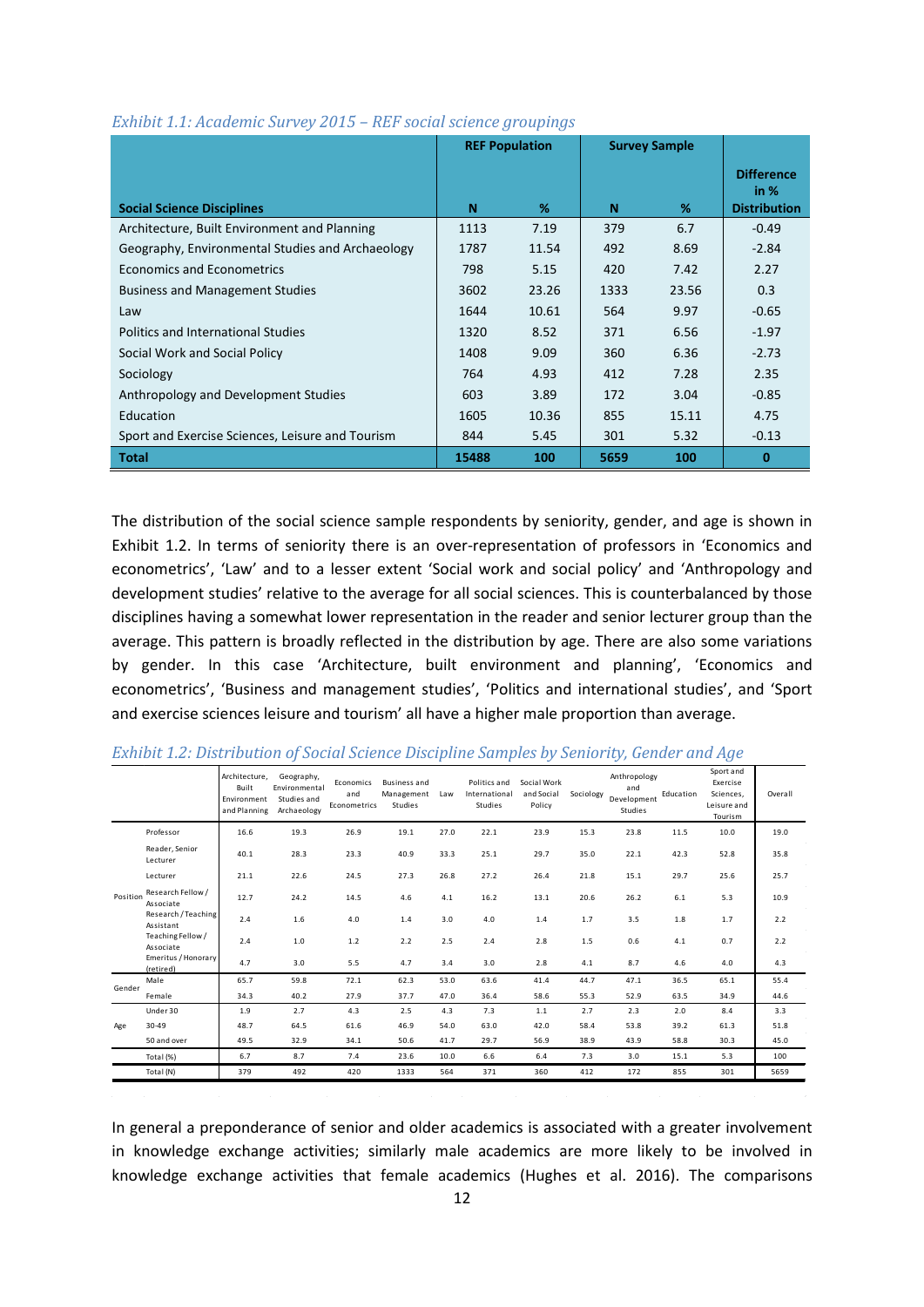presented in this report are essentially univariate comparisons which take one activity variable at a time and compare it across groups of academics. The fact that there are variations across disciplines in the balances by position, age, and gender may be associated with variations in the nature and the extent of interactions with external organisations. An analysis of these effects taken one at a time is presented in the section below on variations in knowledge exchange activities cross classified by position, age, gender, and research motivation. This report is not designed to provide a detailed multivariate analysis taking account of all these effects together on the cross disciplinary pattern of knowledge exchange which our analysis reveals. However, these factors must be borne in mind when interpreting variations in knowledge exchange activities across disciplines.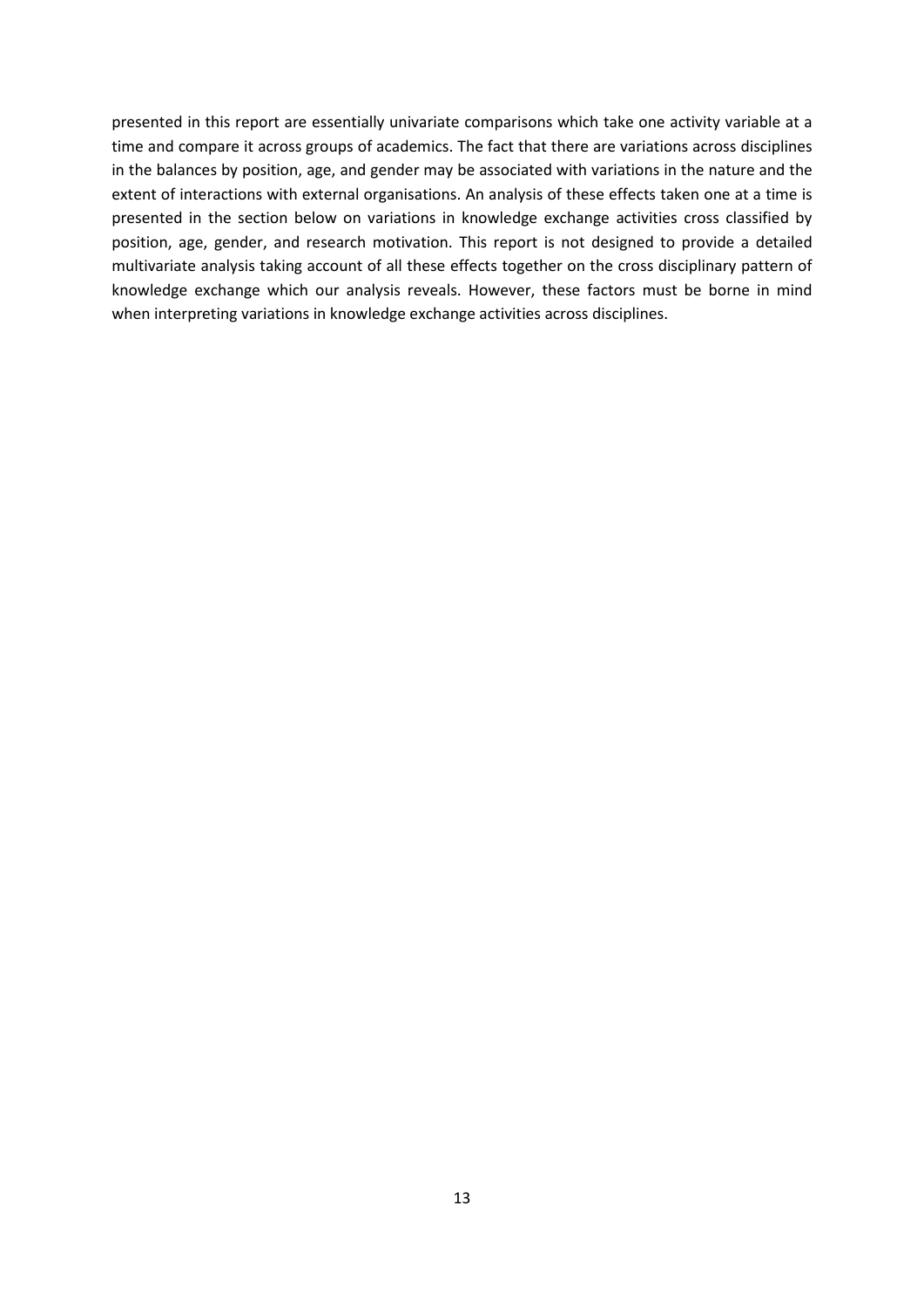## <span id="page-13-0"></span>**Section 2: Academic Activities and Research Motivation**

This section provides an overview of the teaching, research, administrative and knowledge exchange activities of social scientists and of the motivations for their research.

Exhibit 2.1 shows the proportion of academics engaging in a range of academic activities, and compares those from the social science disciplines as a whole with academics from all other discipline areas. The proportions of academics reporting engagement across all four areas is very similar.

In the following two exhibits, firstly; Exhibit 2.1 shows the percentage of academics engaging in each of four activities and distinguishes between social and non-social scientists and secondly; Exhibit 2.2 shows the proportions of their time that they allocate to each activity. Overall, in comparison with academics from other discipline areas, Exhibit 2.1 shows that a slightly higher proportion of social science academics identified engaging in: teaching (93% compared with 87% for other academics as a whole); knowledge exchange activities (74% compared with 70% for other academics as a whole); administration (95% compared with 91% for other academics as a whole). Academics in the social sciences as a whole are slightly less likely to engage in research activities with fewer identifying undertaking research activity when compared to academics in other discipline areas (94% compared with 95% for other academics as awhole).



### *Exhibit 2.1: Activities of Academics – Areas of Engagement (% of respondents)*

Exhibit 2.2 shows that social science academics spend a higher proportion of their time engaging in teaching (36% compared with 29% for other academics as a whole); other differences are much smaller with knowledge exchange activities (9% compared with 8% for other academics as a whole); and administration (23% compared with 21% for other academics as a whole). Social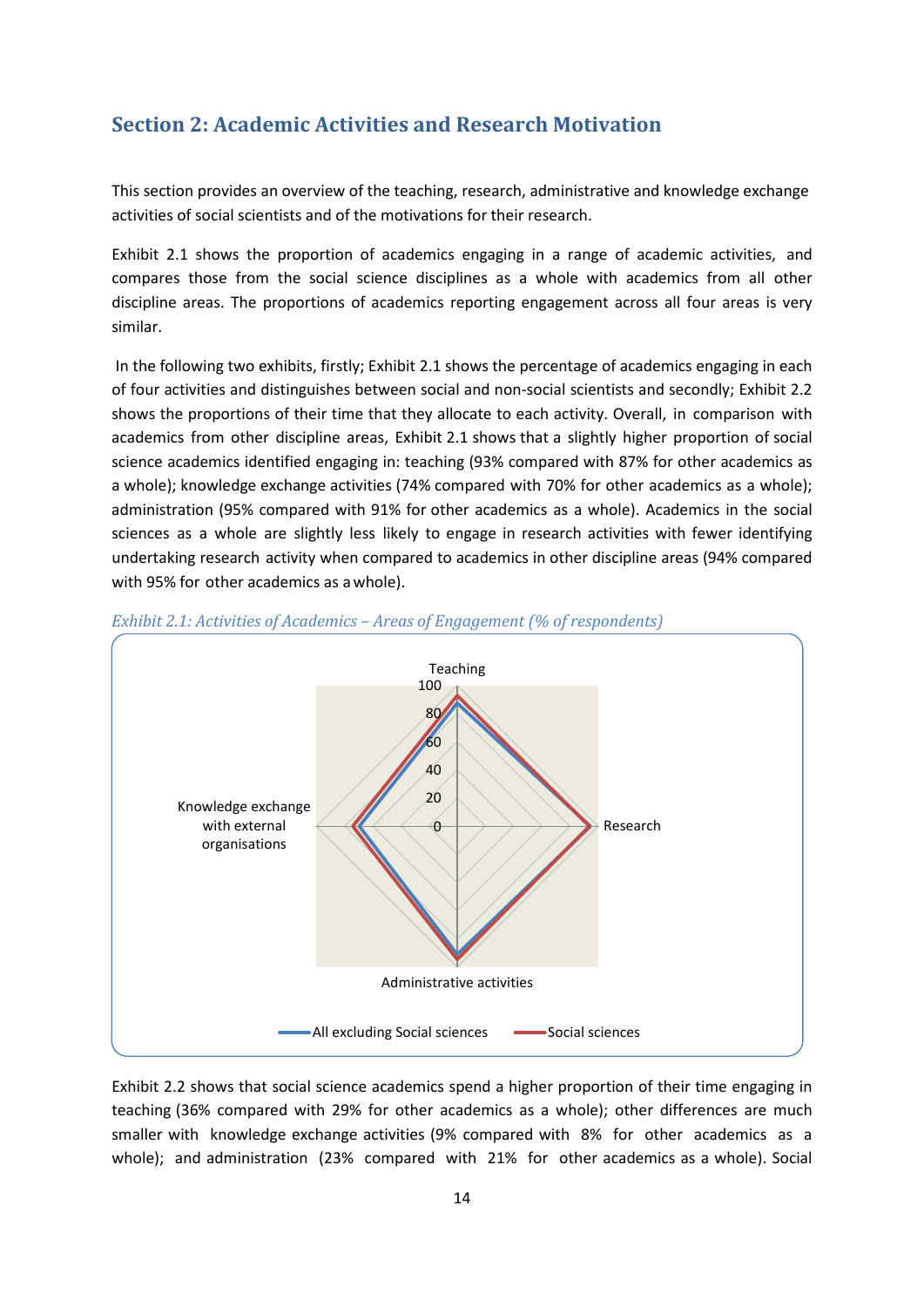science academics spend a lower proportion of their time, onaverage, engaging in research activity in comparison to academics in other discipline areas (33% compared with 43% for other academics as a whole $)^2$  $)^2$ 



#### *Exhibit 2.2: Activities of Academics – Time Allocation (% of respondents)*

The analysis of the motivation for the research activities of respondents in the 2015 survey is based on the framework of analysis developed by Stokes (1997) and definitions based on the Frascati Manual (OECD, 2003). Stokes distinguished research which is not motivated by considerations of use at all and is solely concerned with the pursuit of fundamental understanding (represented by the Bohr quadrant) from research concerned solely with considerations of use (represented by the Edison quadrant). The quadrant he identified that combines both considerations of use and fundamental understanding he termed Pasteur's quadrant. In this quadrant there is an important reflexive interaction between motivation for application and motivation to pursue fundamental understanding.

The results of the academic survey 2015 for all academics including the social sciences are presented in Exhibit 2.3. The exhibit shows that, overall: 26% of academics consider their research motivation as primarily basic; 26% as primarily user-inspired basic; and 43% as primarily pure applied. A very small proportion (5%) state that their research motivation could not be captured by these categories; it is striking that around three quarters of academics placed themselves into the user-inspired or pure-appliedquadrants.

<span id="page-14-0"></span>**.** 

 $2$  Differences in the broad pattern across disciplines are presented in Appendix tables A3 and A4.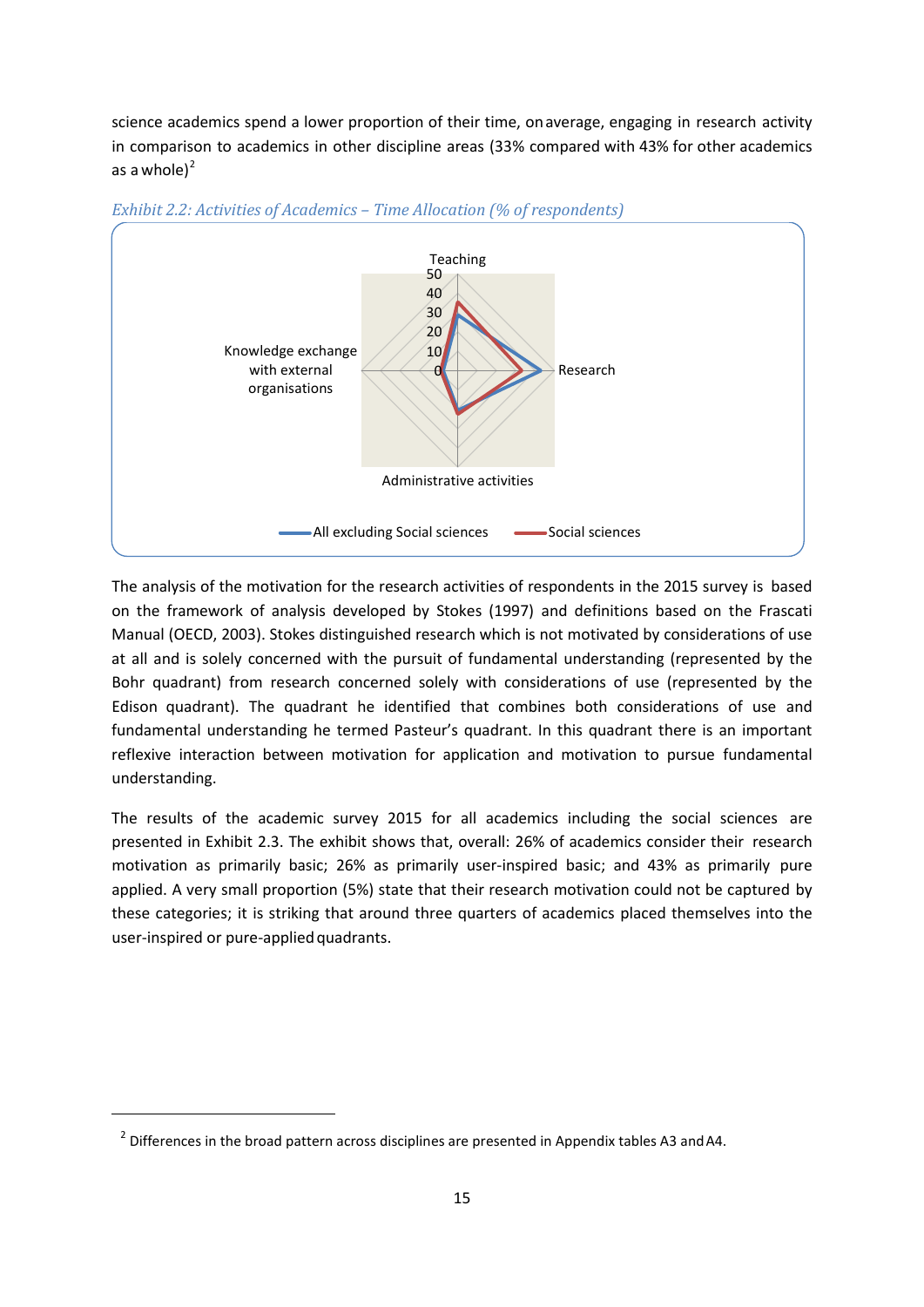### *Exhibit 2.3: Stokes' Quadrant: All disciplines including social sciences*



As shown in [Exhibit 2.4](#page-15-0) academics from the social sciences as a whole are most likely to describe their primary research motivations as applied (46%). The pattern of motivational type is very similar when compared, on average, with all other disciplines. In comparison with other discipline areas social science academics are slightly more likely to describe their research as motivated by pure application (46% compared with other academics 42%) or as user-inspired (29% compared with other academics 25%). Social science academics are less likely overall to be primarily motivated to engage in basic research than academics in other disciplines (21% compared with other academics 29%).

<span id="page-15-0"></span>

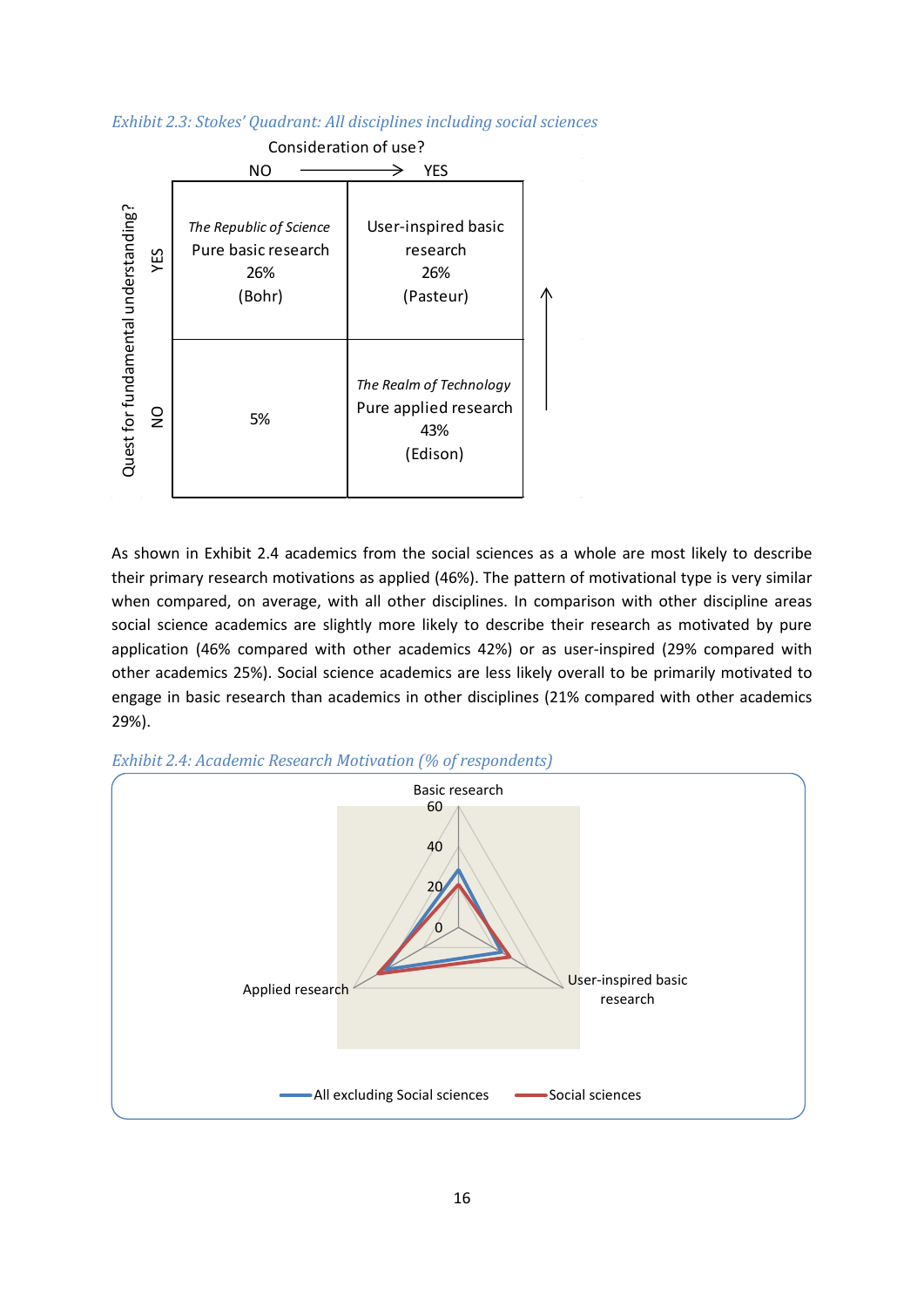[Exhibit 2.5](#page-16-0) lets us see the average time academics reported spending engaging in each motivational type of research. The pattern of time allocation by motivational type is very similar when compared, on average, with all other disciplines. In comparison with other discipline areas social science academics devoted a higher proportion of time to research which is motivated by pure applied objectives (43% compared with other academics 40%) or user-inspired objectives (30% compared with other academics 26%). Social science academics devoted less time, on average, to engaging in basic research motivated by the pursuit of fundamental understanding than academics in other disciplines (28% compared with other academics 34%).



<span id="page-16-0"></span>*Exhibit 2.5: Academic Research – Research Time Allocation (% of respondents)*

The following three tables show the proportion of social science academics within the 11 disciplinary groupings (referred to as 'disciplines') that described the primary motivation for their research as: basic, user-inspired, or applied.

[Exhibit 2.6](#page-17-0) reveals that slightly more than a fifth (21%) of all social science academics engaged in basic research. The disciplines of 'Politics and international studies' and 'Anthropology and development studies' had the highest proportions of academics undertaking basic research, at 39% and 38% respectively. The disciplines of 'Architecture, built environment and planning' and 'Social work and social policy' had the fewest academics primarily motivated to undertake basic research, at 9% and 7% respectively.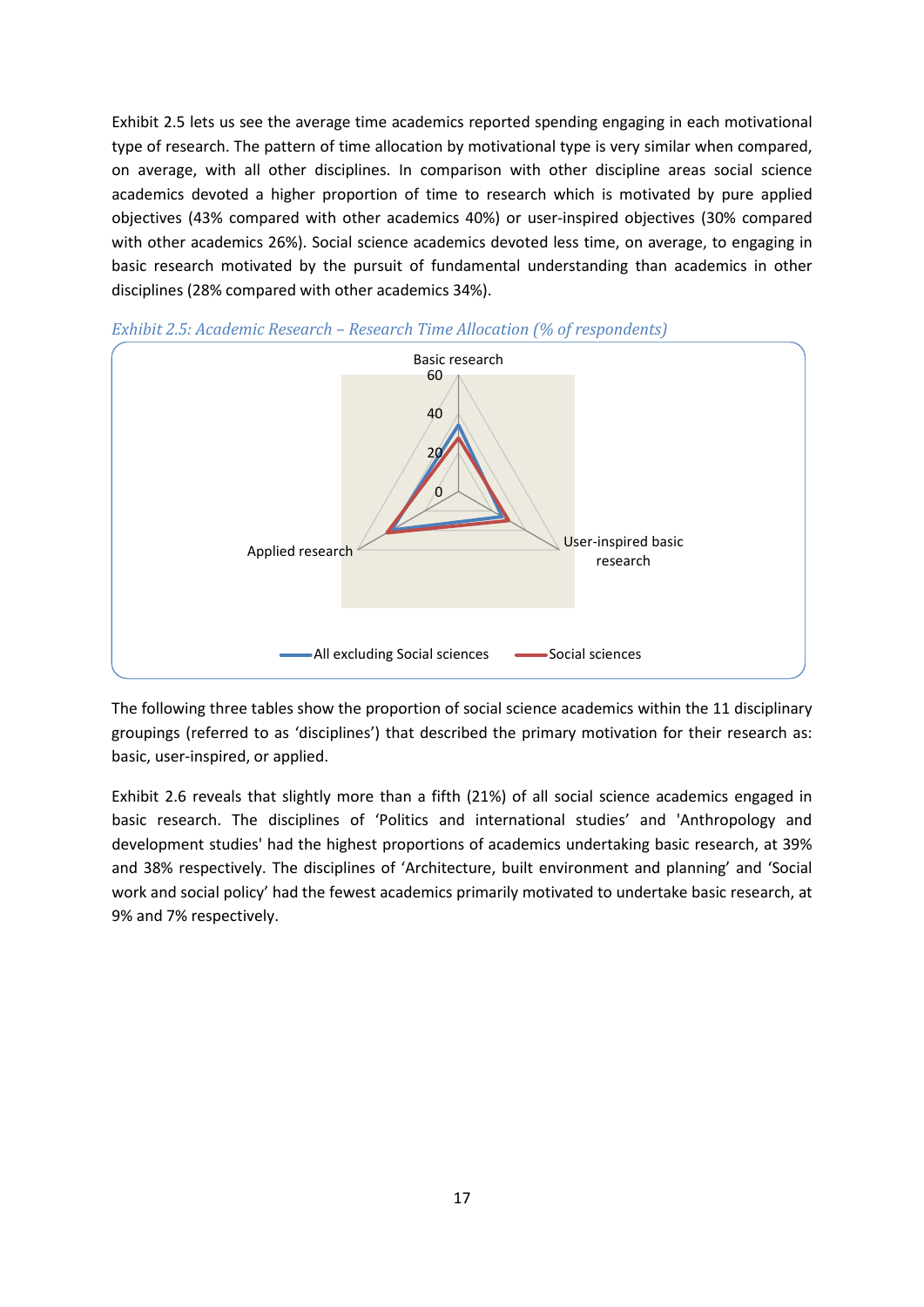#### <span id="page-17-0"></span>*Exhibit 2.6: Basic Research (% of respondents)*



In [Exhibit 2.7](#page-17-1) we can see that 29% of all social science academics were primarily motivated to carry out user-inspired basic research. 'Business and management studies' had the highest proportion of academics engaged in user-inspired basic research (34%). 'Sport and exercise sciences, leisure and tourism' and 'Social work and social policy' saw fewer than a quarter of academics report undertaking user-inspired basic research, at 22% and 17% respectively. The remaining disciplines showed a more even spread ranging between 27% and 32%.

<span id="page-17-1"></span>



Almost half (46%) of social science academics reported that their primary motivation was to undertake applied research. When analysed within disciplines the proportion of academics undertaking applied research was greatest within 'Social work and social policy' at almost three quarters (72%). In contrast, under a quarter (24%) of academics in 'Politics and international studies' reported undertaking applied research. When Exhibit 2.6 to Exhibit 2.8 are considered 'Economics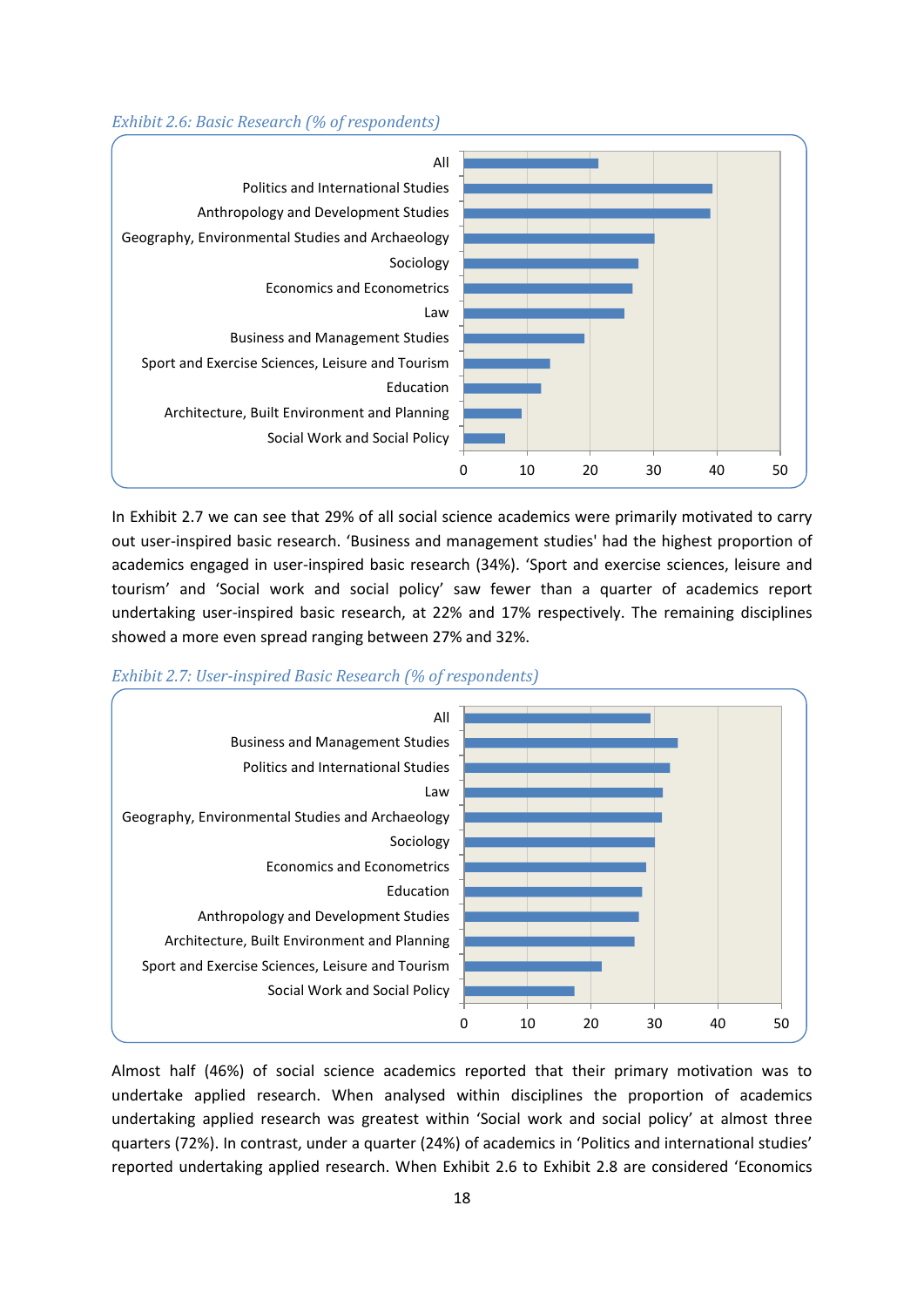and econometrics' and 'Sociology' display the most even distribution of their academics across the three primary motivational types.



## *Exhibit 2.8: Applied Research (% of respondents)*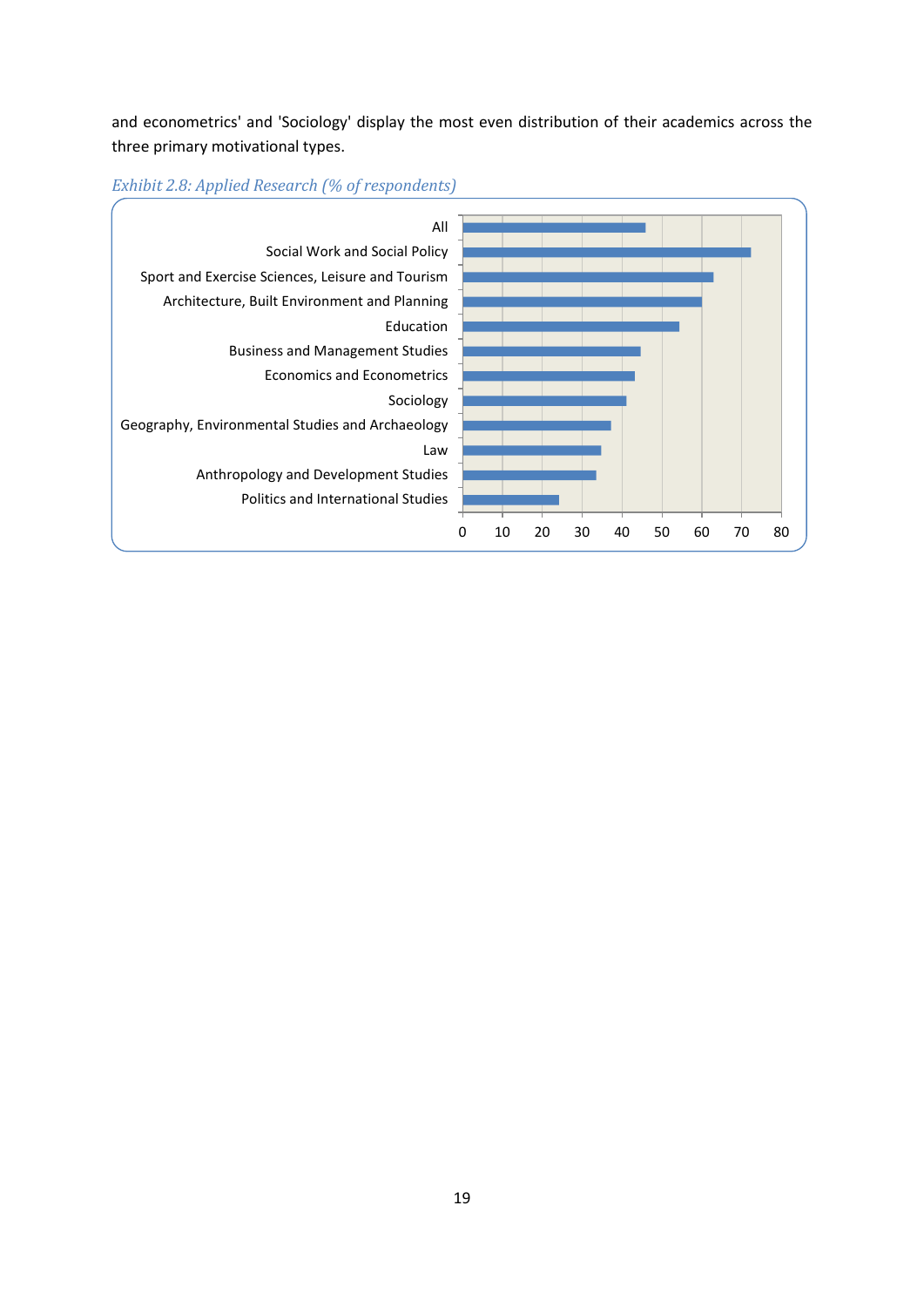## <span id="page-19-0"></span>**Section 3: Applications of Research**

Respondents from our Survey of Academics 2015 who were undertaking research were asked to indicate whether: it had been applied in a commercial context; was in a general area of commercial interest to business and/or industry; had relevance for non-commercial external organisations, including the public sector; or whether, in their view, it had no relevance for external organisations.

In [Exhibit 3.1](#page-19-1) we can see that few academics believed their research to have no relevance outside of the university sector. The majority (almost three quarters, 74%) of social science academics reported their research being most relevant to the non-commercial sector, including the public sector, whilst around a third (32%) stated their research was in a general area of commercial interest to business and/or industry.

Overall, in comparison with academics in all other disciplines those in the social sciences were more likely to both believe their research to be relevant to the non-commercial sector and to have had it applied by a non-commercial organisation. Social science academics as a whole were less likely than non-social science academics to identify their research as being in a general area of commercial interest to business and/or industry and also to have had their research applied in a commercial context.



<span id="page-19-1"></span>

The following five exhibits [\(Exhibit 3.2](#page-20-0) to [Exhibit 3.6\)](#page-23-0) reveal the perceived relevance and reported application of research undertaken by academics as ranked by proportion within each of the 11 disciplines within the social sciences.

As reported above, almost three quarters (74%) of social science academics believed their research has relevance to the non-commercial sector. This perception of relevance to the non-commercial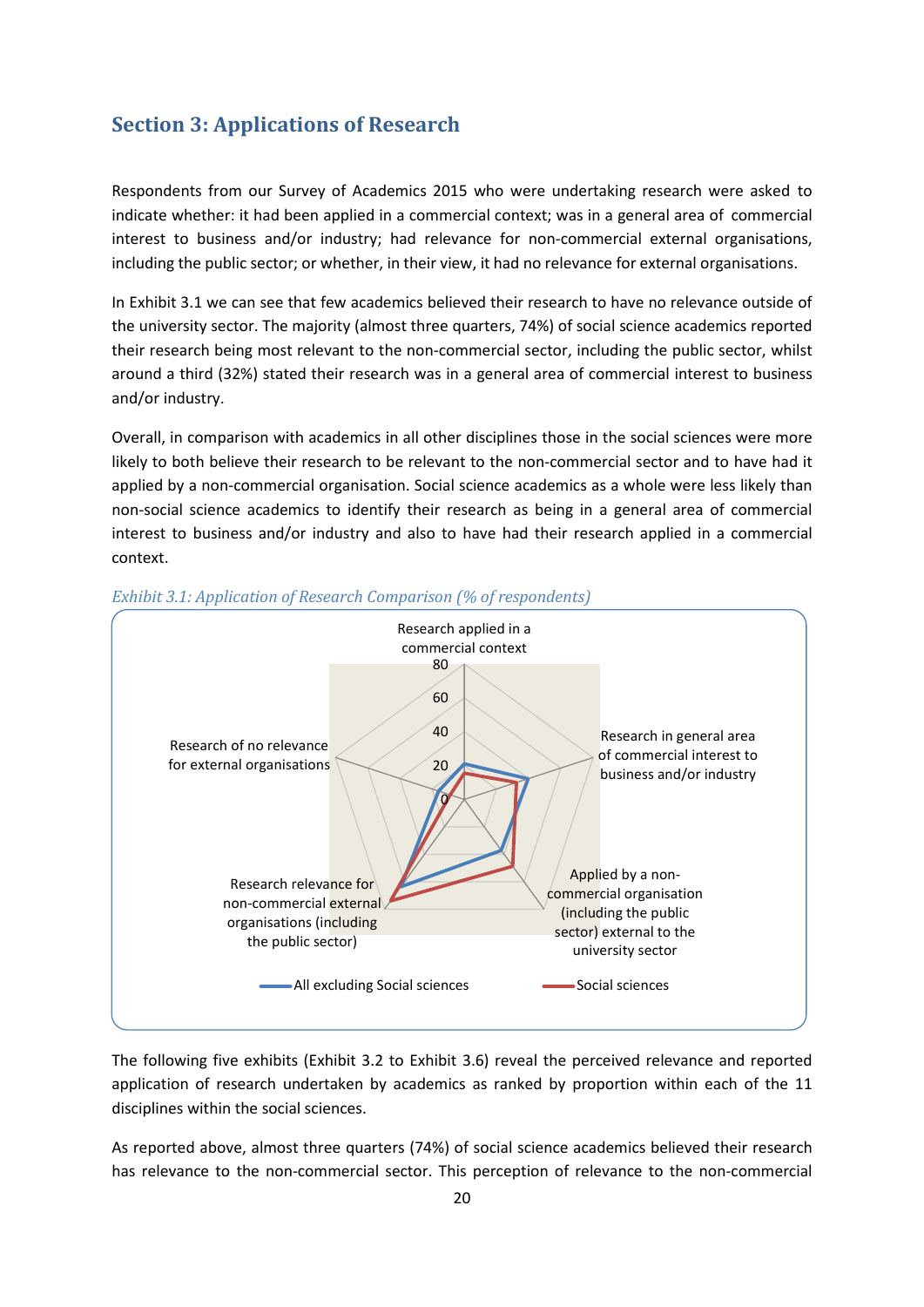sector was high across all social science disciplines with 'Sociology' academics most likely to report this (86%) and 'Business and management studies' academics the least likely (60%).



<span id="page-20-0"></span>*Exhibit 3.2: Perceived relevance to non-commercial external organisations - including the public sector (% of respondents)*

[Exhibit 3.3](#page-21-0) shows that as a whole, almost half (49%) of social science academics stated their research had been applied by a non-commercial organisation external to the university sector. 'Social work and social policy' academics were most likely to report this, with two thirds (67%) recording application by a non-commercial organisation. 'Geography, Environmental Studies, and Archaeology' was second at 55%.

In contrast, academics in the field of 'Business and management studies' were least likely both to view their research as having relevance for a non-commercial organisation (60%) and to have it applied by a non-commercial organisation (39%).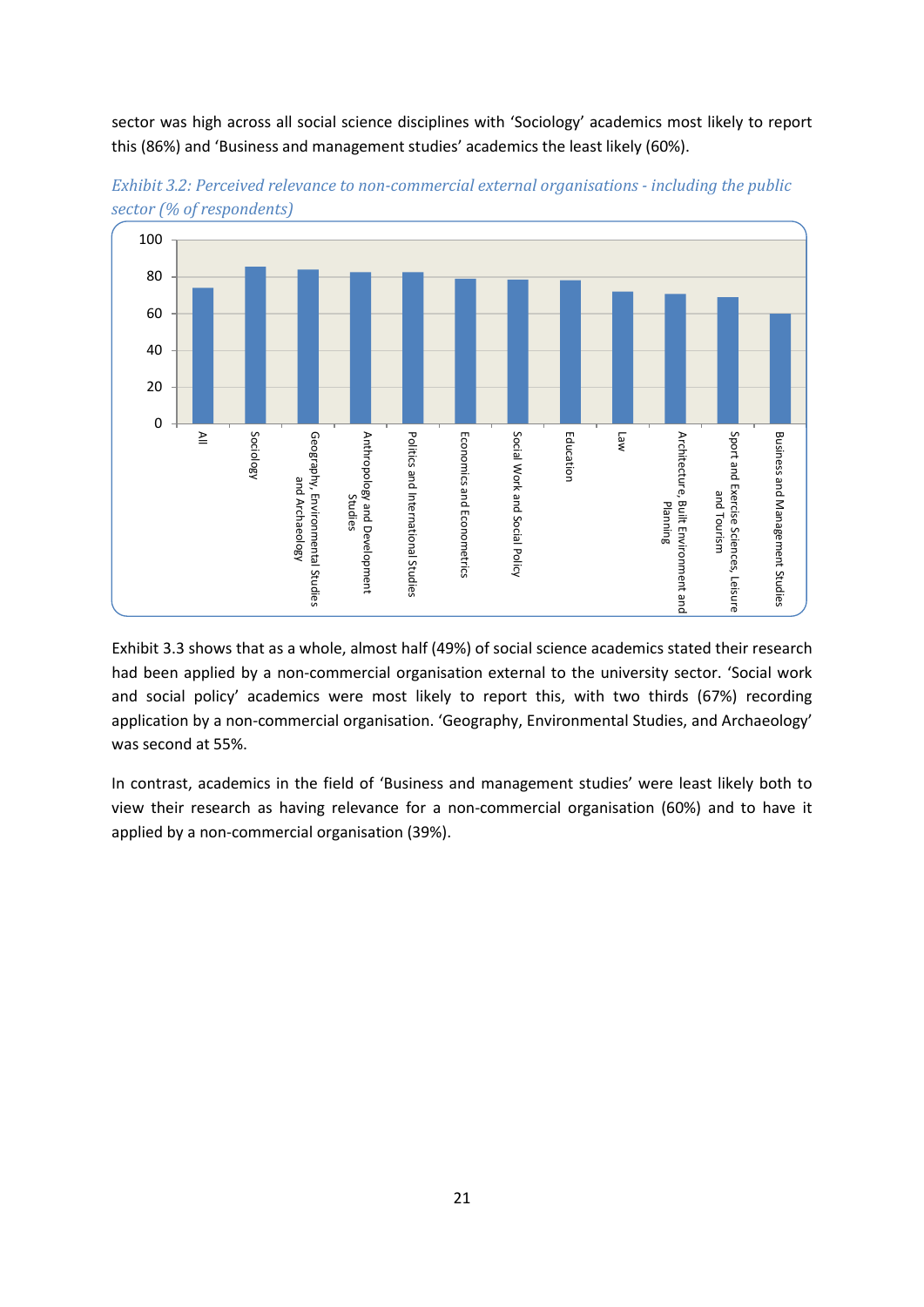

<span id="page-21-0"></span>*Exhibit 3.3: Applied by a non-commercial organisation (% of respondents)*

The data in [Exhibit 3.4](#page-21-1) reveal that a much higher proportion of academics within 'Business and management studies' (65%) and 'Architecture, built environment and planning' (54%) perceived their research to have been in a general area of commercial interest to business and/or industry than any of the other disciplines.

<span id="page-21-1"></span>

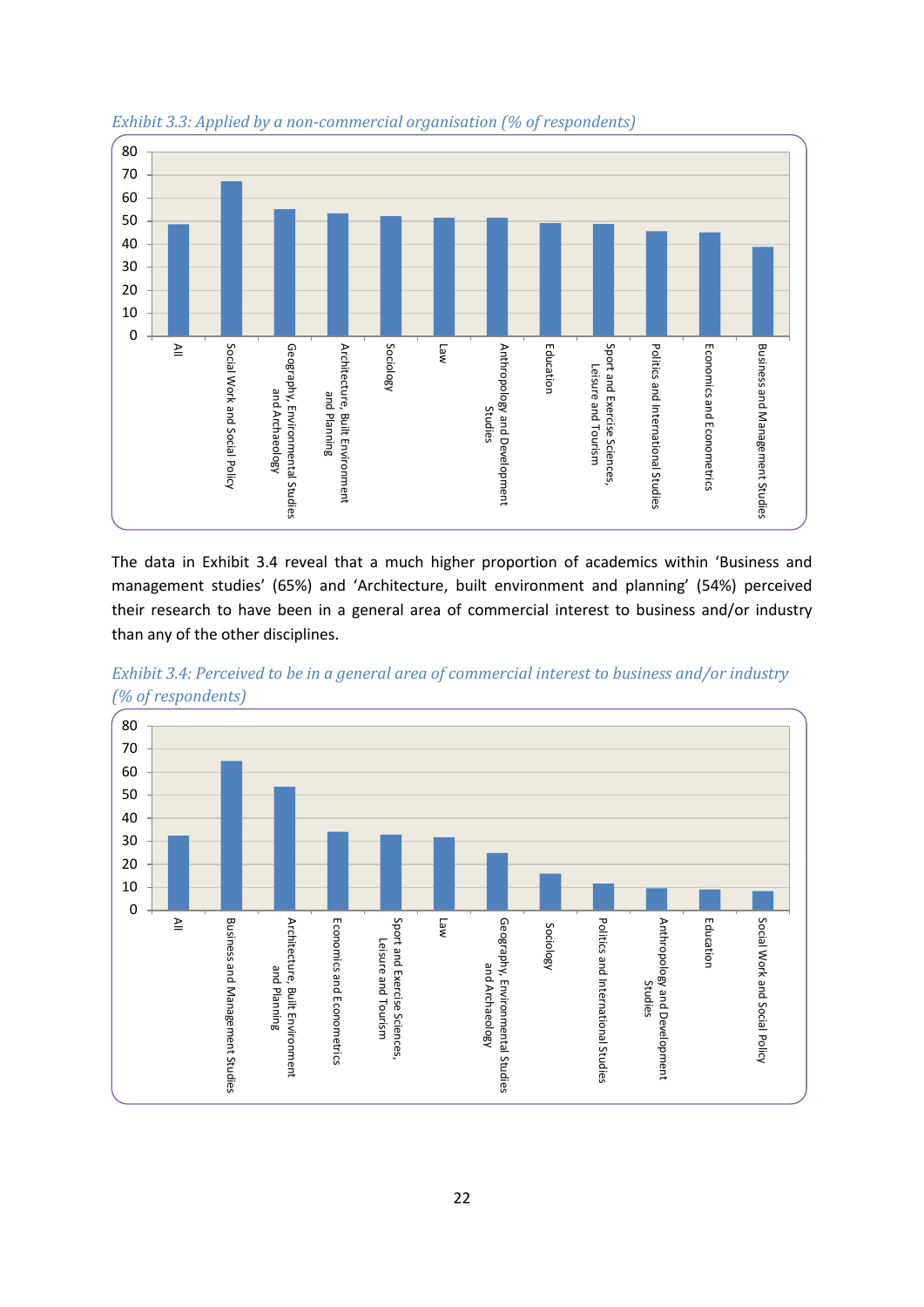Exhibit 3.5 shows that only three disciplines: 'Business and management studies', 'Architecture, built environment and planning' and 'Sport and exercise sciences, leisure and tourism', had more than a fifth of their academics report applying their research in a commercial context.

'Business and management studies' had the highest proportion of academics stating that their research was applied in a commercial context, at slightly under a third (30%).

At the other end of the scale the five disciplines of: 'Anthropology and development studies', 'Education', 'Social work and social policy', 'Sociology', and 'Politics and international studies' each contained fewer than ten percent of academics who had applied their research output in a commercial context.



*Exhibit 3.5: Applied in a commercial context (% of respondents)*

Within the social sciences as a whole only 9% of academics reported their research being of no relevance for external organisations. As shown in [Exhibit 3.6](#page-23-0) academics in 'Anthropology and development studies' and 'Politics and international studies' were most likely to report this being the case, at 13% and 12% respectively.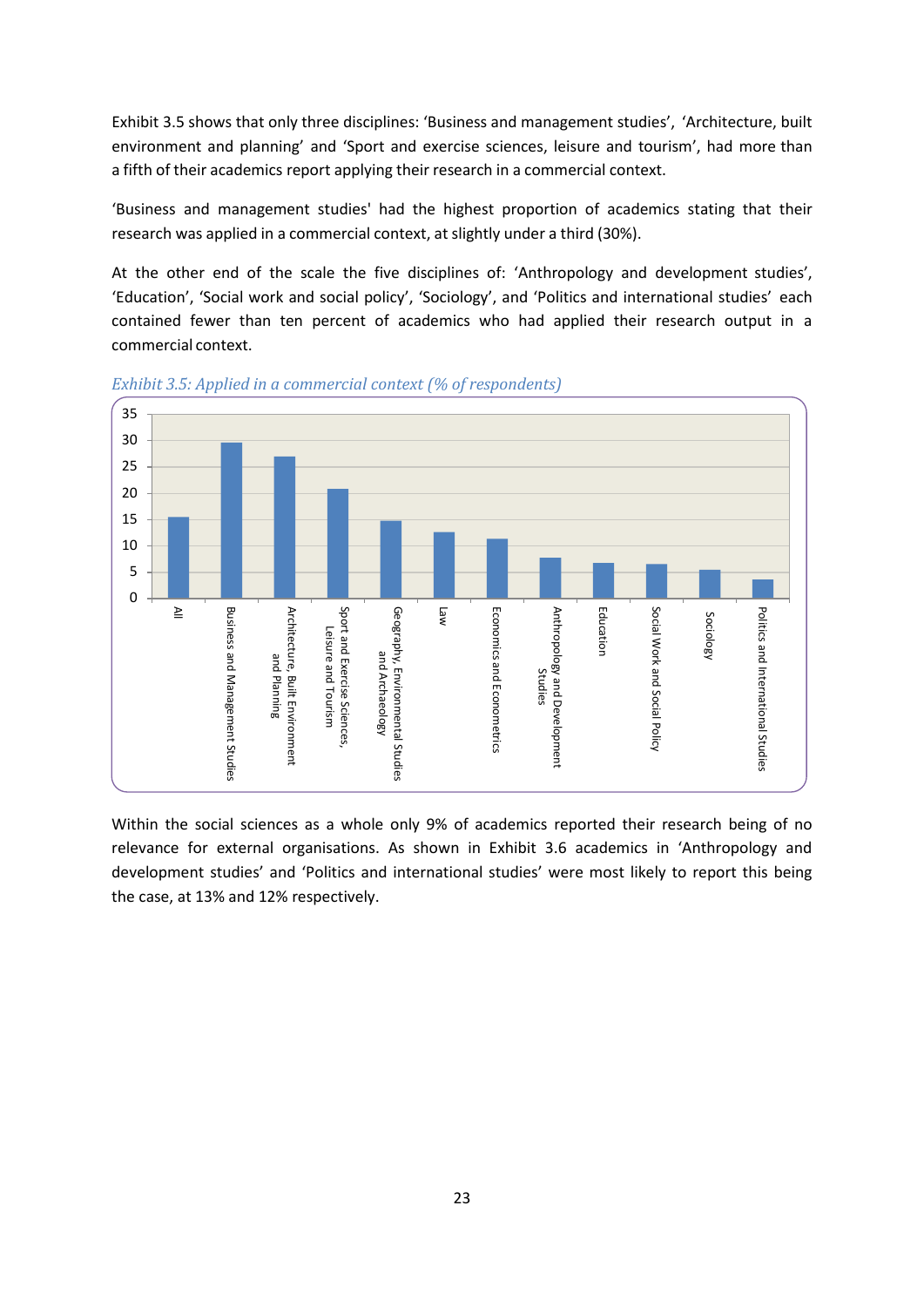

<span id="page-23-0"></span>*Exhibit 3.6: Perceived to be of no relevance for external organisations (% of respondents)*

The most striking difference which emerges from this analysis is the relative emphasis on private sector relevance and engagement by social science academics in 'Business and management studies', and 'Architecture, built environment and planning' contrasted with the greater noncommercial sector orientation of 'Sociology', 'Geography and environmental studies and archaeology' and 'Social work and social policy'. 'Architecture, built environment and planning' has the most evenly spread pattern of engagements across the commercial and non-commercial categories.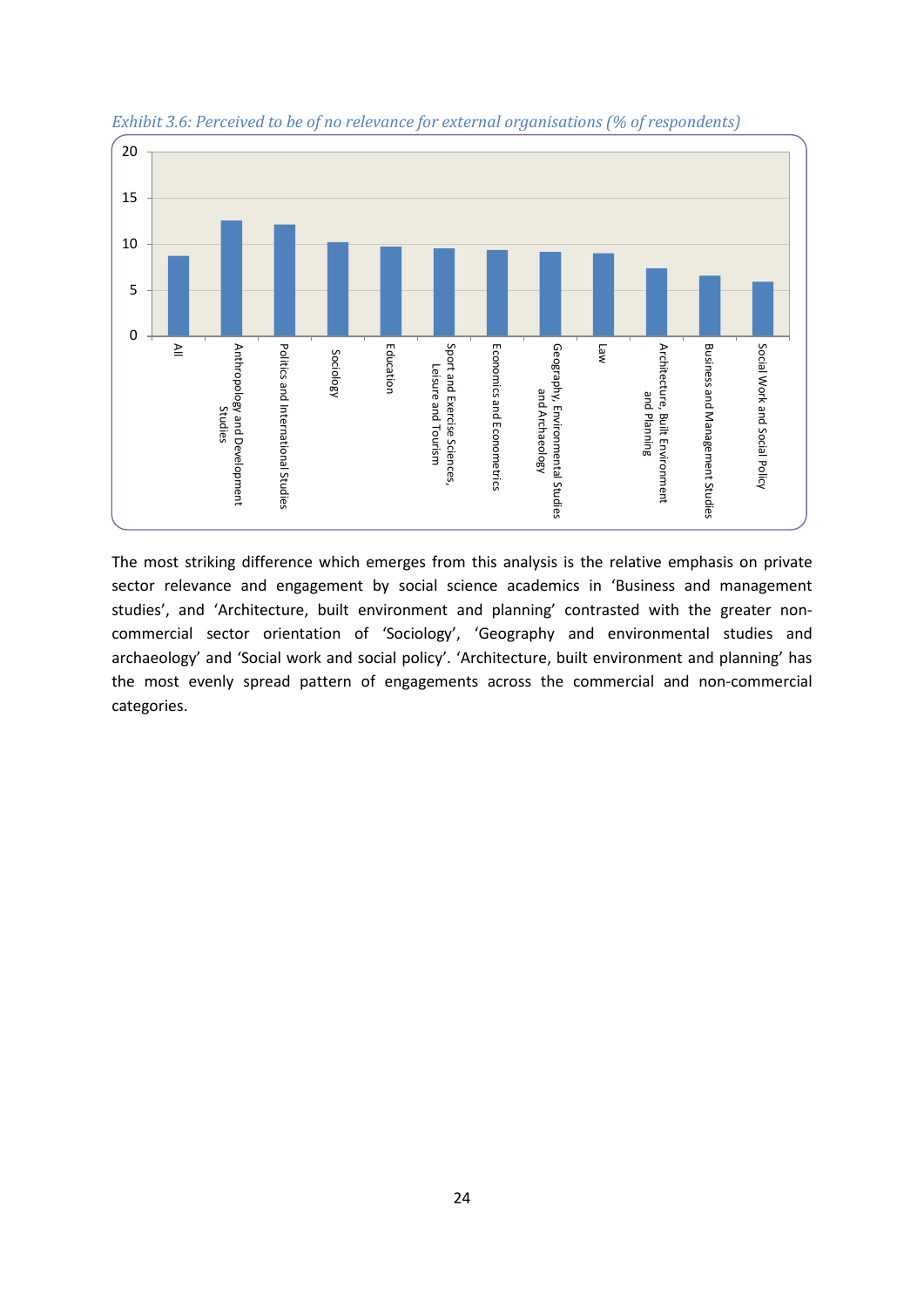## <span id="page-24-0"></span>**Section 4: Commercialisation of Research**

The survey defined commercialisation activity as consisting of patenting; licensing; formation of a spin-out company; and the formation of a consultancy. This 'narrow' definition is used in this section. In Section 5, which follows, the report examines a much wider range of knowledge exchange activities which may form pathways to application and impact beyond the narrow definition used in this section.

Exhibit 4.1 shows the pattern of commercialisation activity for social science academics in relation to the other academic disciplines as a whole. Commercialisation of social science research output was relatively highly skewed towards consultancy activity. Patenting, licensing and company spin outs are much less frequently reported by social scientists than by non-social scientists. Focusing on these measures will seriously underestimate social science engagement with the private, public, and third sectors which is more fully captured by the range of people-based, problem-solving, and community-based activities discussed in the next section of this report.





<span id="page-24-1"></span>The following four exhibits reveal the pattern of engagement in these activities across the social science disciplines. [Exhibit 4.2](#page-24-1) shows the percentage of respondents who engaged in patenting their research. As we can see the level of engagement was extremely low (generally less than 3%) across all disciplines. Academics in 'Sport and exercise sciences, leisure and tourism' were most active at slightly over 3%.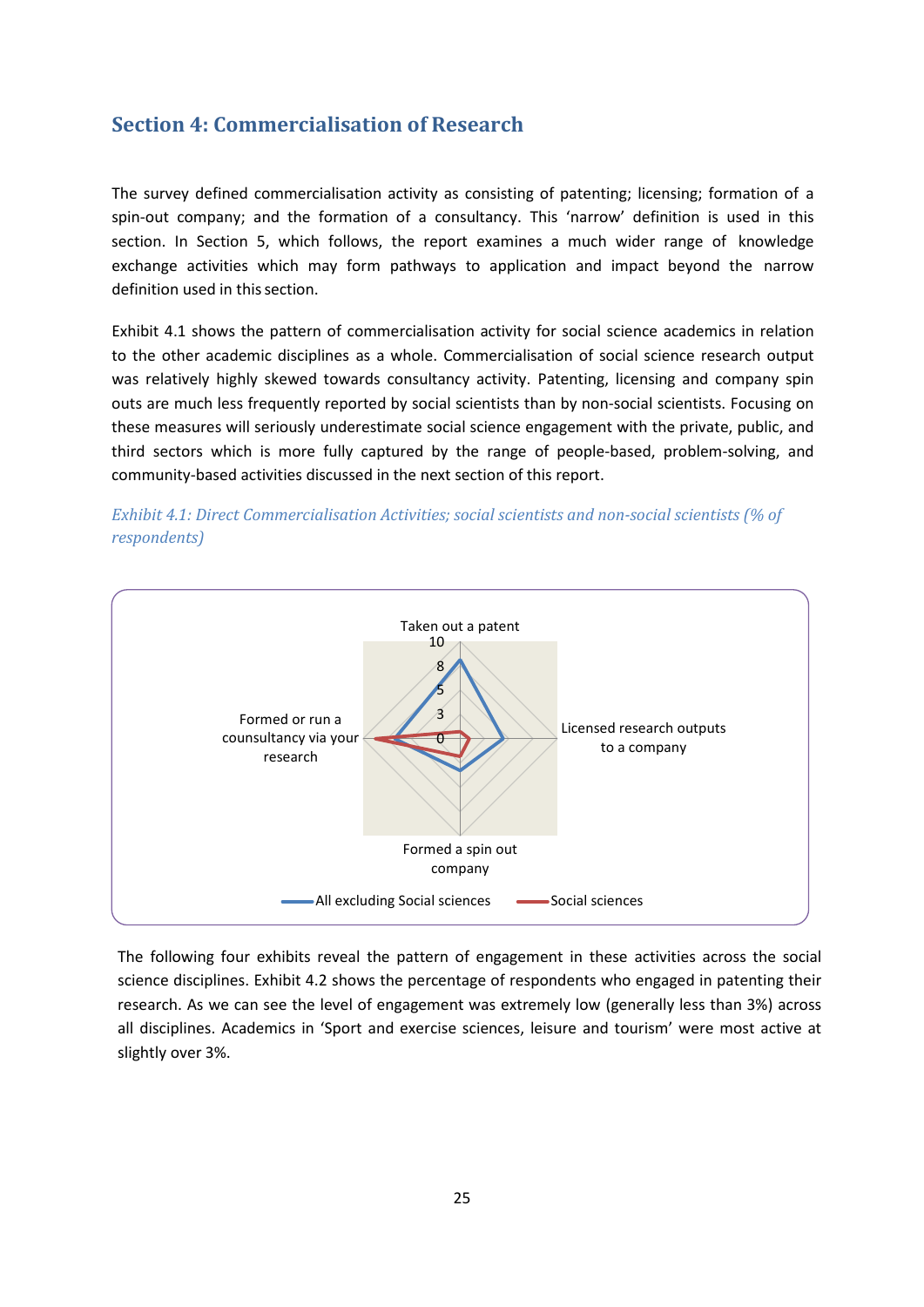### *Exhibit 4.2: Taken out a patent (% of respondents)*



[Exhibit 4.3](#page-25-0) describes a similar pattern of engagement in licencing research output as seen with patenting. A very small proportion of social science academics within each discipline engaged in this activity, at less than 1% overall. Academics in 'Sport and exercise sciences, leisure and tourism' were most likely to licence their research output.

<span id="page-25-0"></span>



<span id="page-25-1"></span>We can see in [Exhibit 4.4](#page-25-1) that academics in 'Architecture, built environment and planning' were most likely to report commercialising their research output via spin-out company formation, with slightly over 5% reporting this type of engagement.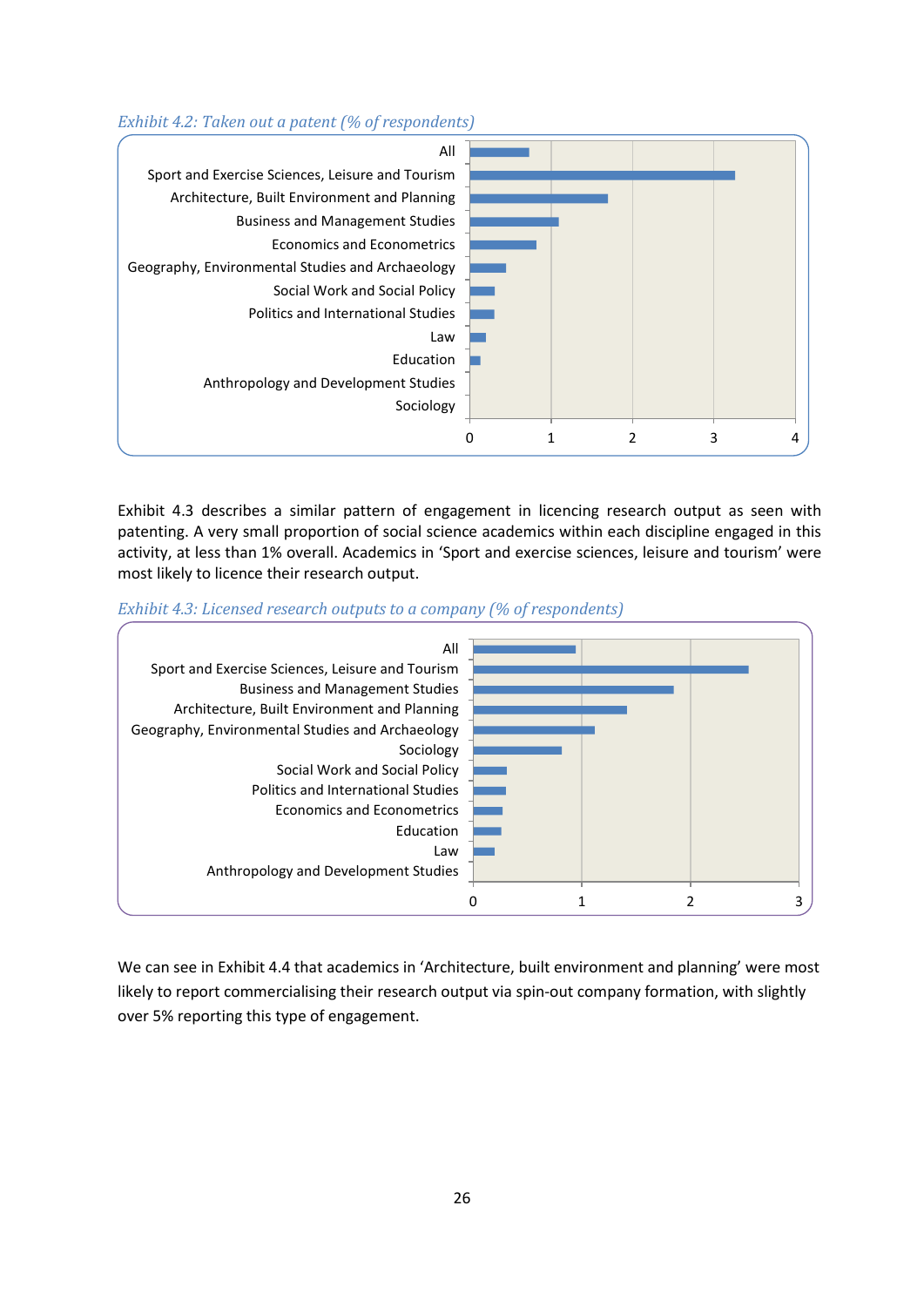



Exhibit 4.5 reports variations in consultancy formation. This is most frequent in 'Sport and exercise sciences, leisure and tourism', closely followed by 'Anthropology and development studies' and 'Business and management studies' (12-13%). It was least frequent in 'Sociology' and in 'Social work, and social policy' and 'Law' (<6%).



#### *Exhibit 4.5: Formed or run a consultancy via your research (% of respondents)*

The evidence in this section shows that of the four commercialisation activities analysed social science academics used consultancy formation as the main route through which to commercialise their research output directly. The highest proportions of academics engaging in this mode of commercialisation, with each of the following disciplines reporting higher than average engagement, was seen in 'Sport and exercise sciences, leisure and tourism' (13%), 'Anthropology and development studies' (13%), 'Business and management studies' (13%), 'Architecture, built environment and planning' (12%), and 'Economics and econometrics' (9%).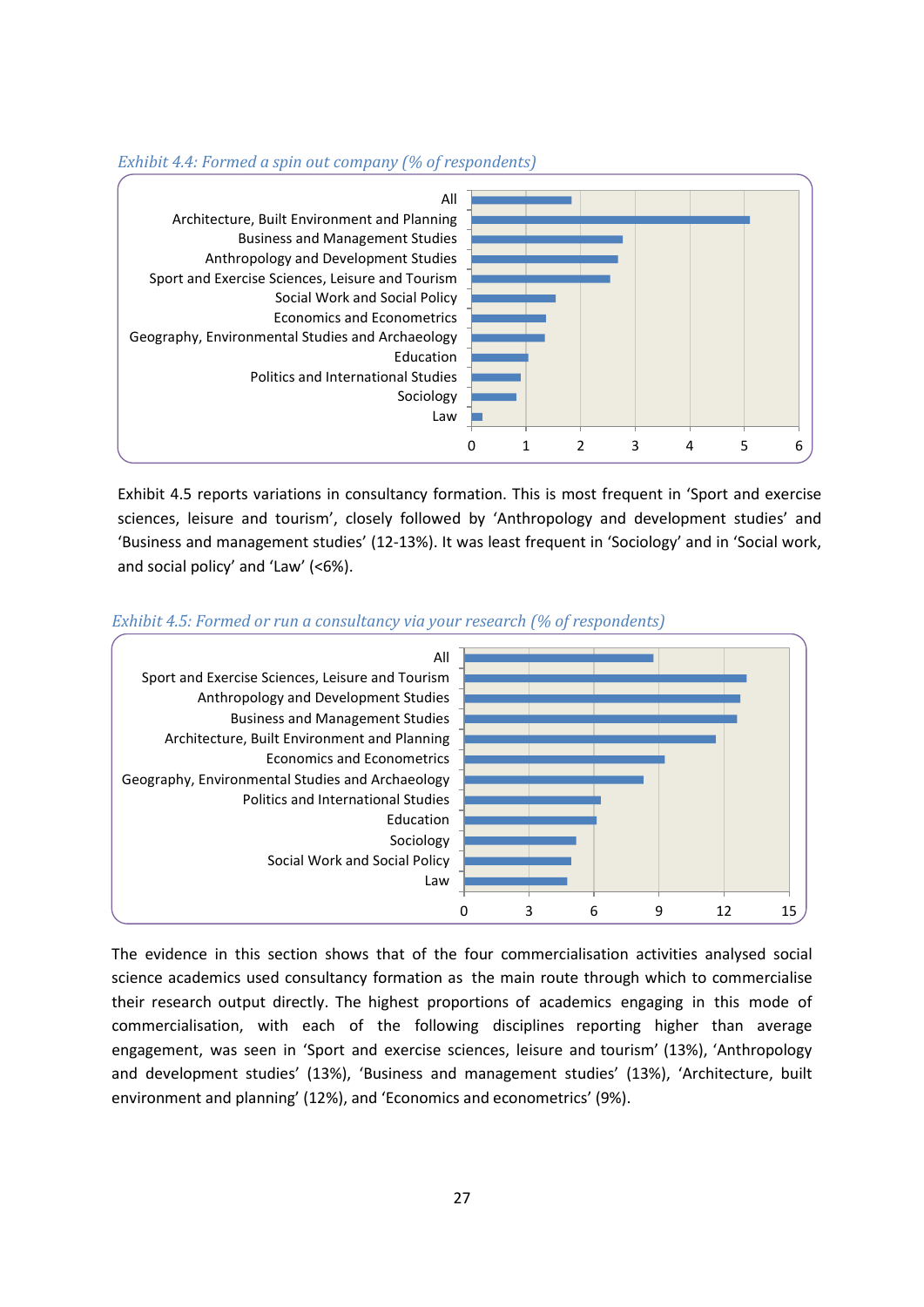The evidence reveals that academics in 'Law', 'Education', and 'Sociology' were consistently among the least likely to report engagement in any form of direct commercialisation of their research output.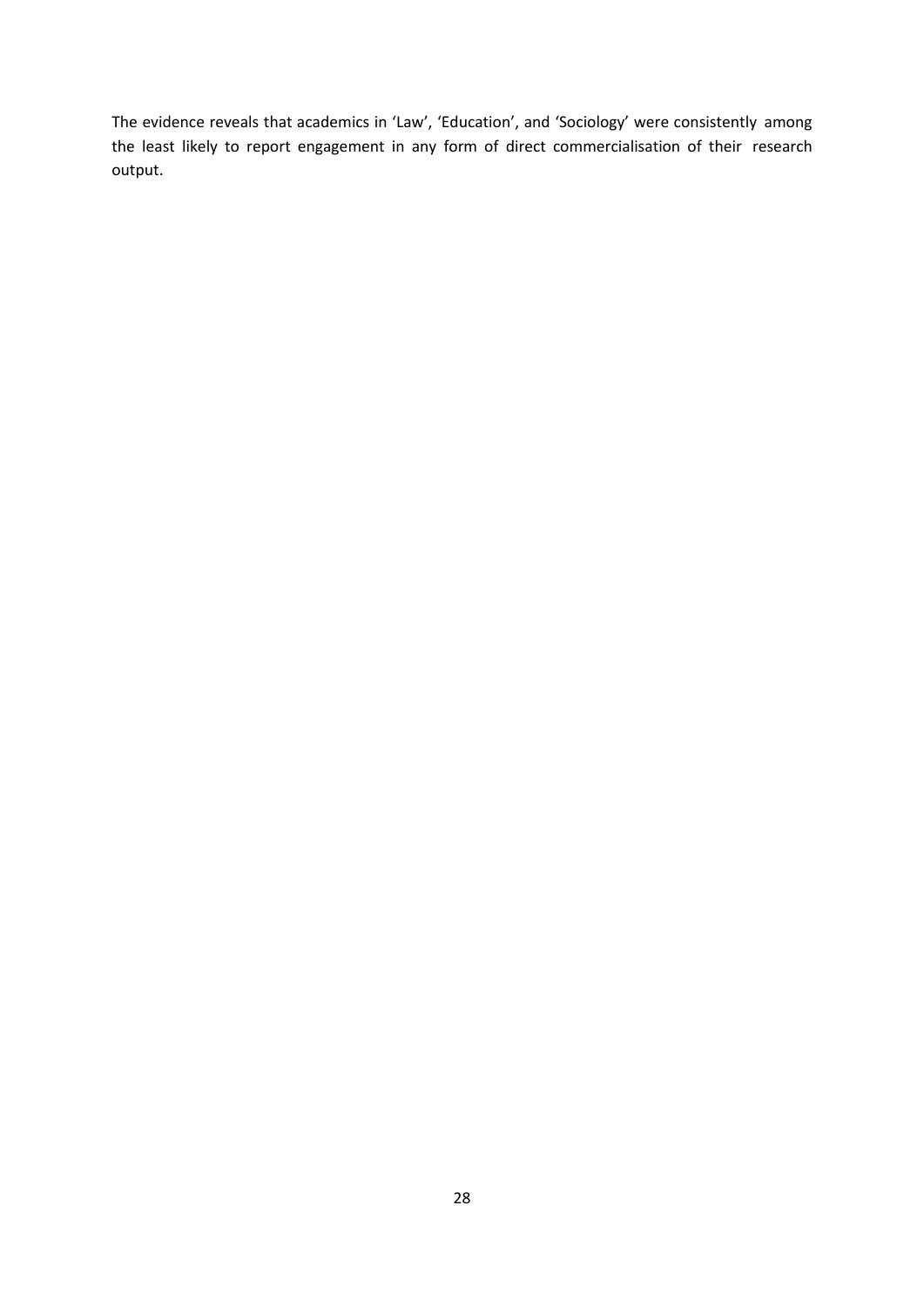## <span id="page-28-0"></span>**Section 5: Engagement Activity by Discipline**

When the knowledge exchange process is broadened beyond the narrow definition of commercialisation used in Section 4 then a richer and more varied range of modes of engagement and interaction are apparent. In addition to the 4 commercialisation modes we have identified an additional 27 interaction modes. These modes of engagement can be grouped into three broad activity categories: people-based, problem-solving, and community-based.

Exhibit 5.1 presents the percentages of respondents from the social sciences reporting engagement in each mode of knowledge exchange interaction; the larger the bubble, the higher the percentage of respondents reporting that interaction. Exhibit 5.2 provides a comparison with non-social science disciplines.

It is clearly apparent from Exhibit 5.1 that commercialisation activities were amongst the least common forms of external knowledge exchange activity when taken alongside the much more diverse and more frequently reported people-based, problem-solving, and community-based interactions.

Within social sciences as a whole the most frequently cited activities involving external organisations which are engaged in by academics are attending conferences (83%), participating in networks (69%), giving invited lectures (59%), providing informal advice (54%), producing joint publications (42%), and providing community lectures(40%).



*Exhibit 5.1: Modes of Knowledge Exchange engagement within the social sciences (% of respondents)*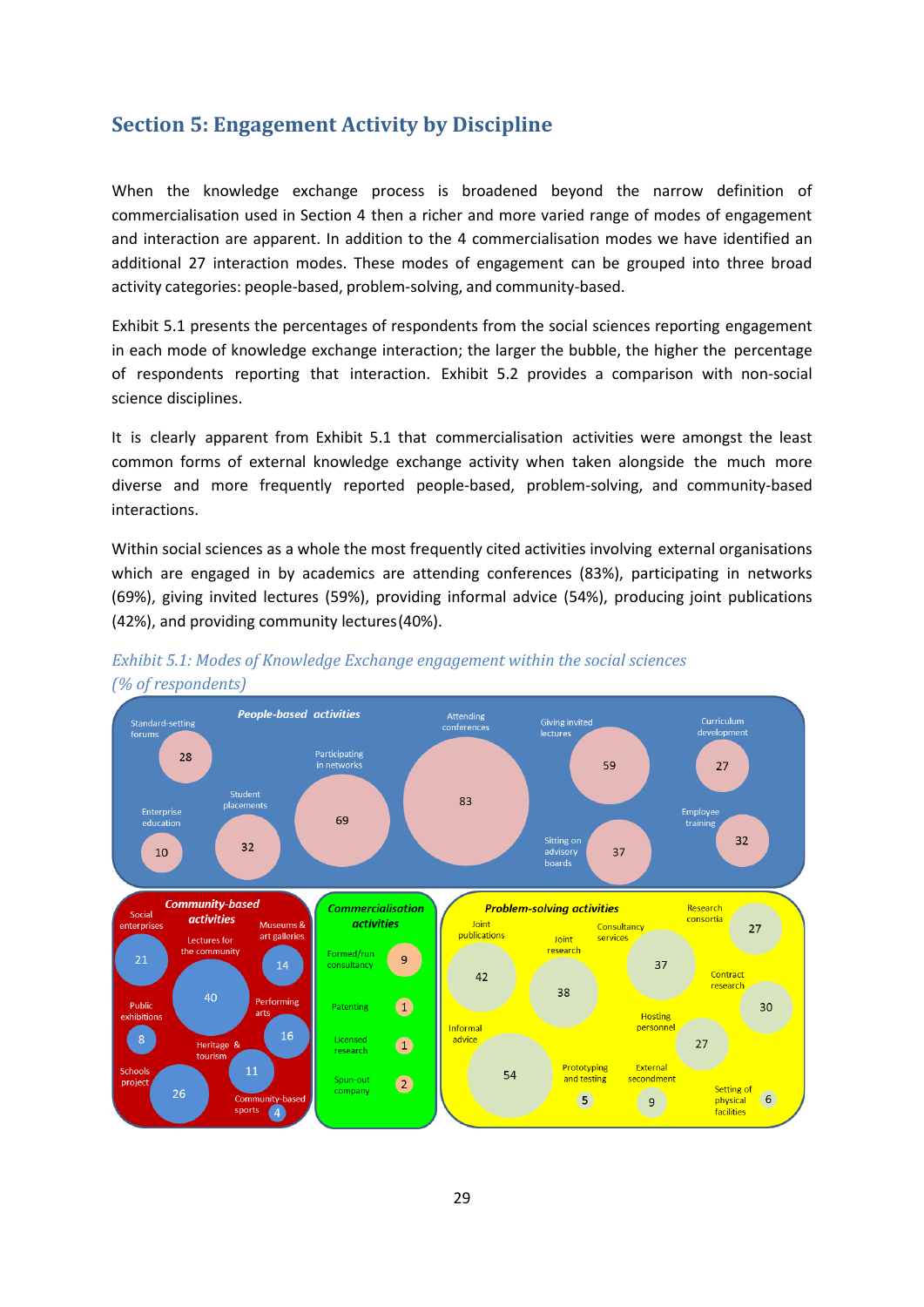To complement the data gathered on levels of engagement in each of the engagement activities shown in Exhibit 5.1 it is useful to know the importance placed by academics on each as a pathway to impact of their research on external organisations.

Respondents engaged in these activities were asked to indicate how important each activity was as a pathway to impact on a 5-point Likert scale – where 5 is 'very important' and 1 is 'unimportant'. While an academic will probably think that any activity they are engaged is important to them it is informative to be able to identify which they value as very important. It is important to note that an activity which has a low frequency may nonetheless have a substantial proportion of those doing it reporting that it is very important. Thus in some cases the proportion of those who carry out an activity who regard it as very important may be higher than the proportion of all academics doing that activity.

Exhibit 5.2 shows both the frequency and importance attached to each mode of knowledge exchange interaction activity in the social sciences compared to all disciplines excluding social sciences. In general, social scientists are less likely to report problem-solving activities and more likely to report people-based and community-based activities. The pattern of importance is much more similar between social and non-social sciences with the exceptions of prototyping and setting up physical facilities which are of more relevance in particular for the natural sciences and engineering.

Whilst attending conferences was the most frequently identified mode of engagement within social sciences as a whole, by 83% of academics, it was not among the most valued modes of engagement. Within the people-based engagement grouping: participating in networks (30%), giving invited lectures organised by external organisations (28%), participating in standard setting forums (27%), and sitting on the advisory boards of external organisations (24%) were all more likely to be ranked as of very important by academics engaged in them.

We can also see that community-based modes of engagement were, (whilst less likely to be engaged in as a knowledge exchange activity by social scientists compared to people-based and problem-solving activities), rated as very important by a substantial proportion of social scientists engaged in them. Approximately a fifth of social science academics engaged in each communitybased activity also identified it as being very important to their research as a pathway to external impact. Social scientists and non-social scientists tend to rate problem-solving activities as very important more frequently than they do in the case of either people-based or community-based modes of engagement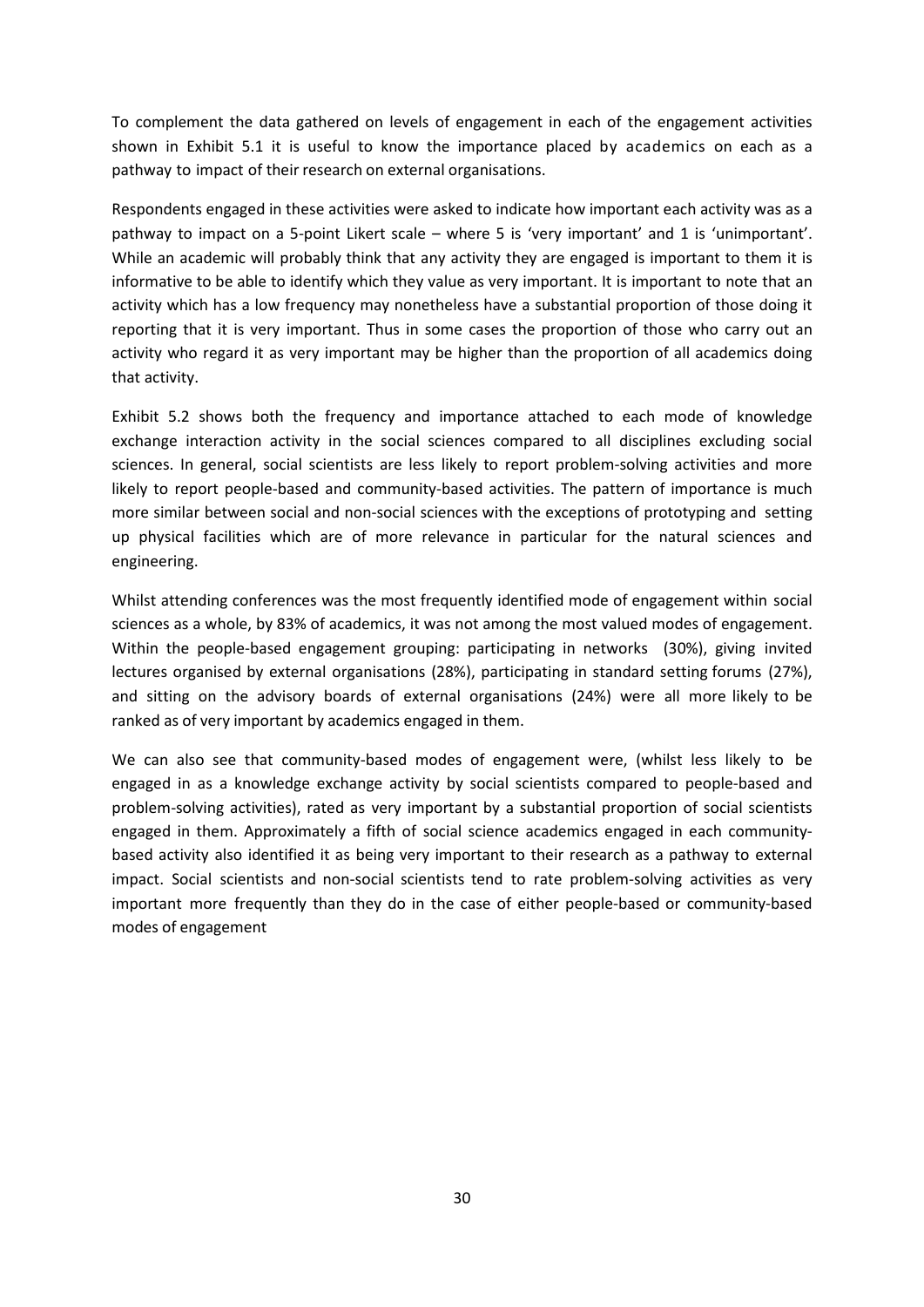

### *Exhibit 5.2: Non-commercial Modes of Engagement (% of respondents)*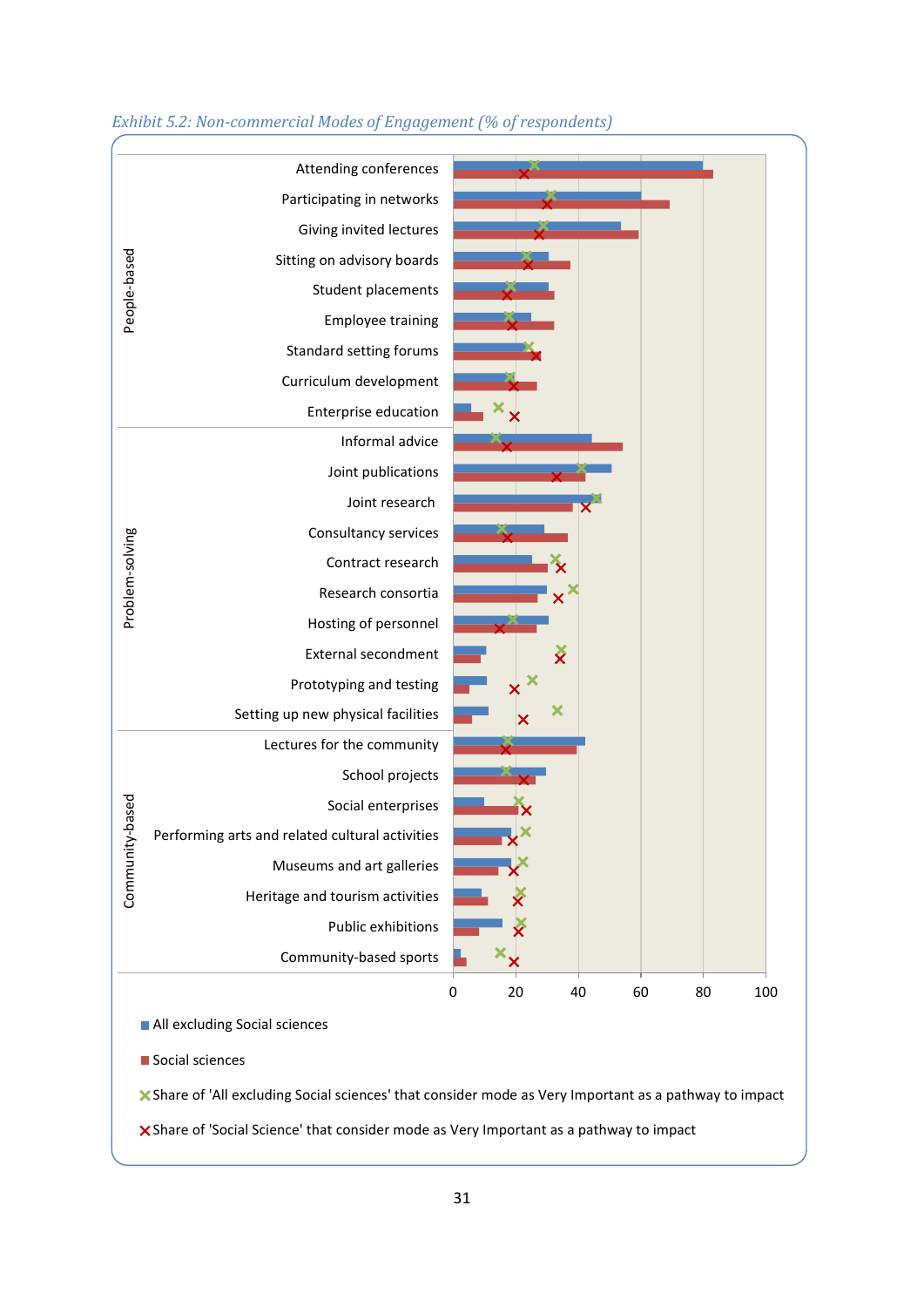The following 27 exhibits (Exhibit 5.3 to Exhibit 5.29) address each non-commercial mode of engagement in knowledge exchange activity presented in turn as ranked by overall average engagement across disciplines. Each shows the proportion of social science academics as a whole and within each discipline that engaged in a certain activity (represented as blue bars) and the percentage that identified that activity as being very important to them as a pathway to impact of their research (represented by red spots).

[Exhibit 5.3](#page-31-0) to [Exhibit 5.11](#page-37-0) present data for people-based knowledge exchange activities, Exhibit [Exhibit 5.12](#page-38-0) to [Exhibit 5.21](#page-43-0) present data for problem-solving activities. [Exhibit 5.22](#page-44-0) to [Exhibit 5.29](#page-48-0) present data on community-based activities.

[Exhibit 5.3](#page-31-0) shows that 83% of academics within all social science disciplines stated they had attended conferences in the past three years as a pathway to impact. The proportion was greatest within 'Social work and Social policy', at 92%. Attending conferences was by far the most frequently used engagement activity amongst all social science academics over the period 2012-2015. Across disciplines the highest proportions of academics reporting that this was a very important engagement activity for them were seen in 'Business and management Studies' (26%), 'Law' (26%), and 'Sport and exercise sciences, leisure and tourism' (25%), respectively.



<span id="page-31-0"></span>*Exhibit 5.3: People-based activities by Discipline – Attending Conferences (% of respondents)*

[Exhibit 5.4](#page-32-0) shows that on average 69% of social science academics participated in networks involving organisations external to the university sector. Across the social sciences as a whole 30% considered that participating in networks was very important as a pathway to impact of their research. Across disciplines 'Social work and social policy' (83%), and 'Architecture, built environment and planning' (80%) had the highest proportions of academics report engaging in this activity. Those in 'Architecture, built environment and planning' were also most likely to view this as a very important pathway to impact. Academics in 'Law' whilst not being the least likely to participate in networks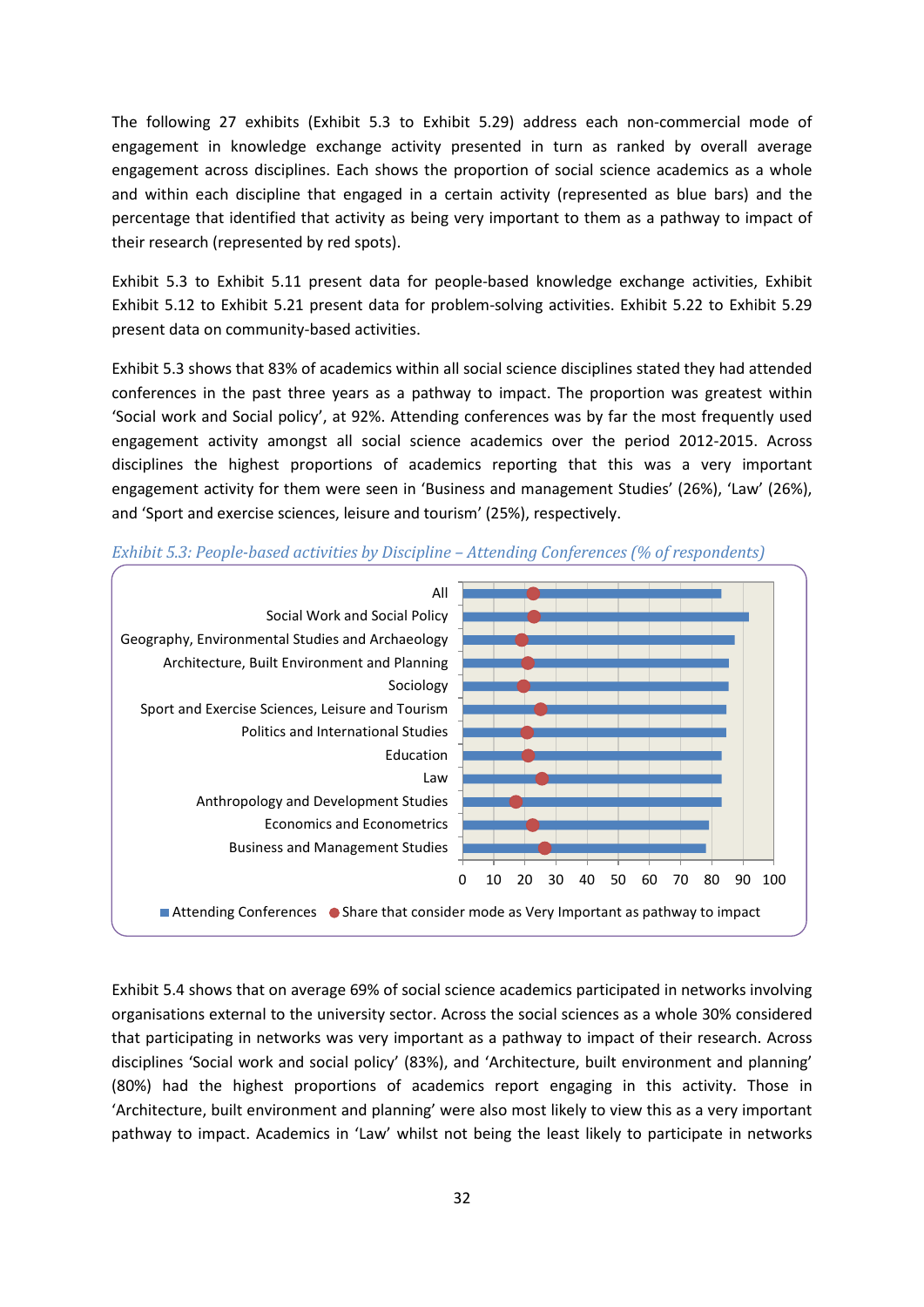were the least likely to identify it as being very important to them, with only slightly over a quarter (26%) doing so.



<span id="page-32-0"></span>*Exhibit 5.4: People-based activities by Discipline – Participating in Networks (% of respondents)*

[Exhibit 5.5](#page-33-0) shows that giving invited lectures to external organisations is a popular method of engagement within the social sciences as a whole, with 59% reporting doing so. 'Anthropology and developmental studies' academics were most likely (69%) to engage in this activity whilst 'Economics and econometrics' academics were the least likely, with slightly under half doing so (49%). The discipline of 'Politics and international studies' had the highest proportion of academics rate providing invited lectures as being very important to them as a pathway to impact of their research with external organisations.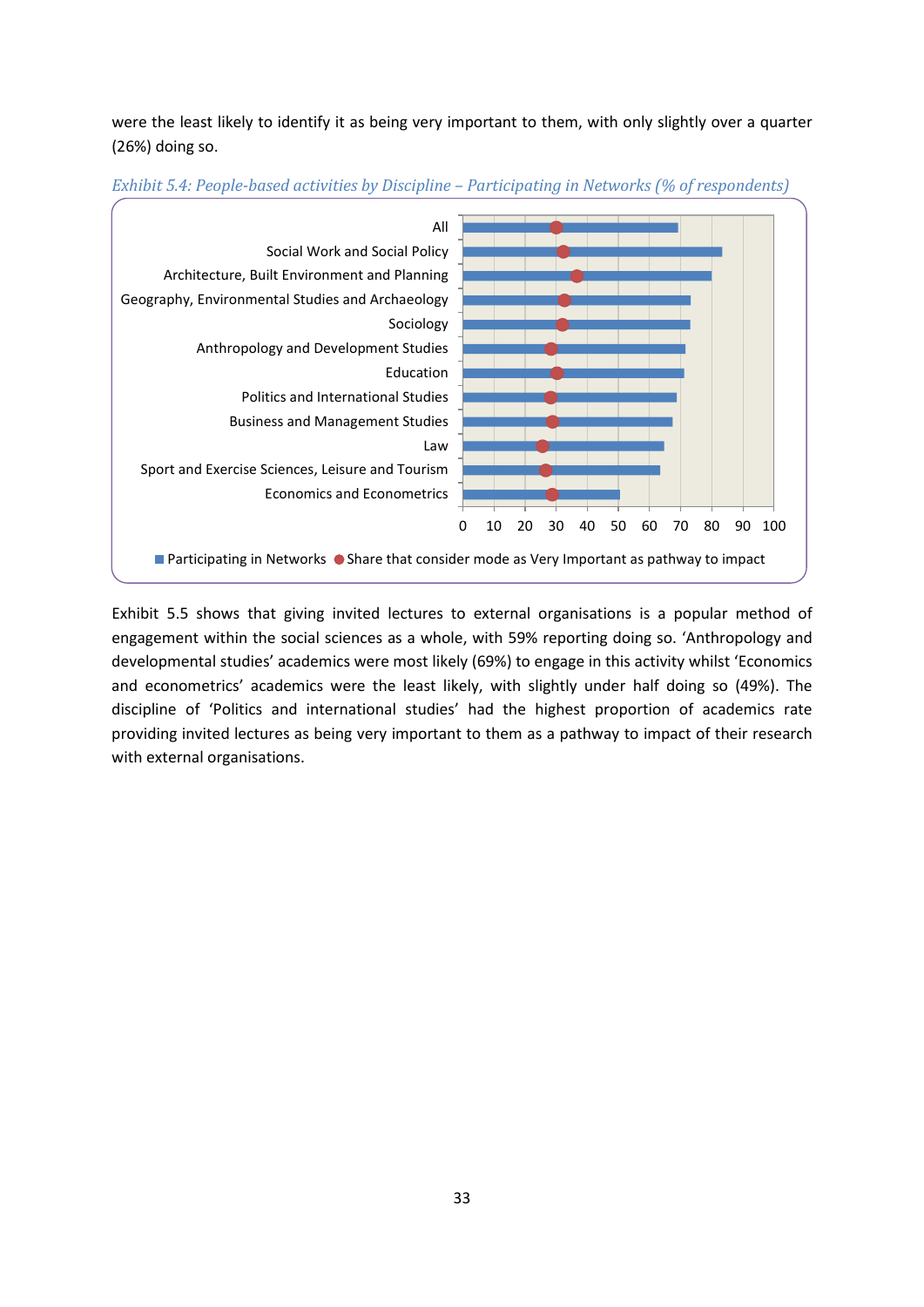

<span id="page-33-0"></span>*Exhibit 5.5: People-based activities by Discipline – Giving Invited Lectures (% of respondents)*

The data presented in [Exhibit 5.6](#page-33-1) reveal that the importance attributed to sitting on advisory boards of external organisations varies across disciplines. Across disciplines we can see that academics in 'Social work and social policy' (50%) and 'Architecture, built environment and planning' (46%) were most likely to report engaging in this activity. Almost a third (32%) of 'Architecture, built environment and planning' academics that engaged in this mode of knowledge exchange identified it as being very important to them. In contrast, only 15% of 'Anthropology and development studies' academics valued it as highly.



<span id="page-33-1"></span>*Exhibit 5.6: People-based activities by Discipline – Sitting on Advisory Boards (% of respondents)*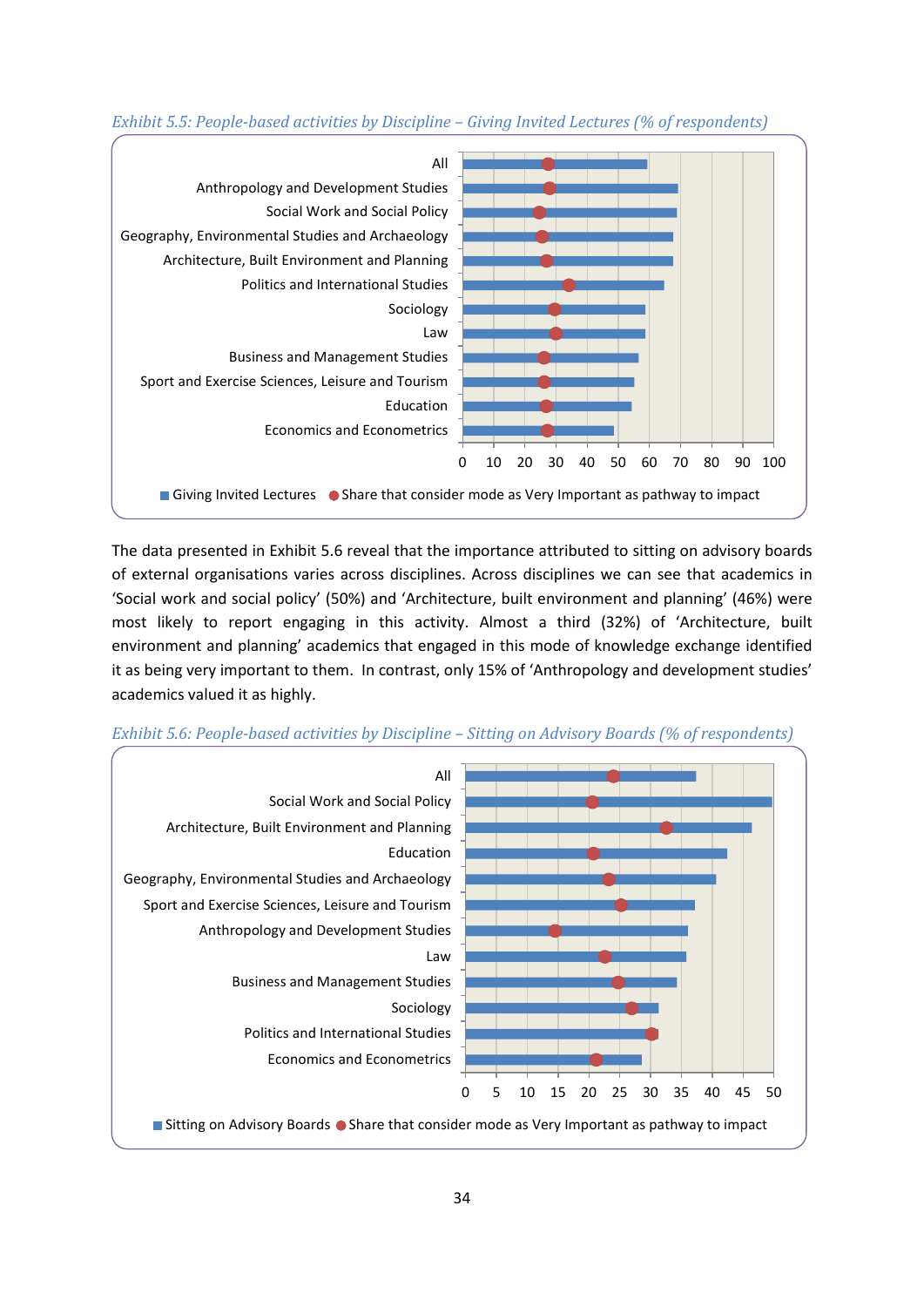In [Exhibit 5.7](#page-34-0) we can see approximately a third (32%) of social science academics reported utilising in-course student projects or placements with external organisations, including Knowledge Transfer Partnerships. When analysed across disciplines it is revealed that academics in 'Sport and exercise sciences, leisure and tourism' (47%) were most likely to report engagement. However, it is academics in 'Architecture, built environment and planning' and 'Social work and social policy' who were most likely to report it as a very important method of engagement, at 24% and 23% respectively.



<span id="page-34-0"></span>

[Exhibit 5.8](#page-35-0) shows approximately a third (32%) of social science academics reported undertaking the training of company employees through teaching or personnel exchange as a mode of knowledge transfer. When analysed across disciplines academics in 'Business and management studies' (44%) and 'Social work and social policy' (43%) are most likely to report engaging in this activity. Academics in 'Sociolgy' were amongst the least likely to engage in this activity (20%) along with those in 'Politics and international studies' (19%). However, 'Sociology' had the highest share of academics identify the mode as very important to them as a pathway to impact, at 29%.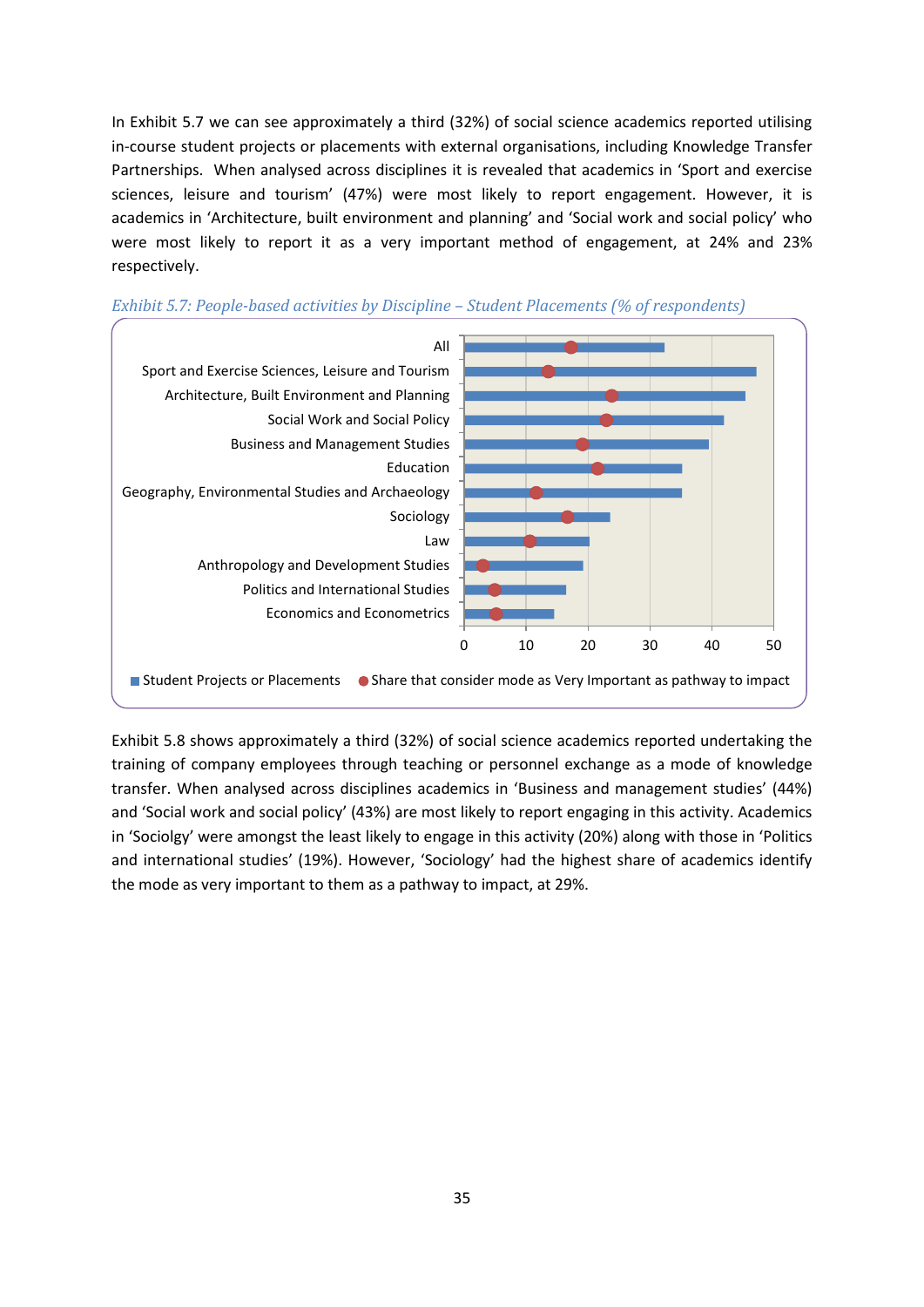

<span id="page-35-0"></span>*Exhibit 5.8: People-based activities by Discipline – Employee Training (% of respondents)*

As shown in [Exhibit 5.9](#page-36-0) over a quarter (28%) of academics within the social sciences as a whole reported participating in standard setting forums as part of their engagement activity with organisations external to the university sector.

Disciplinary analysis shows that 'Social work and social policy' (39%) and 'Architecture, built environment and planning' (37%) had the highest proportions of academics report engagement in this activity. In terms of the importance placed on participation in standard setting forums 'Sociology' (35%), 'Economics and econometrics' (30%), 'Politics and International Studies' (29%), and 'Architecture, built environment and planning' (29%) are revealed to have the highest proportions of academics report the engagement mode as a very important pathway to impact for their research.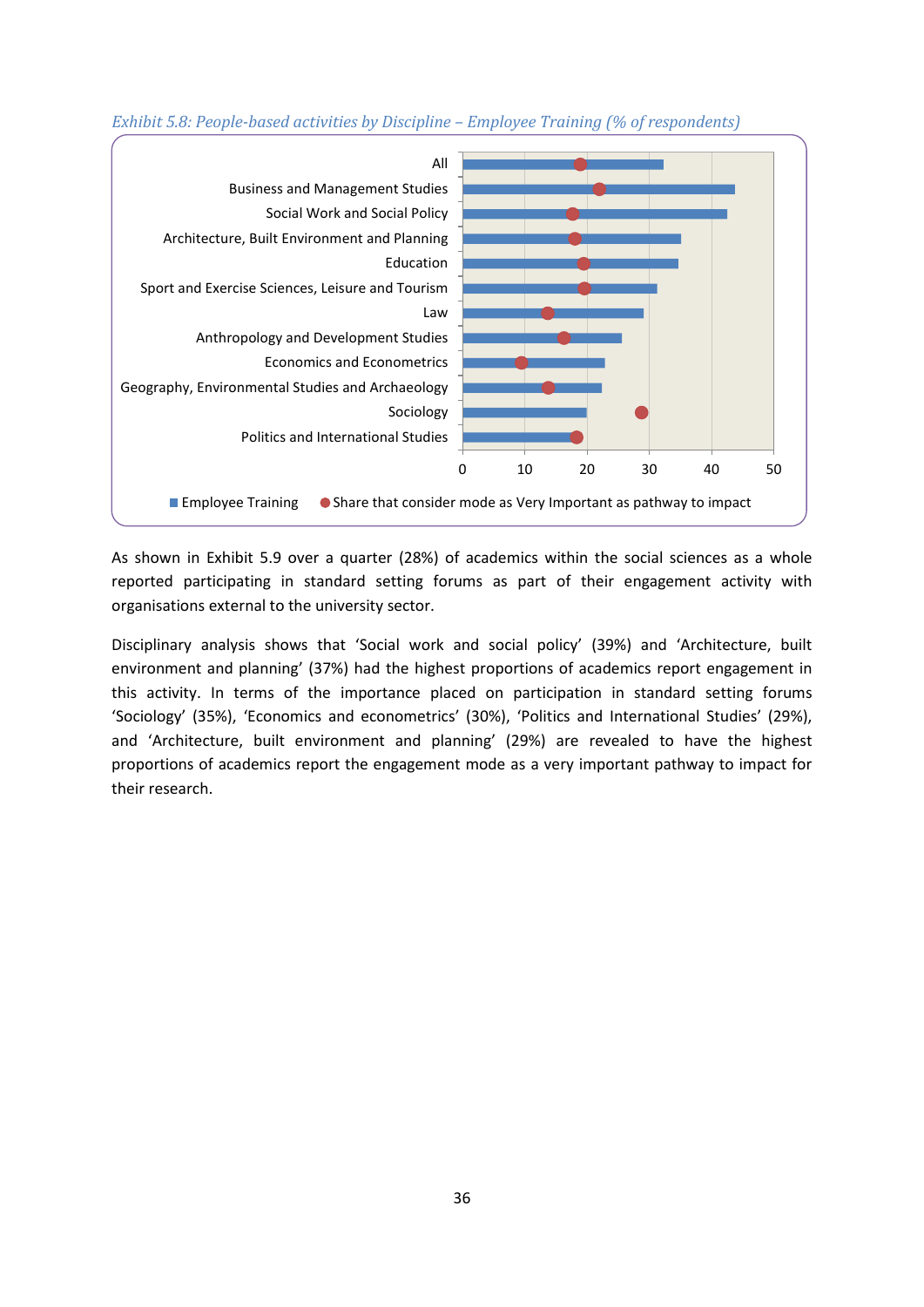

*Exhibit 5.9: People-based activities by Discipline – Standard Setting Forums (% of respondents)*

[Exhibit 5.10](#page-36-0) shows overall, 27% of social science academics engage in joint curriculum development with external organisations. The disciplines of 'Social work and social policy' (41%) and 'Education' (40%) had the highest proportion of academics report engagement in joint curriculum development with external organisations. Academics in 'Architecture, built environment, and planning' were the most likely to identify it as being a very important pathway to impact for their research, at 23%.

<span id="page-36-0"></span>



Overall, fewer social science academics (10%) identified engaging in enterprise education than any other knowledge exchange activity. Across disciplines the highest proportion of academics reporting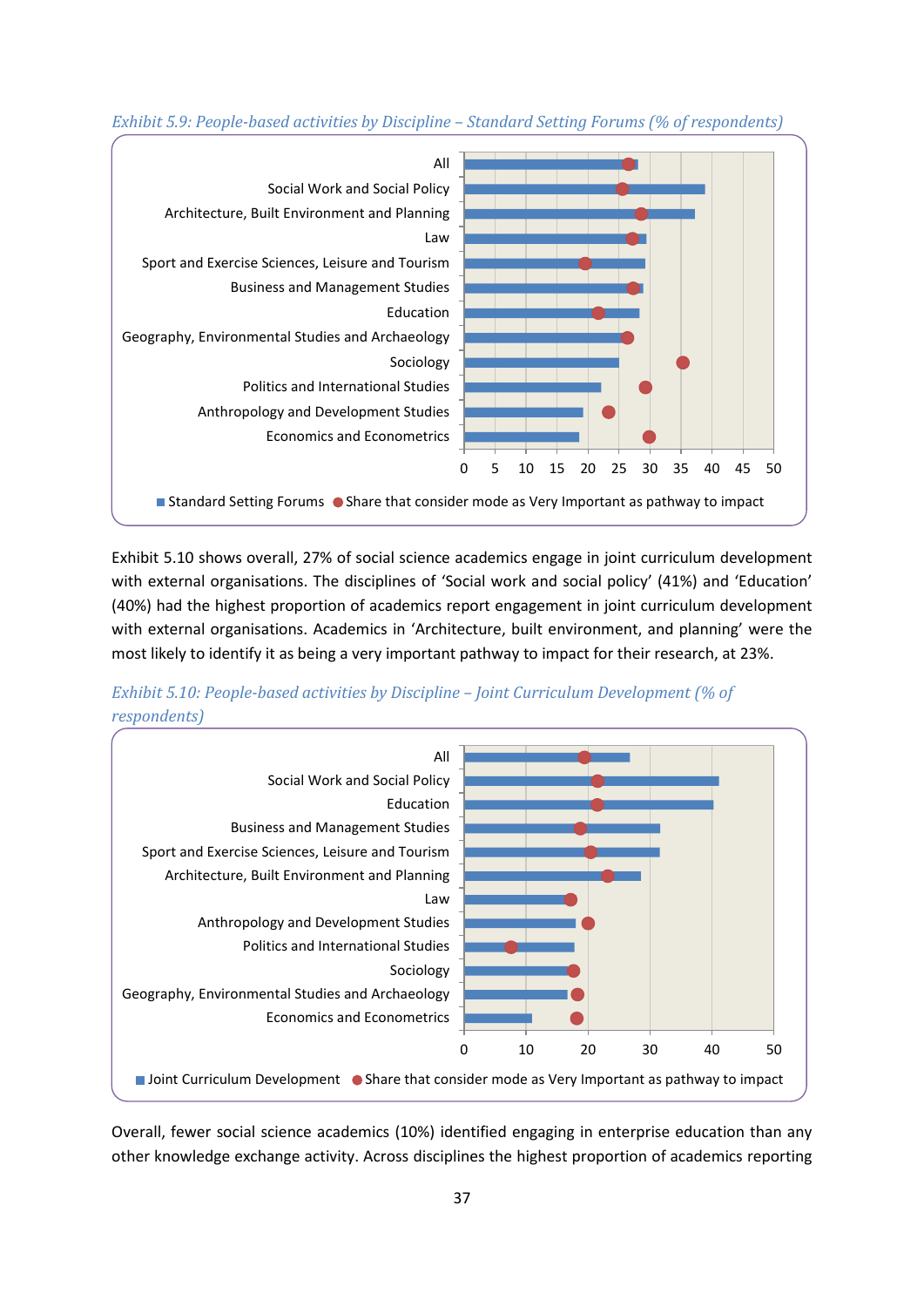taking part in enterprise engagement activity was seen in 'Business and management studies' at 22%, over twice the percentage as seen in any other discipline with almost a quarter (24%) of these academics identifying it as a very important pathway to impact for their research.





The following ten exhibits (Exhibit 5.12 to Exhibit 5.21) present data for knowledge exchange activities identified as problem-solving activities.

[Exhibit 5.12](#page-38-0) reveals over half (54%) of all social science academics reported providing informal advice to external organisations within the period 2012-2015, with the level of engagement being fairly consistent across disciplines. Disciplinary analysis shows the proportion of academics reporting this as a knowledge exchange activity was highest in 'Social work and social policy' (64%) and 'Architecture, built environment and planning' (64%) and lowest in 'Economics and econometrics' at 38%. Providing informal advice saw consistently low levels of academics across disciplines reporting it as a very important pathway to research impact.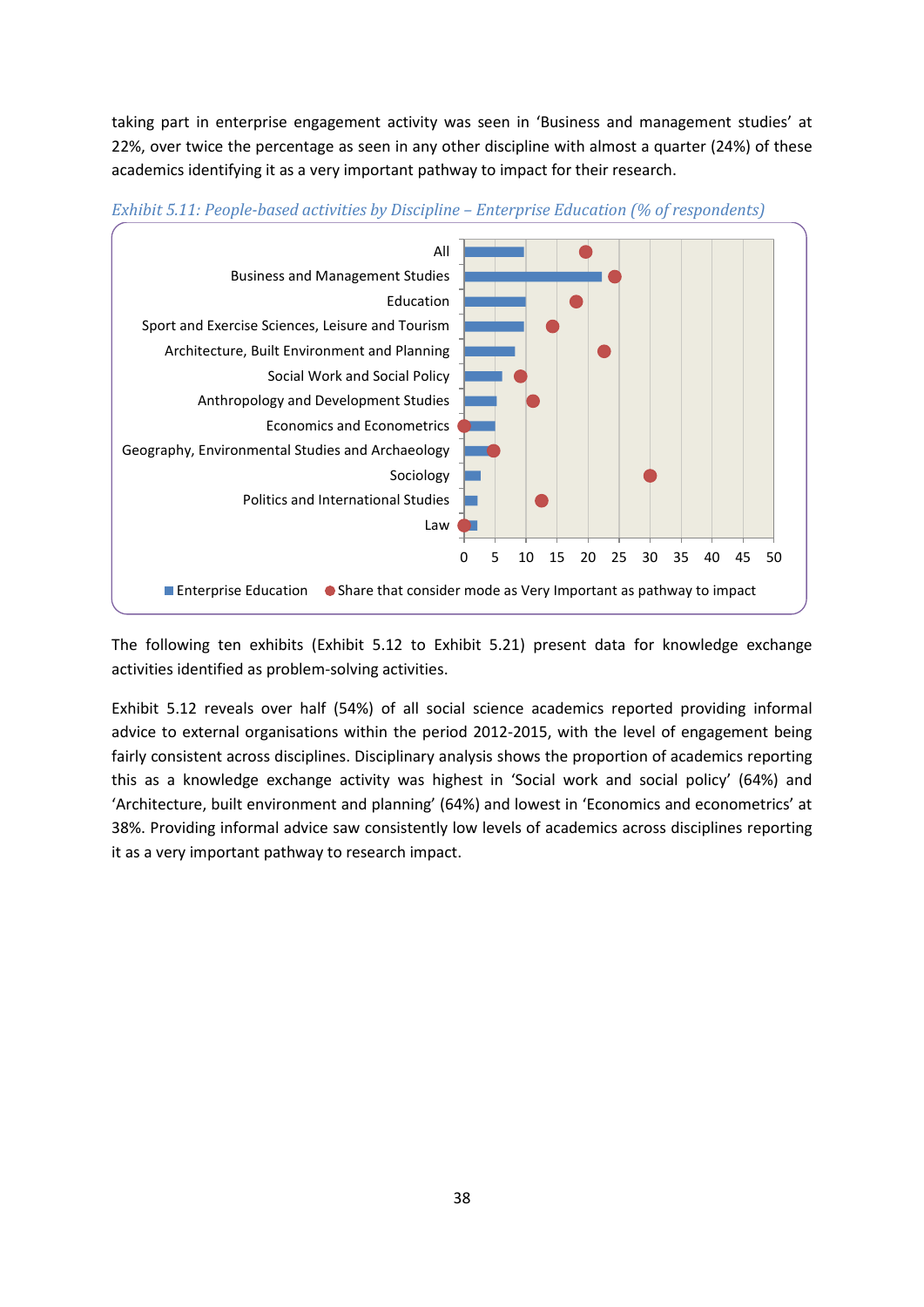<span id="page-38-0"></span>*Exhibit 5.12: Problem-solving activities by Discipline – Providing Informal Advice (% of respondents)*



[Exhibit 5.13](#page-38-1) presents the data for engagement through production of joint publications with external organisations. Overall, 42% of social science academics reported engaging in this activity with a third of those doing so regarding it as being a very important pathway to research impact. Over half of academics within the disciplines of 'Geography, environmental studies and archaeology' (54%) and 'Architecture, built environment and planning' (53%) were involved in producing joint publications. 'Sociology' and 'Law' saw the lowest proportion of academics engaging in this activity, at 36% and 33% respectively. Across all disciplines a consistently high proportion of academics rated it as a very important pathway to research impact.



#### <span id="page-38-1"></span>*Exhibit 5.13: Problem-solving Activities by Discipline – Joint Publications (% of respondents)*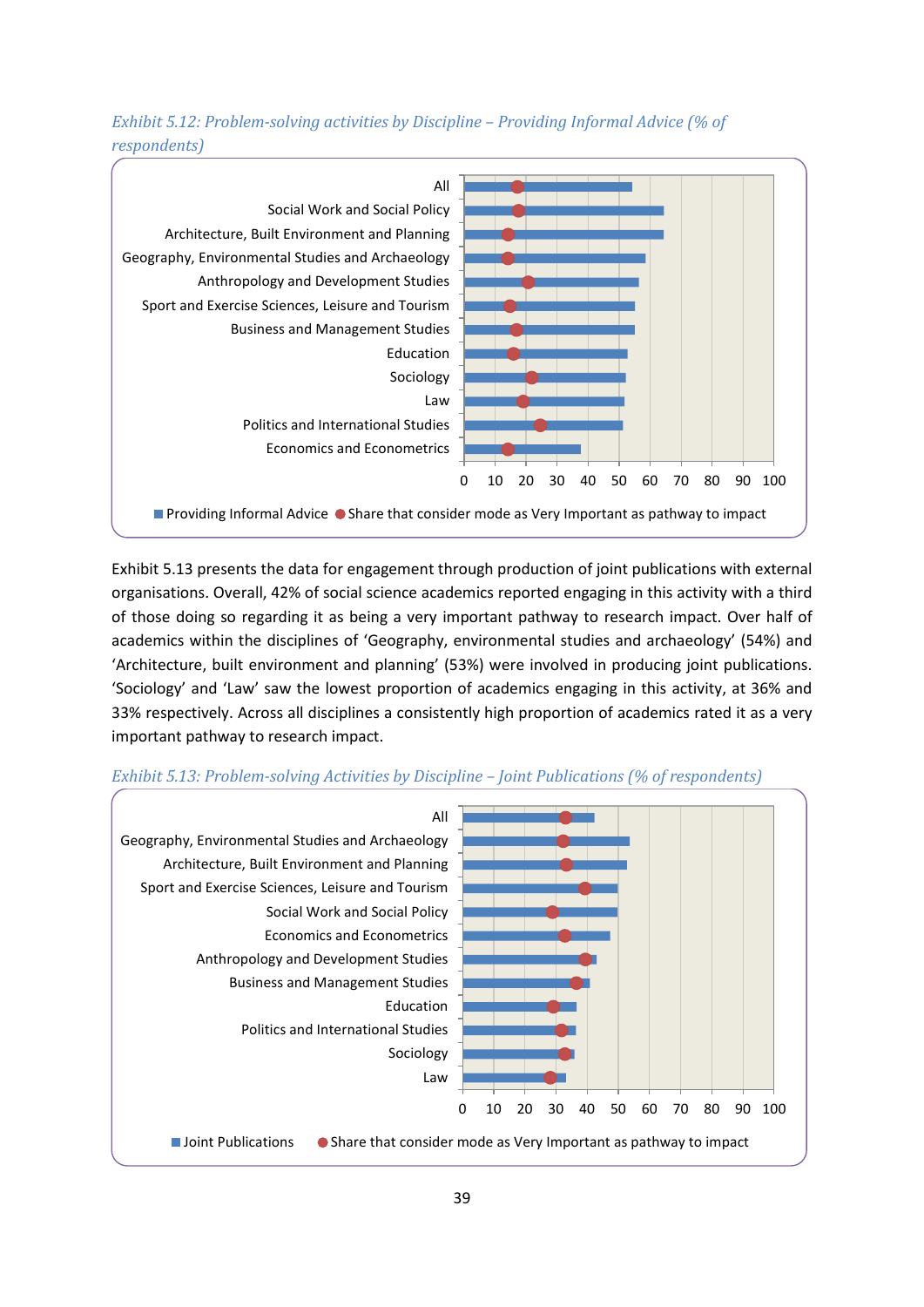[Exhibit 5.14](#page-39-0) shows us that well over a third (38%) of academics undertook joint research projects with organisations external to the university sector. Academics in 'Geography, environmental studies and archaeology' were most likely to report involvement in this mode of engagement, at 53%, with those in 'Law' being the least likely to report it (26%). Joint research was consistently identified as being very important as a pathway to impact by a high proportion of social science academics. The data also shows that over half (53%) academics in 'Sport and exercise sciences, leisure and tourism' rated it as very important pathway to impact for their research.



#### <span id="page-39-0"></span>*Exhibit 5.14: Problem-solving Activities by Discipline – Joint Research (% of respondents)*

[Exhibit 5.15](#page-40-0) reveals that 37% of all social science academics reported providing consultancy services to external organisations. Academics in 'Architecture, built environment and planning' were most likely to report this mode of engagement, at 46% with academics in 'Politics and international studies', 'Law', and 'Sociology' being most likely to identify it as a very important pathway to impact.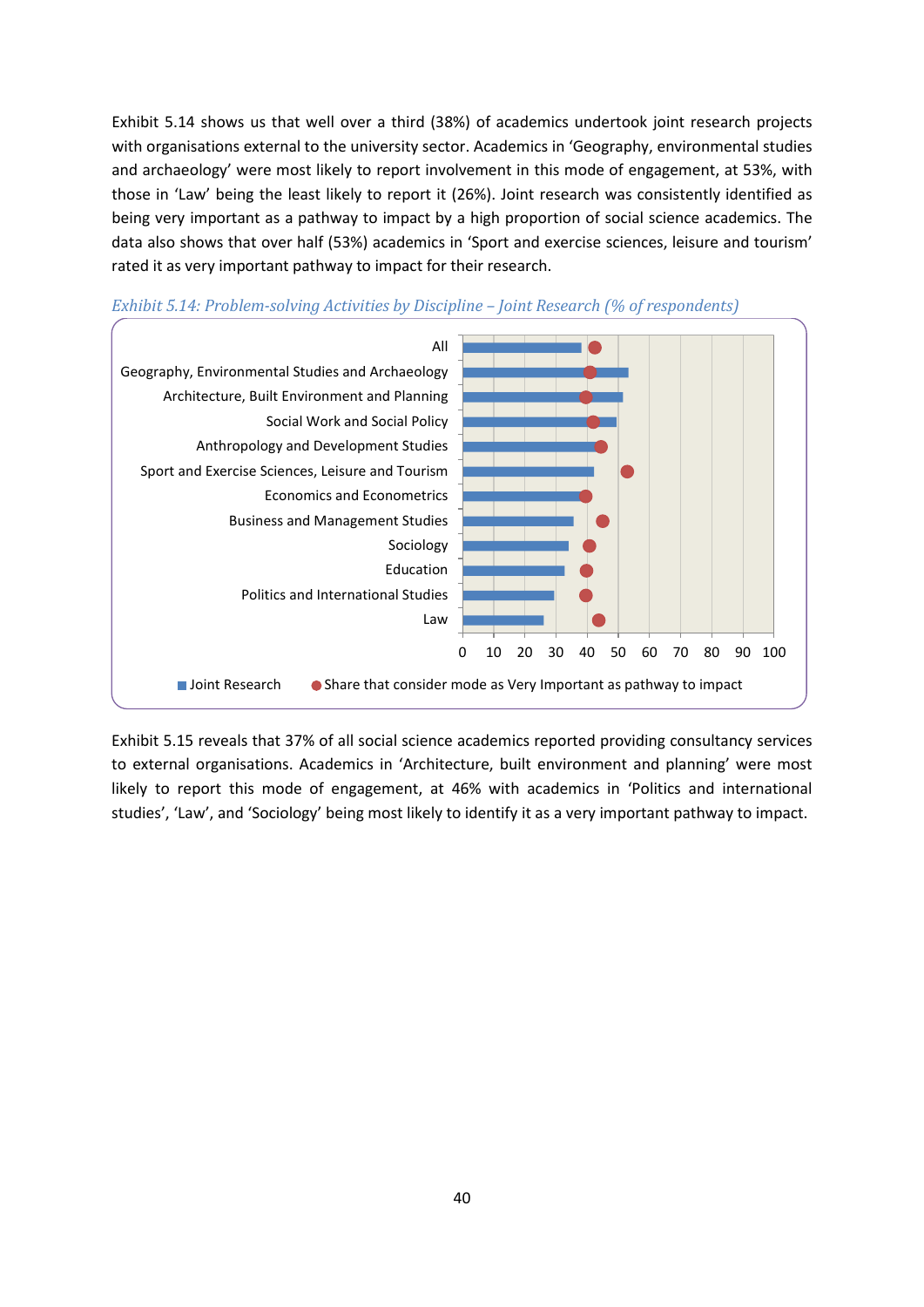

<span id="page-40-0"></span>*Exhibit 5.15: Problem-solving Activities by Discipline – Consultancy Services (% of respondents)*

[Exhibit 5.16](#page-40-1) shows contract research was reported as an engagement activity by 30% of all social science respondents. When analysed by discipline we see that 'Education' and 'Law' saw the lowest proportions of academics report this mode, at 24% and 21% respectively, with the academics who did so being most likely to identify this as a very important path to impact, at 39% and 42% respectively. In contrast 'Anthropology and developmental studies' saw one of the lowest percentages of academics report engaging in contract research (26%) with these academics being least likely to identify this as a very important pathway when compared across disciplines.



<span id="page-40-1"></span>*Exhibit 5.16 Problem-solving Activities by Discipline – Contract Research (% of respondents)*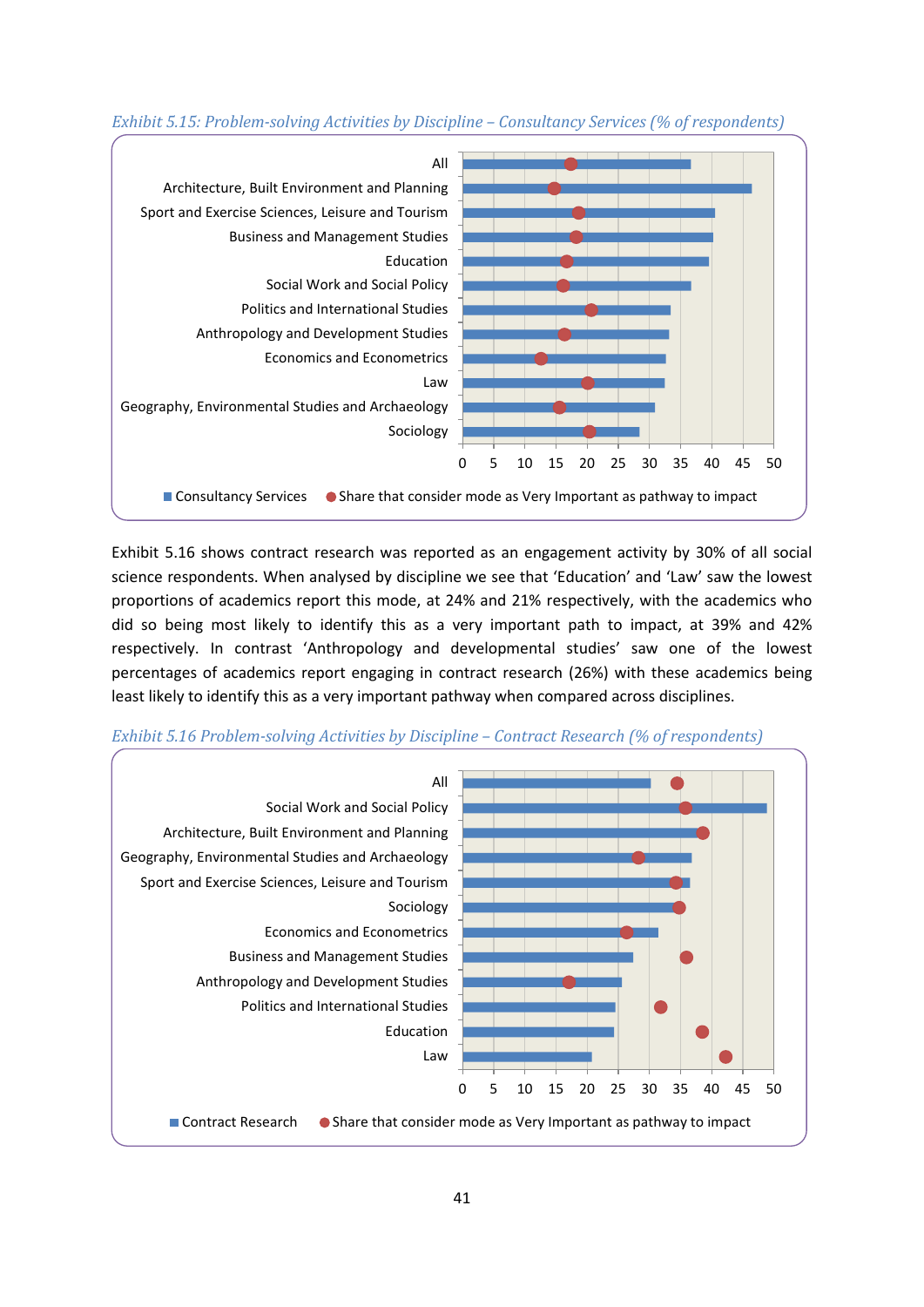We can see in [Exhibit 5.17](#page-41-0) that across all social sciences over a quarter (27%) of academics report participation in research consortia with external organisations. The data reveal the three disciplines with the highest proportion of academics reporting engagement being 'Architecture, built environment and planning' (42%), 'Sport and exercise sciences, leisure and tourism' (40%), and 'Business and management studies' (40%). Academics in 'Sport and exercise sciences, leisure and tourism' were also more likely (37%), when compared to the discipline average (34%) to identify this activity as being a very important pathway to impact.



<span id="page-41-0"></span>

[Exhibit 5.18](#page-42-0) shows over a quarter (27%) of social science academics being involved with the hosting personnel from external organisations on a short- or long-term basis as a mode of knowledge exchange. Whilst 'Social work and social policy' (34%) saw the highest proportion of academics report engagement this way it was 'Sociology' that had the highest proportion of academics (23%) rank hosting personnel as being a very important path to impact.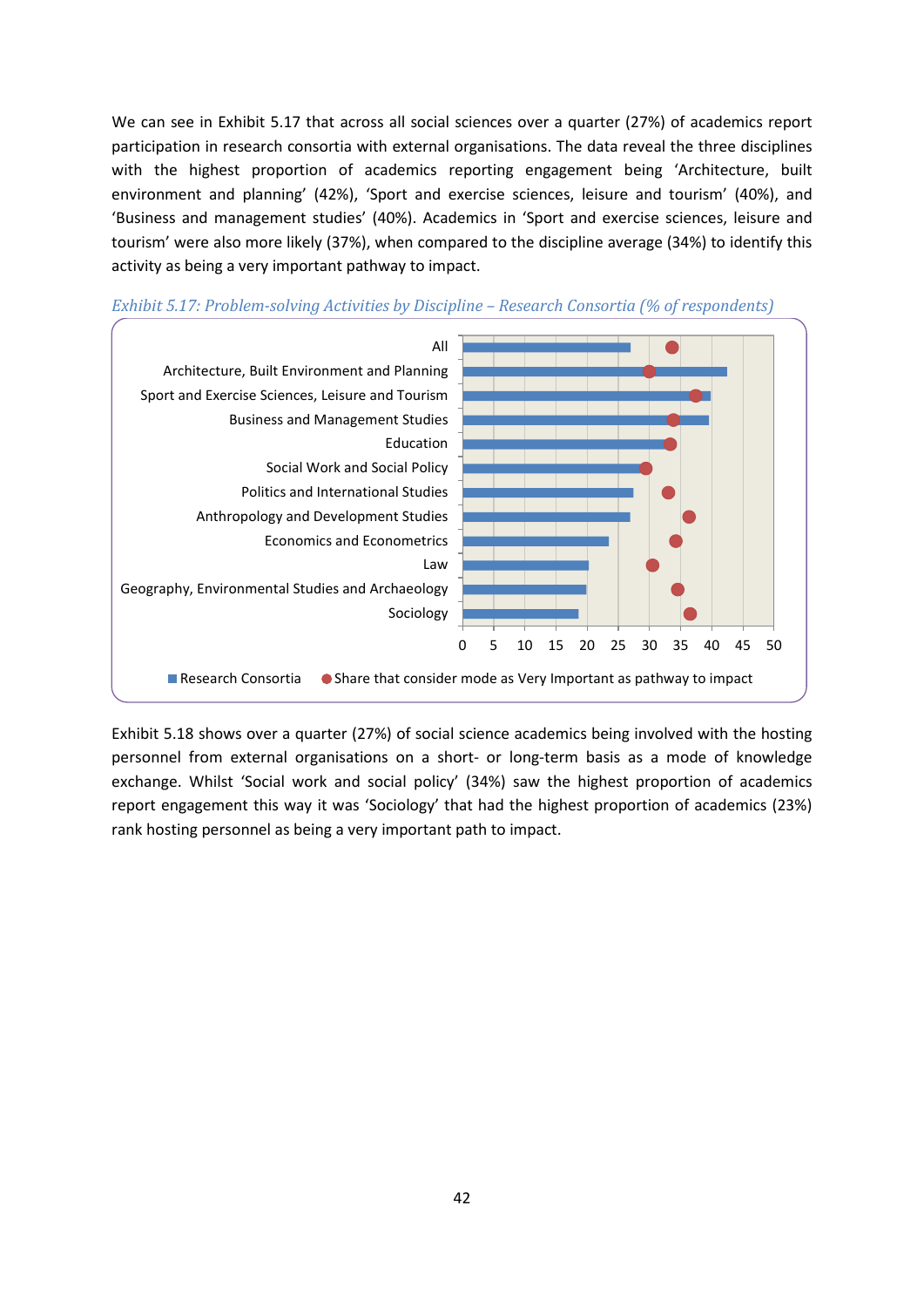

<span id="page-42-0"></span>*Exhibit 5.18: Problem-solving Activities by Discipline – Hosting Personnel (% of respondents)*

[Exhibit 5.19](#page-42-1) reveals an interesting pattern of engagement and perceived importance. Whilst overall and within disciplines the levels of engagement in undertaking external secondments to an external organisation was very low, on average only 9% across disciplines, the proportions of those academics who believed it to be a very important pathway to impact was high across the majority of disciplines.

<span id="page-42-1"></span>



[Exhibit 5.20](#page-43-0) shows that on average across disciplines only 5% of academics undertook prototyping or testing activities for external organisations. The levels of engagement were very low within each discipline; however, perception of this as a very important pathway to impact was as high as 27% within 'Sociology' and 25% within 'Geography, environmental studies and archaeology'.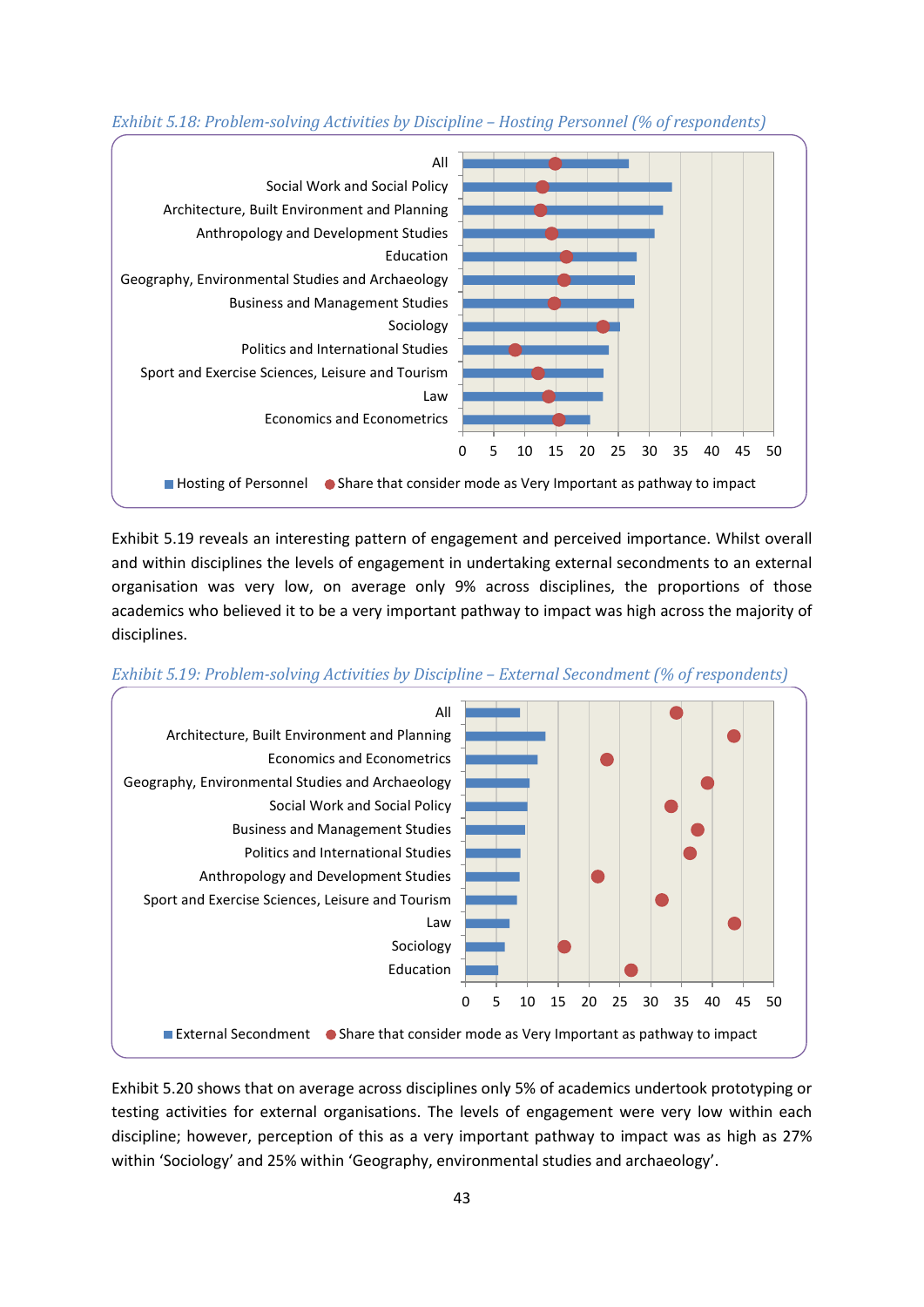

<span id="page-43-0"></span>*Exhibit 5.20: Problem-solving Activities by Discipline – Prototype Testing (% of respondents)*

[Exhibit 5.21](#page-43-1) reveals the average level of reported engagement in setting up physical facilities with funding from external organisations was only 9%. However, 'Architecture, built environment and planning' saw 15% of academics identify this as a method of engagement. The disciplines of 'Law' (40%) and 'Architecture, built environment and planning' (35%) had the highest proportions of academics regard this as a very important pathway to impact. Eight of the eleven disciplines saw over a quarter of academics engaged in setting up physical facilities report this as a very important activity.

<span id="page-43-1"></span>

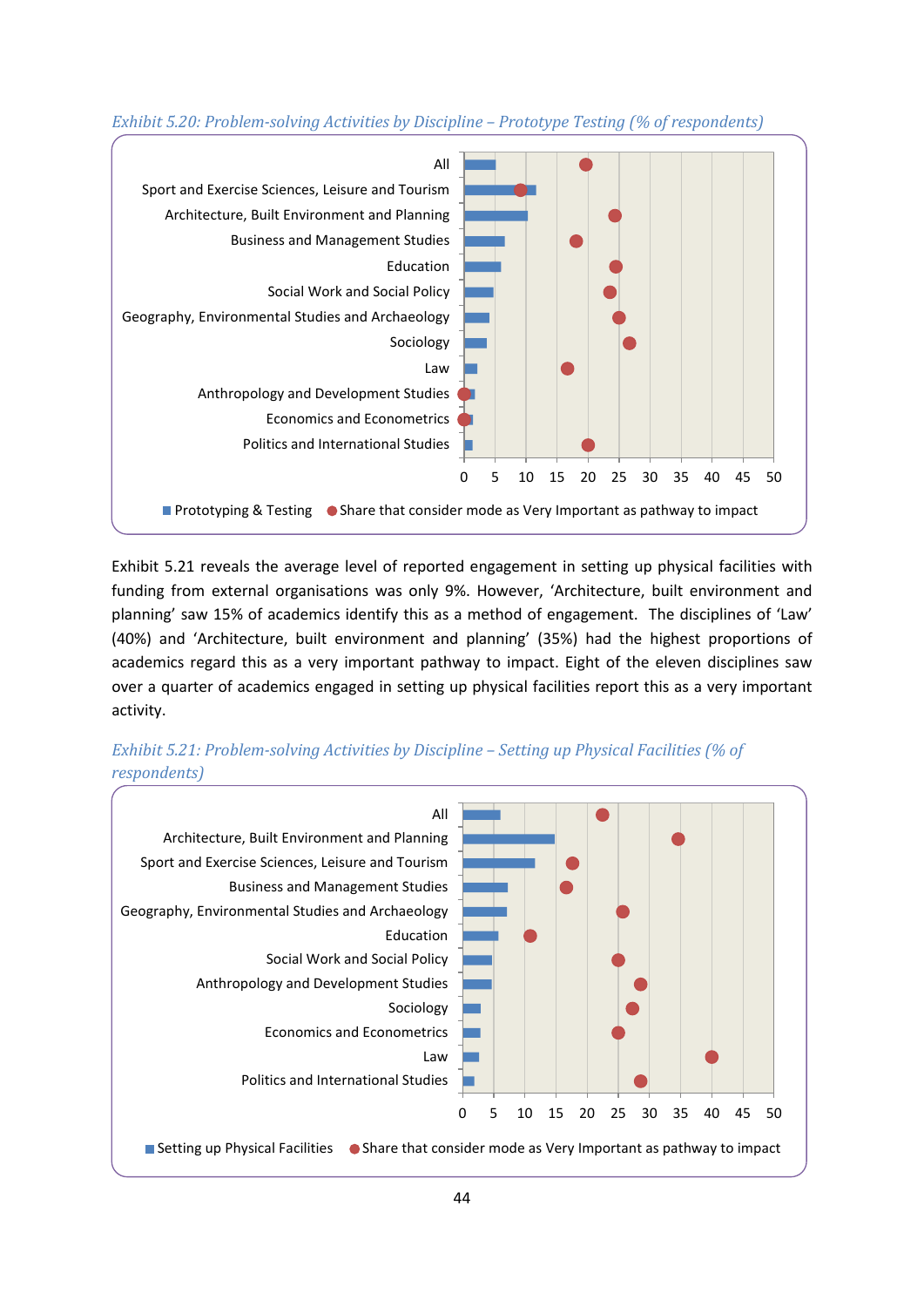As identified earlier the most highly reported community-based knowledge exchange activity was the provision of lectures for the community. [Exhibit 5.22](#page-44-0) reveals 'Geography, environmental studies and archaeology' (62%) and 'Anthropology and developmental studies' (55%) as the disciplines with the highest proportions of academics reporting engagement via this route. A quarter (25%) of 'Sociology' academics who had undertaken community lecturing believed it was a very important pathway for them to have their research impact on organisations external to the university sector.



<span id="page-44-0"></span>

Overall, 26% of social science academics reported involvement with school projects. As we can see from [Exhibit 5.23](#page-45-0) the discipline with the highest proportion of academic engagement was 'Education' with over half (54%) of academics reporting undertaking this activity. Involvement in school projects was identified as being a very important pathway to research impact by over a third (34%) of these academics.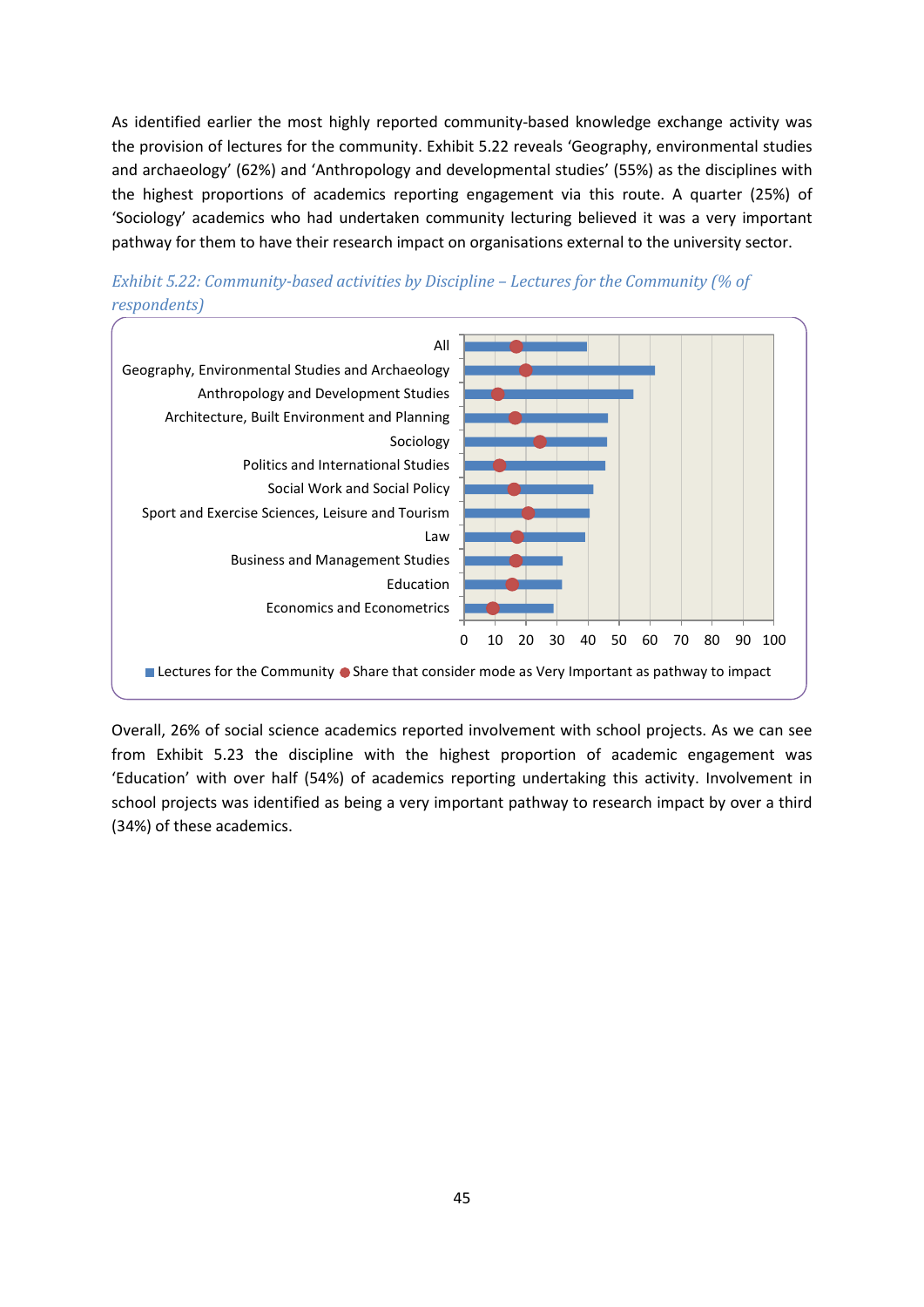

<span id="page-45-0"></span>*Exhibit 5.23: Community-based activities by Discipline – School Projects (% of respondents)*

[Exhibit 5.24](#page-45-1) shows there was a discipline average of 21% reporting involvement in social enterprise activities. Academics in 'Social work and social policy' were most likely to report engagement in social enterprises, with 33% doing so. Academics in 'Sociology' (35%) and 'Geography, environmental studies and archaeology' (30%) were most likely to regard it as a very important pathway for impact.

<span id="page-45-1"></span>*Exhibit 5.24: Community-based activities by Discipline – Social Enterprises (% of respondents)*



Performing arts and related cultural activities were undertaken by 16% of social science academics within the period 2012-2015. Of these, almost a fifth (19%) identified these activities as being very important to them as a pathway toward research impact. 'Sociology' (24%), 'Anthropology and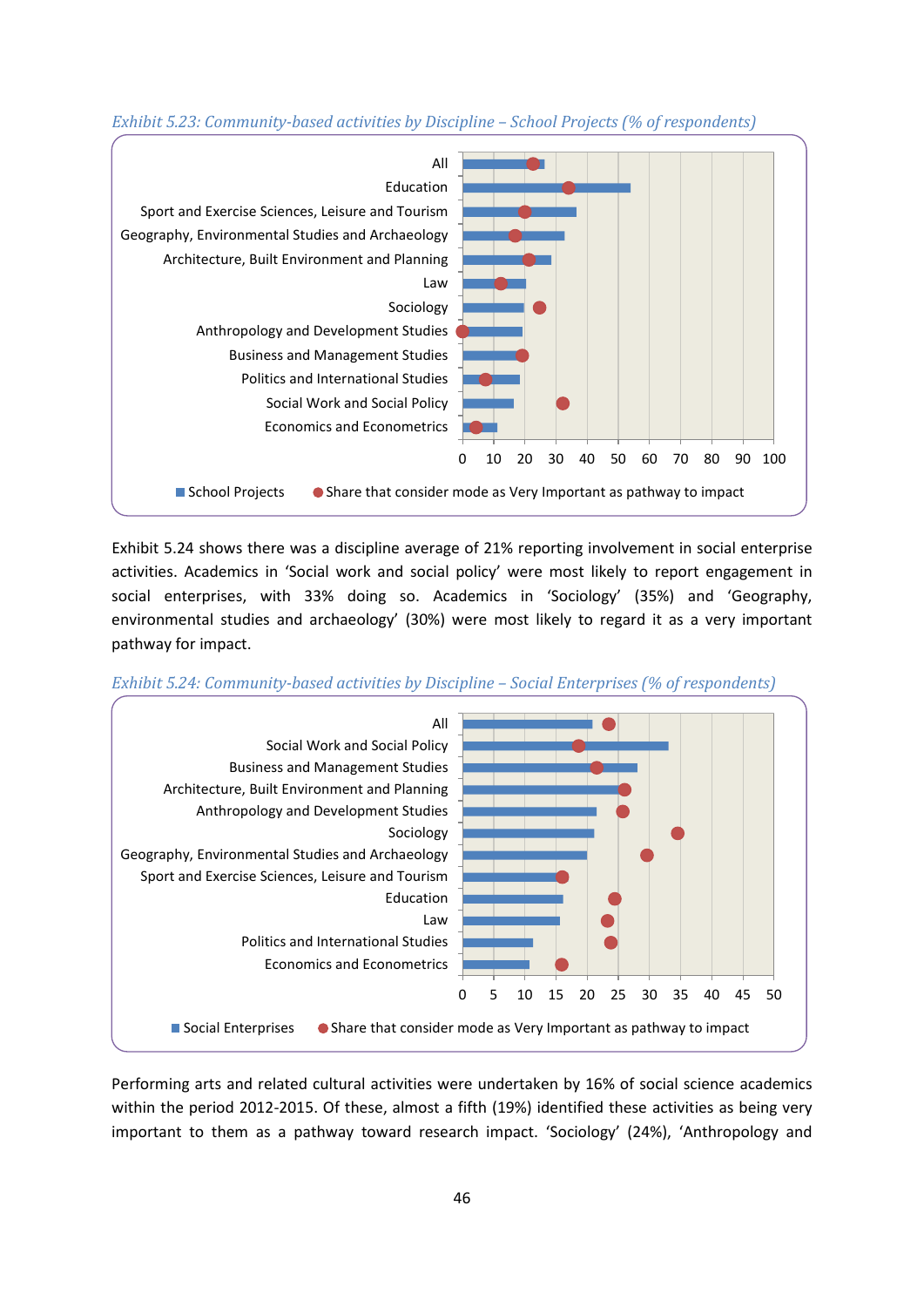developmental studies' (23%), and 'Geography, environmental studies and archaeology' (23%) were the disciplines with the highest reported levels of participation in these activities.





In [Exhibit 5.26](#page-46-0) we can see that across disciplines 'Geography, environmental studies and archaeology' saw the highest proportion of academics report involvement with museums and art galleries, at 36%. Whilst the percentages of academics within disciplines was quite low in reporting this type of engagement those who did remained quite likely to identify it as a very important pathway to impact. This is especially noticeable in 'Business and management studies', 'Social work and social policy' and 'Law'.



<span id="page-46-0"></span>*Exhibit 5.26: Community-based activities by Discipline – Museum & Art Galleries (% of respondents)*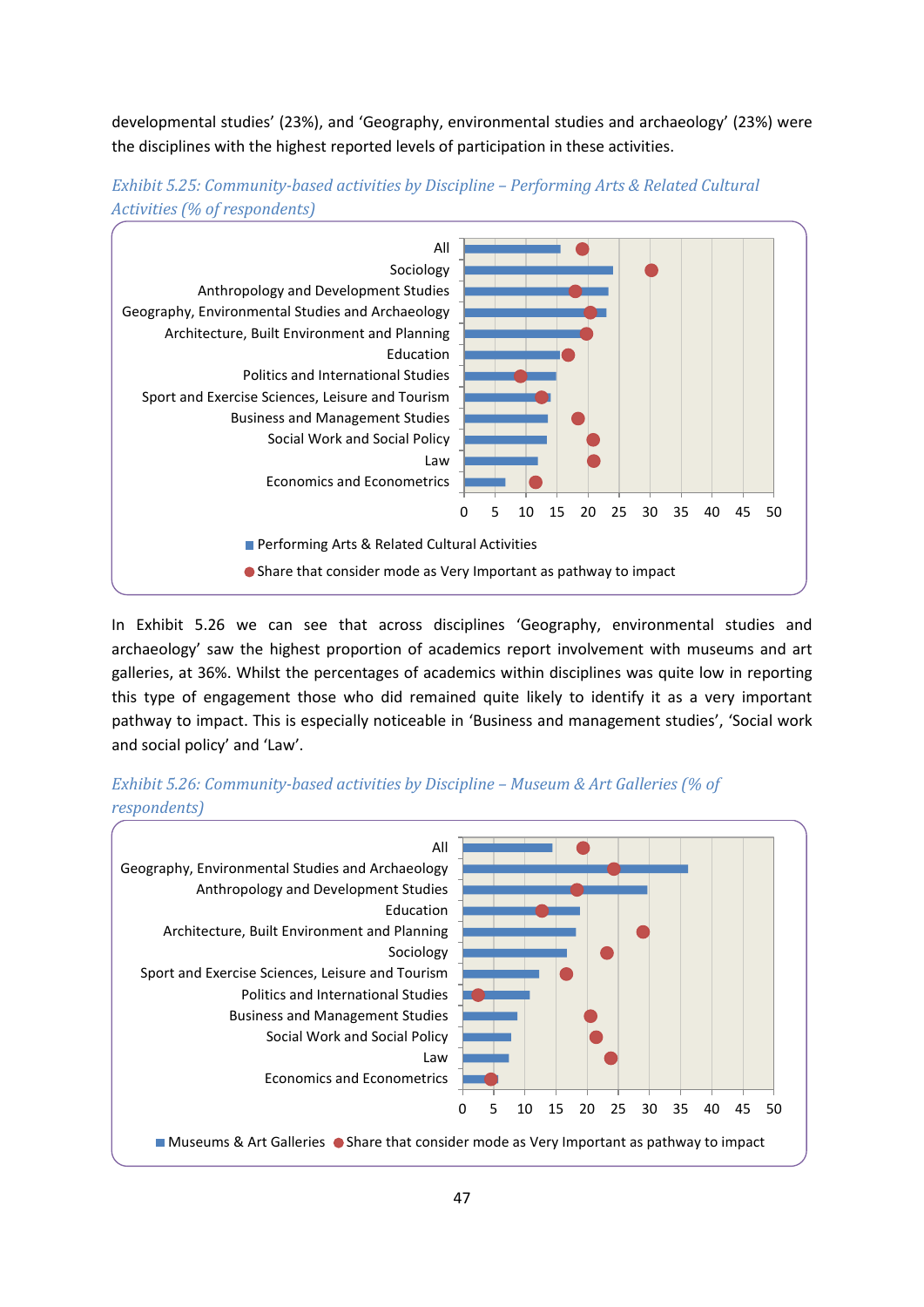[Exhibit 5.27](#page-47-0) shows involvement in heritage and tourism activities is not evenly distributed across disciplines. 'Geography, environmental studies and archaeology' had the highest percentage of academics report participating in these activities, at 32%. They were also the most likely academics to report it as a very important pathway to impact. Over a quarter (27%) of academics within 'Sociology' who participated in heritage and tourism knowledge exchange activities identified it as a very important research impact pathway.



<span id="page-47-0"></span>

Overall within the social sciences only 8% of academics reported being involved with public exhibitions as a mode of knowledge exchange engagement. However, [Exhibit 5.28](#page-48-0) reveals this figure rises to a fifth within the disciplines of 'Architecture, built environment and planning' (21%), 'Geography, environmental studies and archaeology' (21%), and 'Anthropology and development studies' (20%). Over a third of academics within 'Social work and social policy' (37%) and 'Sociology' (36%), respectively, who have provided public exhibitions identified them as a very important pathway for impact of their research with external organisations.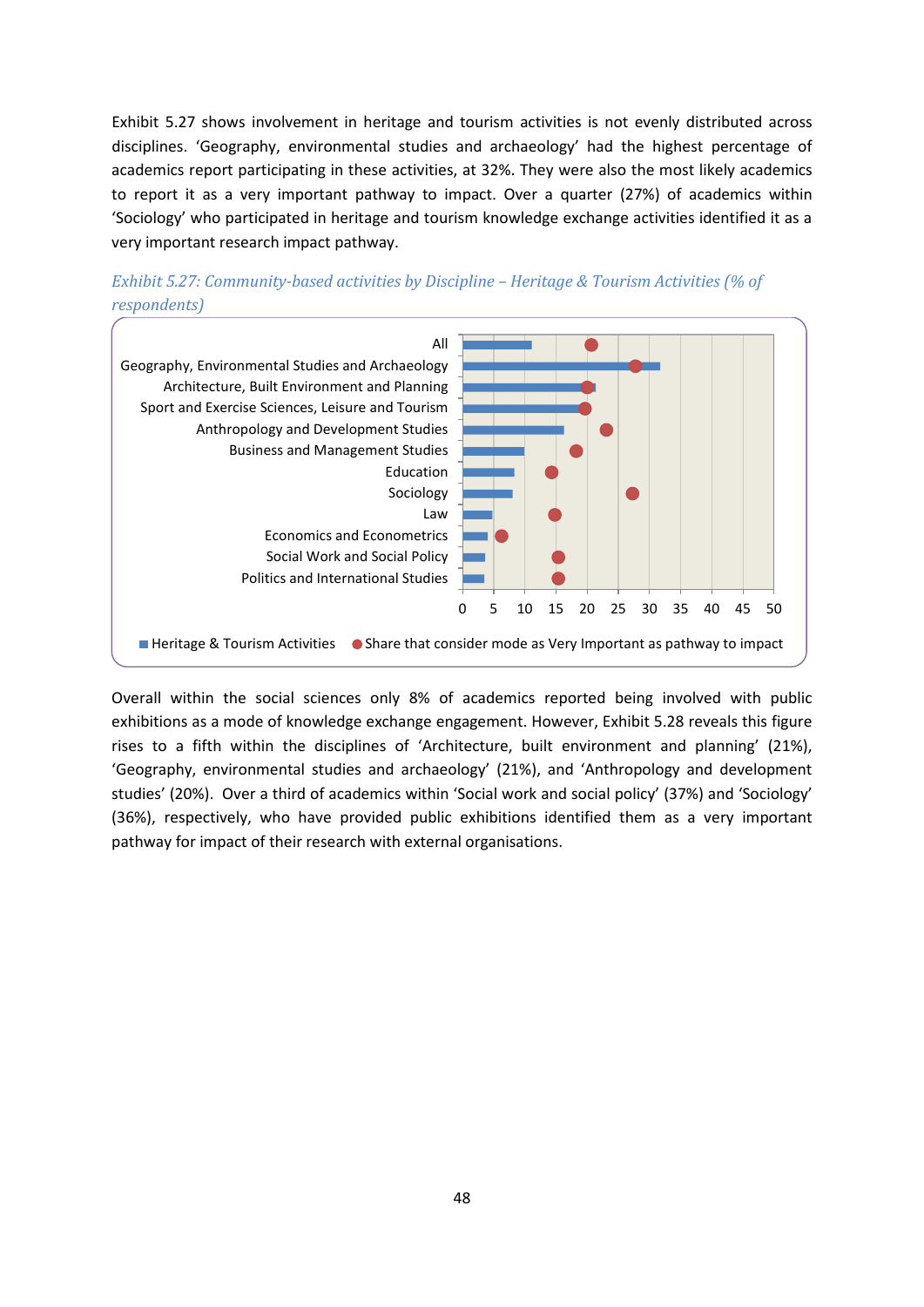<span id="page-48-0"></span>



Overall, community-based sports engagement was low in the social sciences. [Exhibit 5.29](#page-48-1) shows, as would be expected, that 'Sport and exercise sciences, leisure and tourism' academics were vastly more likely than other academics across disciplines to report involvement in community-based sports activities, at 28%. A quarter of these academics in this discipline also rated these activities as being very important to them as a pathway to impact.

<span id="page-48-1"></span>



In the next three exhibits an analysis is provided which shows for each type of activity within the people-based, problem-solving, and community-based groups of activities the extent to which the academics participating in those activities are motivated in their research by the pursuit of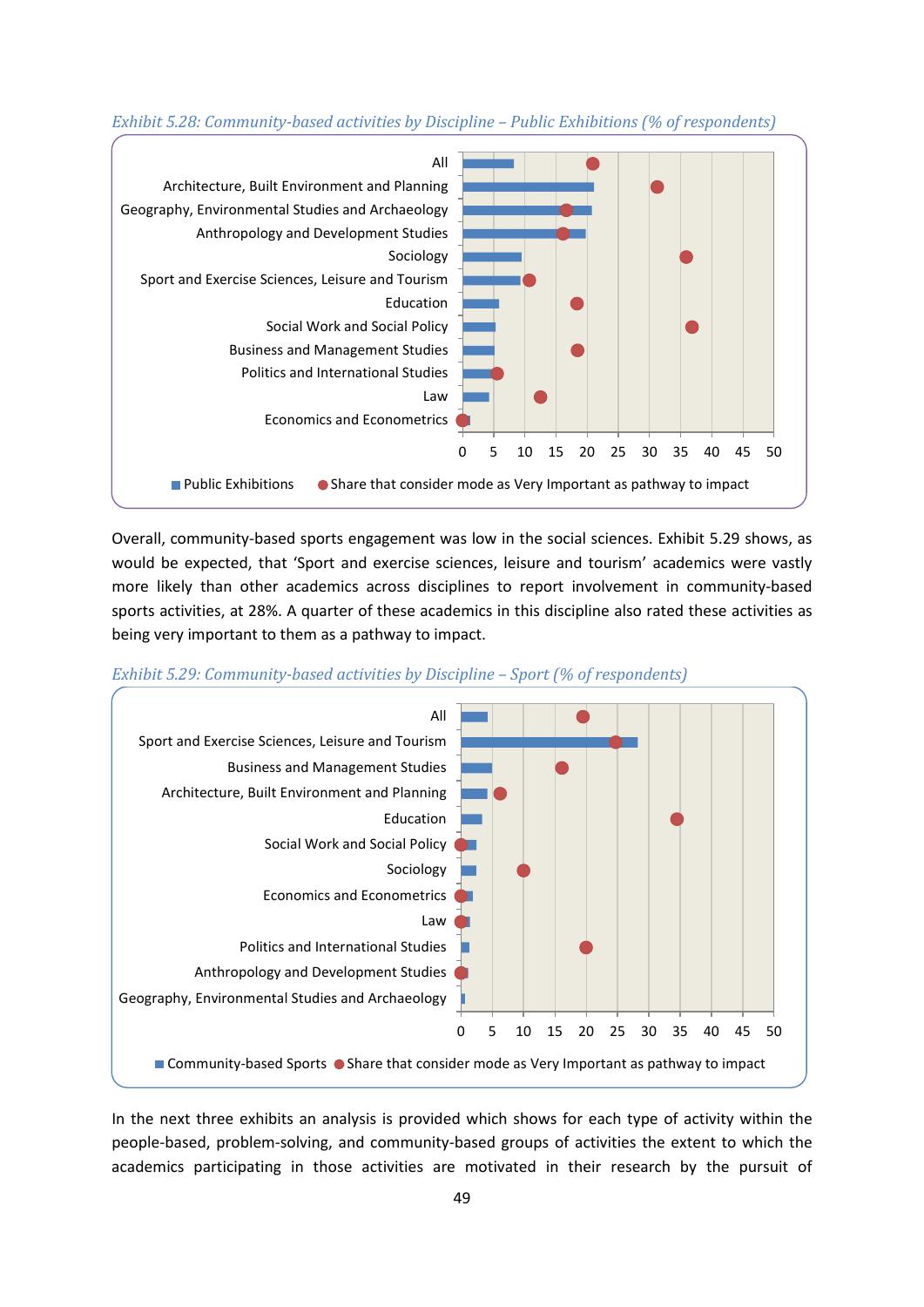fundamental understanding (basic research), applications of their research (applied research) and by the pursuit of research motivated by considerations of use (user-inspired research).

In [Exhibit 5.30](#page-49-0) the bar opposite enterprise education shows that over 60% of the academics who reported this activity were motivated by applied research and less than 10% were motivated by the pursuit of basic research. The final bar in the exhibit shows that 50% of those attending conferences were motivated to pursue applied research whilst around 20% were motivated to pursue basic research. The proportion of academics who described their research activity as user-inspired is remarkably constant across each type of people-based interaction. It is around 30% in each case.



<span id="page-49-0"></span>

[Exhibit 5.31](#page-50-0) repeats the analysis for problem-solving interactions. The most striking difference in comparison with Exhibit 5.30 is that academics motivated to pursue basic research are substantially more likely to engage in problem-solving interactions than is the case with people-based interactions. The frequency with which academics motivated by the pursuit of applied research engage in problem-solving activities is very similar to the pattern shown with people-based interactions. The result is that the involvement of user-inspired researchers is lower in each of the types of problem-solving interactions shown in the exhibit.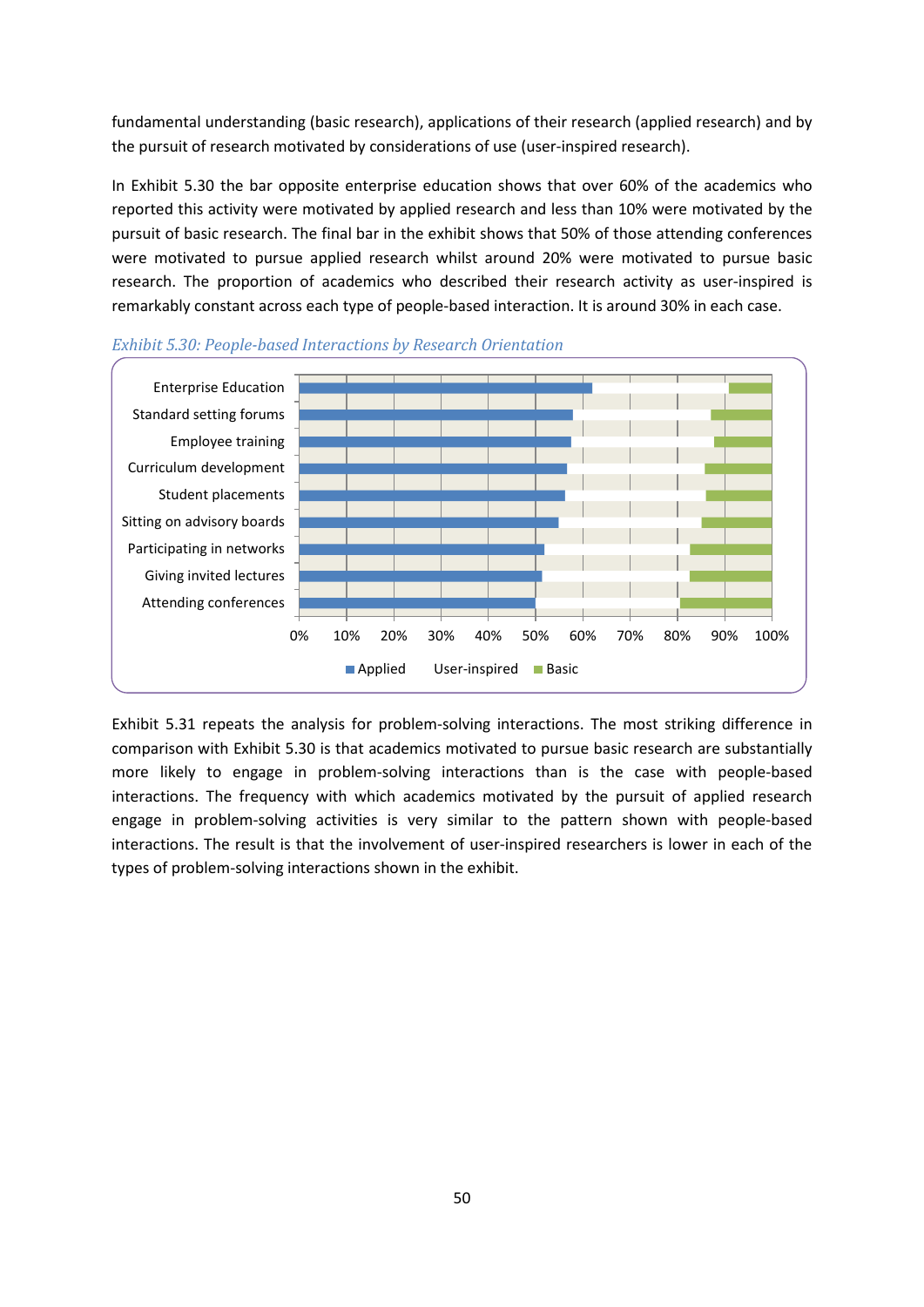

#### <span id="page-50-0"></span>*Exhibit 5.31: Problem-solving Interactions by Research Orientation*

Exhibit 5.32 looks at the pattern in relation to community-based interactions. In this category of interaction the exhibit shows that the proportion of researchers motivated by the pursuit of basic research is roughly similar across all types of interaction and is similar in magnitude to the proportion involved in problem-solving interactions. Social enterprise interactions has the highest degree of involvement of applied researchers. The lowest frequency of involvement of applied researchers is in relation to activities involving museums and art galleries. Even so the proportion is over two fifths, at 44%. The counterpart to this pattern of applied and basic research motivated academics is that the frequency of involvement of the user-inspired researchers is lowest in social enterprises and highest in museums and art galleries.



*Exhibit 5.32: Community-based Interactions by Research Orientation*

Taken together, these exhibits show that in each category of interaction academics motivated by applications per se are the most frequent participants. Those motivated to carry out user-inspired basic research are *relatively* more prevalent in people-based interactions whilst those that are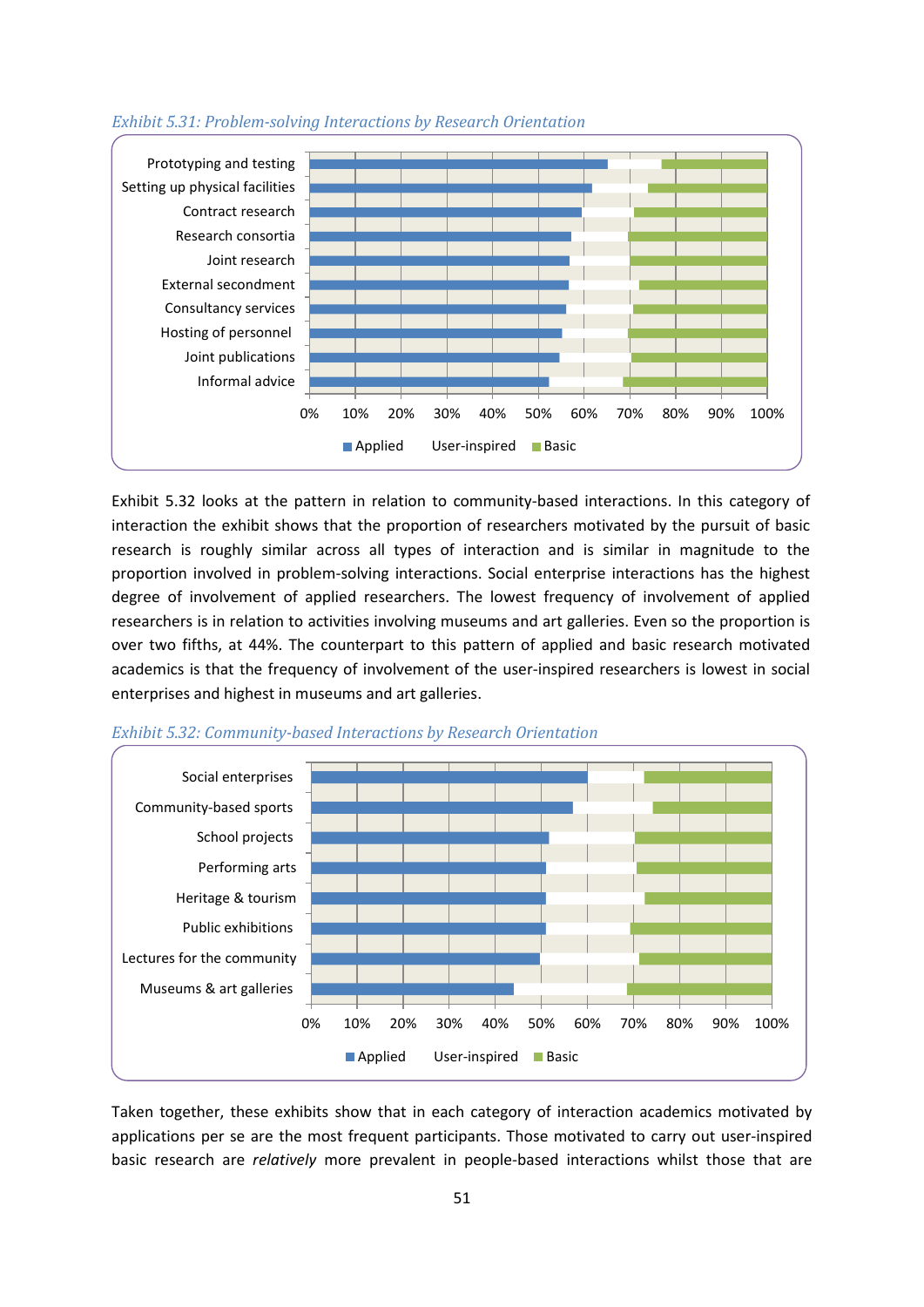primarily motivated to carry out basic research are *relatively* more prevalent in problem-solving and community-based interactions.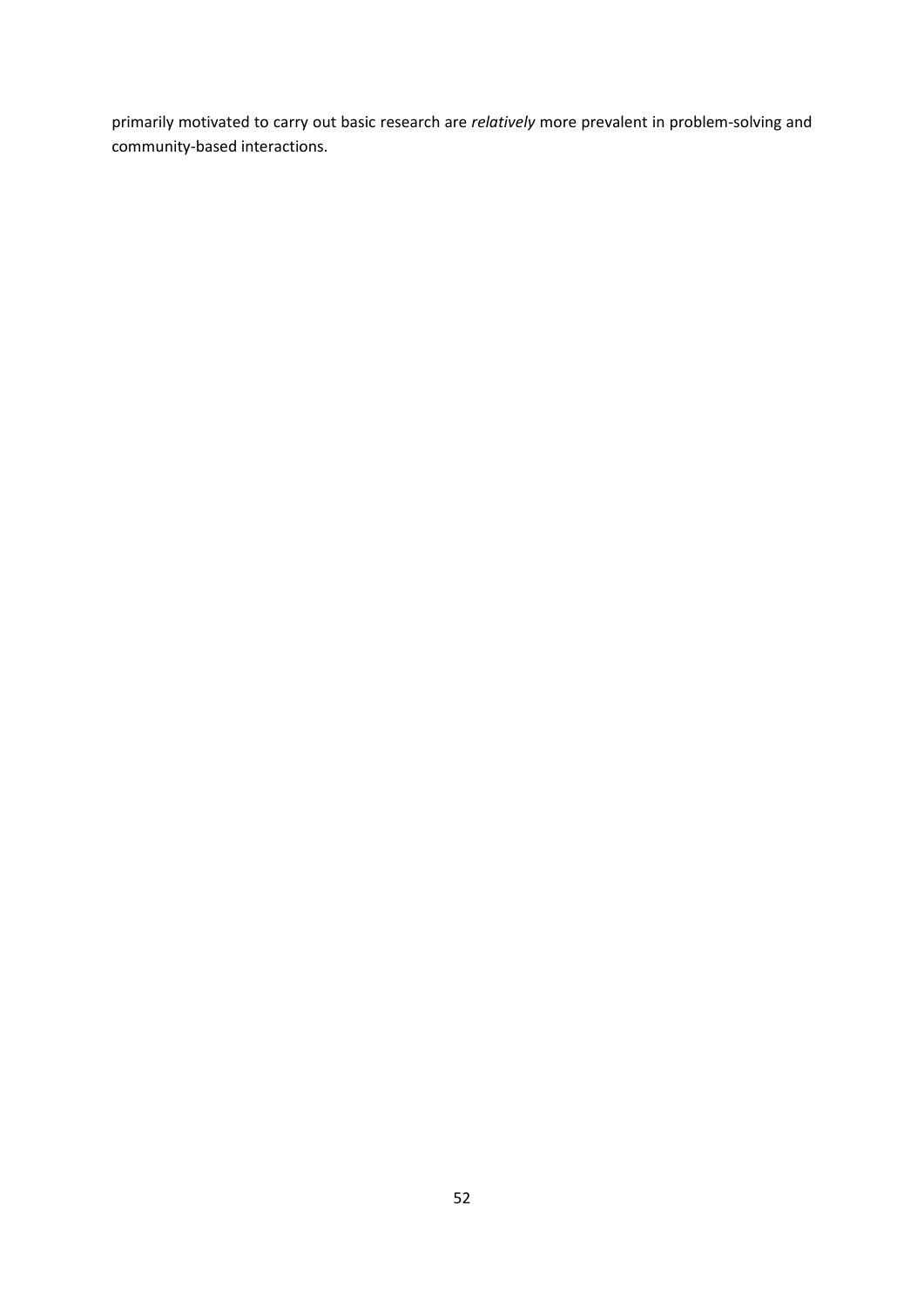## **Section 6: Engagement Partners**

In this section of the report the pattern of engagement activity is analysed in terms of whether the partner in the engagement was in the voluntary sector, the public sector, or the private sector. The section also looks at whether the pattern of interaction with the private sector is linked to patenting activity and licensing activity. The section begins with a comparison of social sciences compared to all disciplines excluding social sciences. Disaggregated analysis by the 11 social science disciplines is then presented. For completeness activities in each discipline are compared to all social sciences taken as a whole.

[Exhibit 6.1](#page-52-0) compares academics in social sciences with all academics excluding the social sciences. It shows that academics in the social science disciplines, on average, are most likely to engage with charitable and public sector organisations (49%) and are least likely to engage with private sector organisations (30%). It also shows that this frequency of interactions with public and charitable sectors is higher for social scientists than other academics.



<span id="page-52-0"></span>*Exhibit 6.1: Engagement partners by Sector (% of respondents)*

Exhibit 6.2 shows the pattern of voluntary sector engagement across the 11 social science disciplines. It also shows the extent of engagement for all 11 groups taken together. There is considerable variation in voluntary sector engagement across the disciplines. Such engagement is twice as frequent in 'Social work and social policy' (73%) as it is in 'Economics and econometrics' (29%) which displays the lowest frequency of such engagement. The exhibit shows six other disciplines with above-average levels of engagement with the voluntary sector ('Anthropology and development studies' (65%), 'Sociology' (61%) and 'Geography, environmental studies and archaeology' (54%), 'Education' (53%), 'Architecture, built environment and planning' (51%), and 'Sport and exercise sciences, leisure and tourism' (50%). 'Politics and international studies' (47%), 'Law' (44%), and 'Business and management studies' (41%) followed by 'Economics and econometrics' (23%) have below average engagement with the voluntary sector.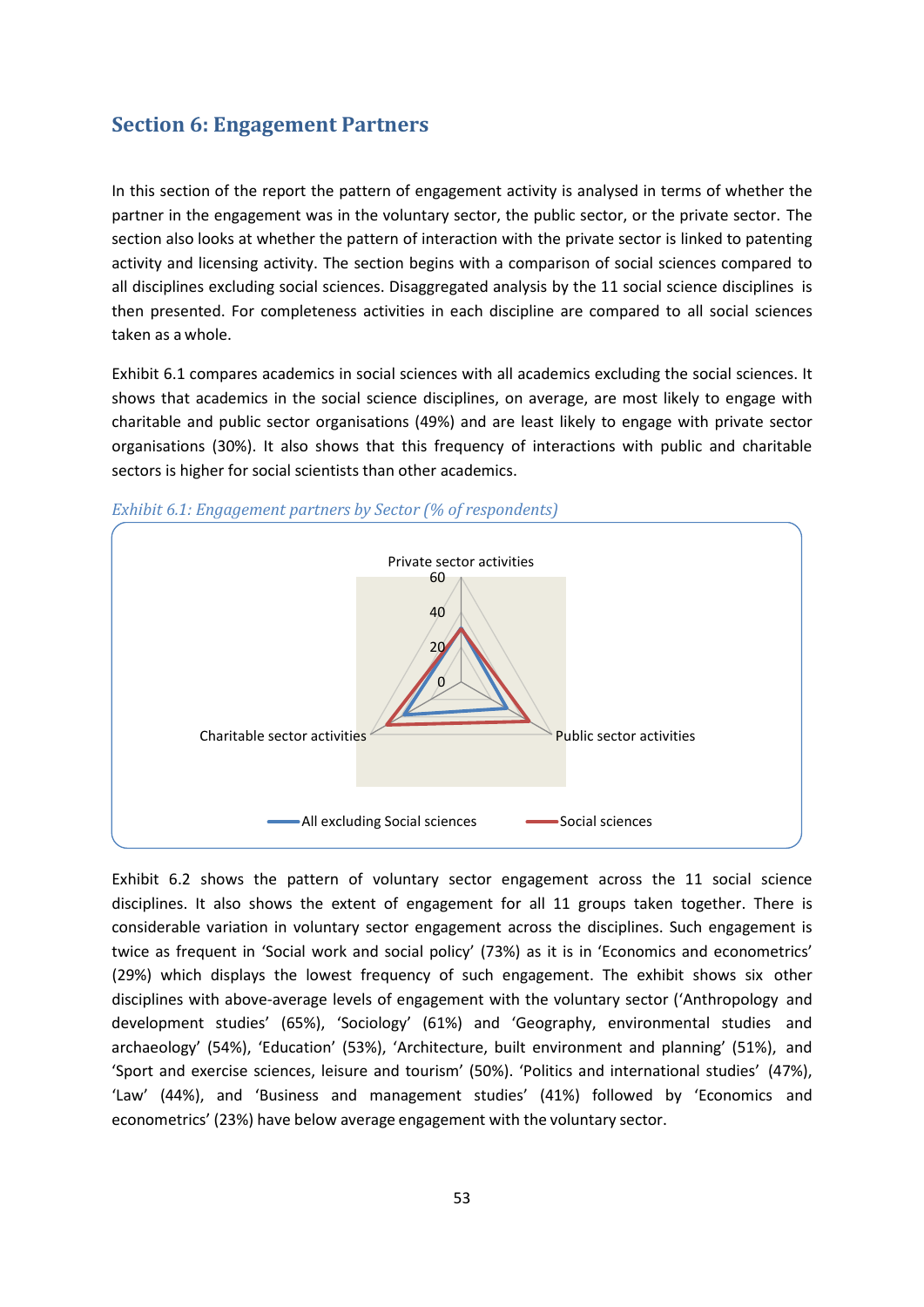

#### *Exhibit 6.2: Voluntary Sector Engagement by Discipline (% of respondents)*

Exhibit 6.3 shows that engagement with the public sector is most prominent in the 'Social work and social policy' discipline at (66%). This proportion is noticeably higher than the average for public sector engagement as a whole. Academics in 'Sport and exercise sciences, leisure and tourism' were least likely to report these activities, with just over a third (34%) doing so.



*Exhibit 6.3: Public Sector Engagement by Discipline* (% of respondents)

[Exhibit 6.4](#page-54-0) reveals that the 'Business and management studies' has the highest proportion of academics reporting private sector engagement, at 48%. In contrast, 'Politics and international studies' saw the lowest level of engagement, at 17%.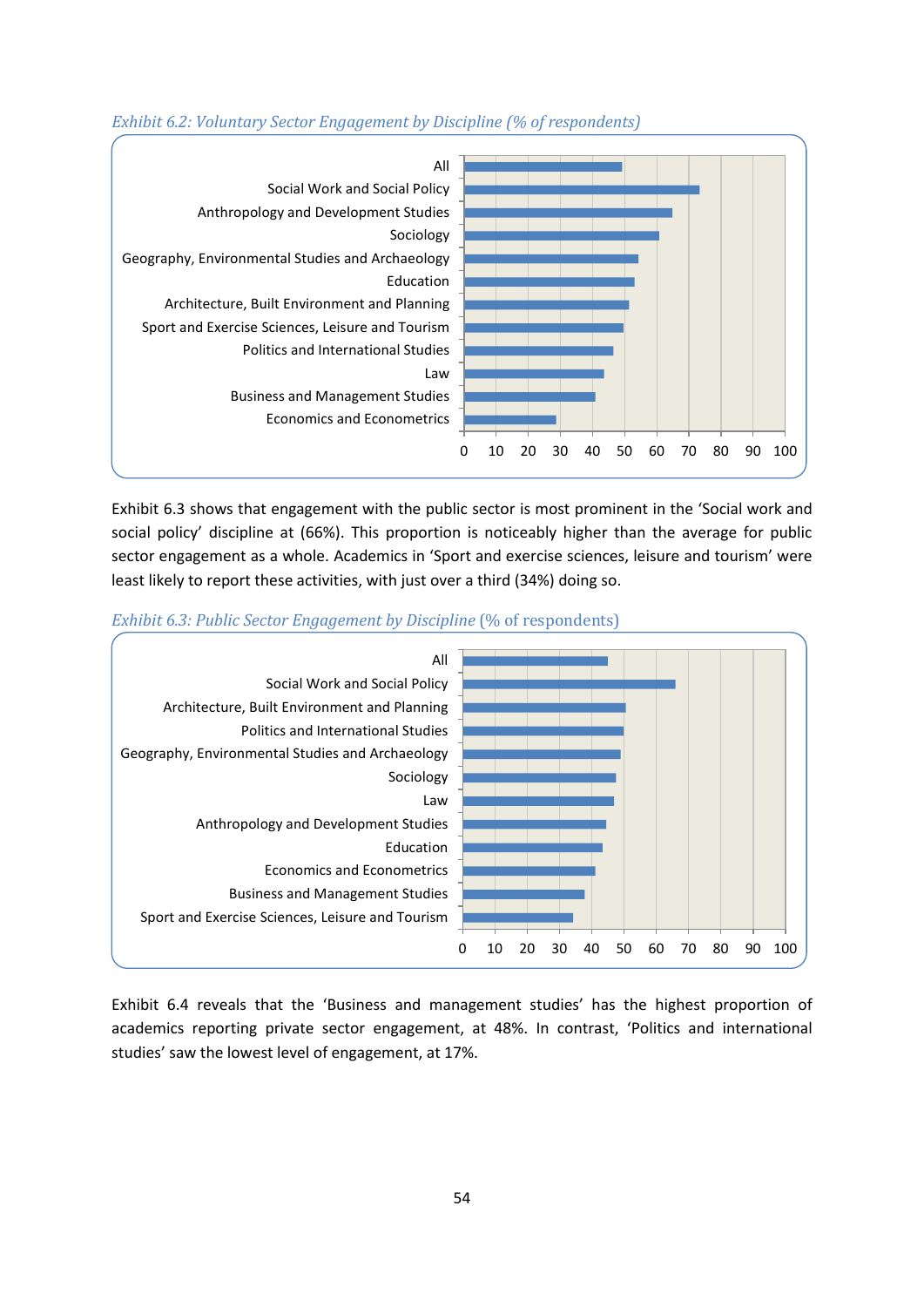

### <span id="page-54-0"></span>*Exhibit 6.4: Private Sector Engagement by Discipline (% of respondents)*

Exhibit 6.5 provides evidence on the relationship between patenting and licensing and whether or not academics report having a private sector interaction (e.g. through one of the many other routes of engagement activity discussed in section 5 of this report.). Academics could in principle patent the research themselves without private sector partnership interactions. Equally they could license to a public or voluntary sector organisation. The exhibit shows that academics that patent or license are much more likely to have reported a private sector engagement than those that haven't.

| All social science respondents, who have interactions |                |                  |      |                                    |      |  |  |  |
|-------------------------------------------------------|----------------|------------------|------|------------------------------------|------|--|--|--|
|                                                       |                |                  |      | <b>Private Sector Interactions</b> |      |  |  |  |
|                                                       |                | Yes<br><b>No</b> |      |                                    |      |  |  |  |
|                                                       |                | N                | %    | N                                  | %    |  |  |  |
| Patenting                                             | Yes            | 24               | 1.6  | 9                                  | 0.4  |  |  |  |
|                                                       | <b>No</b>      | 1503             | 98.4 | 2009                               | 99.6 |  |  |  |
| Licensing                                             | <b>Yes</b>     | 26               | 1.7  | 12                                 | 0.6  |  |  |  |
|                                                       | N <sub>o</sub> | 1501             | 98.3 | 2006                               | 99.4 |  |  |  |

#### *Exhibit 6.5: Private Sector Engagement by Patenting and Licensing*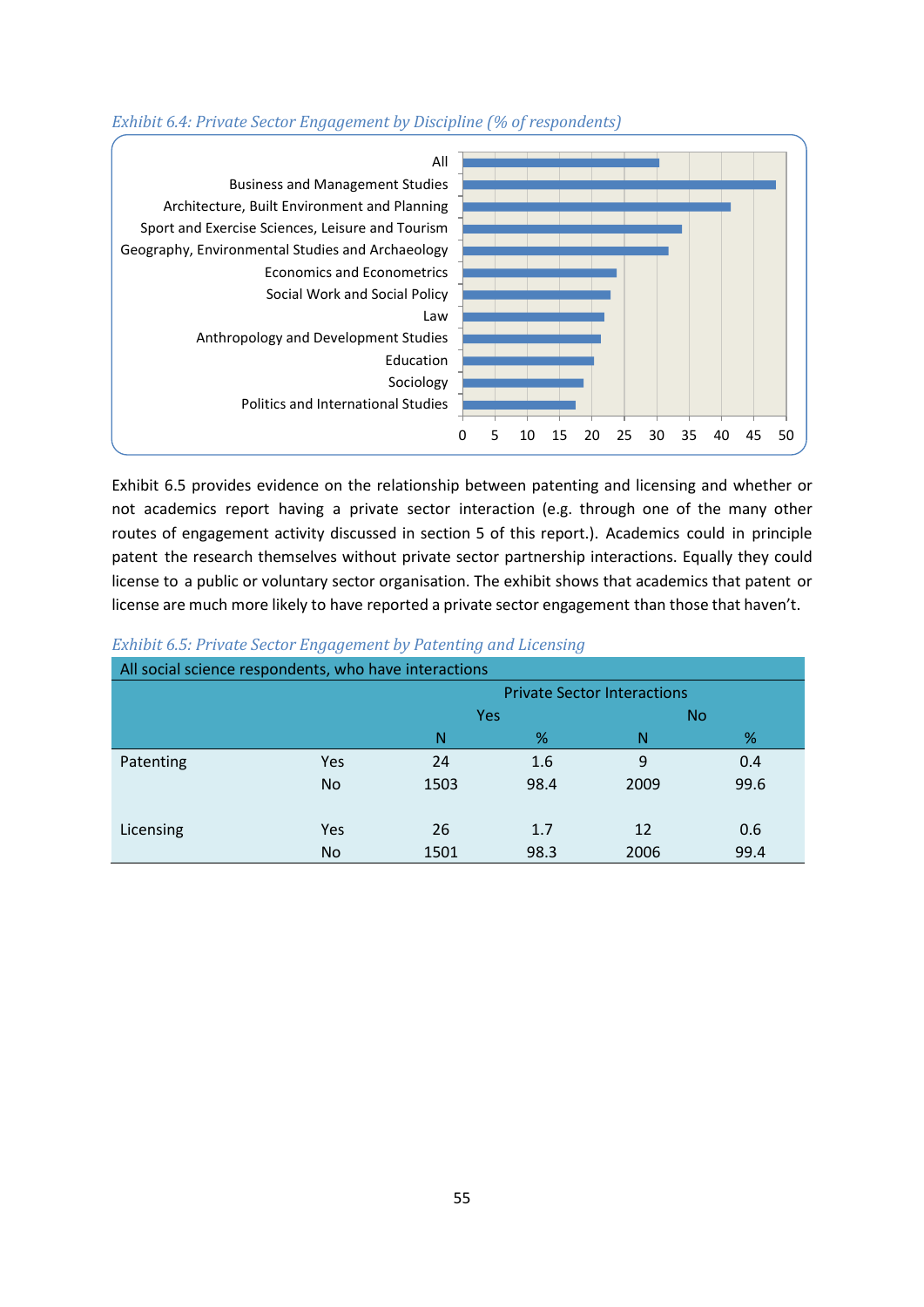# **Section 7: Regional Analysis**

This section looks at variations in the extent to which people-based, problem-solving, and community-based activities with external organisations are carried out within the region in which the university of an academic is based rather than outside that region.

[Exhibit 7.1](#page-55-0) shows that people-based activities are more frequently reported outside the home university region than inside of it and that there is little variation in the extent of outside region activity across the disciplines. The most outside intensive disciplines are 'Anthropology and development studies' (90%) and 'Geography, environmental studies and archaeology' (88%). The disciplines which are least likely to have academics reporting activities within their region are 'Economics and econometrics' (47%), 'Politics and international studies' (55%) and 'Anthropology and development studies' (52%). The most frequent within region people-based activities are reported by social science academics in 'Social work and social policy' (81%), 'Sport and exercise sciences, leisure and tourism' (78%) and in 'Education' (77%). In these three cases there is also a very similar frequency of activities inside and outside the region.



<span id="page-55-0"></span>*Exhibit 7.1: People-based activities within and outside the Region (% of respondents)*

[Exhibit 7.2](#page-56-0) repeats the analysis for problem-solving activities. Once again there is a general tendency for activities outside the region to be more frequent than inside the region of the home institution of the academics involved. The pattern across disciplines is similar to that shown above involving people-based activities. The most frequent involvement by academics outside the region is to be found in 'Geography, environmental studies and archaeology' (75%) and 'Anthropology and development studies' (72%).The highest frequencies inside the region is once again in 'Social work and social policy' (66%), 'Education' (60%) and in 'Sport and exercise sciences, leisure and tourism'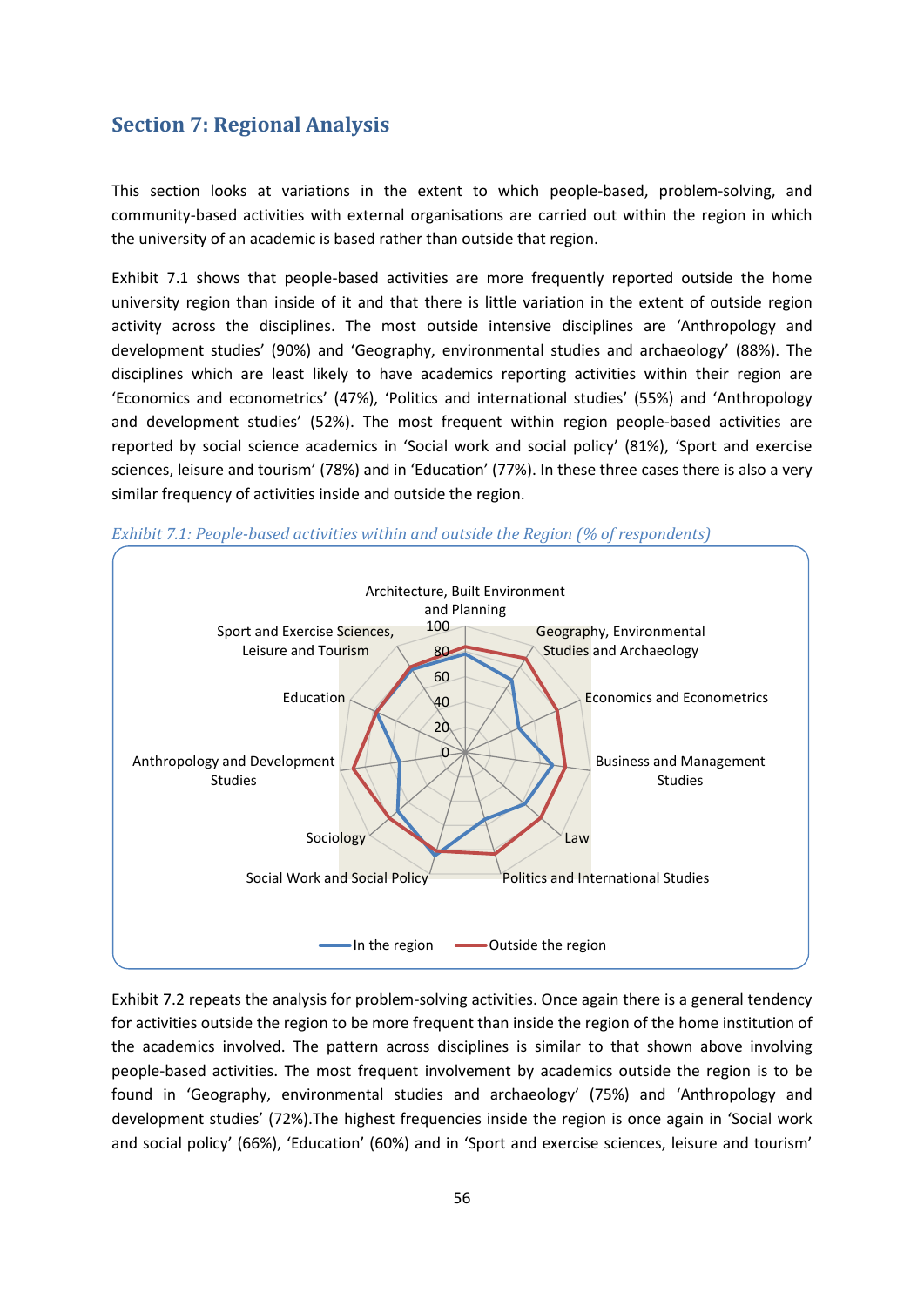(61%). In these three disciplines there is an almost equal balance between activities inside and outside the region.



<span id="page-56-0"></span>

[Exhibit](#page-57-0) 7.3 presents data on community-based activities. As might be expected the pattern of internal and external frequency of activities is the reverse of the people-based and problem-solving pattern. In all cases except for 'Anthropology and development studies' where the balance is almost equal community-based activities are more frequently located within the region than outside it. 'Economics and econometrics' shows the least frequency of community-based activities both inside and outside the region, at 29% and 19% respectively. The highest frequencies of within region community-based activities are found in 'Sport and exercise sciences, leisure and tourism' (68%), 'Geography, environmental studies and archaeology' (65%) and 'Architecture, built environment and planning' (62%). The balance of within region and outside region community-based activities is almost equal in the case of 'Anthropology and development studies'.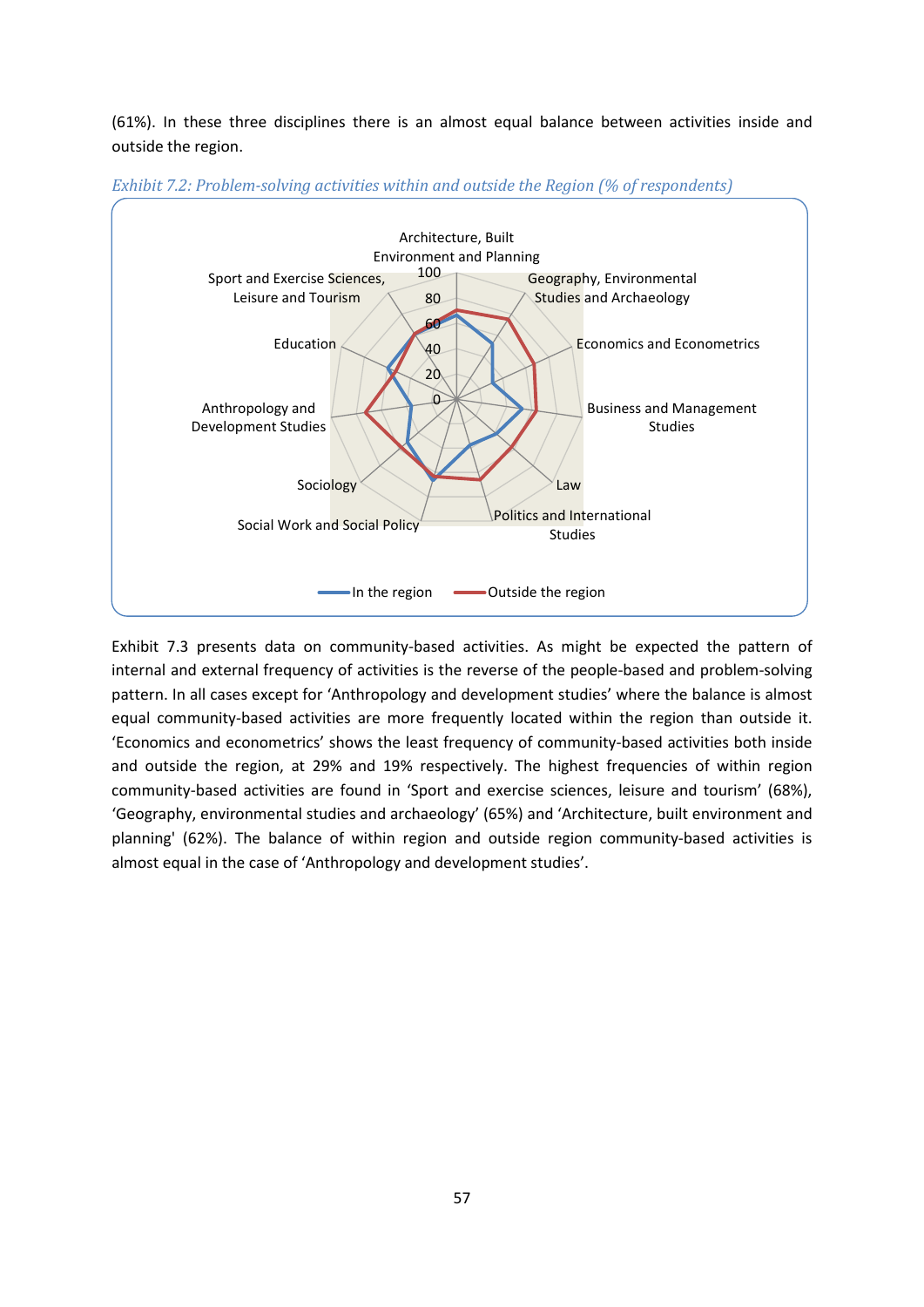

## <span id="page-57-0"></span>*Exhibit 7.3: Community-based activities within and outside the Region (% of respondents)*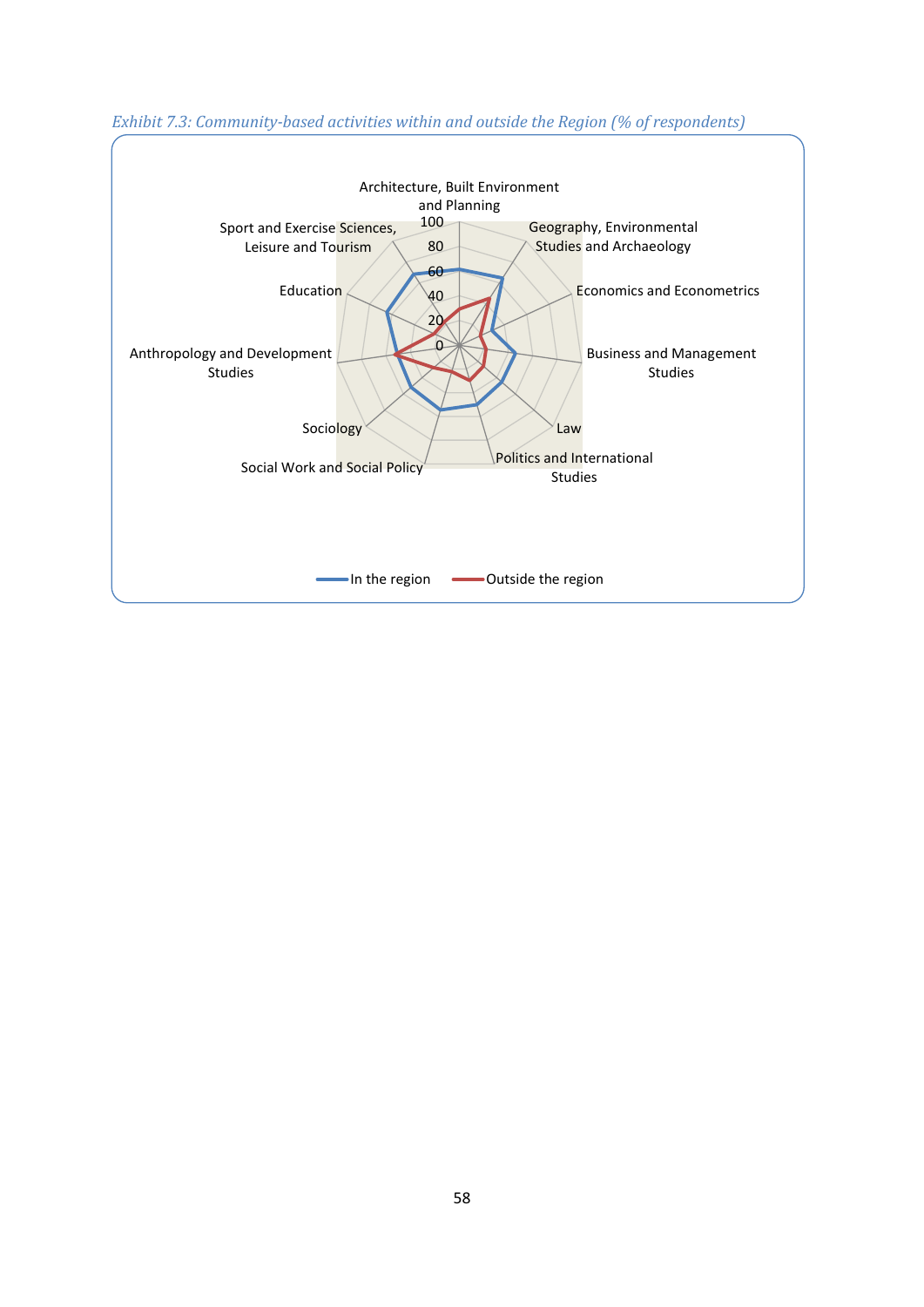# **Section 8: Knowledge Exchange Activities: Age, Gender, and Research Motivation Variations**

In this section an analysis is provided of patterns of research application; commercialisation; 27 broader engagement activities; and activities with the public, private, and charitable sectors cross classified by seniority of academic position; age; gender, and research motivation.

Exhibit 8.1 shows data relating to research orientation cross classified by the seniority/position of the members of the academic sample as well as by gender and age. The analysis shows in the lefthand half of the table the percentage of respondents reporting each type of motivation as their primary motivation. The right-hand panel shows the average amount of time spent on each type of research. For example, of the 1,063 professors in the sample 22.6% reported basic research as their main motivation and on average professors spent 28.2% of their time as a group on basic research. This pattern compares with 21.3% of the sample as a whole reporting basic research as their main motivation with an average for the sample as a whole all of 27.6% for their share of time spent on basic research.

The table shows that holders of emeritus or honorary positions and tenure track professors, readers, senior lecturers, and lecturers were relatively more likely to indicate their motivation as being the pursuit of basic research than the three more junior categories of research fellow/associate, research/teaching assistant, and teaching fellow/associate.

The same pattern is revealed in terms of the average share of time spent on basic research. The pattern of motivation across user inspired basic research and applied research is more complex and does not vary in a simple fashion across the groups, nor does the average time spent on them. User inspired basic motivations are highest in the professorial and lecturing groups as is the average share of time spent on this activity. Research fellows/associates are the most likely to report applied research and also spend the highest average share of time on this activity.

The analysis by gender shows that males are relatively more likely to describe their motivation as the pursuit of basic research whilst females are more likely to cite user inspired and applied research as their main motivation. The same pattern as reflected in the average share of time spent on these activities.

The bottom right-hand panel of the table shows that academics spend a significant proportion of the time carrying out research which they consider to be motivated by considerations other than their primary motivation. Thus, if we look at the first column the data shows that academics citing basic research as their main motivation (first column 'Average share of time') spend around 20% of their time on user-inspired basic research and over 8% on applied research.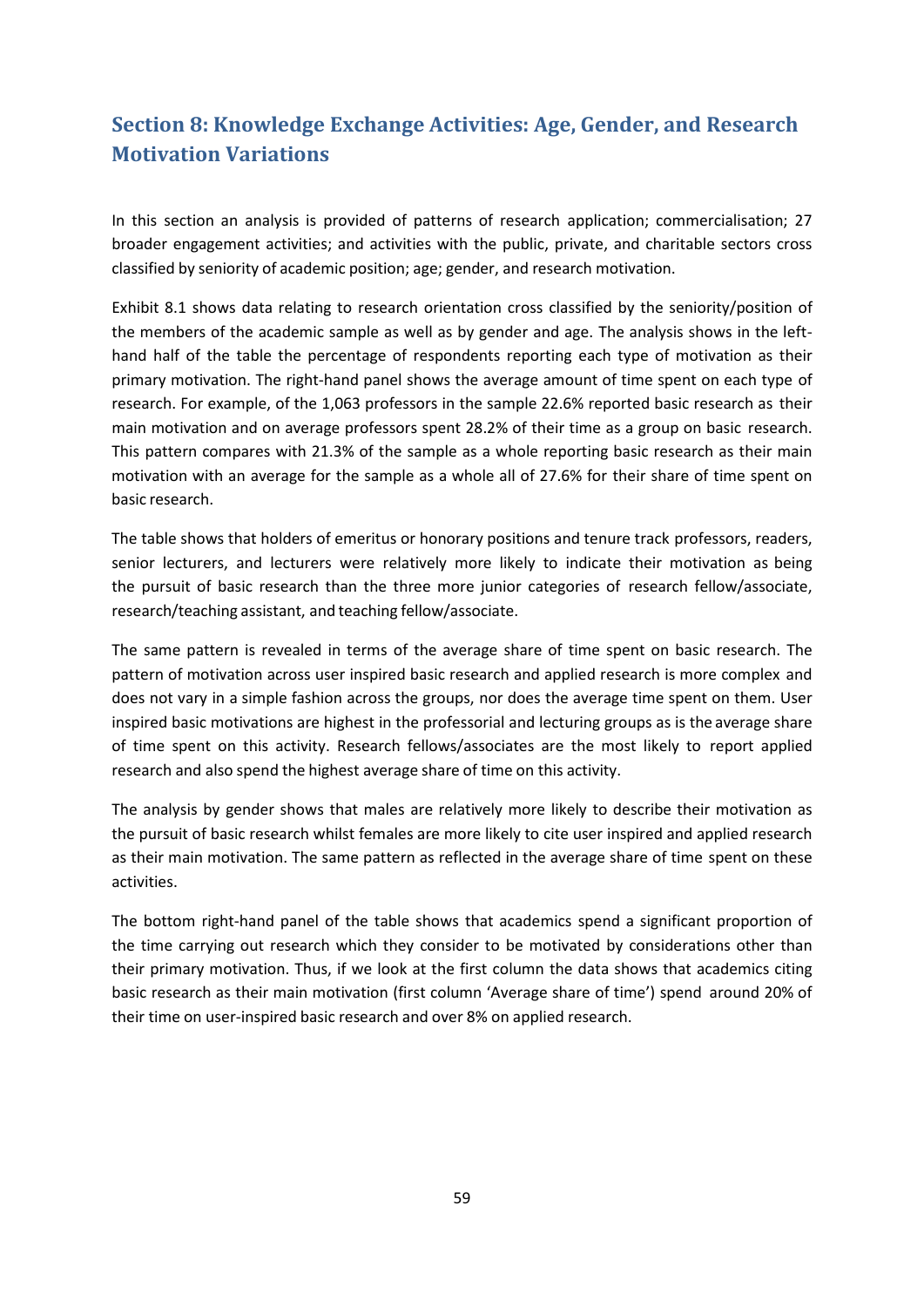|                         |                                  | Share of respondents (%) |                        |                     |              | Average share of time (%) |                   |                        |                     |           |
|-------------------------|----------------------------------|--------------------------|------------------------|---------------------|--------------|---------------------------|-------------------|------------------------|---------------------|-----------|
|                         |                                  | Basic<br>research        | User-inspired<br>basic | Applied<br>research | None applies | Total (N)                 | Basic<br>research | User-inspired<br>basic | Applied<br>research | Total (N) |
| All                     |                                  | 21.3                     | 29.4                   | 45.9                | 3.4          | 5262                      | 27.6              | 29.9                   | 42.5                | 5047      |
|                         | Professor                        | 22.6                     | 32.5                   | 43.3                | 1.7          | 1063                      | 28.2              | 31.9                   | 39.9                | 1039      |
|                         | Reader, Senior<br>Lecturer       | 21.8                     | 27.5                   | 46.5                | 4.2          | 1868                      | 27.9              | 28.7                   | 43.2                | 1778      |
|                         | Lecturer                         | 22.7                     | 32.0                   | 41.2                | 4.0          | 1312                      | 29.5              | 32.1                   | 38.4                | 1249      |
| Position                | Research Fellow /<br>Associate   | 12.6                     | 27.8                   | 57.8                | 1.8          | 612                       | 20.6              | 27.8                   | 51.7                | 595       |
|                         | Research / Teaching<br>Assistant | 18.1                     | 27.6                   | 48.3                | $6.0$        | 116                       | 24.6              | 29.6                   | 45.8                | 109       |
|                         | Teaching Fellow /<br>Associate   | 17.3                     | 21.3                   | 50.7                | 10.7         | 75                        | 26.5              | 23.1                   | 50.4                | 67        |
|                         | Emeritus / Honorary<br>(retired) | 28.7                     | 22.2                   | 46.3                | 2.8          | 216                       | 31.8              | 25.7                   | 42.5                | 210       |
| Gender                  | Male                             | 24.3                     | 28.1                   | 44.1                | 3.5          | 2950                      | 30.0              | 29.3                   | 40.6                | 2831      |
|                         | Female                           | 17.4                     | 30.9                   | 48.3                | 3.3          | 2312                      | 24.5              | 30.6                   | 44.9                | 2216      |
|                         | Under 30                         | 22.9                     | 27.4                   | 48.6                | 1.1          | 179                       | 30.4              | 28.2                   | 41.4                | 177       |
| Age                     | 30-49                            | 23.0                     | 31.3                   | 43.4                | 2.2          | 2763                      | 29.8              | 30.0                   | 40.0                | 2679      |
|                         | 50 and over                      | 19.0                     | 27.1                   | 48.9                | 5.0          | 2281                      | 24.4              | 29.8                   | 45.8                | 2157      |
| Research<br>Orientation | Basic research                   |                          |                        |                     |              |                           | 79.5              | 11.8                   | 8.3                 | 1112      |
|                         | User-inspired basic              |                          |                        |                     |              |                           | 19.8              | 63.0                   | 17.2                | 1530      |
|                         | research                         |                          |                        |                     |              |                           |                   |                        |                     |           |
|                         | Applied research                 |                          |                        |                     |              |                           | 8.4               | 17.2                   | 74.4                | 2404      |

*Exhibit 8.1: Research Orientation by Seniority, Gender, and Age*

[Exhibit 8.2](#page-60-0) cross classifies information about applications of research in terms of seniority/position, gender, age, and also by the principal motivation for research (research orientation). The table shows that professors are more likely than average to report that their work is in a general area of commercial interest to business and/or industry. The same is true in terms of research being applied in a commercial context and for research being applied by a non-commercial organisation (including the public sector) external to the University sector. They are the least likely relatively to the average for all academics alongside research fellows and associates to report their research has no relevance for external organisations. Research fellows/associates are also the most likely to report the relevance of their research for non-commercial external organisations (including the public sector). Males are more likely to report applications in each area except relevance for noncommercial externalorganisations.

Age does not appear to be related to research being in the general area of commercial interest to business and/or industry but in general those under 30 are less likely to report relevant applications than those over 30 years of age.

The pattern of application by the research orientation of the academic shows as might be expected that user inspired basic research motivation and applied research motivation are relatively more frequently associated with each of the types of research application shown in the table. It is important to note nonetheless that 23% of those whose motivation is to pursue basic research consider that their work is in the general area of commercial interest to business and/or industry and 67% believe that it has relevance for non-commercial external organisations (including the public sector). In addition 8.5% report that their work has been applied in a commercial context and 28.9% report that their work has been applied by a non-commercial organisation (including the public sector).

The final column shows that, with the exception of teaching fellows and those primarily motivated to do basic research, very low proportions of academics report that their work is of no relevance to external organisations. Even in these cases 84% and 80% believe that their research has relevance.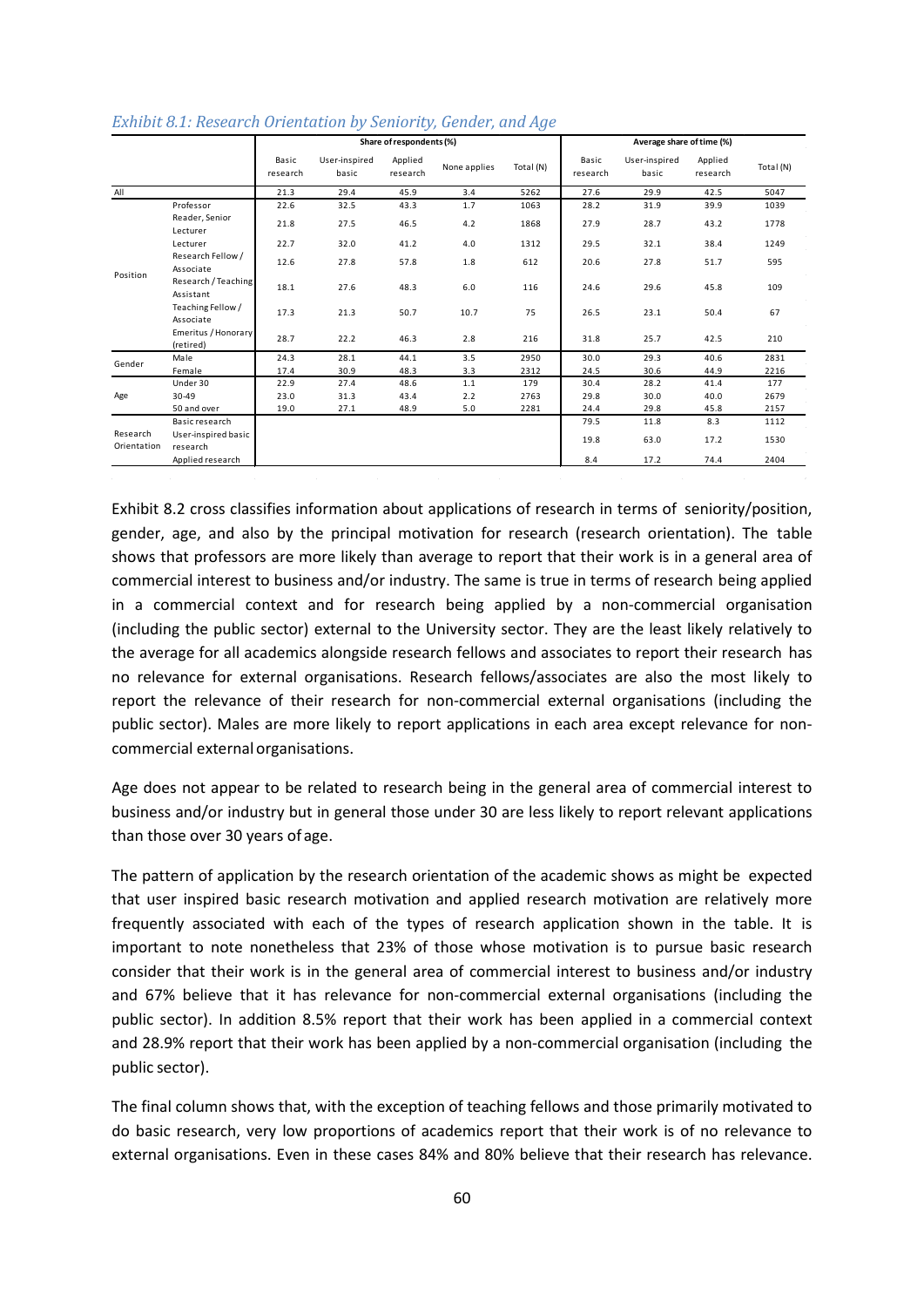|                         |                                  | In general area of<br>commercial interest<br>to business and/or<br>industry | Applied in a<br>commercial<br>context | Relevance for non-<br>commercial external<br>organisations (including<br>the public sector) | Applied by a non-<br>commercial<br>organisation (including<br>the public sector)<br>external to the<br>university sector | No relevance<br>for external<br>organisations | Total (N) |
|-------------------------|----------------------------------|-----------------------------------------------------------------------------|---------------------------------------|---------------------------------------------------------------------------------------------|--------------------------------------------------------------------------------------------------------------------------|-----------------------------------------------|-----------|
| All                     |                                  | 32.4                                                                        | 15.5                                  | 74.0                                                                                        | 48.7                                                                                                                     | 8.8                                           | 5242      |
|                         | Professor                        | 36.5                                                                        | 20.2                                  | 76.0                                                                                        | 63.7                                                                                                                     | 6.4                                           | 1062      |
|                         | Reader, Senior<br>Lecturer       | 32.6                                                                        | 16.5                                  | 71.4                                                                                        | 45.8                                                                                                                     | 10.1                                          | 1857      |
|                         | Lecturer                         | 30.9                                                                        | 11.1                                  | 72.6                                                                                        | 39.2                                                                                                                     | 10.3                                          | 1303      |
| Position                | Research Fellow /<br>Associate   | 30.4                                                                        | 13.7                                  | 84.3                                                                                        | 53.9                                                                                                                     | 5.1                                           | 612       |
|                         | Research / Teaching<br>Assistant | 29.3                                                                        | 12.9                                  | 73.3                                                                                        | 38.8                                                                                                                     | 8.6                                           | 116       |
|                         | Teaching Fellow /<br>Associate   | 21.3                                                                        | 9.3                                   | 68.0                                                                                        | 25.3                                                                                                                     | 16.0                                          | 75        |
|                         | Emeritus / Honorary<br>(retired) | 31.8                                                                        | 18.4                                  | 69.1                                                                                        | 55.8                                                                                                                     | 7.8                                           | 217       |
|                         | Male                             | 37.9                                                                        | 19.4                                  | 71.5                                                                                        | 50.1                                                                                                                     | 9.2                                           | 2939      |
| Gender                  | Female                           | 25.4                                                                        | 10.6                                  | 77.3                                                                                        | 47.0                                                                                                                     | 8.3                                           | 2303      |
|                         | Under 30                         | 31.7                                                                        | 15.6                                  | 66.7                                                                                        | 38.9                                                                                                                     | 9.4                                           | 180       |
| Age                     | 30-49                            | 33.0                                                                        | 14.2                                  | 76.0                                                                                        | 45.4                                                                                                                     | 8.3                                           | 2746      |
|                         | 50 and over                      | 31.9                                                                        | 17.0                                  | 72.2                                                                                        | 53.5                                                                                                                     | 9.1                                           | 2279      |
| Research<br>Orientation | Basic research                   | 23.0                                                                        | 8.5                                   | 67.1                                                                                        | 28.9                                                                                                                     | 19.2                                          | 1111      |
|                         | User-inspired basic<br>research  | 37.3                                                                        | 15.4                                  | 78.2                                                                                        | 48.7                                                                                                                     | 6.6                                           | 1535      |
|                         | Applied research                 | 34.5                                                                        | 19.1                                  | 76.1                                                                                        | 59.6                                                                                                                     | 4.2                                           | 2409      |
| Total (N)               |                                  | 5242                                                                        | 5242                                  | 5242                                                                                        | 5242                                                                                                                     | 5242                                          | 5242      |

#### <span id="page-60-0"></span>*Exhibit 8.2: Perception and Application of Research (% of respondents)*

Exhibit 8.3 repeats the analysis of Exhibit 8.2 for research commercialisation activities. The percentages of social science academics involved in these activities are relatively small with the exception of the formation or running of a consultancy linked to research. It is noticeable that emeritus or honorary post holders are the most likely to report having taken out a patent or form or run a consultancy. Professors, readers, and senior lecturers are the next most likely to have carried out these activities. The analysis by gender shows that males are more likely to do each of the commercialisation activities identified in the table. The pattern by age is more complex the differences across age groups are, in any case, relatively small. The analysis by research orientation reveals as might be expected that those motivated by user-inspired basic research or applied research are the most likely to carry out each of the four commercialisation activities.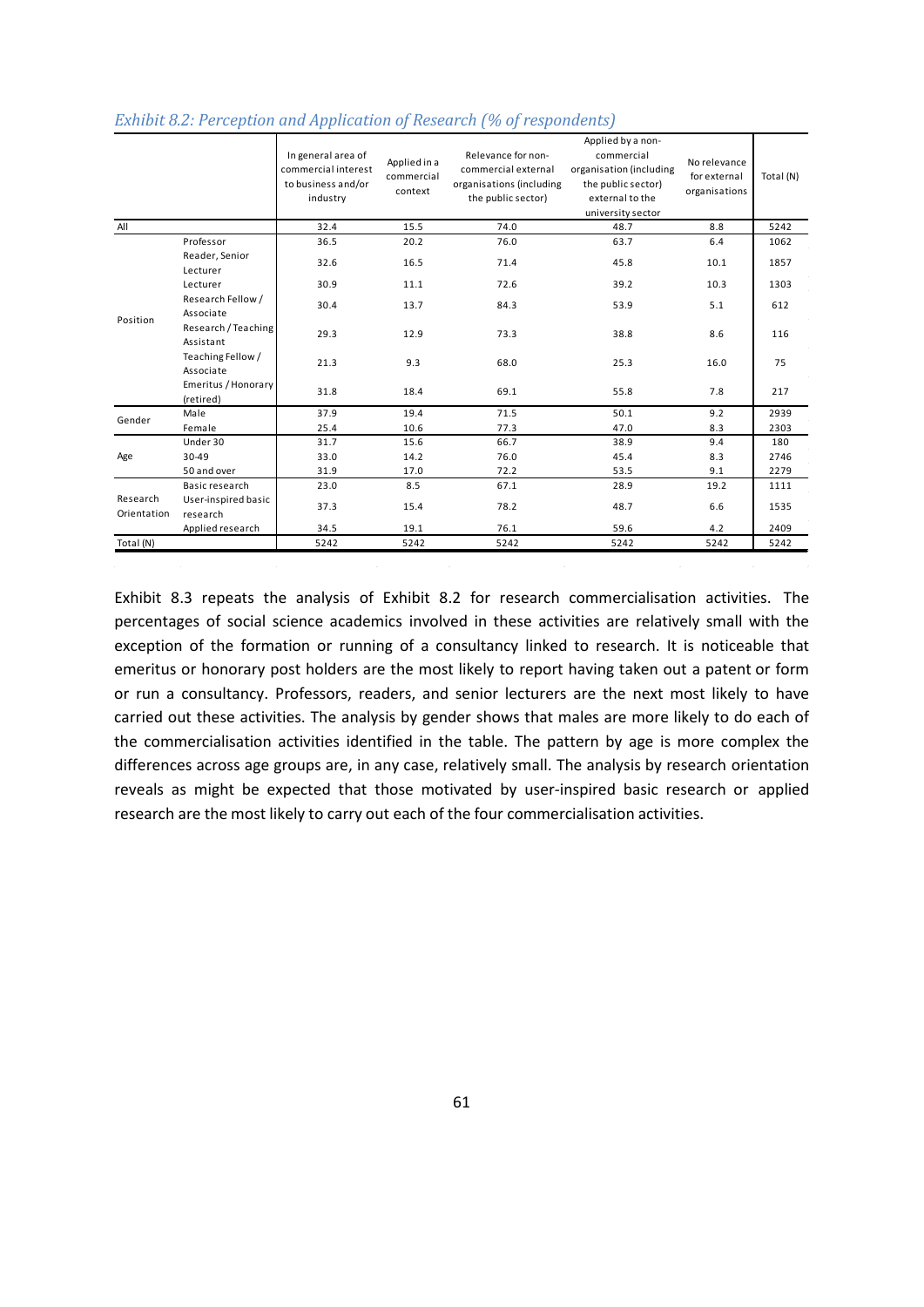|                         |                                  | Taken out a patent | Licensed research<br>outputs to a<br>company | Formed a spin out<br>company | Formed or run a<br>consultancy via your<br>research | Total (N) |  |
|-------------------------|----------------------------------|--------------------|----------------------------------------------|------------------------------|-----------------------------------------------------|-----------|--|
| All                     |                                  | 0.7<br>0.9         |                                              | 1.8                          | 8.7                                                 | 5079      |  |
|                         | Professor                        | 0.8                | 1.7                                          | 2.4                          | 12.3                                                | 978       |  |
|                         | Reader, Senior<br>Lecturer       | 0.9                |                                              | 1.9                          | 8.2                                                 | 1810      |  |
|                         | Lecturer                         | 0.4                | 0.6                                          | 1.7                          | 6.6                                                 | 1298      |  |
| Position                | Research Fellow /<br>Associate   | 0.5                | 1.3                                          | 2.0                          | 7.9                                                 | 546       |  |
|                         | Research / Teaching<br>Assistant | 0.0                | 1.9                                          | 0.9                          | 5.6                                                 | 108       |  |
|                         | Teaching Fellow /<br>Associate   | 0.0                | 0.9                                          | 0.9                          | 6.0                                                 | 117       |  |
|                         | Emeritus / Honorary<br>(retired) | 1.8                | 0.5                                          | 0.0                          | 14.9                                                | 222       |  |
| Gender                  | Male                             | 1.1                | 1.4                                          | 2.6                          | 11.2                                                | 2801      |  |
|                         | Female                           | 0.3                | 0.4                                          | 0.9                          | 5.7                                                 | 2278      |  |
| Age                     | Under 30                         | 0.0                | 1.3                                          | 1.3                          | 10.8                                                | 157       |  |
|                         | 30-49                            | 0.6                | 1.0                                          | 1.8                          | 8.1                                                 | 2582      |  |
|                         | 50 and over                      | 1.0                | 0.8                                          | 1.9                          | 9.4                                                 | 2310      |  |
| Research<br>Orientation | Basic research                   | 0.4                | 0.4                                          | 1.0                          | 3.5                                                 | 986       |  |
|                         | User-inspired basic<br>research  | 0.6                | 1.2                                          | 1.7                          | 9.7                                                 | 1387      |  |
|                         | Applied research                 | 0.9                | 1.2                                          | 2.2                          | 11.7                                                | 2190      |  |

#### *Exhibit 8.3: Commercialisation of Research (% of respondents)*

[Exhibit 8.4](#page-62-0) cross classifies engagement activities with public, private, and charitable sectors by seniority/position, gender, age, and research orientation. Professors and Emeritus/Honorary post holders are relatively more likely than other post holders to engage with private, public, and charitable organisations. Male and female academics are equally likely to have engagement activities with the public sector and females are more likely to be engaged with the charitable sector. Males are more likely to report engagement activities with the private sector. Age is positively related to engagement across allsectors.

Individuals whose research is primarily motivated by the pursuit of basic understanding are least likely to engage with all three sectors identified in the table. Those motivated by the pursuit of applied research are the most likely to engage with all three sectors. It is important to note however that levels of engagement are substantial across those motivated by basic research. Around 20% of such individuals report activities with the private sector, around 30% report activities with the public sector, and 36% report activities with charitable or third sector organisations.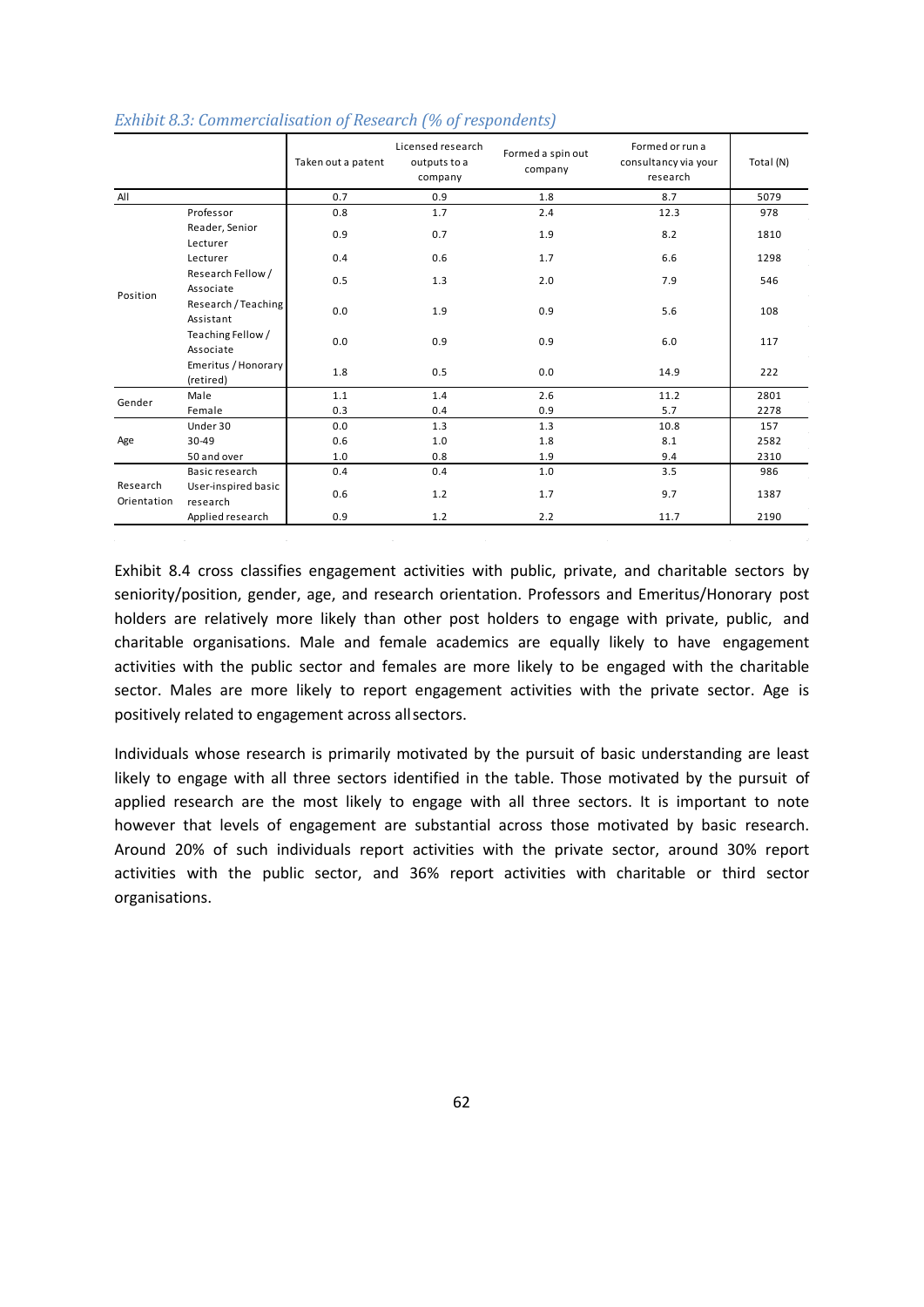|                         |                                  | Activities with private sector<br>companies |      | Activities with public sector<br>organisations |      | Activities with charitable or<br>voluntary organisations |      |
|-------------------------|----------------------------------|---------------------------------------------|------|------------------------------------------------|------|----------------------------------------------------------|------|
|                         |                                  | %                                           | N    | %                                              | N    | %                                                        | N    |
| All                     |                                  | 30.4                                        | 5375 | 45.0                                           | 5350 | 49.2                                                     | 5292 |
|                         | Professor                        | 34.9                                        | 1052 | 59.0                                           | 1045 | 52.6                                                     | 1034 |
|                         | Reader, Senior<br>Lecturer       | 31.0                                        | 1945 | 42.4                                           | 1939 | 50.8                                                     | 1914 |
|                         | Lecturer                         | 27.1                                        | 1345 | 35.5                                           | 1337 | 43.7                                                     | 1324 |
| Position                | Research Fellow /<br>Associate   | 29.3                                        | 591  | 50.7                                           | 588  | 49.3                                                     | 578  |
|                         | Research / Teaching<br>Assistant | 21.5                                        | 107  | 37.7                                           | 106  | 48.6                                                     | 107  |
|                         | Teaching Fellow /<br>Associate   | 24.8                                        | 109  | 36.4                                           | 110  | 50.0                                                     | 110  |
|                         | Emeritus / Honorary<br>(retired) | 34.1                                        | 226  | 52.0                                           | 225  | 52.4                                                     | 225  |
| Gender                  | Male                             | 33.2                                        | 2982 | 45.0                                           | 2969 | 44.9                                                     | 2935 |
|                         | Female                           | 26.9                                        | 2393 | 45.0                                           | 2381 | 54.5                                                     | 2357 |
|                         | Under 30                         | 23.8                                        | 172  | 32.0                                           | 172  | 32.1                                                     | 168  |
| Age                     | 30-49                            | 29.4                                        | 2756 | 42.2                                           | 2739 | 45.7                                                     | 2703 |
|                         | 50 and over                      | 32.2                                        | 2415 | 49.0                                           | 2410 | 54.5                                                     | 2390 |
| Research<br>Orientation | Basic research                   | 19.5                                        | 1029 | 29.8                                           | 1024 | 36.1                                                     | 1013 |
|                         | User-inspired basic<br>research  | 32.0                                        | 1486 | 46.5                                           | 1480 | 47.1                                                     | 1463 |
|                         | Applied research                 | 34.8                                        | 2350 | 53.3                                           | 2332 | 56.6                                                     | 2310 |

# <span id="page-62-0"></span>*Exhibit 8.4: Engagement Partners*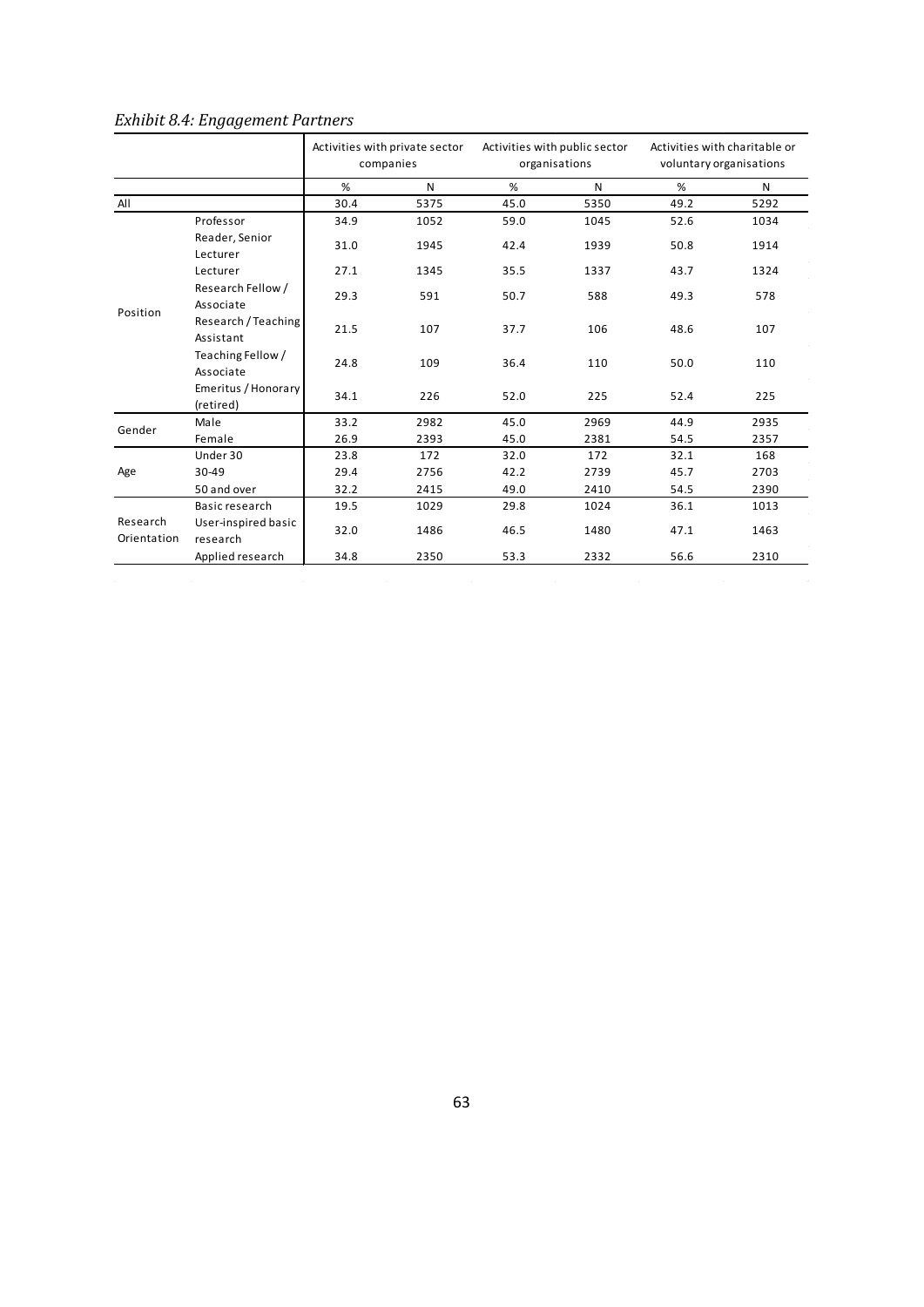## **Section 9: Changes over Time**

This section compares changes in the reported knowledge exchange activities of social science academics between two periods. The first period covers the three years prior to the academic survey of 2008/9. The second period covers the three years prior to the academic survey carried out in 2015. It is important to bear in mind that the macroeconomic and public sector funding contexts for knowledge exchange were very different in these two periods. In particular the macro-economic economic austerity policies introduced between the two surveys may have had a depressing effect on the demand for academic interactions in the public and private sectors (Hughes et al. 2016).

In the first survey only four broad groups of disciplines within social sciences as a whole were identified. The comparison in this section can therefore only be based on that level of disaggregation. In contrast to the earlier sections of this report where 11 social science disciplines were considered in this section we, therefore, focus on four aggregated groups.

The comparison is based on a matched sample of academics completing the two surveys. The matching was based on subject area, gender, age group, institution, and seniority of academic position. Taking all respondents in all disciplines it was possible to match 10,217 respondents. This matched sample is broadly representative (in terms of its pattern of disciplinary coverage, and the age, seniority, and gender of respondents) of the full samples of academics in all disciplines responding to the surveys of 2008/9 and 2015 (Hughes et al. 2016). The matched sample includes 3,164 social science academics. This section uses the responses of this sample of social science academics in making comparisons overtime.

Exhibit 9.1 shows that there was a decrease both in the extent to which social science academics as a whole reported that their research was of relevance for non-commercial external organisations (including the public sector) from 83% to 77%, and in the proportion of academics reporting that their research was in the general area of commercial interest to business and/or industry (from 33% to 29%). There was no change in the proportion reporting that their research had been applied in a commercial context and an increase in those reporting that their research was of no relevance to external organisations. In both the latter cases the numbers involved are very small compared to the proportions of between 77% and 83% reporting that their research was of relevance for noncommercial organisations.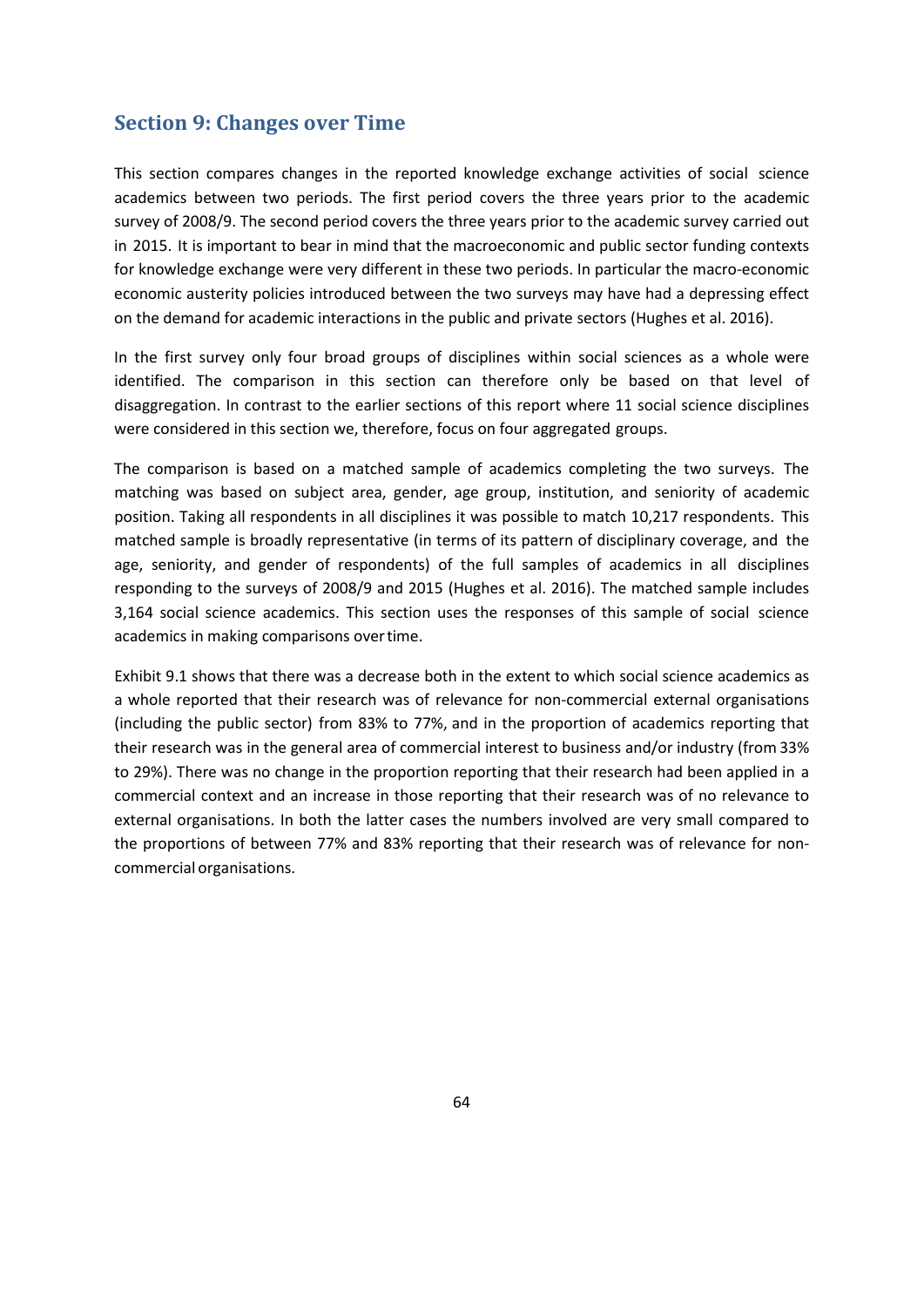

*Exhibit 9.1: Relevance of research - 2008/9 and 2015 comparison (% of respondents)*

[Exhibit 9.2](#page-64-0) looks at variations in changes over time in the relevance of research for non-commercial organisations across the four broad social science disciplinary groupings. In the case of 'Business, financial studies' and 'Architecture, building, planning' the proportion reporting relevance stayed the same or increased very slightly. There was a small decrease (from 87% to 81%) for 'Law, social sciences, economics' and a somewhat larger decrease (from 93% to 78%) for 'Education'. In all cases in both periods at least 60% of academics reported that their research was of relevance for noncommercial organisations.



<span id="page-64-0"></span>*Exhibit 9.2: Relevance for non-commercial external organisations - including the public sector (% of respondents)*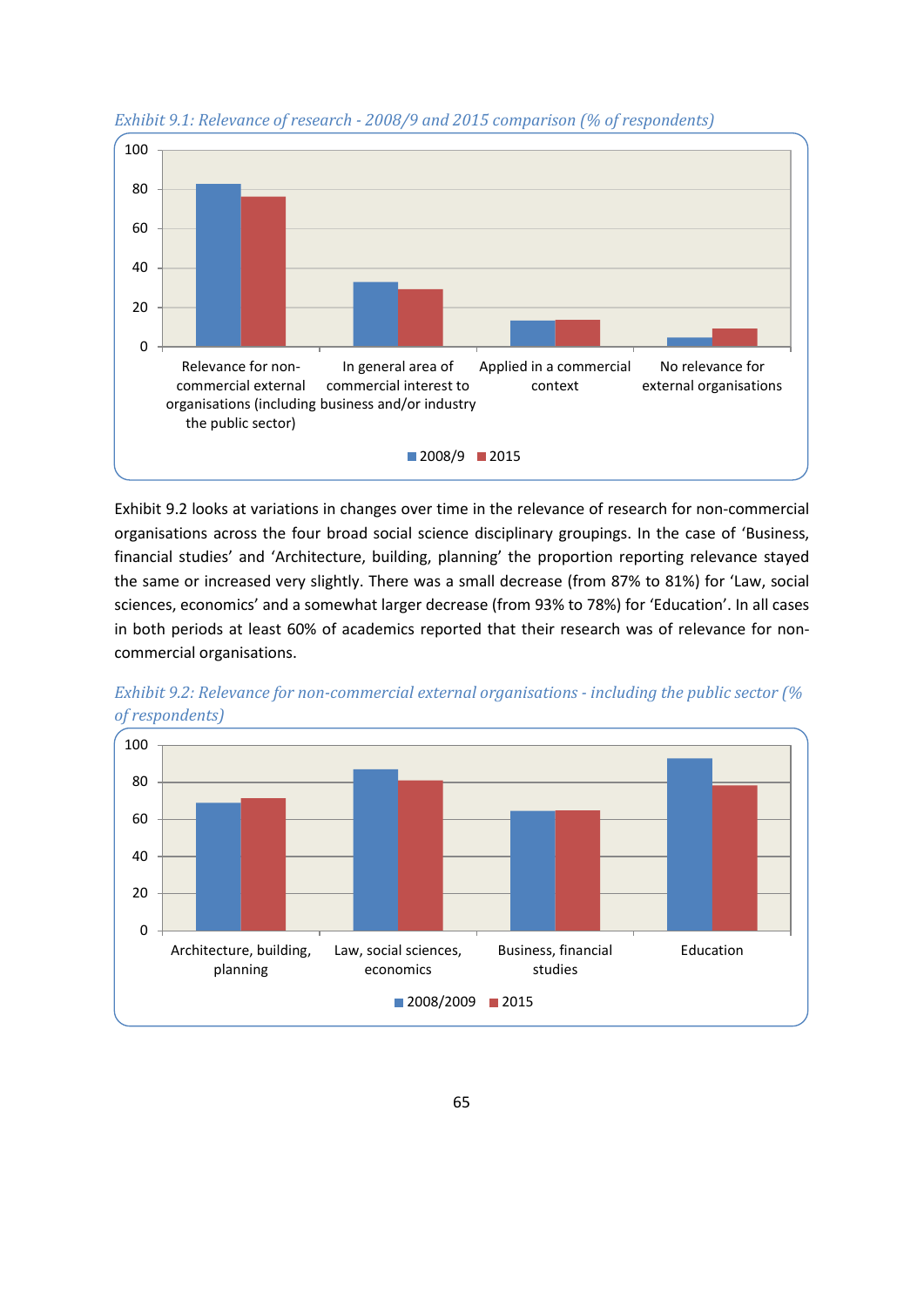[Exhibit 9.3](#page-65-0) shows that there was virtually no change in the proportions of academics in 'Architecture, building, planning' and in 'Education' who reported that their research was in a general area of commercial interest. There was a small fall (from 25% to 21%) in the proportion reporting such relevance in the case of 'Law, social sciences, economics' and a larger fall (from 72% to 57%) amongst academics in 'Business, financial studies'.



<span id="page-65-0"></span>*Exhibit 9.3: In general area of commercial interest to business and/or industry (% of respondents)*

[Exhibit 9.4](#page-65-1) shows that there was no substantive change in research applied in a commercial context between the two survey periods in any of the four disciplinary groups.



<span id="page-65-1"></span>*Exhibit 9.4: Applied in a commercial context (% of respondents)*

[Exhibit 9.5](#page-66-0) shows (as might be expected in the light of the results shown in [Exhibit 9.2](#page-64-0) t[o Exhibit 9.4\)](#page-65-1) that there was an increase in each subject area in the proportions reporting that their research was of no relevance for external organisations. Even so it is important to note that the percentage reporting no relevance was low, hovering around 10% in 2015 in the case of 'Law, social sciences,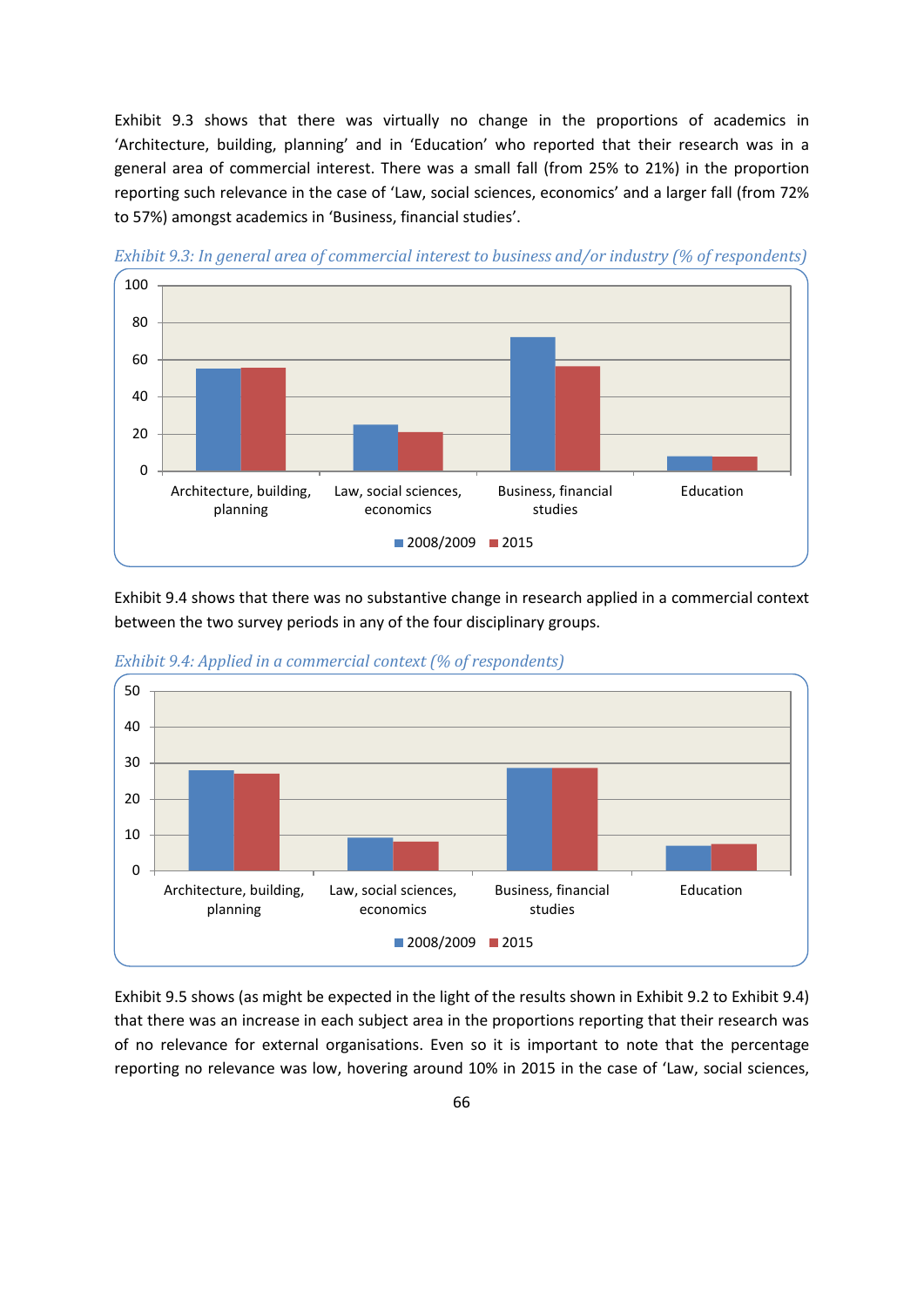economics' and in 'Education' (which also showed the largest increase in no relevance from 5% to 11%).



<span id="page-66-0"></span>*Exhibit 9.5: No relevance for external organisations (% of respondents)*

Taken together [Exhibit 9.2](#page-64-0) to [Exhibit 9.5](#page-66-0) suggest small declines in the relevance of social science research to external organisations as perceived by the survey respondents. This is consistent with changes across all disciplines in the full matched sample of over 10,000 academics in the full survey. These changes may reflect the relatively poor macroeconomic and changed research funding contexts in which the 2015 survey took place compared to the survey of 2008/9<sup>[3](#page-66-1)</sup>. There was, however, no change, in any of the four disciplines, in the relative importance attached to each of the four areas of relevance and application in 2015 compared to the earlier survey. This suggests stability in the relative patterns of engagement of the broad social science disciplines identified here.

Exhibit 9.6 shows there has been a decline in commercialisation in all fields apart from in patenting which in both surveys was reported by less than 1% of social science academics. The percentage of social science academics reporting licensing fell from 2% to just less than 1%, whilst the percentage forming a spin-out fell from 2.5% to 1.5%. The most common form of commercialisation activity involving social science academics is the formation or running of a consultancy linked to their research. This remained the most important in the three years prior to the 2015 survey despite the proportion of academics reporting this activity halving from 16% to 8%. These patterns are consistent with the relatively weaker commercial context which academics were operating in the second period.

 $\overline{\phantom{a}}$ 

<span id="page-66-1"></span><sup>&</sup>lt;sup>3</sup> For a full discussion of the changing macroeconomic and research funding contexts affecting overall trends in engagement between the two survey periods see Hughes et al. 2010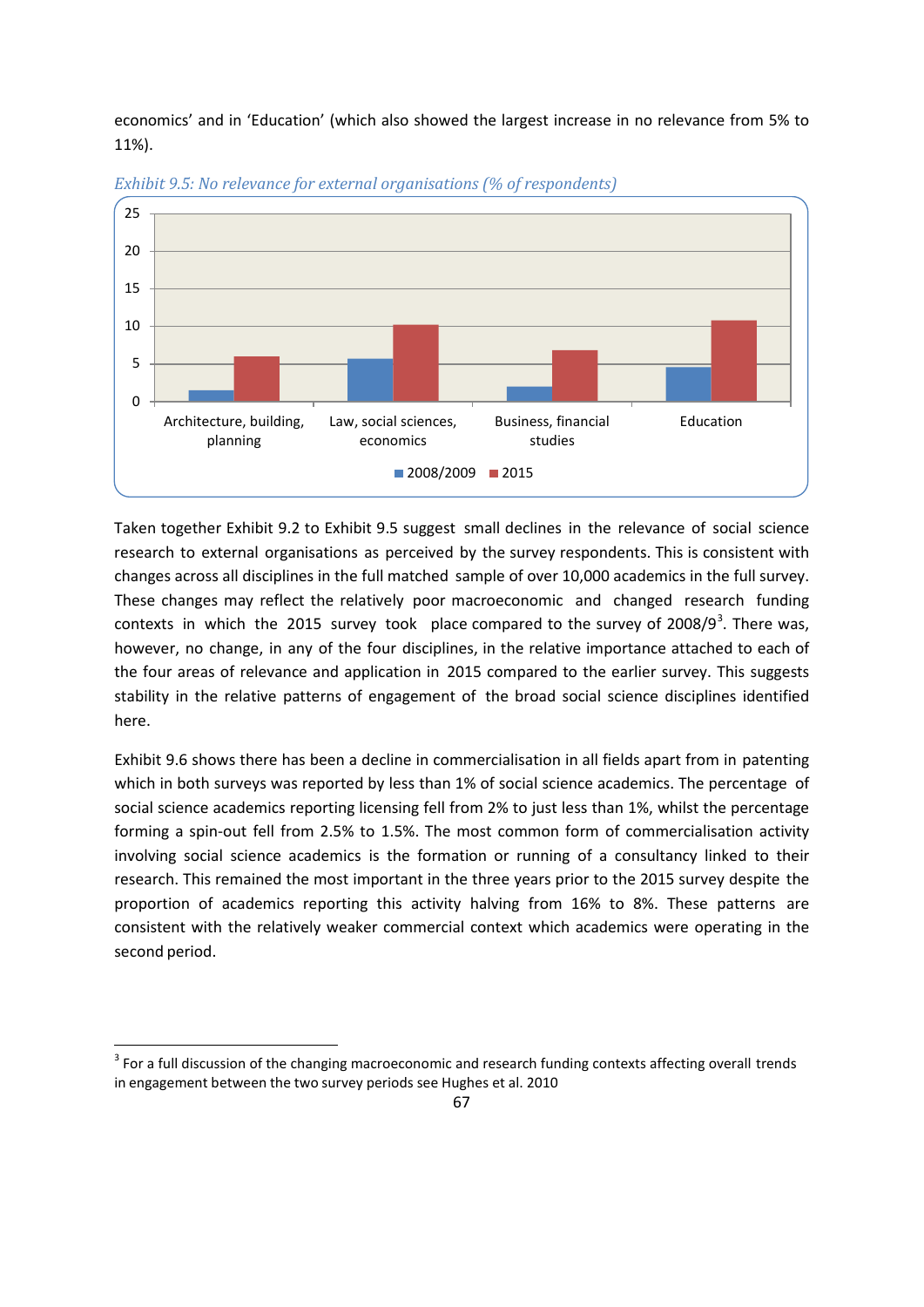

*Exhibit 9.6: Commercialisation in the last three years - 2008/9 and 2015 comparison (% of respondents)*

[Exhibit 9.7](#page-67-0) to [Exhibit 9.10](#page-69-0) show that the pattern of falls for the social sciences as a whole was broadly reproduced in each of the four social science disciplinary groupings used in this report. The relative patterns of involvement in these activities across the subgroup disciplines also remained broadly the same in both sample periods.

<span id="page-67-0"></span>

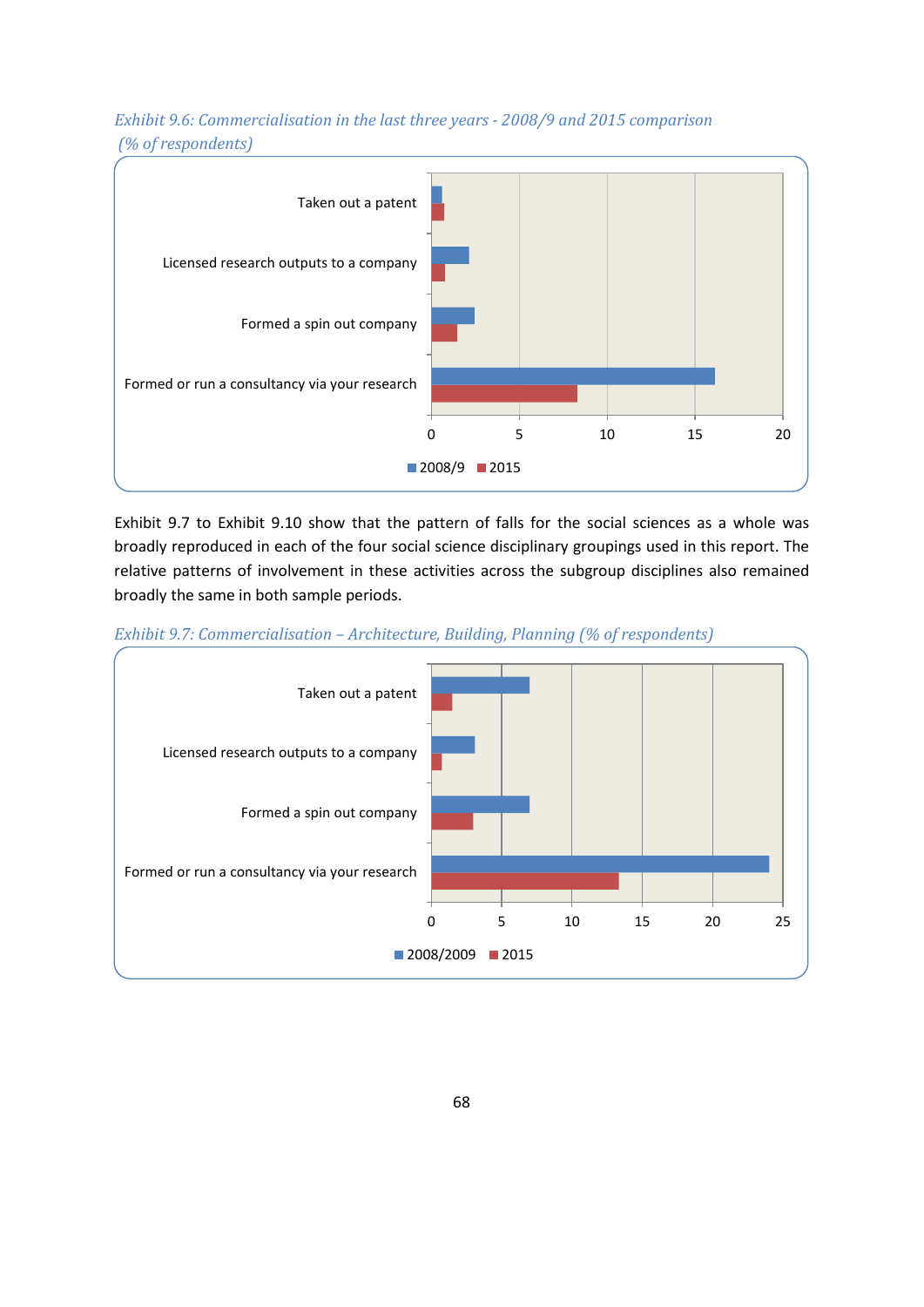

## *Exhibit 9.8: Commercialisation – Law, Social Sciences, Economics (% of respondents)*

*Exhibit 9.9: Commercialisation - Business, Financial Studies (% of respondents)*

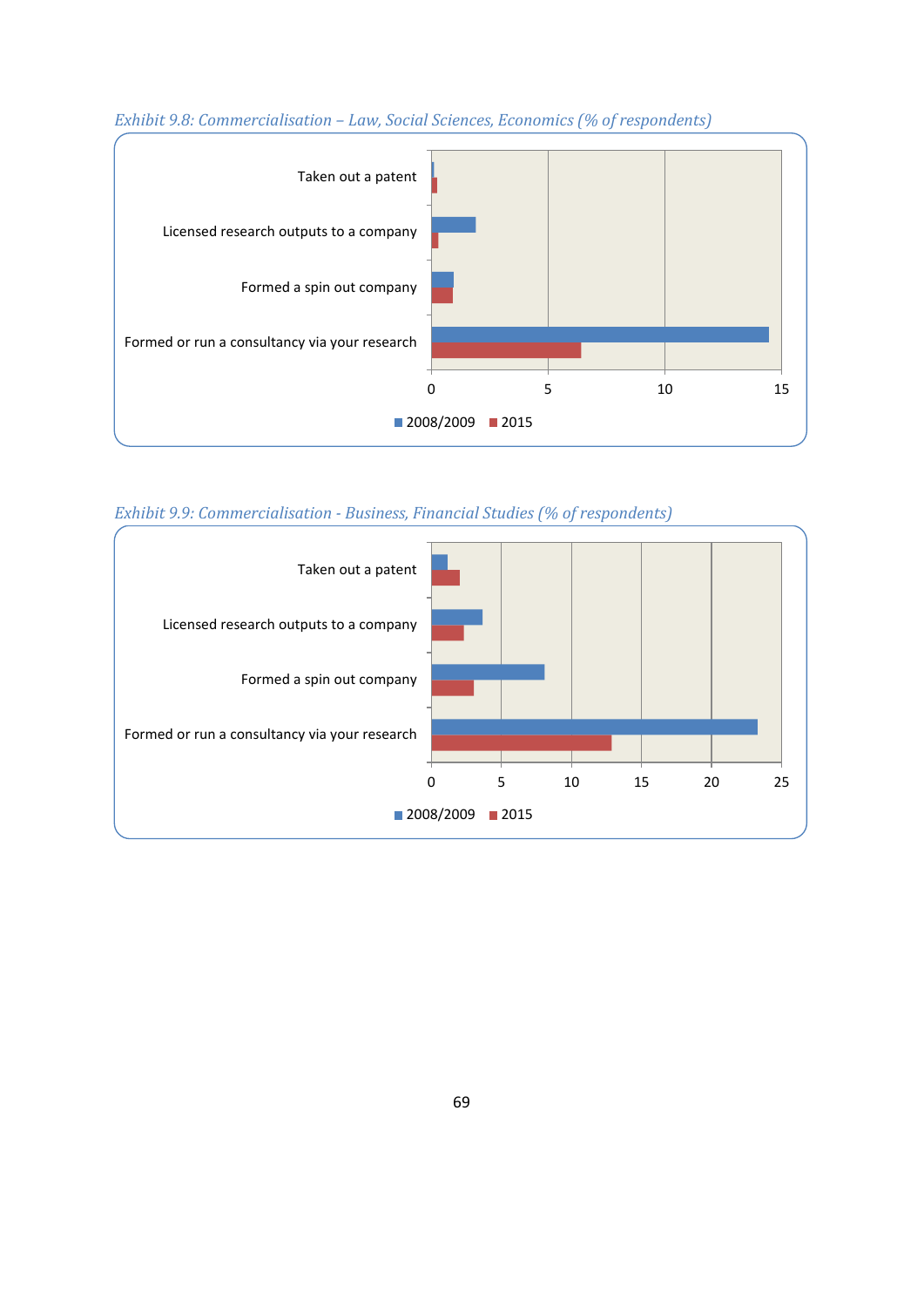

#### <span id="page-69-0"></span>*Exhibit 9.10: Commercialisation - Education (% of respondents)*

[Exhibit 9.11](#page-70-0) provides data on the number of individual modes of engagement which academics used within each of the broad groupings of the 23 different people-based, problem-solving, and community-based activities discussed earlier in this report. The exhibit shows the average number of modes of activity reported by academics in the social sciences. The exhibit shows that the mean number of different modes used has decreased marginally for both people-based (from just over to just under 4%) and for problem-solving activities (3.0% to 2.8%) whilst there was an even smaller increase within community-based activities. [Exhibit 9.12](#page-70-1) to [Exhibit 9.15](#page-72-0) show that this pattern was repeated in each of the four social science disciplines except 'Education' where there was a negligible decline in involvement in community-based activities. The changes shown in these exhibits are all, however, very small and suggest very stable patterns of engagement activities across the four social science disciplines identified here. One difference which does emerge when comparing across the disciplinary groupings is the relatively high numbers of engagement modes used by academics in 'Architecture, building, planning' and in 'Business, financial studies' in their knowledge exchange activities under the people-based heading. This relative ranking was true in both survey years and appears therefore to be a persistent relative characteristic of those disciplines.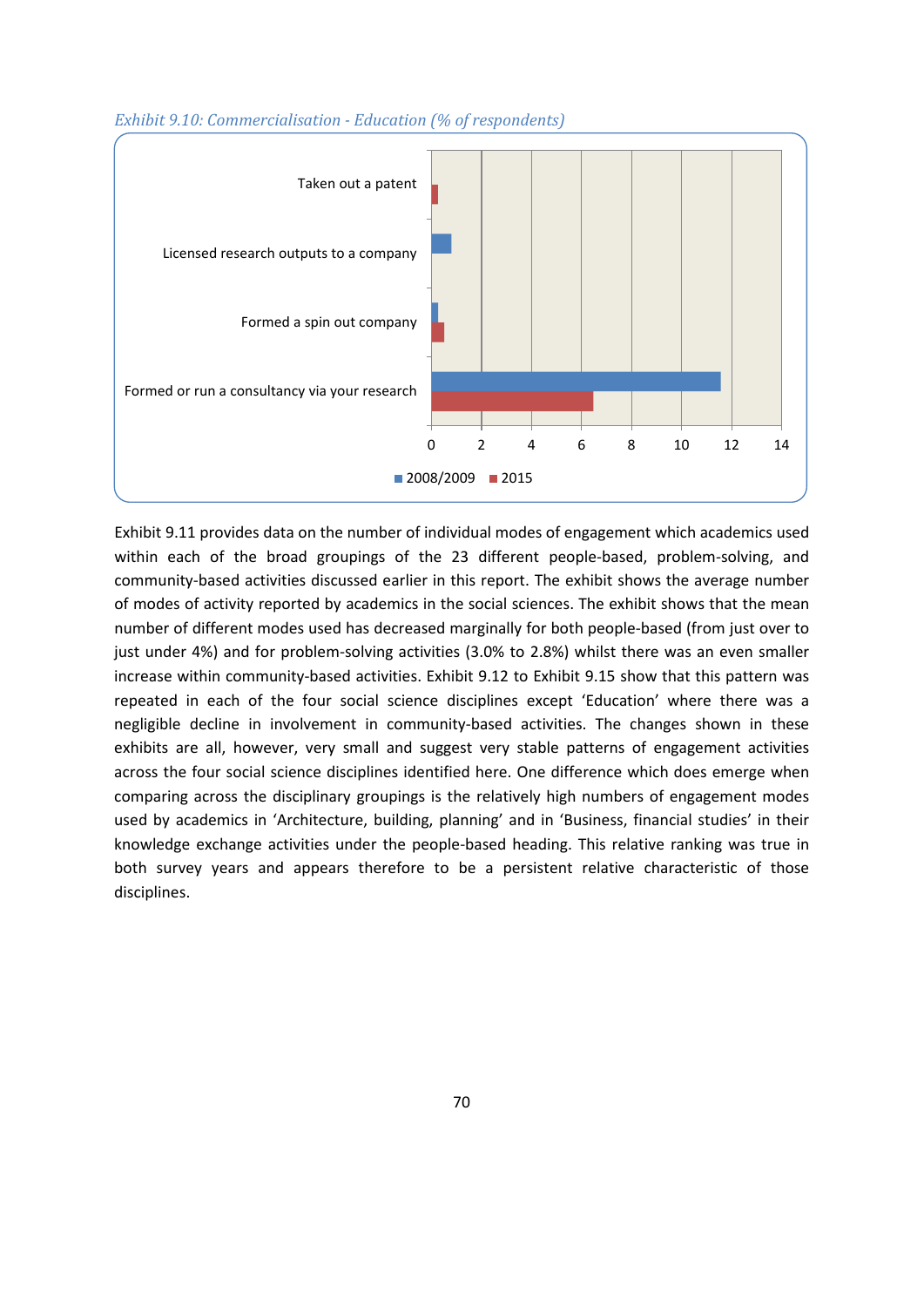

<span id="page-70-0"></span>*Exhibit 9.11: Non-commercial engagement activities in the last three years - 2008/9 and 2015 comparison (mean number used)*

<span id="page-70-1"></span>*Exhibit 9.12: Non-commercial engagement activities - Architecture, Building, Planning (mean number used)*

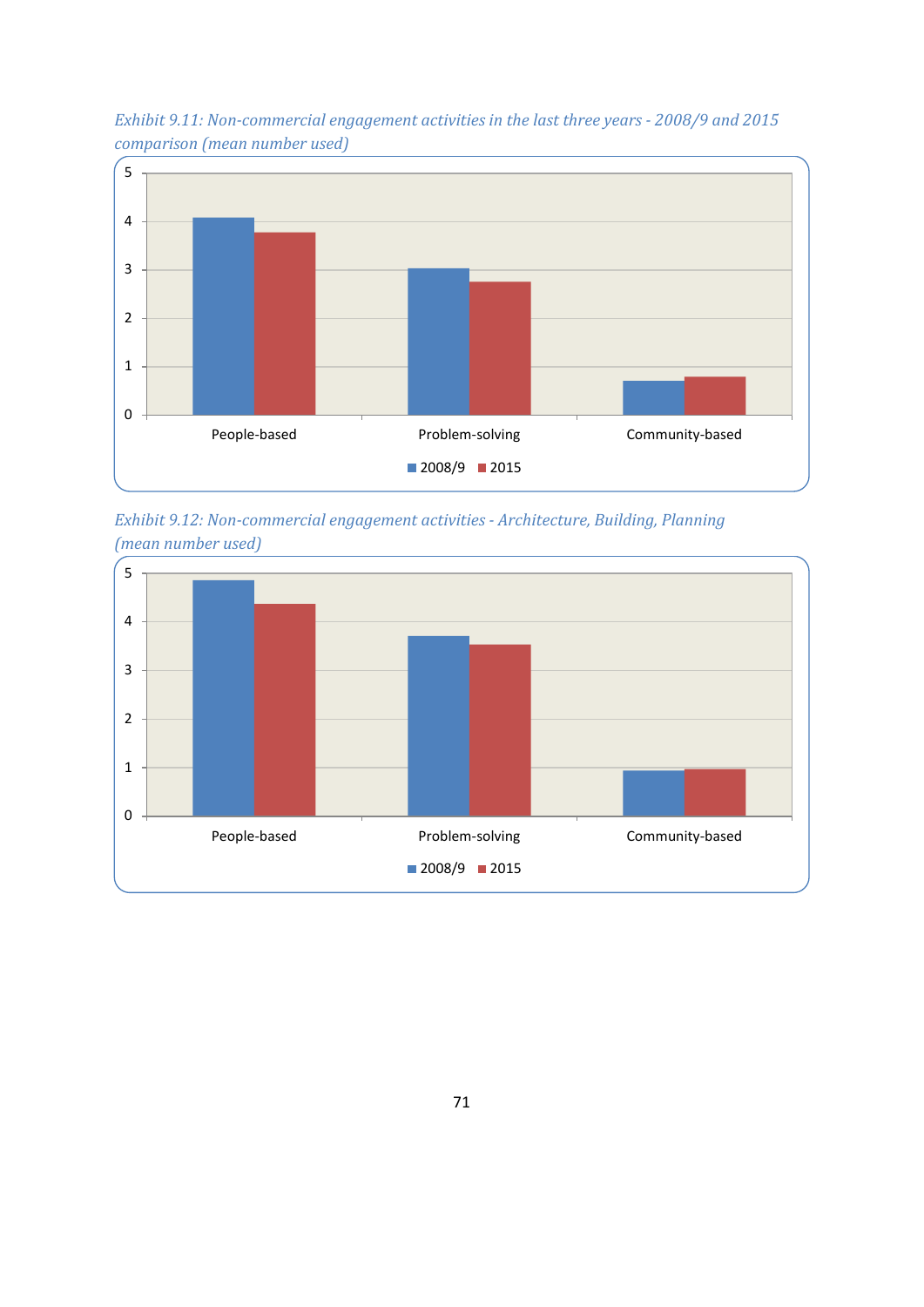

*Exhibit 9.13: Non-commercial engagement activities - Law, Social Sciences, Economics (mean number used)*

*Exhibit 9.14: Non-commercial engagement activities - Business, Financial studies (mean number used)*

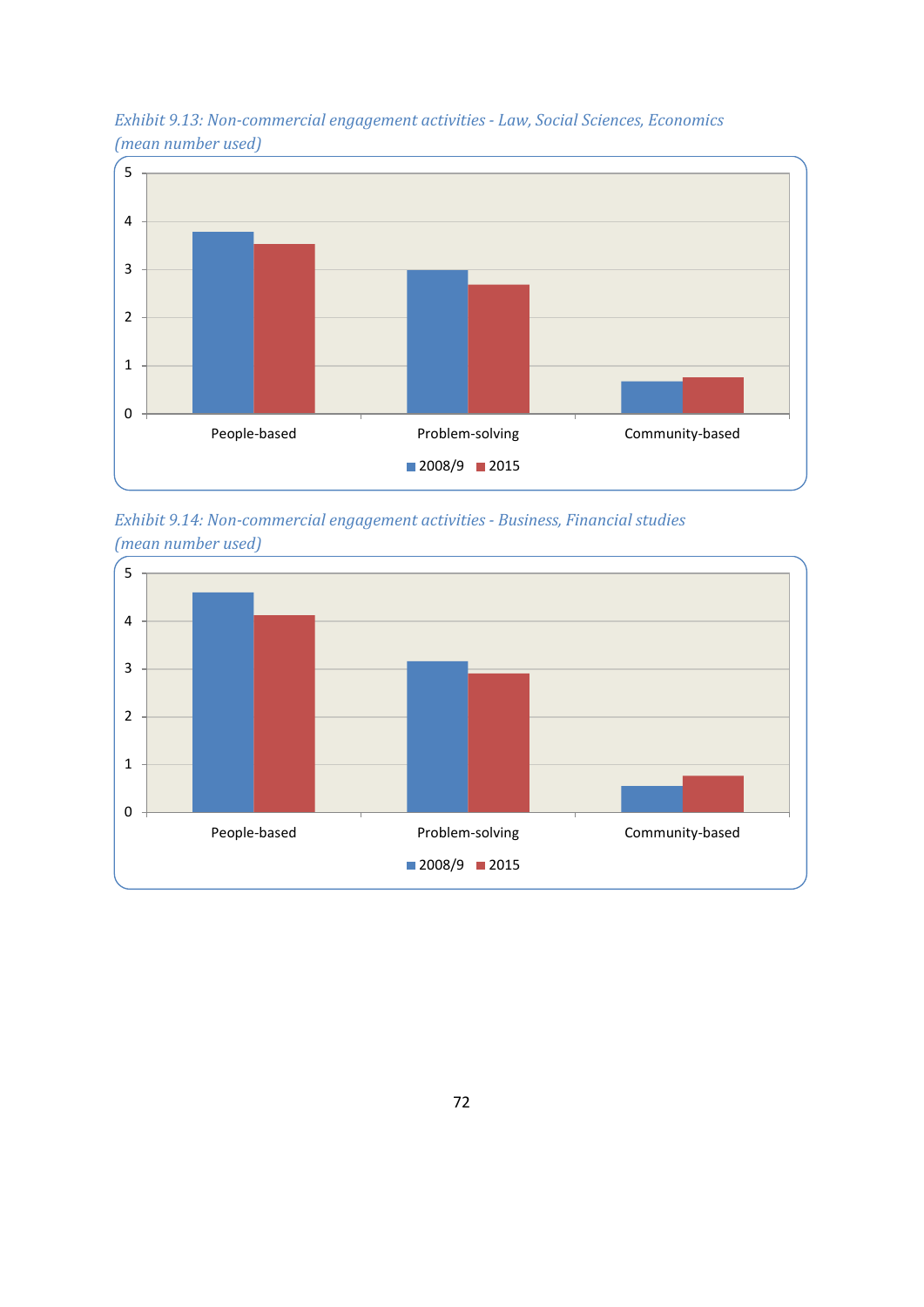

*Exhibit 9.15: Non-commercial engagement activities - Education (mean number used)*

[Exhibit 9.16](#page-73-0) presents data on each of the 23 knowledge exchange activities which can be compared between the two surveys for the social sciences as a whole. The data are grouped as usual into people-based, problem-solving and community-based activities. The exhibit reports the frequency with which at least one of the group of activities within each group was undertaken by the social science academic and then the frequency with which each of the individual modes of engagement occurred.

The general pattern which emerges is that with one or two exceptions there have been small reductions in the frequency of each mode of engagement. Within the problem-solving group it is noticeable that those activities which may be more sensitive to the relatively weaker macroeconomic conditions at the time of the second survey (consultancy services and contract research) show the greatest falls in the percentage of academics involved. In people-based interactions there have been declines in all interaction types apart from enterprise education which is, however, the least frequently cited people-based activity in both surveys.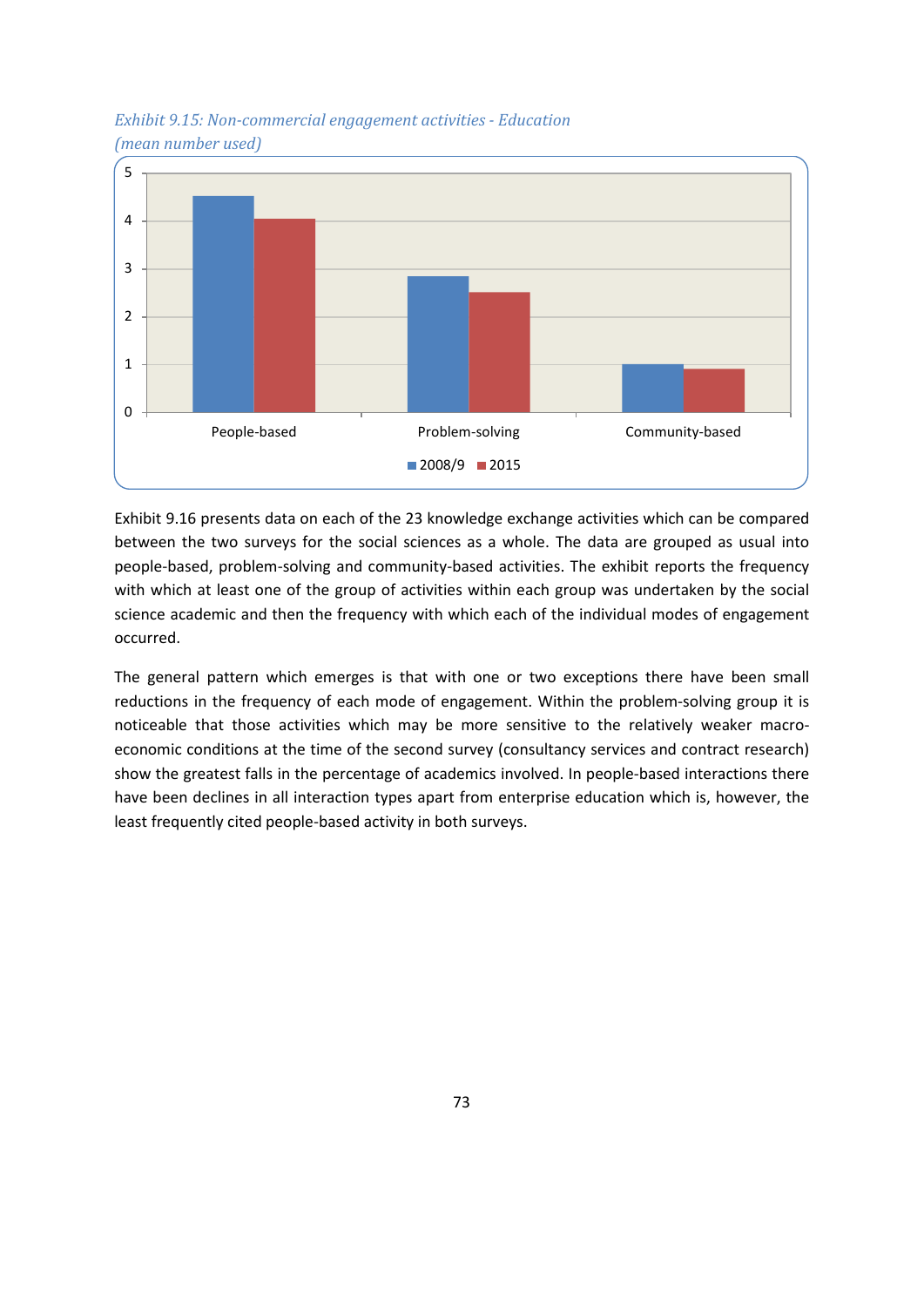At least one used Attending conferences Participating in networks Giving invited lectures People-based Community-based Problem-solving People-based Sitting on advisory boards Employee training Student placements Curriculum development Standard setting forums Enterprise Education At least one used Setting up physical facilities Joint publications Hosting of personnel Problem-solving External secondment Joint research Contract research Consultancy services Research consortia informal advice Prototyping and testing At least one used Community-based Lectures for the community Community-based sports Public exhibitions School projects 0 10 20 30 40 50 60 70 80 90 100 ■2008/9 2015

<span id="page-73-0"></span>*Exhibit 9.16: Non-commercial engagement in the last three years - 2008/9 and 2015 comparison (% of respondents)*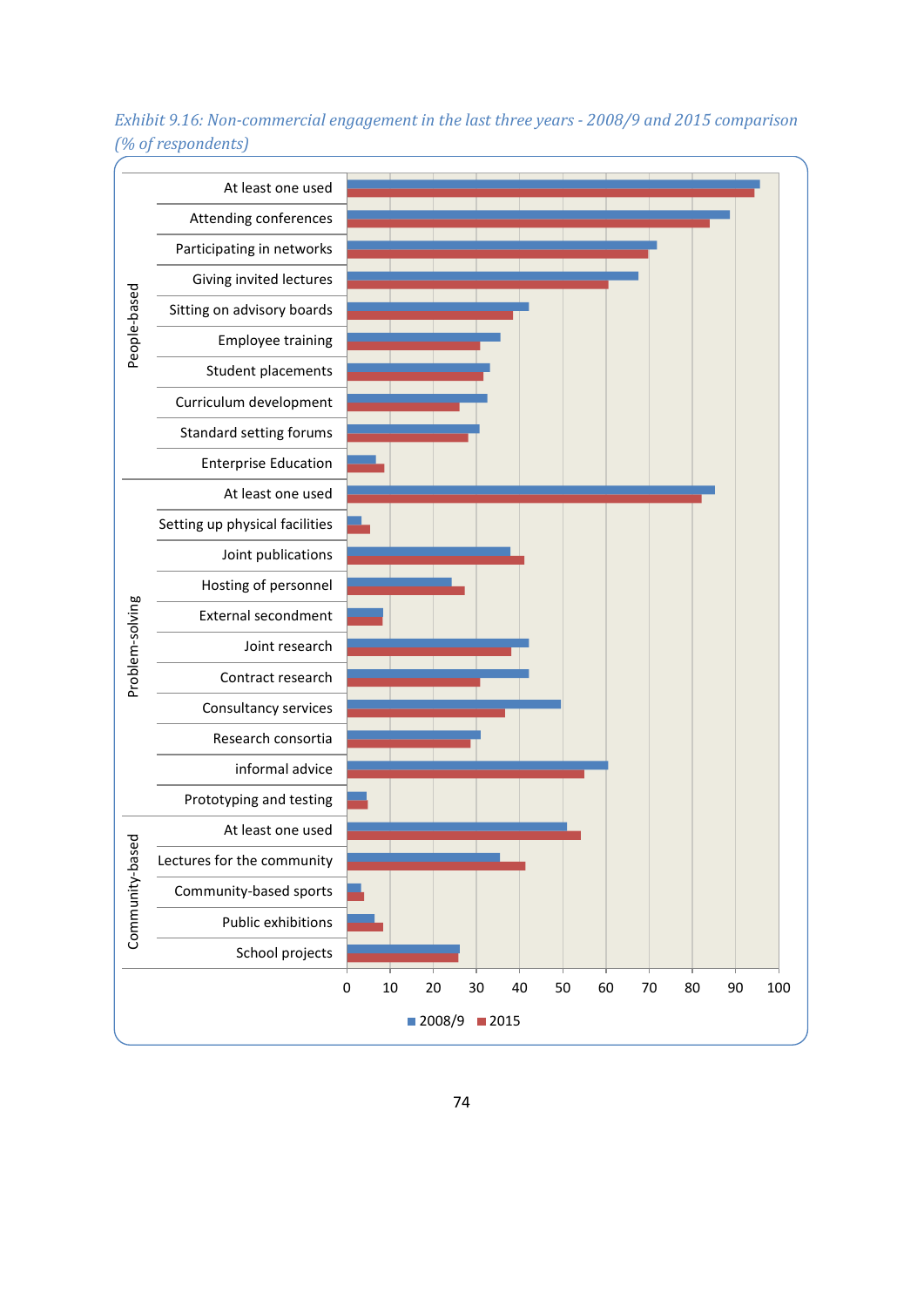[Exhibit 9.17](#page-74-0) shows there have been reductions in all categories apart from in 'Business, financial studies' and 'Law, social sciences, economics' where, for both, there have been increases in community-based activities.



<span id="page-74-0"></span>*Exhibit 9.17: Non-commercial engagement activities in the last three years - 2008/9 and 2015 comparison by discipline categories (% of respondents)*

In contrast to the findings for problem-solving and people-based interactions discussed above it is noticeable that there was a small increase in the majority of community-based modes of engagement. [Exhibit 9.17](#page-74-0) to [Exhibit 9.20](#page-77-0) reproduce this analysis for each of the four groups of social sciences. The broad pattern of reductions in external engagement activity holds across all four groups. There are however some notable differences. Thus in the case of 'Architecture, building, planning' there was an increase in joint publications under the problem-solving heading and in network participation and enterprise education under the people-based group. This group also moved against the trend by recording lower levels of community-based activities in relation to school projects and public exhibitions. The behaviour of the 'Law, social sciences, economics' group was essentially the same as that for all groups of social sciences combined with a persistent pattern of falls especially in the macro-economic sensitive areas of consultancy services and contract research. A similar pattern emerges for the 'Business and management studies' group. The 'Education' group follows a similar pattern to social sciences as awhole.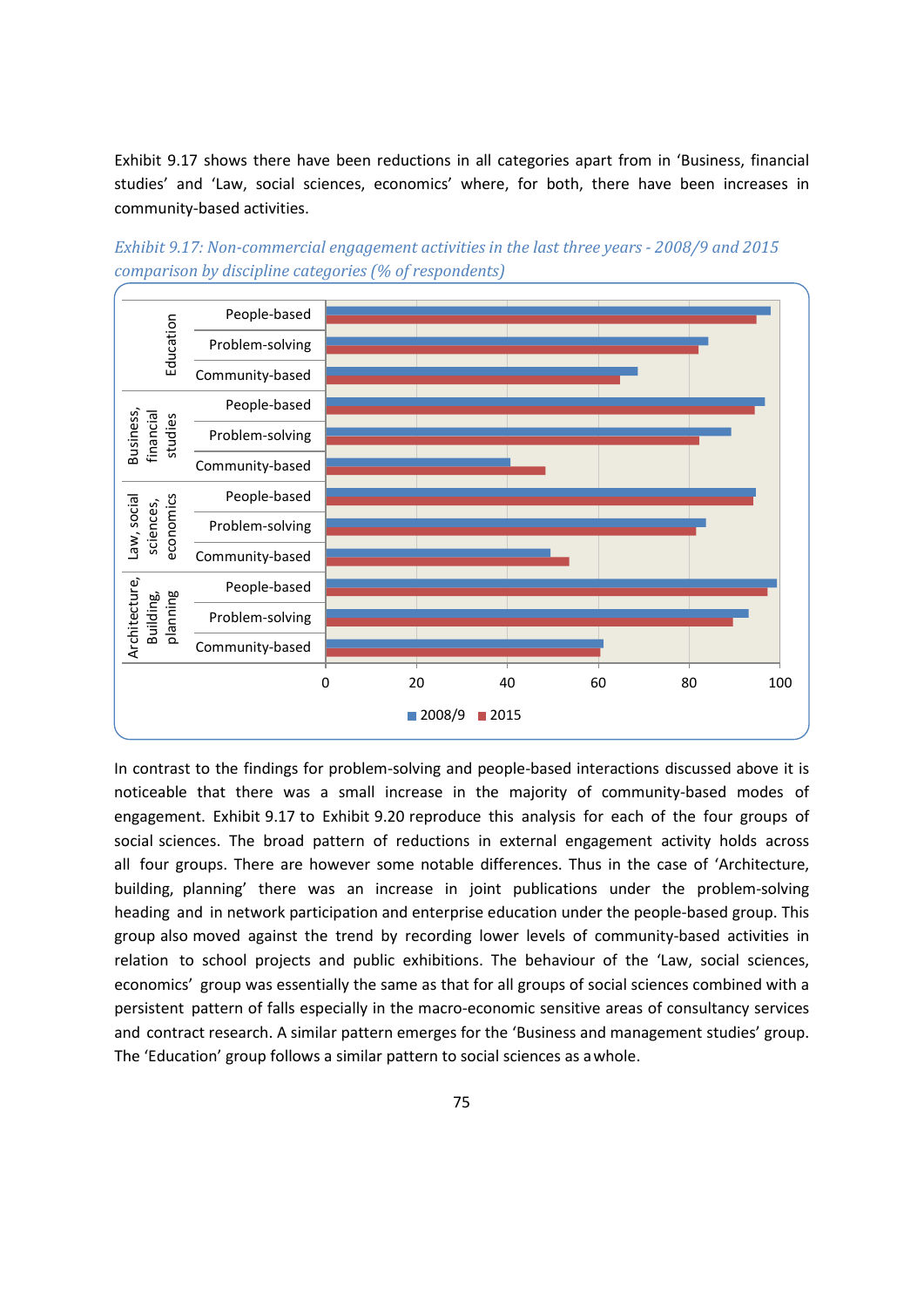

*Exhibit 9.18: Non-commercial engagement activities - Architecture, Building, Planning (% of respondents)*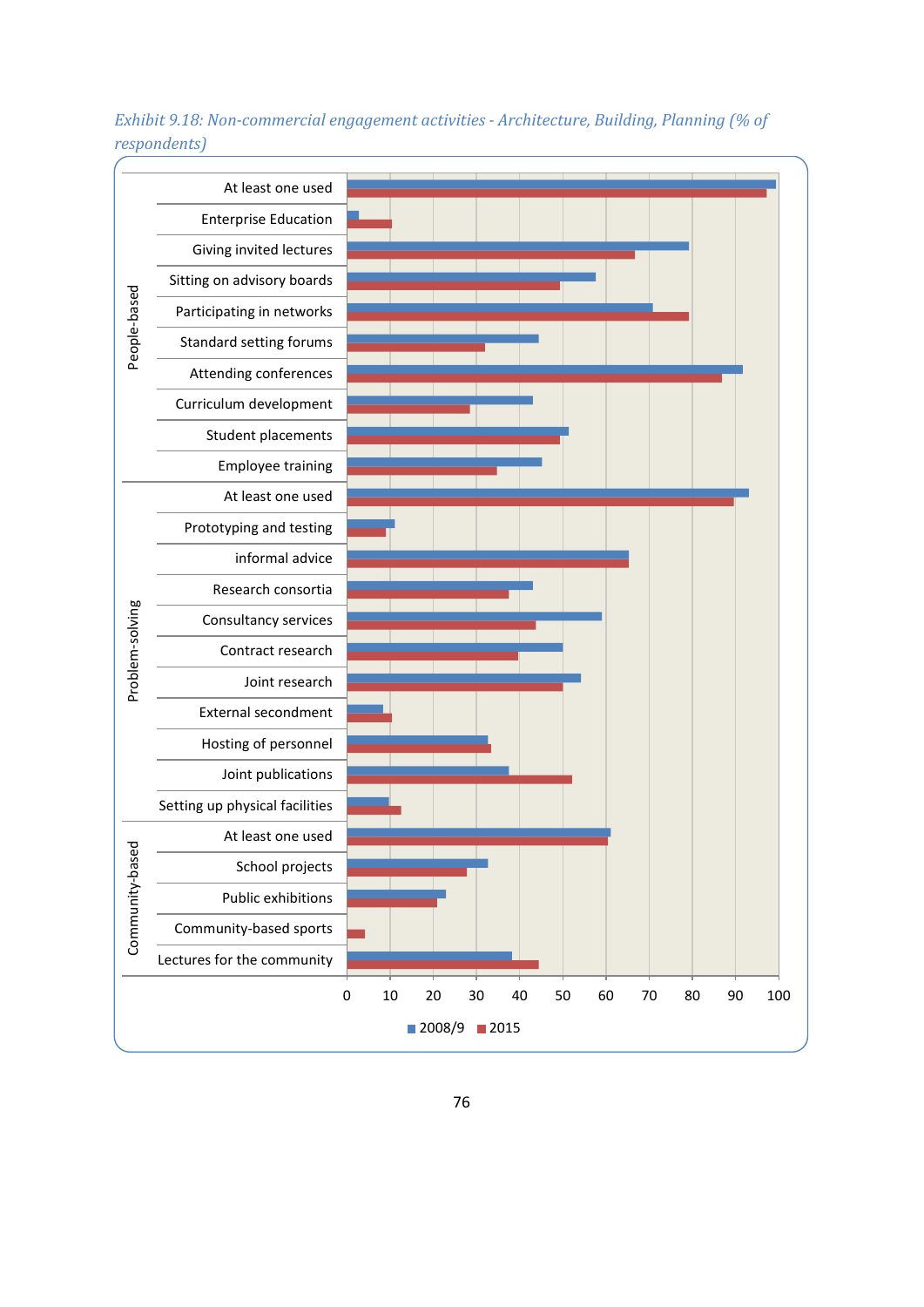

*Exhibit 9.19: Non-commercial engagement activities - Law, Social Sciences, Economics (% of respondents)*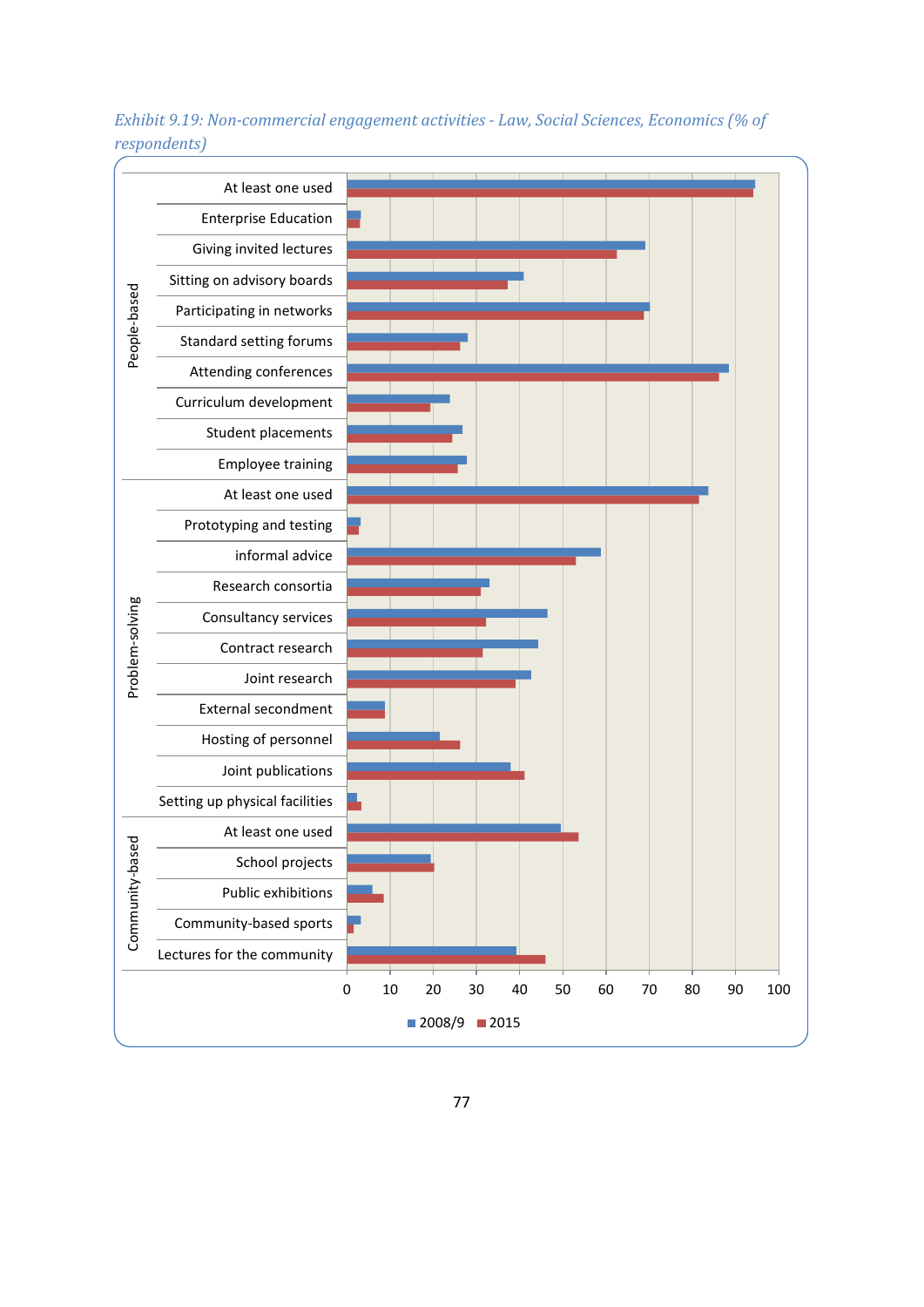

<span id="page-77-0"></span>*Exhibit 9.20: Non-commercial engagement activities – Business, Financial Studies (% of respondents)*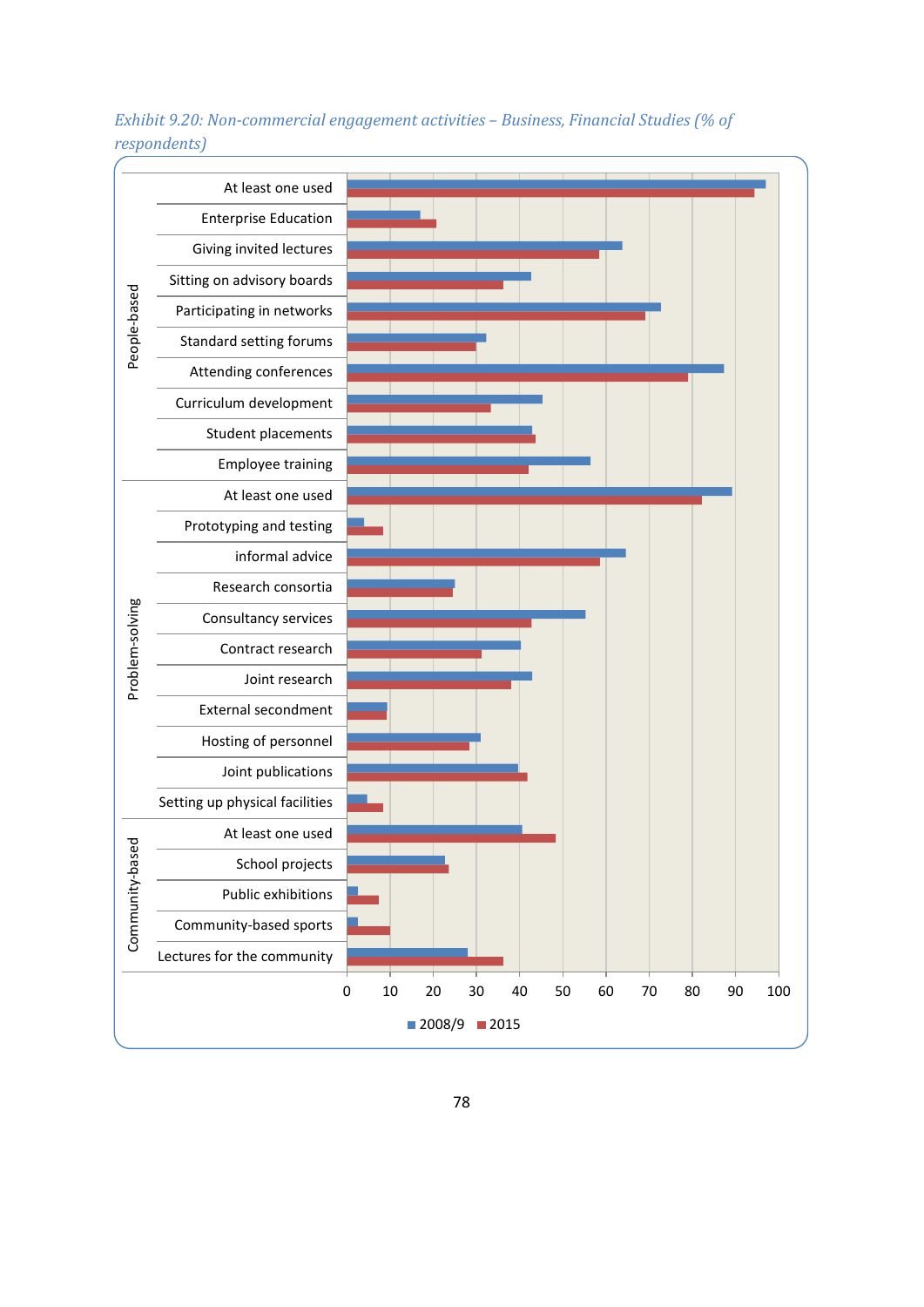

*Exhibit 9.21: Non-commercial engagement activities – Education (% of respondents)*

In addition to looking at the frequency of engagement activities with external organisations it is also possible to use the matched sample to compare changes over time in the motivation for such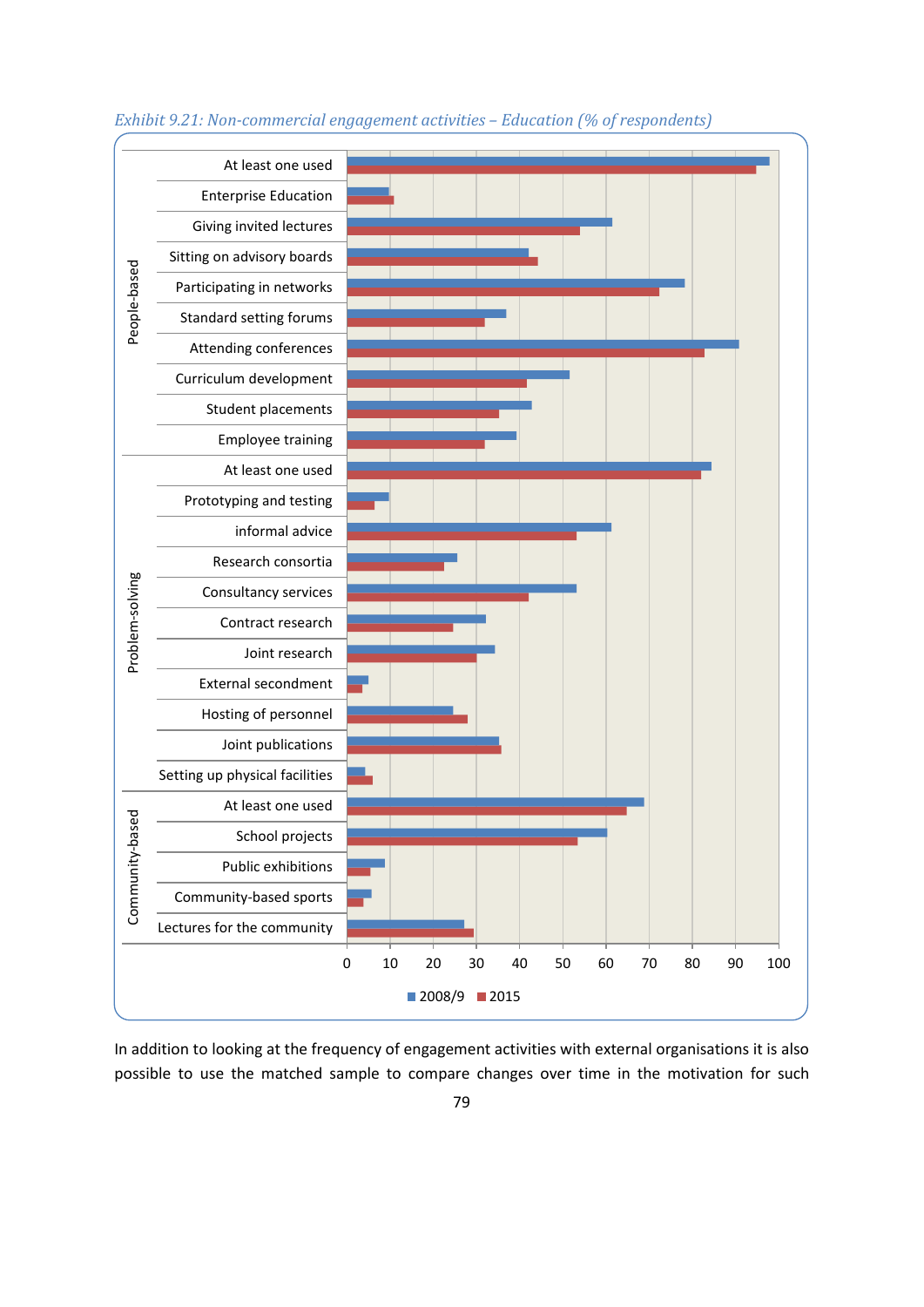activities. Survey respondents were asked to score on a scale of 1 to 5 the importance of each of 11 motivations for engaging in activities with external organisations.

[Exhibit 9.22](#page-79-0) shows the proportion of respondents in social sciences as a whole that consider each of these motives as important or very important (values 4 or 5 on a Likert scale of 1 to 5). The data for 2015 is represented by red bars and the data for 2008/9 is shown as blue triangles. There is considerable stability over time in the pattern of importance attached to each of the motivations. The most striking change is the increase in importance attached by academics to furthering their own institution's outreach mission. Here the proportion citing this motivation rose from 49% to 64% between the two survey dates. Creating student projects and job placement opportunities and looking for business opportunities linked to own research have also shown increases. Motivation linked to obtaining personal income saw the largest decrease.



<span id="page-79-0"></span>*Exhibit 9.22: Important motivations for activities with external organisations (% of respondents)*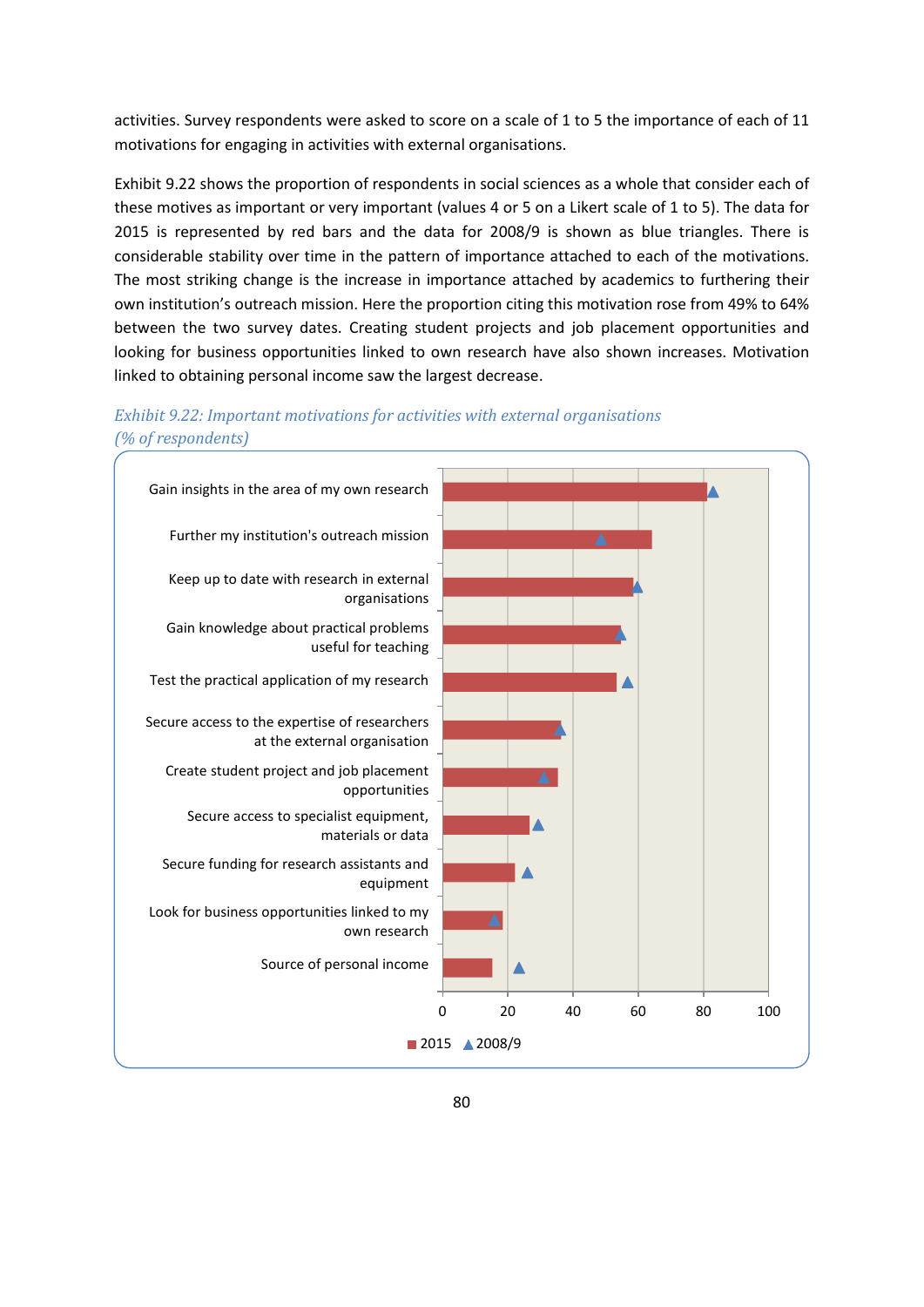[Exhibit 9.23](#page-81-0) to [Exhibit 9.26](#page-84-0) reproduce this analysis for each of the four groups of social sciences separately. In each exhibit the motivations are ordered from the most important to the least important in a clockwise direction. In each case the most frequently cited motivation is to gain insights in the area of the academics own research. In all cases the pursuit of sources of personal income is ranked at the end. Between those two extremes there are some variations across the disciplinary groups in each year. In the case of 'Architecture, building, planning' and in 'Business, financial studies' as well as in 'Education' the second most important motivation in 2008/9 was gaining knowledge about practical problems useful for teaching. It is noticeable that this motivation was ranked much lower in the case of 'Law, social sciences, economics'. This relative pattern appears to be persistent over both survey years.

The most notable difference between 2008/9 and 2015 is the increase in all disciplines in motivations connected with furthering the institutions outreach mission. This is particularly so in the case of 'Architecture, building, planning' and in 'Law, social sciences, economics' and 'Education'. It is also the case in 'Business, financial studies'. It appears, therefore, that the link between engagement activity and universities outreach mission is more pervasive across the social science community as a whole and in each of the subgroups identified in this section in 2015 than it was in 2008/9.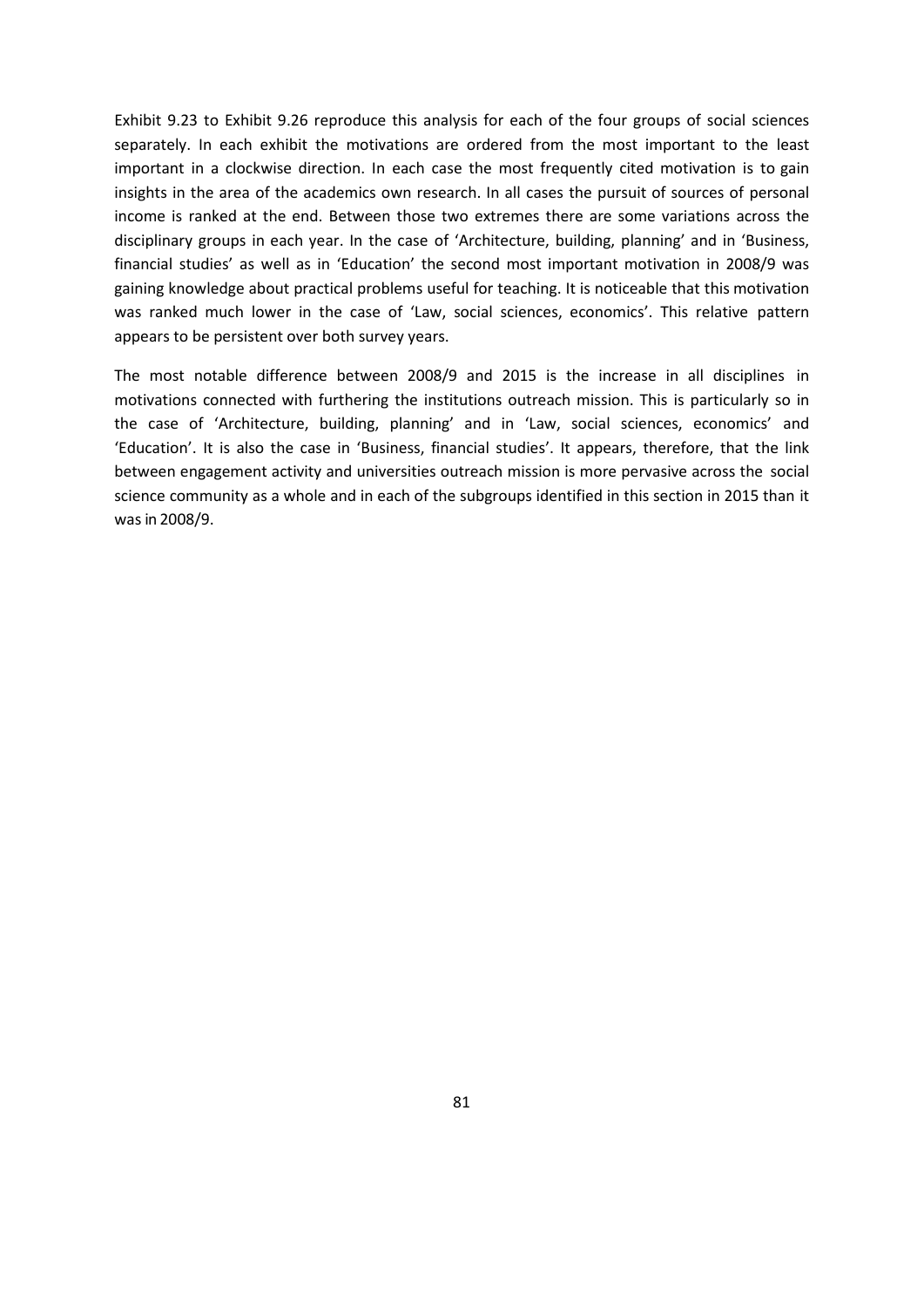

#### <span id="page-81-0"></span>*Exhibit 9.23: Important motivations - Architecture, Building, Planning (% of respondents)*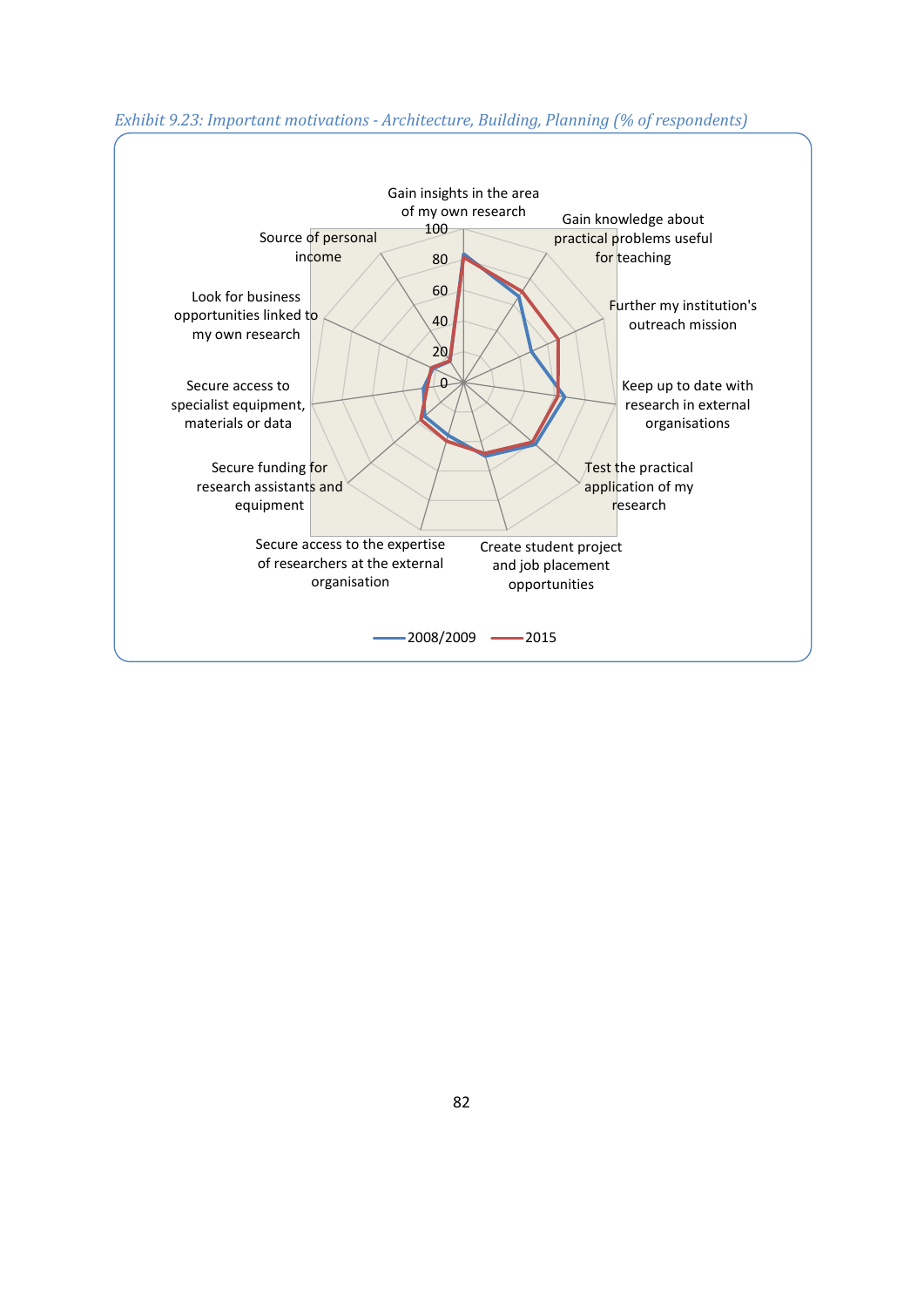

#### *Exhibit 9.24: Important motivations - Law, Social Sciences, Economics (% of respondents)*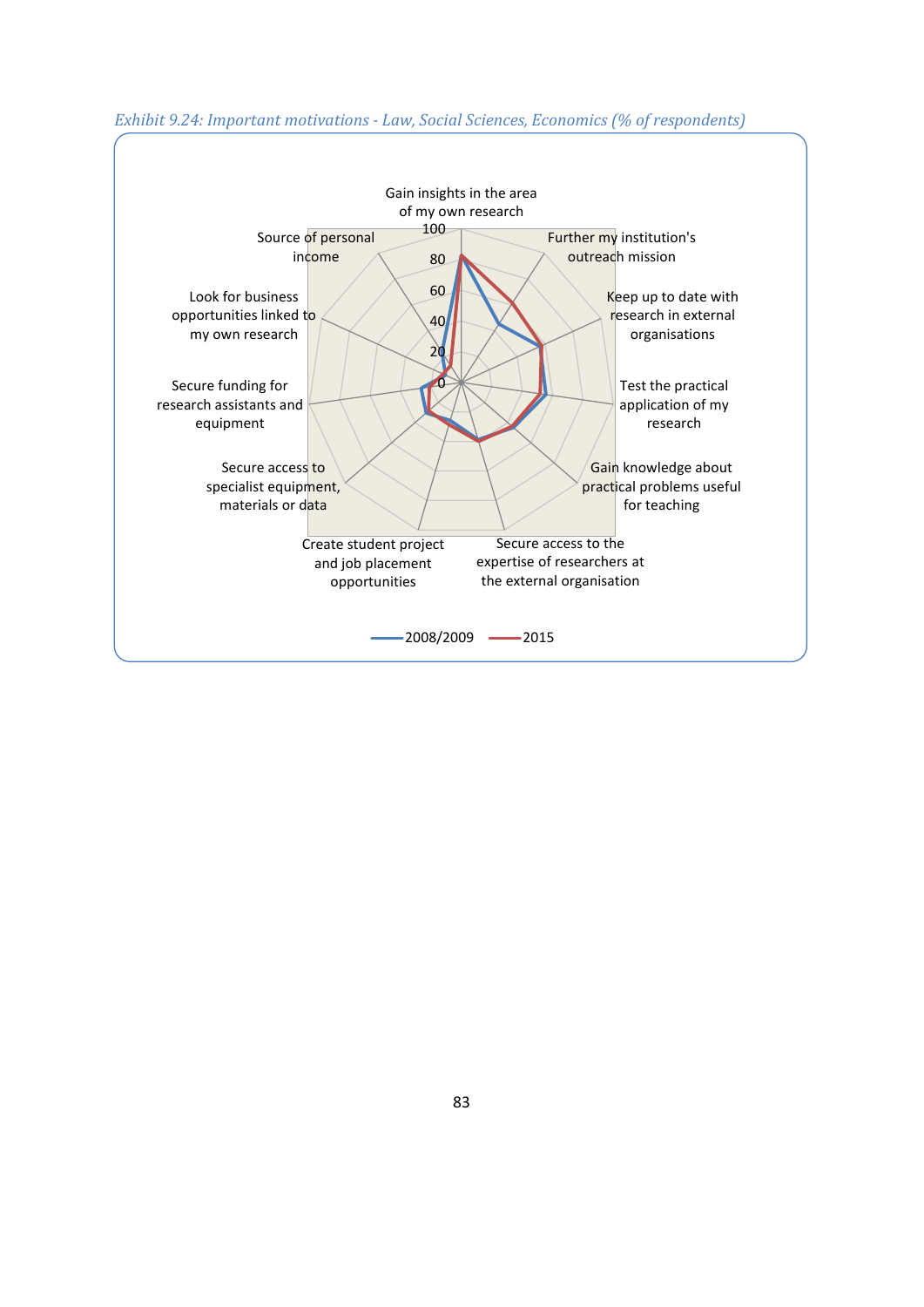

#### *Exhibit 9.25: Important motivations - Business, Financial studies (% of respondents)*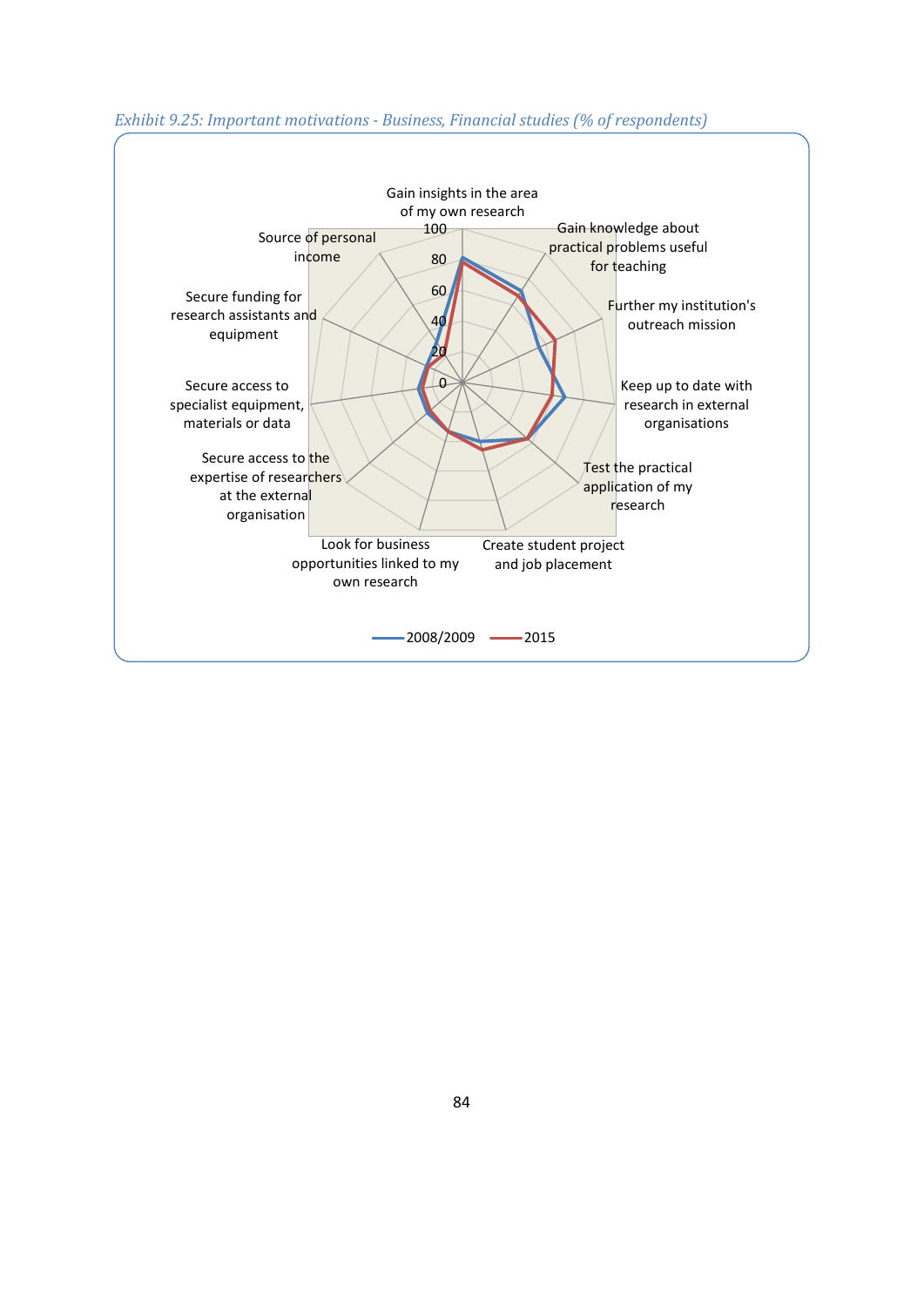

## <span id="page-84-0"></span>*Exhibit 9.26: Important motivations - Education (% of respondents)*

Having looked at motivation patterns and changes it is also possible to look at academics perceptions of the impact that external activities have on their research.

[Exhibit 9.27](#page-85-0) shows changes in the impact in research between the two survey dates for the social science disciplines as a whole. The broad pattern of the percentages of academics reporting each impact is the same in 2015 as it was in 2008/9. There was an increase in the percentage of academics reporting that external organisations had given new insights into their work or had led to new contacts in their field or had strengthened their reputation in the field. The proportion reporting that external activities had led to new research projects decreased slightly. The very small proportion of academics reporting their external activities had very little or no impact on the amount, or kind, of their research fell even further between the two survey periods.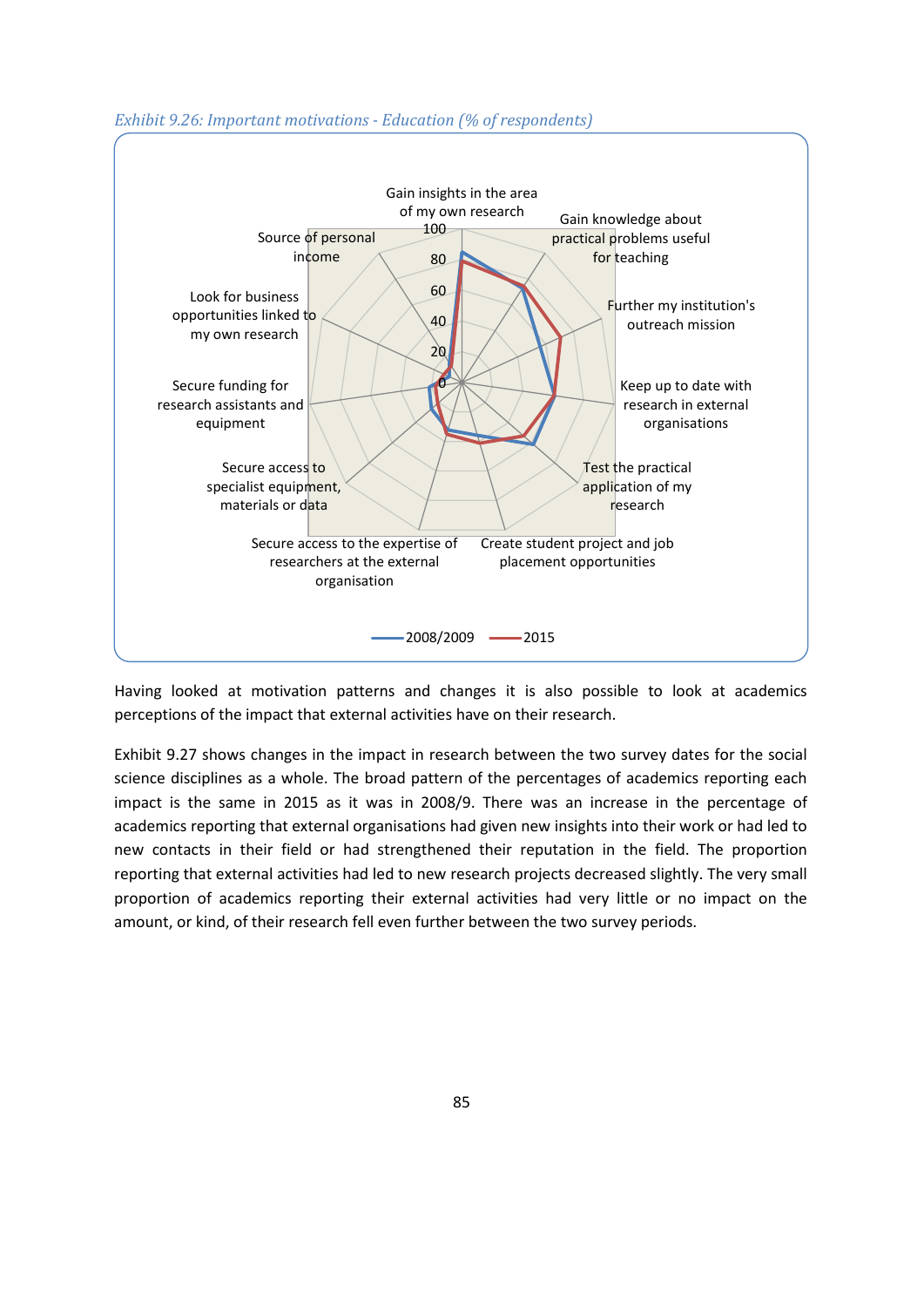

<span id="page-85-0"></span>*Exhibit 9.27: Impact of external activities on research in the last three years - 2008/9 and 2015 comparison (% of respondents)*

[Exhibit 9.28](#page-86-0) to [Exhibit 9.31](#page-87-0) reproduce this analysis for each of the four disciplinary groups. The general picture which emerges is of small increases in the frequency of reporting each positive impact. In the case of 'Architecture, building, planning' the academics were less frequently likely to report that the external relationships led to new contacts in their field or to new projects. This was the only group where the impact in relation to new contacts fell between the two survey dates. There were small falls in impacts associated with new projects in the cases of 'Education', and of 'Law, social sciences, economics'. With this exception, in general the relative ranking of motivations was common across all groups and remained the same within each field.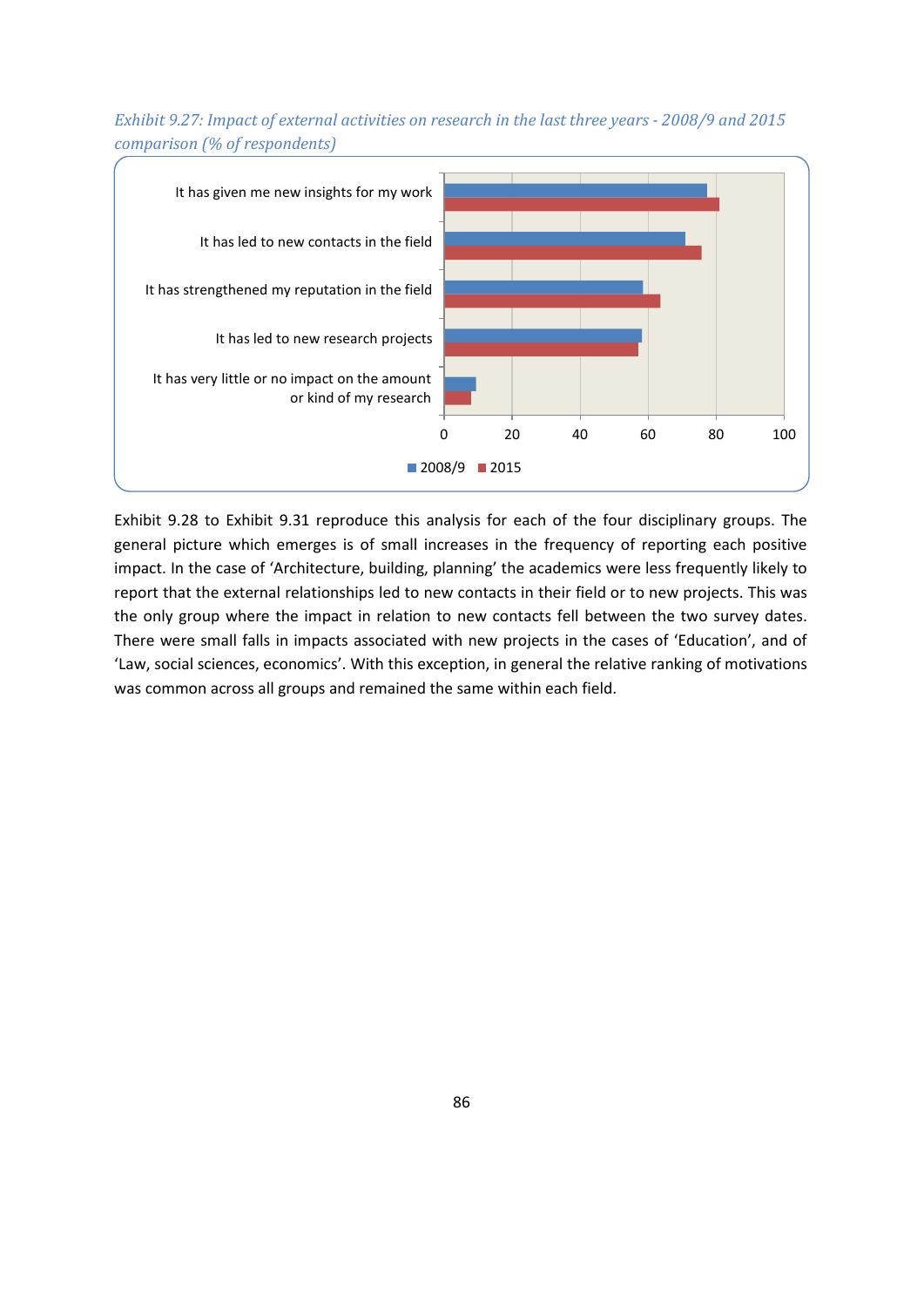<span id="page-86-0"></span>



*Exhibit 9.29: Impact of external activities on research - Law, Social Sciences, Economics (% of respondents)*

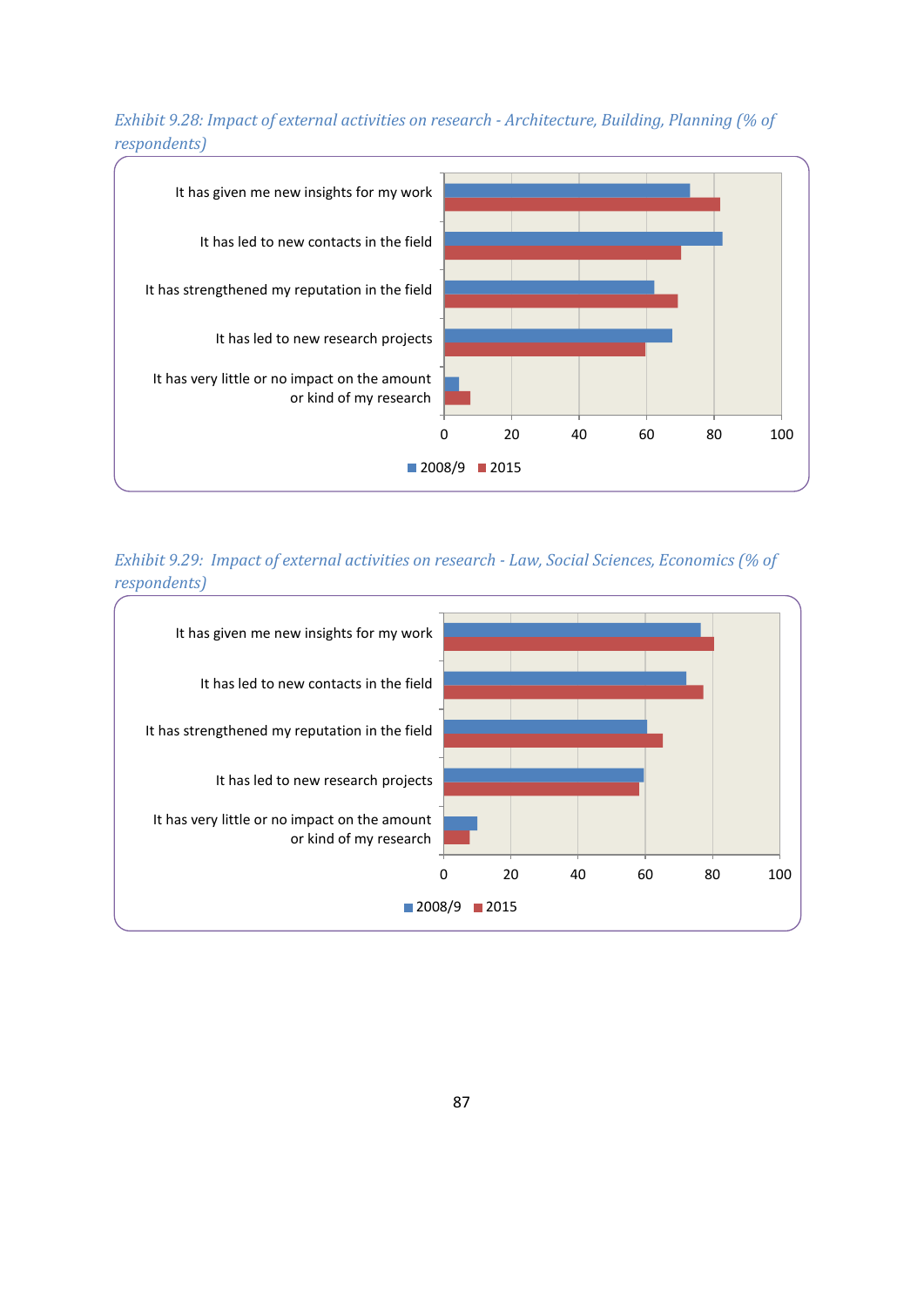

## *Exhibit 9.30: Impact of external activities on research - Business, Financial studies (% of respondents)*

#### <span id="page-87-0"></span>*Exhibit 9.31: Impact of external activities on research - Education (% of respondents)*

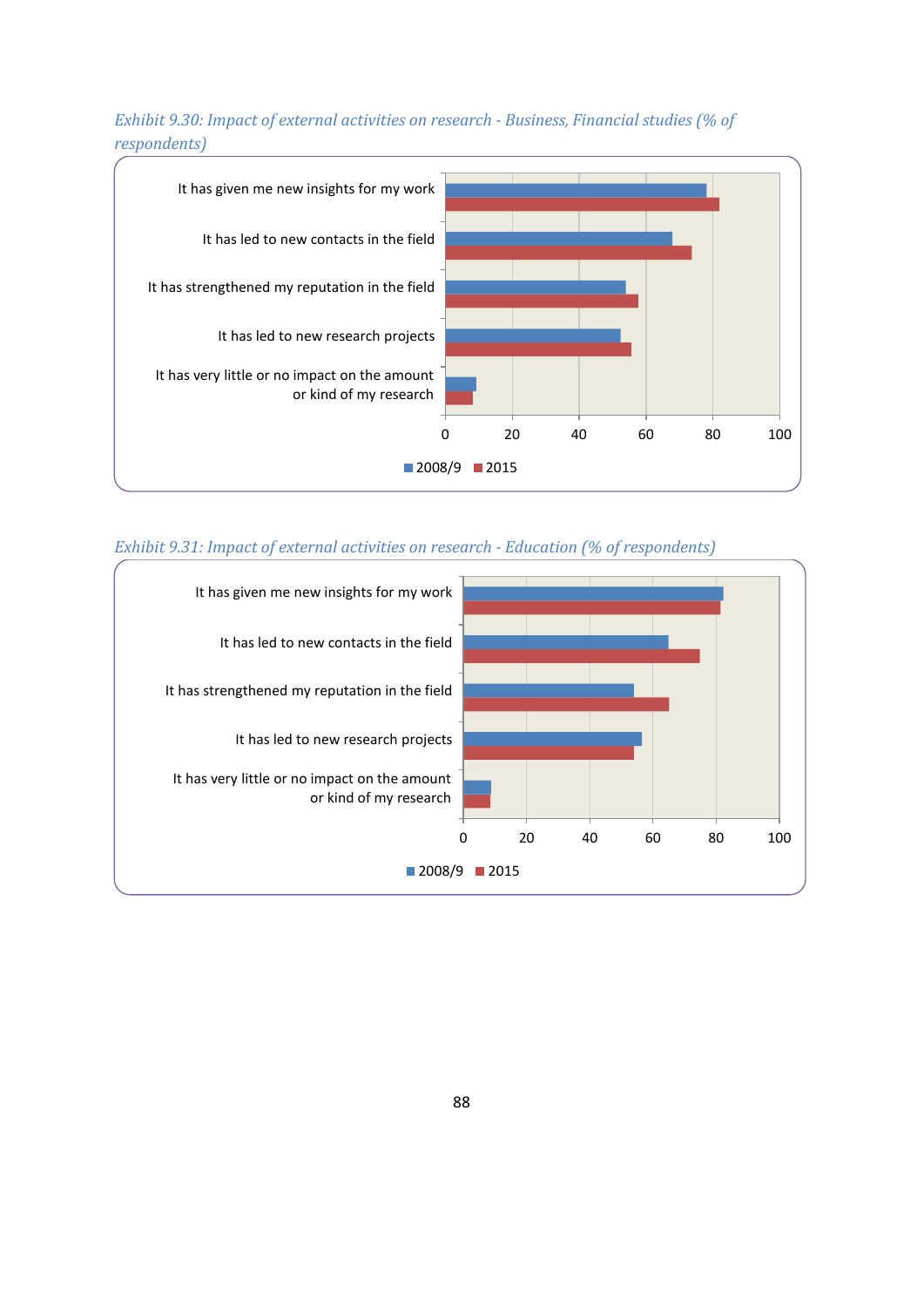## **Appendix**

[Appendix Table A1](#page-88-0) shows data relating to academic activity split into Teaching, Research, Administration, and Knowledge Exchange cross classified by social science discipline grouping. The number of respondents is reported for 'All' social science disciplines together and for each in turn. The share of respondents identifying engagement in each academic activity is also reported.

For the sample as a whole the reported engagement in teaching, research, and administrative duties is over 90%. The proportion of academics reporting engaging in knowledge exchange activities was 74.2%.

There are some differences in this broad pattern of activities across disciplines. The highest frequency of engagement in teaching is in 'Law' and in 'Business and management studies' and the lowest in 'Anthropology and development studies'. Variations in the frequency of research involvement are less marked as is frequency of participation in administrative activities.

| Social Science Disciplines                       | Teaching | Research | Administrative<br>activities | Knowledge<br>exchange with<br>external<br>organisations | Number of<br>Respondents |  |
|--------------------------------------------------|----------|----------|------------------------------|---------------------------------------------------------|--------------------------|--|
| Anthropology and Development Studies             | 84.6     | 98.8     | 92.9                         | 74.0                                                    | 169                      |  |
| Architecture, Built Environment and Planning     | 94.2     | 93.4     | 92.9                         | 81.5                                                    | 378                      |  |
| <b>Business and Management Studies</b>           | 96.5     | 91.6     | 95.4                         | 71.4                                                    | 1323                     |  |
| Economics and Econometrics                       | 91.9     | 97.4     | 93.3                         | 67.7                                                    | 418                      |  |
| Education                                        | 94.3     | 89.5     | 96.2                         | 76.9                                                    | 847                      |  |
| Geography, Environmental Studies and Archaeology | 88.4     | 98.2     | 89.4                         | 76.4                                                    | 492                      |  |
| Law                                              | 97.2     | 93.4     | 96.8                         | 69.8                                                    | 562                      |  |
| Politics and International Studies               | 87.9     | 98.1     | 93.8                         | 73.0                                                    | 371                      |  |
| Social Work and Social Policy                    | 89.0     | 90.2     | 93.8                         | 83.1                                                    | 356                      |  |
| Sociology                                        | 87.0     | 98.5     | 94.9                         | 74.1                                                    | 409                      |  |
| Sport and Exercise Sciences, Leisure and Tourism | 94.3     | 95.0     | 97.0                         | 74.7                                                    | 300                      |  |
| All                                              | 92.8     | 93.8     | 94.6                         | 74.2                                                    | 5626                     |  |

<span id="page-88-0"></span>*Appendix Table A1: Share of Respondents by Discipline engaged in Teaching, Research, Administration, and Knowledge Exchange Activities*

[Appendix Table A2,](#page-89-0) below, shows data for the average amount of time academics reported spending on each of the academic activities they engaged in during the three years prior to the survey. Within the social sciences as a whole, academics reported spending approximately a third of their time on both teaching (35.5%) and research (33.1%) activities. They reported on average spending 22.2% of their time on administrative duties and 8.8% of their time engaging in knowledge exchange activity.

There are differences across disciplines in the average time allocated to the four activities. The highest proportion of time spent in teaching is in Education (41.6%) and lowest in 'Anthropology and development studies' (24.3%). The latter disciplinary group also reported the highest average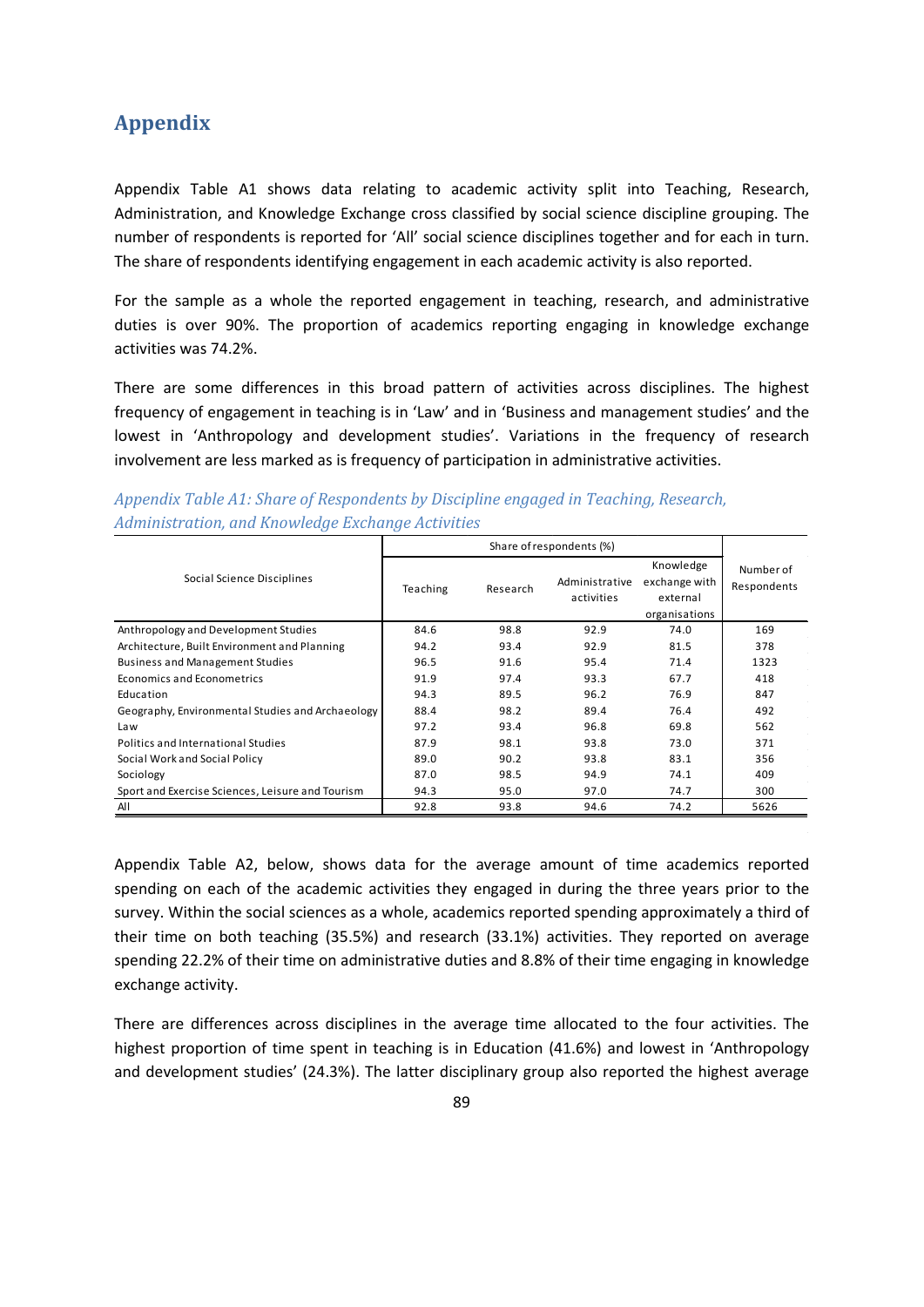proportion of time spent on research. The average amount of time spent on administrative activities was more evenly spread as is the case with knowledge exchange. These differences may be affected by differences in the age and seniority of academics across the disciplines as well as the proportions of research and teaching fellows reported in Exhibit 1.2 in the main text.

|                                                  |          |          | Average share of time (%)    |                                                         |                          |
|--------------------------------------------------|----------|----------|------------------------------|---------------------------------------------------------|--------------------------|
| Social Science Disciplines                       | Teaching | Research | Administrative<br>activities | Knowledge<br>exchange with<br>external<br>organisations | Number of<br>Respondents |
| Anthropology and Development Studies             | 24.3     | 46.7     | 19.8                         | 9.2                                                     | 169                      |
| Architecture, Built Environment and Planning     | 35.8     | 33.0     | 21.1                         | 10.1                                                    | 378                      |
| <b>Business and Management Studies</b>           | 38.4     | 29.3     | 23.1                         | 9.2                                                     | 1323                     |
| Economics and Econometrics                       | 30.2     | 43.1     | 18.8                         | 7.9                                                     | 418                      |
| Education                                        | 41.6     | 23.7     | 25.8                         | 8.9                                                     | 847                      |
| Geography, Environmental Studies and Archaeology | 29.1     | 42.3     | 20.4                         | 8.2                                                     | 492                      |
| Law                                              | 39.7     | 31.0     | 22.3                         | 7.0                                                     | 562                      |
| Politics and International Studies               | 30.5     | 38.6     | 22.5                         | 8.5                                                     | 371                      |
| Social Work and Social Policy                    | 30.8     | 33.7     | 24.1                         | 11.4                                                    | 356                      |
| Sociology                                        | 30.3     | 40.8     | 21.1                         | 7.8                                                     | 409                      |
| Sport and Exercise Sciences, Leisure and Tourism | 40.3     | 25.9     | 25.2                         | 8.5                                                     | 300                      |
| All                                              | 35.5     | 33.1     | 22.6                         | 8.8                                                     | 5626                     |

<span id="page-89-0"></span>*Appendix Table A2: Average time by Discipline allocated to Teaching, Research, Administration, and Knowledge Exchange Activities*

[Appendix Table A3](#page-90-0) provides a cross classification of each of 27 engagement activities by each of the 11 social science disciplinary groups. Appendix Table A4 repeats the analysis in terms of the percentage of academics that consider each of the 27 engagement activities as very important as a pathway to impact.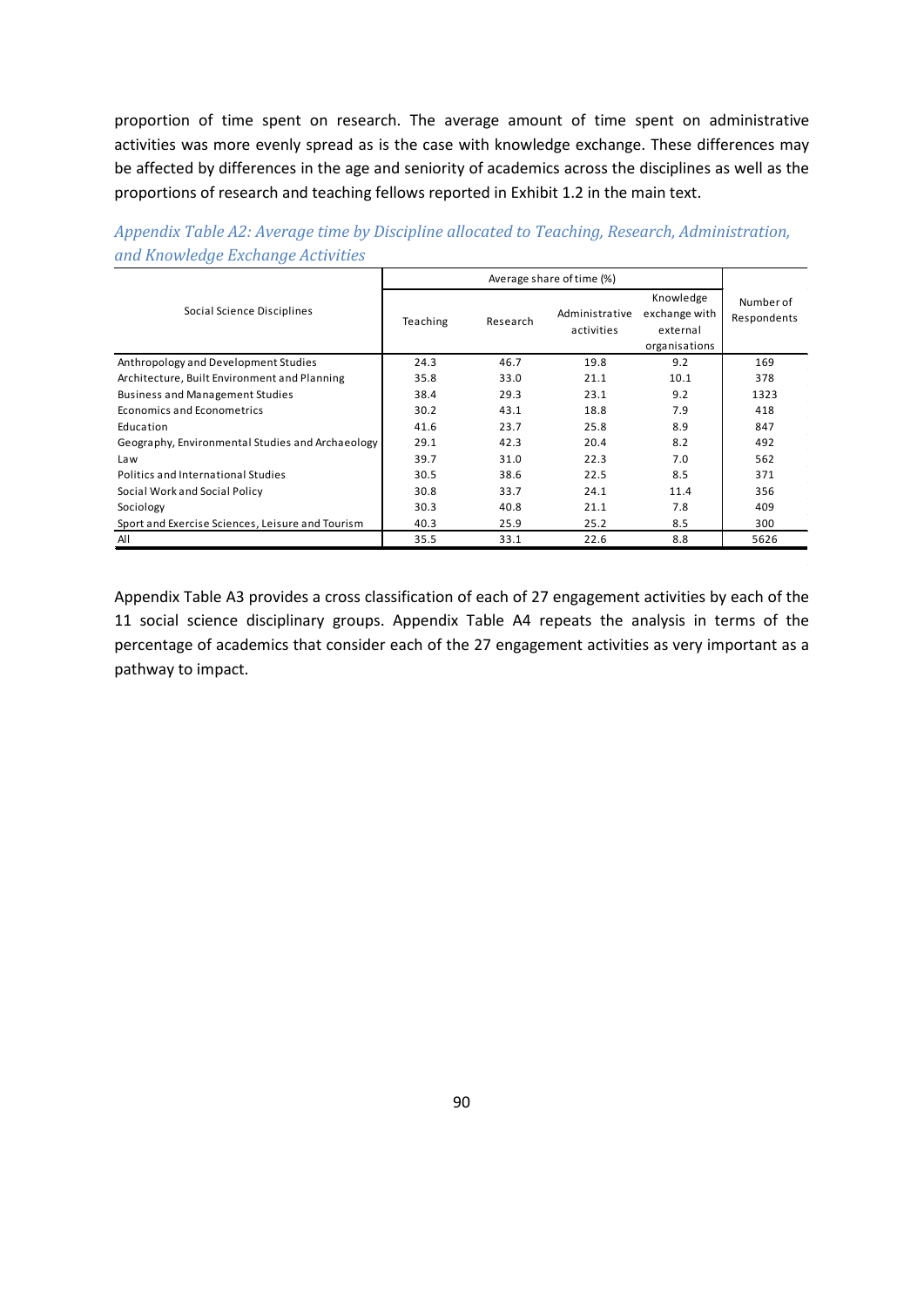# <span id="page-90-0"></span>*Appendix Table A3: Non-Commercial Engagement Activity by Discipline*

|                                    |                                | % that use mode                                       |                                                           |                                  |                                              |      |                                          |                                     |           |                                                      |           |                                                           |
|------------------------------------|--------------------------------|-------------------------------------------------------|-----------------------------------------------------------|----------------------------------|----------------------------------------------|------|------------------------------------------|-------------------------------------|-----------|------------------------------------------------------|-----------|-----------------------------------------------------------|
|                                    |                                | Architecture,<br>Built<br>Environment<br>and Planning | Geography,<br>Environmental<br>Studies and<br>Archaeology | Economics<br>and<br>Econometrics | <b>Business and</b><br>Management<br>Studies | Law  | Politics and<br>International<br>Studies | Social Work<br>and Social<br>Policy | Sociology | Anthropology<br>and<br>Development<br><b>Studies</b> | Education | Sport and<br>Exercise<br>Sciences, Leisure<br>and Tourism |
|                                    | <b>Employee training</b>       | 35.1                                                  | 22.4                                                      | 22.9                             | 43.7                                         | 29.1 | 19.1                                     | 42.5                                | 19.9      | 25.6                                                 | 34.6      | 31.2                                                      |
|                                    | Student placements             | 45.4                                                  | 35.2                                                      | 14.5                             | 39.5                                         | 20.2 | 16.4                                     | 41.9                                | 23.5      | 19.2                                                 | 35.2      | 47.2                                                      |
| People-based                       | Curriculum development         | 28.5                                                  | 16.7                                                      | 11.0                             | 31.7                                         | 18.1 | 17.8                                     | 41.1                                | 16.7      | 18.0                                                 | 40.2      | 31.6                                                      |
|                                    | Attending conferences          | 85.5                                                  | 87.4                                                      | 79.0                             | 78.1                                         | 83.2 | 84.6                                     | 91.9                                | 85.4      | 83.1                                                 | 83.2      | 84.7                                                      |
|                                    | Standard setting forums        | 37.2                                                  | 26.2                                                      | 18.6                             | 28.9                                         | 29.4 | 22.1                                     | 38.9                                | 25.0      | 19.2                                                 | 28.3      | 29.2                                                      |
|                                    | Participating in networks      | 79.9                                                  | 73.2                                                      | 50.5                             | 67.4                                         | 64.7 | 68.7                                     | 83.3                                | 73.1      | 71.5                                                 | 71.1      | 63.5                                                      |
|                                    | Sitting on advisory boards     | 46.4                                                  | 40.7                                                      | 28.6                             | 34.3                                         | 35.8 | 31.3                                     | 49.7                                | 31.3      | 36.0                                                 | 42.5      | 37.2                                                      |
|                                    | Giving invited lectures        | 67.5                                                  | 67.7                                                      | 48.6                             | 56.6                                         | 58.7 | 64.7                                     | 68.9                                | 58.7      | 69.2                                                 | 54.3      | 55.1                                                      |
| Problem-solving<br>Community-based | <b>Enterprise Education</b>    | 8.2                                                   | 4.3                                                       | 5.0                              | 22.2                                         | 2.1  | 2.2                                      | 6.1                                 | 2.7       | 5.2                                                  | 9.9       | 9.6                                                       |
|                                    | Setting up physical facilities | 14.8                                                  | 7.1                                                       | 2.9                              | 7.3                                          | 2.7  | 1.9                                      | 4.7                                 | 2.9       | 4.7                                                  | 5.7       | 11.6                                                      |
|                                    | Joint publications             | 52.8                                                  | 53.7                                                      | 47.4                             | 40.9                                         | 33.2 | 36.4                                     | 49.7                                | 35.9      | 43.0                                                 | 36.6      | 49.8                                                      |
|                                    | Hosting of personnel           | 32.2                                                  | 27.6                                                      | 20.5                             | 27.5                                         | 22.5 | 23.5                                     | 33.6                                | 25.2      | 30.8                                                 | 28.0      | 22.6                                                      |
|                                    | External secondment            | 12.9                                                  | 10.4                                                      | 11.7                             | 9.6                                          | 7.1  | 8.9                                      | 10.0                                | 6.3       | 8.7                                                  | 5.3       | 8.3                                                       |
|                                    | Joint research                 | 51.5                                                  | 53.3                                                      | 40.5                             | 35.6                                         | 26.1 | 29.4                                     | 49.4                                | 34.0      | 44.2                                                 | 32.7      | 42.2                                                      |
|                                    | Contract research              | 37.7                                                  | 36.8                                                      | 31.4                             | 27.4                                         | 20.7 | 24.5                                     | 48.9                                | 34.7      | 25.6                                                 | 24.3      | 36.5                                                      |
|                                    | Consultancy services           | 46.4                                                  | 30.9                                                      | 32.6                             | 40.2                                         | 32.4 | 33.4                                     | 36.7                                | 28.4      | 33.1                                                 | 39.5      | 40.5                                                      |
|                                    | Research consortia             | 39.8                                                  | 42.5                                                      | 26.9                             | 23.5                                         | 18.6 | 28.6                                     | 32.5                                | 27.4      | 39.5                                                 | 19.9      | 20.3                                                      |
|                                    | Informal advice                | 64.4                                                  | 58.5                                                      | 37.6                             | 55.1                                         | 51.8 | 51.2                                     | 64.4                                | 52.2      | 56.4                                                 | 52.7      | 55.1                                                      |
|                                    | Prototyping and testing        | 10.3                                                  | 4.1                                                       | 1.4                              | 6.5                                          | 2.1  | 1.3                                      | 4.7                                 | 3.6       | 1.7                                                  | 6.0       | 11.6                                                      |
|                                    | Lectures for the community     | 46.4                                                  | 61.6                                                      | 28.8                             | 31.8                                         | 39.0 | 45.6                                     | 41.7                                | 46.1      | 54.7                                                 | 31.6      | 40.5                                                      |
|                                    | Performing arts                | 20.1                                                  | 23.0                                                      | 6.7                              | 13.5                                         | 11.9 | 14.8                                     | 13.3                                | 24.0      | 23.3                                                 | 15.4      | 14.0                                                      |
|                                    | Museums & art galleries        | 18.2                                                  | 36.2                                                      | 5.7                              | 8.8                                          | 7.4  | 10.8                                     | 7.8                                 | 16.7      | 29.7                                                 | 18.8      | 12.3                                                      |
|                                    | Heritage & tourism             | 21.4                                                  | 31.7                                                      | 4.0                              | 9.9                                          | 4.8  | 3.5                                      | 3.6                                 | 8.0       | 16.3                                                 | 8.3       | 18.9                                                      |
|                                    | Social enterprises             | 26.6                                                  | 19.9                                                      | 10.7                             | 28.1                                         | 15.6 | 11.3                                     | 33.1                                | 21.1      | 21.5                                                 | 16.1      | 16.9                                                      |
|                                    | Community-based sports         | 4.2                                                   | 0.6                                                       | 1.9                              | 5.0                                          | 1.4  | 1.3                                      | 2.5                                 | 2.4       | 1.2                                                  | 3.4       | 28.2                                                      |
|                                    | Public exhibitions             | 21.1                                                  | 20.7                                                      | 1.2                              | 5.1                                          | 4.3  | 4.9                                      | 5.3                                 | 9.5       | 19.8                                                 | 5.8       | 9.3                                                       |
|                                    | School projects                | 28.5                                                  | 32.7                                                      | 11.2                             | 18.8                                         | 20.4 | 18.3                                     | 16.4                                | 19.7      | 19.2                                                 | 53.9      | 36.5                                                      |
| Total (N)                          |                                | 379                                                   | 492                                                       | 420                              | 1333                                         | 564  | 371                                      | 360                                 | 412       | 172                                                  | 855       | 301                                                       |
|                                    |                                |                                                       |                                                           |                                  |                                              |      |                                          |                                     |           |                                                      |           |                                                           |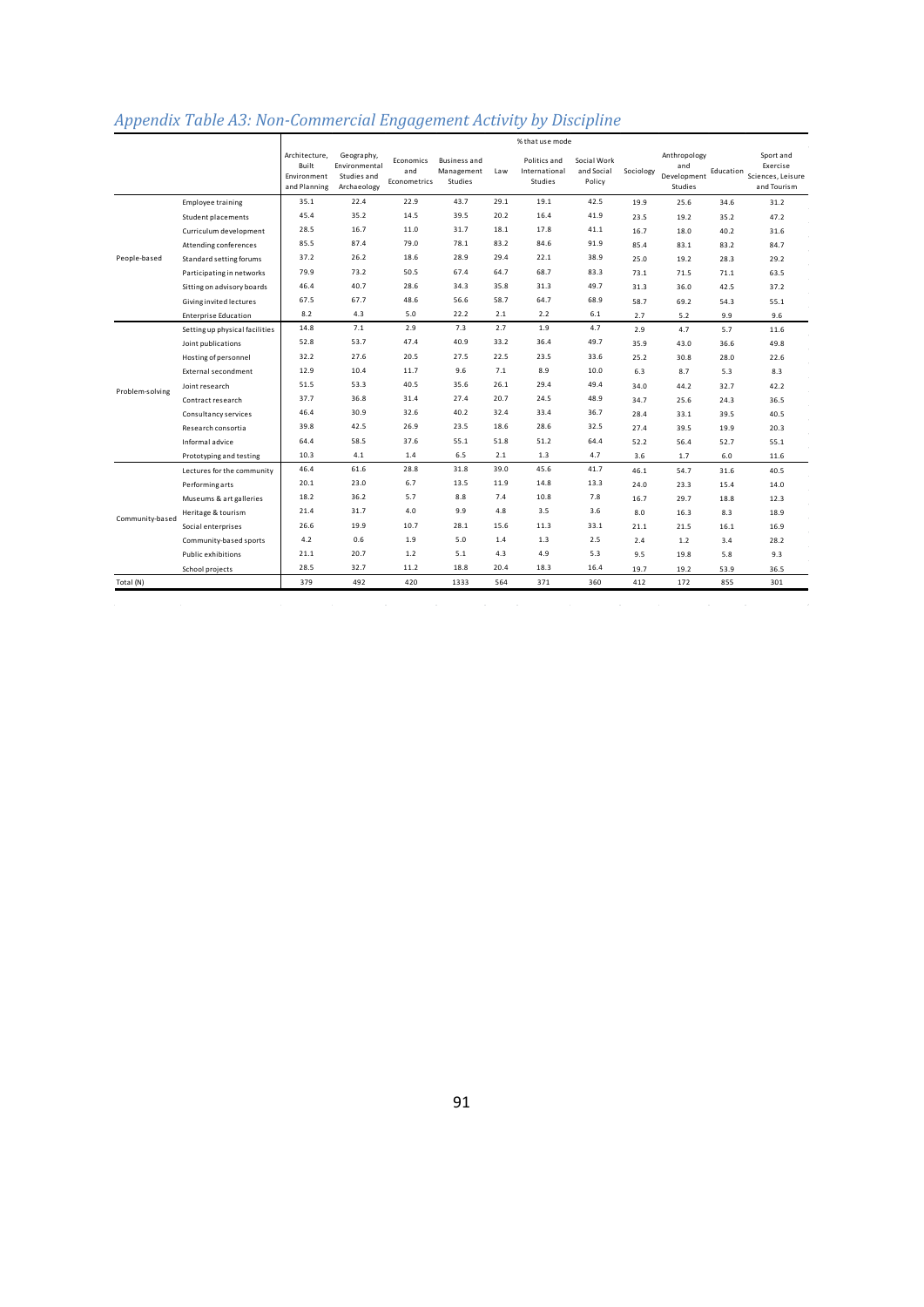# *Appendix Table A4: Non-commercial Engagement Activity by Discipline - Importance*

|                 |                                | % that consider mode as very important as pathway to impact |                                                           |                                  |                                              |      |                                          |                                     |           |                                               |           |                                                           |
|-----------------|--------------------------------|-------------------------------------------------------------|-----------------------------------------------------------|----------------------------------|----------------------------------------------|------|------------------------------------------|-------------------------------------|-----------|-----------------------------------------------|-----------|-----------------------------------------------------------|
|                 |                                | Architecture.<br>Built<br>Environment<br>and Planning       | Geography,<br>Environmental<br>Studies and<br>Archaeology | Economics<br>and<br>Econometrics | <b>Business and</b><br>Management<br>Studies | Law  | Politics and<br>International<br>Studies | Social Work<br>and Social<br>Policy | Sociology | Anthropology<br>and<br>Development<br>Studies | Education | Sport and<br>Exercise<br>Sciences, Leisure<br>and Tourism |
|                 | <b>Employee training</b>       | 18.0                                                        | 13.8                                                      | 9.5                              | 22.0                                         | 13.7 | 18.3                                     | 17.7                                | 28.8      | 16.3                                          | 19.4      | 19.6                                                      |
| People-based    | <b>Student placements</b>      | 23.8                                                        | 11.6                                                      | 5.2                              | 19.1                                         | 10.6 | 4.9                                      | 23.0                                | 16.7      | 3.0                                           | 21.5      | 13.6                                                      |
|                 | Curriculum development         | 23.1                                                        | 18.3                                                      | 18.2                             | 18.8                                         | 17.2 | 7.6                                      | 21.5                                | 17.6      | 20.0                                          | 21.5      | 20.4                                                      |
|                 | Attending conferences          | 20.9                                                        | 19.0                                                      | 22.5                             | 26.4                                         | 25.5 | 20.7                                     | 22.9                                | 19.6      | 17.1                                          | 21.1      | 25.1                                                      |
|                 | Standard setting forums        | 28.6                                                        | 26.4                                                      | 29.9                             | 27.3                                         | 27.2 | 29.3                                     | 25.5                                | 35.3      | 23.3                                          | 21.7      | 19.5                                                      |
|                 | Participating in networks      | 36.7                                                        | 32.7                                                      | 28.7                             | 28.8                                         | 25.6 | 28.2                                     | 32.3                                | 32.0      | 28.3                                          | 30.3      | 26.6                                                      |
|                 | Sitting on advisory boards     | 32.6                                                        | 23.2                                                      | 21.2                             | 24.8                                         | 22.6 | 30.2                                     | 20.6                                | 27.0      | 14.5                                          | 20.7      | 25.2                                                      |
|                 | Giving invited lectures        | 27.0                                                        | 25.5                                                      | 27.2                             | 26.1                                         | 30.0 | 34.2                                     | 24.7                                | 29.6      | 28.0                                          | 26.9      | 26.2                                                      |
|                 | <b>Enterprise Education</b>    | 22.6                                                        | 4.8                                                       | 0.0                              | 24.3                                         | 0.0  | 12.5                                     | 9.1                                 | 30.0      | 11.1                                          | 18.1      | 14.3                                                      |
|                 | Setting up physical facilities | 34.6                                                        | 25.7                                                      | 25.0                             | 16.7                                         | 40.0 | 28.6                                     | 25.0                                | 27.3      | 28.6                                          | 10.9      | 17.6                                                      |
|                 | Joint publications             | 33.3                                                        | 32.3                                                      | 32.8                             | 36.5                                         | 28.2 | 31.8                                     | 28.8                                | 32.9      | 39.4                                          | 29.1      | 39.3                                                      |
|                 | Hosting of personnel           | 12.5                                                        | 16.3                                                      | 15.5                             | 14.7                                         | 13.8 | 8.4                                      | 12.8                                | 22.5      | 14.3                                          | 16.7      | 12.1                                                      |
|                 | External secondment            | 43.5                                                        | 39.2                                                      | 22.9                             | 37.6                                         | 43.6 | 36.4                                     | 33.3                                | 16.0      | 21.4                                          | 26.8      | 31.8                                                      |
|                 | Joint research                 | 39.6                                                        | 40.9                                                      | 39.5                             | 44.9                                         | 43.8 | 39.6                                     | 42.0                                | 40.7      | 44.4                                          | 39.8      | 52.8                                                      |
| Problem-solving | Contract research              | 38.6                                                        | 28.2                                                      | 26.4                             | 36.0                                         | 42.2 | 31.8                                     | 35.8                                | 34.8      | 17.1                                          | 38.5      | 34.3                                                      |
|                 | Consultancy services           | 14.7                                                        | 15.5                                                      | 12.6                             | 18.2                                         | 20.1 | 20.7                                     | 16.2                                | 20.4      | 16.4                                          | 16.7      | 18.6                                                      |
|                 | Research consortia             | 37.4                                                        | 30.0                                                      | 36.4                             | 34.2                                         | 36.5 | 29.4                                     | 33.3                                | 33.0      | 33.8                                          | 34.5      | 30.5                                                      |
|                 | Informal advice                | 14.2                                                        | 14.1                                                      | 14.1                             | 16.9                                         | 19.1 | 24.6                                     | 17.5                                | 21.8      | 20.7                                          | 15.9      | 14.8                                                      |
|                 | Prototyping and testing        | 24.3                                                        | 25.0                                                      | 0.0                              | 18.1                                         | 16.7 | 20.0                                     | 23.5                                | 26.7      | 0.0                                           | 24.5      | 9.1                                                       |
| Community-based | Lectures for the community     | 16.5                                                        | 19.9                                                      | 9.2                              | 16.7                                         | 17.1 | 11.4                                     | 16.1                                | 24.5      | 10.9                                          | 15.5      | 20.7                                                      |
|                 | Performing arts                | 19.7                                                        | 20.4                                                      | 11.5                             | 18.4                                         | 20.9 | 9.1                                      | 20.8                                | 30.2      | 17.9                                          | 16.8      | 12.5                                                      |
|                 | Museums & art galleries        | 29.0                                                        | 24.3                                                      | 4.5                              | 20.5                                         | 23.8 | 2.5                                      | 21.4                                | 23.2      | 18.4                                          | 12.7      | 16.7                                                      |
|                 | Heritage & tourism             | 20.0                                                        | 27.7                                                      | 6.3                              | 18.3                                         | 14.8 | 15.4                                     | 15.4                                | 27.3      | 23.1                                          | 14.3      | 19.6                                                      |
|                 | Social enterprises             | 26.0                                                        | 29.6                                                      | 15.9                             | 21.5                                         | 23.3 | 23.8                                     | 18.6                                | 34.5      | 25.7                                          | 24.4      | 16.0                                                      |
|                 | Community-based sports         | 6.3                                                         | 66.7                                                      | 0.0                              | 16.1                                         | 0.0  | 20.0                                     | 0.0                                 | 10.0      | 0.0                                           | 34.5      | 24.7                                                      |
|                 | Public exhibitions             | 31.3                                                        | 16.7                                                      | 0.0                              | 18.5                                         | 12.5 | 5.6                                      | 36.8                                | 35.9      | 16.1                                          | 18.4      | 10.7                                                      |
|                 | School projects                | 21.3                                                        | 16.9                                                      | 4.3                              | 19.2                                         | 12.3 | 7.4                                      | 32.2                                | 24.7      | 0.0                                           | 34.1      | 20.0                                                      |